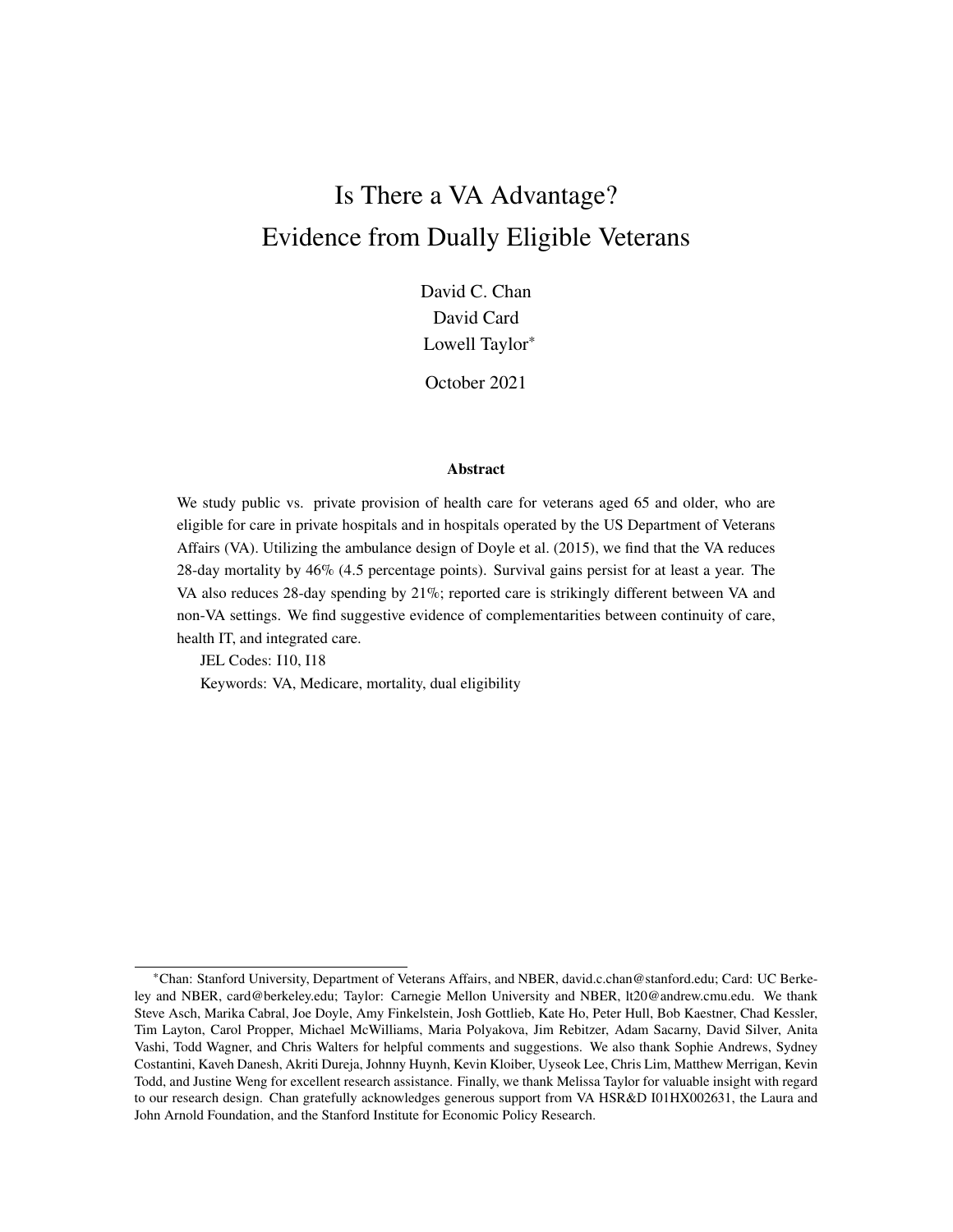# 1 Introduction

A key question in the design of health care systems across the world is whether care should be provided by government or by the private sector. In the US, the choice between public and private provision has become a top policy issue for the Department of Veterans Affairs (VA). Seeking to improve veteran access to health care, policymakers have debated whether the VA should expand the capacity of its own system—the Veterans Health Administration—or shift health care delivery to private providers.

An extensive descriptive literature (e.g., Reid 2010; Blank et al. 2017) has compared health care outcomes in public vs. private systems. More generally, economists long have debated the appropriate size and role of the public sector in the economy, highlighting theoretical arguments about competitive pressure, ownership structure, and differences in the objectives and constraints in the public vs. private sector (Alchian 1965; Stigler 1965; Hart et al. 1997). Nevertheless, rigorous empirical evaluations of the performance of public vs. private health care providers have been relatively rare, in no small part because public and private providers of health care usually serve different patient populations, either by statute or by patient selection.

In this paper, we focus on "dually eligible" veterans aged 65 and older who can receive health care at both VA facilities and private hospitals that accept Medicare. We use the ambulance design proposed by Doyle et al. (2015) to study the causal effect of receiving emergency care at the VA vs. a non-VA facility. Our approach compares veterans sharing key characteristics—zip code of residence, prior VA and non-VA utilization, and location of pick-up (e.g., their home residence vs. a nursing home)—who receive the same dispatched level of ambulance service (i.e., advanced vs. basic life support) from different ambulance companies. Our main analytic sample includes 401,319 911-dispatched ambulance rides from 2001 to 2014, for veterans with prior attachment to the VA and in a zip code served by at least two ambulance companies. As in Doyle et al. (2015), we show that the leave-out share of dually eligible veterans transported to the VA by the assigned ambulance company is a strong predictor of hospital assignment. Under the plausible assumption that ambulances are quasi-randomly assigned within zip codes and in cells of key characteristics, this design allows us to study the effect of VA vs. non-VA emergency care on health outcomes.

We find that in the high-mortality population of elderly veterans with emergencies, there is a VA advantage—a 46% reduction in 28-mortality relative to baseline (4.5 p.p., with a 95% confidence interval of 1.1 to 8.0 p.p). Importantly, we show that our instrumental variables (IV) estimates of the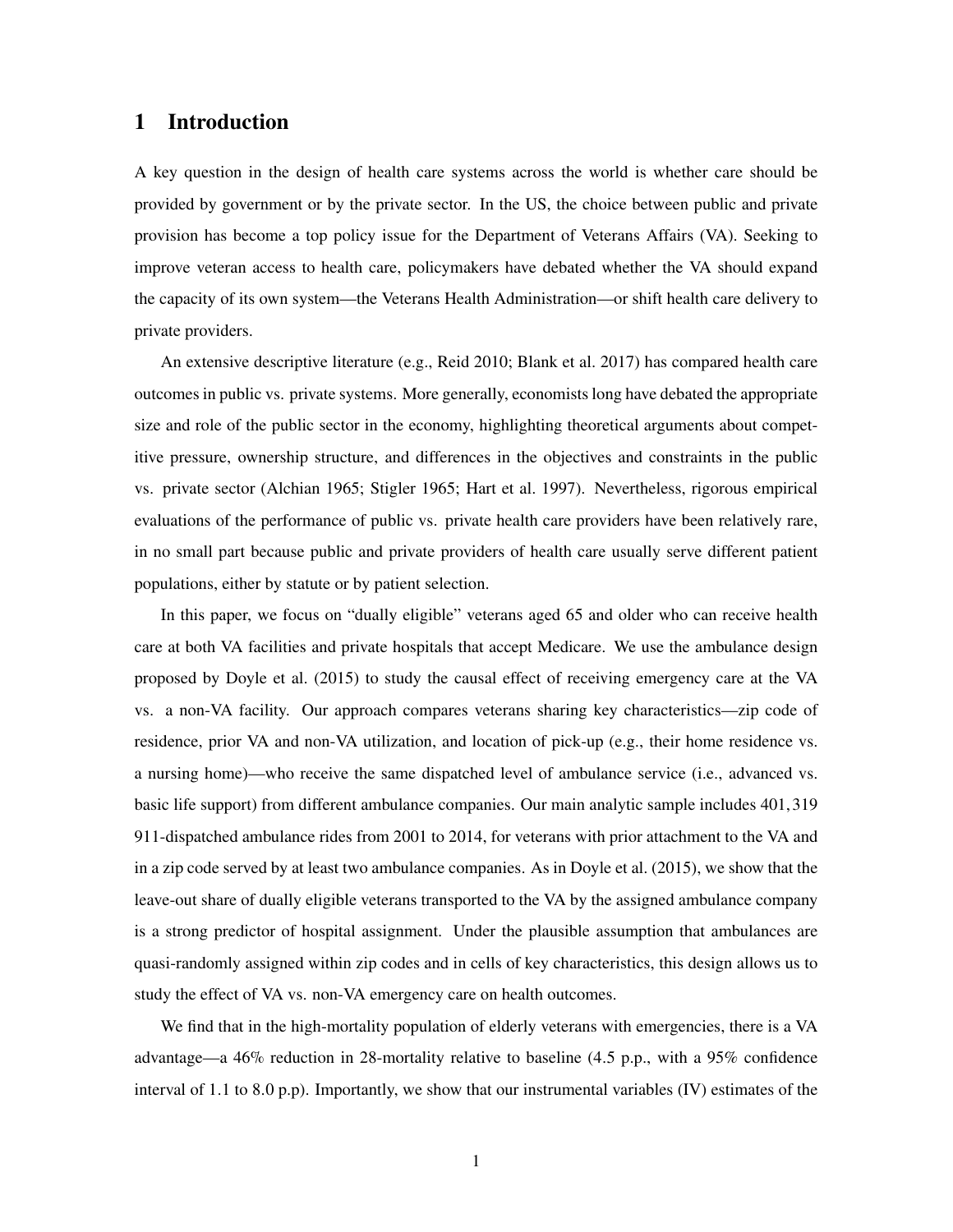VA effect are robust to the inclusion of a long list of characteristics of the index patient and of other patients transported by the same ambulance company. The latter set of ambulance co-rider controls can account for unobserved patterns of selection across ambulance companies (Altonji and Mansfield 2018). The IV estimates are larger in magnitude than the corresponding OLS estimates, which center around 2.4 p.p., with tight confidence intervals. A possible explanation for this difference is that VA "always takers" (patients who go to the VA even with an ambulance company with a low VA rate) in fact have worse health than VA "never takers," a pattern suggested by the medical literature and one that we examine in greater detail below (Agha et al. 2000).

An important question for interpreting the survival benefits of VA care is whether these effects fade over longer horizons—as would happen if VA emergency care only temporarily displaces the mortality of fragile patients under "harvesting" (Schwartz 2000). To address this, we use an insight from Abadie (2002) to estimate the weekly potential death rates in the year after the initial ambulance ride among compliers of the quasi-experiment, i.e., patients whose destination hospital is determined by the ambulance company. With this tool, we disentangle the short-term vs. long-term effects of the VA in the setting of competing risks. Despite a high long-term mortality rate (close to one in three veterans will be dead within one year of the ambulance ride), we find that the mortality impact of presenting at the VA is concentrated in the first week, suggesting VA survival gains from care addressing temporary emergency conditions. We find no evidence of harvesting; the survival gains appear to be long-lasting. Relying on intuition from Kitagawa (2015), we also use this potential outcomes framework to develop a sharper test of IV validity than the tests typical in the applied literature.<sup>1</sup> Finally, we use this framework to document systematically *larger* long-run mortality hazards for VA always takers than for VA never takers, based on the fact that differences between OLS and IV estimates of the VA advantage consistently widen with longer time horizons.

The key potential threat to our research design is that veterans who are taken to the VA are healthier than veterans who are taken to non-VA hospitals. While this runs counter to the selection that we demonstrate above, this could arise if the choice of a specific ambulance company from among those that serve a given zip code is correlated with the risk of death. We present three additional pieces of evidence to address this concern. First, we show balance in characteristics of patients assigned to

<sup>&</sup>lt;sup>1</sup>Specifically, we use the fact that, under IV validity, all indicators for potential outcomes must occur with positive probability among compliers (Balke and Pearl 1997; Kitagawa 2015). In the setting of survival, this implies that the incremental mortality risk must be positive for compliers in every week after the ambulance ride and in both VA and non-VA assignment. This prediction may fail if there are violations of monotonicity that may arise, for example, because ambulance companies with higher VA propensities are *less* likely to send veterans with certain potential mortality outcomes to the VA. Chan et al. (2019) show that this approach may detect violations in IV validity that remain hidden under standard "judges design" tests of monotonicity (e.g., Arnold et al. 2018).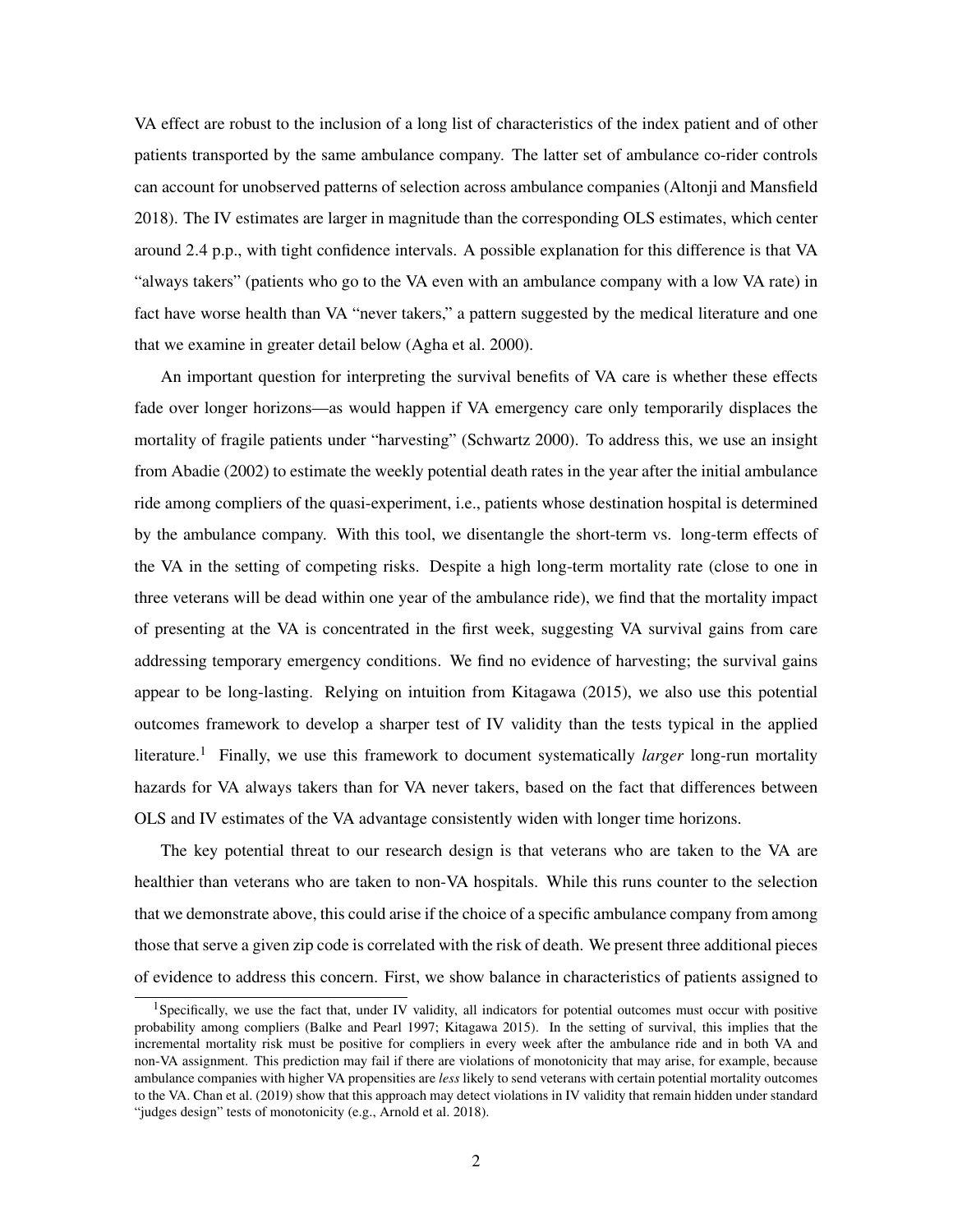companies with different propensities of taking patients to the VA. Second, we conduct an extensive analysis along the lines suggested by Altonji et al. (2005), evaluating the stability of our estimates as we add controls to the models, including controls that measure the characteristics of *other* patients transported by the company. Third, in heterogeneity analyses, we show that the VA advantage is highly stable across VA and non-VA hospital characteristics that may be related to selection of highrisk patients.

In the final section of the paper we turn to an evaluation of the mechanisms behind the VA advantage. We consider three broad classes of mechanisms. First, we assess heterogeneity in the VA advantage according to patient and hospital characteristics. Second, along the lines of Doyle et al. (2015), VA hospitals could achieve better outcomes by spending more. On the other hand, the VA may utilize and report different sets of procedures relative to non-VA hospitals, in part because VA and non-VA hospitals are subject to very different financial incentives. Third, better access to patient information and coordination of care may improve the productivity of VA-delivered care, particularly in high-uncertainty and high-stakes environments such as emergency care. This last mechanism is consistent with a descriptive literature that highlights integration of care and health information technology (IT) as distinguishing features of the VA relative to the private sector since reforms in the mid-1990s (McCarthy and Blumenthal 2006; Jha et al. 2009).

In the first class of mechanisms, we find evidence for moderate selection on gains. Compliers in our quasi-experiment—veterans with more prior VA utilization who are medically needier and socioeconomically disadvantaged—tend to have higher treatment effects. However, in no set of patients or location do we find that the VA actually worsens health outcomes. While the VA hospitals differ from non-VA hospitals in their characteristics (e.g., they are more likely to be academic), we also find a consistent VA advantage regardless of VA or non-VA hospital characteristics. This suggests that the VA advantage is fairly broad, though disadvantaged veterans with complex medical needs may particularly benefit from the VA.

We evaluate the second explanation by examining VA and Medicare spending, using information on actual spending by taxpayers and veterans. Spending following VA care is *lower* by \$2,598, or about 21%, at 28 days. This suggests that the VA is more productive, achieving better outcomes at lower cost. We generate these results on actual spending from the perspective of taxpayers and patients. Alternatively, if we measure resource utilization by applying fixed prices to procedures in both VA and non-VA settings (Finkelstein et al. 2016), the reduction in spending following transport to a VA hospital almost doubles. We find evidence suggestive of "upcoding"—in which cases are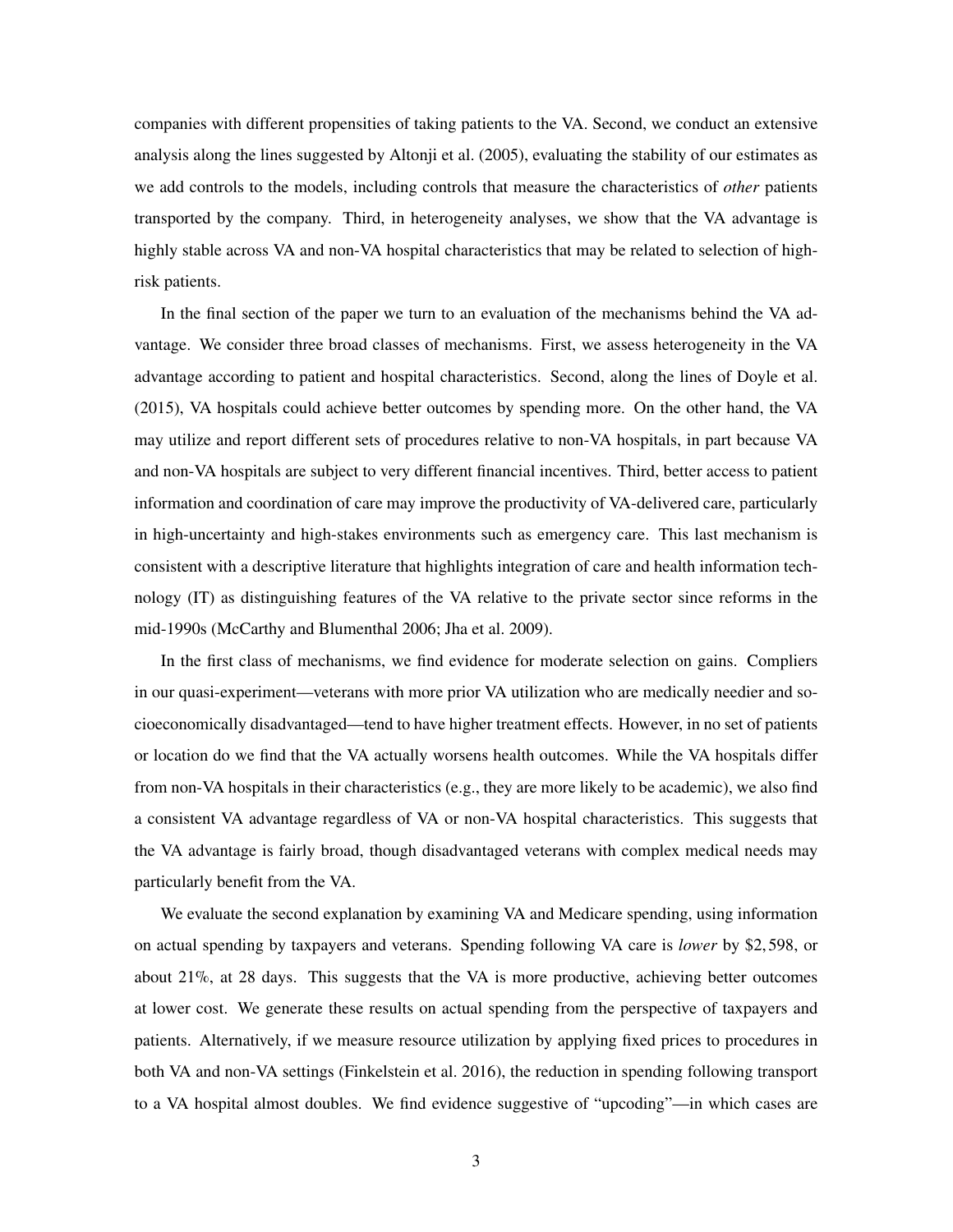more likely to be coded as complex (Dafny 2005; Geruso and Layton 2020)—in the Medicare setting relative to the VA. Meanwhile, services that are reimbursed little by Medicare (e.g., telephone calls) are much more likely to be documented in VA utilization. While some of the striking differences in reported utilization likely reflects coding practices, it is also likely that a substantive portion reflects true differences in care, driven by differences in financial incentives in the VA and non-VA settings.

The third explanation centers on the idea that coordination and continuity of care in an integrated delivery system may improve health outcomes—an explanation consistent with the larger impacts of the VA on medically needy patients and those with greater prior attachment. Unfortunately, as is the case with the prior literature, we cannot show direct quasi-experimental evidence of this joint mechanism among veterans who use the VA: The VA had integrated care from before our data, and veterans with no prior attachment with the VA are almost never transported to the VA. Instead, we study this indirectly among veterans who only use *non-VA* hospitals in the setting of two policy reforms to stimulate health IT and integrated care within non-VA hospitals.

Specifically, through a parallel ambulance quasi-experiment, we ask whether these patients benefit from being assigned to their most-visited prior (non-VA) hospital (i.e., their "modal" hospital) relative to the following reforms: the Health Information Technology for Economic and Clinical Health (HITECH) Act of 2009 and legislation to spur participation in "Accountable Care Organizations" (ACOs) beginning in 2011 (Blumenthal 2010; Greaney 2011). We find that the modal-hospital survival benefit increases from a negligible effect prior to the policy reforms to about 1.9 p.p. approximately one-half of the VA survival benefit—after 2010. We also find tentative evidence linking the increase in the modal-hospital survival benefit to hospital-specific health IT adoption and, to a lesser degree, ACO participation.

Our findings contribute to three sets of related literature. First, the public vs. private provision of health care is a central question for the field of comparative health policy, which compares health care systems across the world to inform the design of health care systems (Blank et al. 2017). The literature in this field has been mainly descriptive.<sup>2</sup> Comparing the performance of health care systems across countries is intrinsically difficult for obvious reasons: Countries differ in their populations and in other determinants of health. Evidence comparing public vs. private health care provision within the same country has also been scarce. To our knowledge, a recent working paper by Frakes et al. (2020)

<sup>&</sup>lt;sup>2</sup>As an example of the amount of material devoted to such comparative studies, the European Observatory on Health Systems and Policies (www.euro.who.int) produces policy commentary and "health system reviews" on the health care systems of individual countries.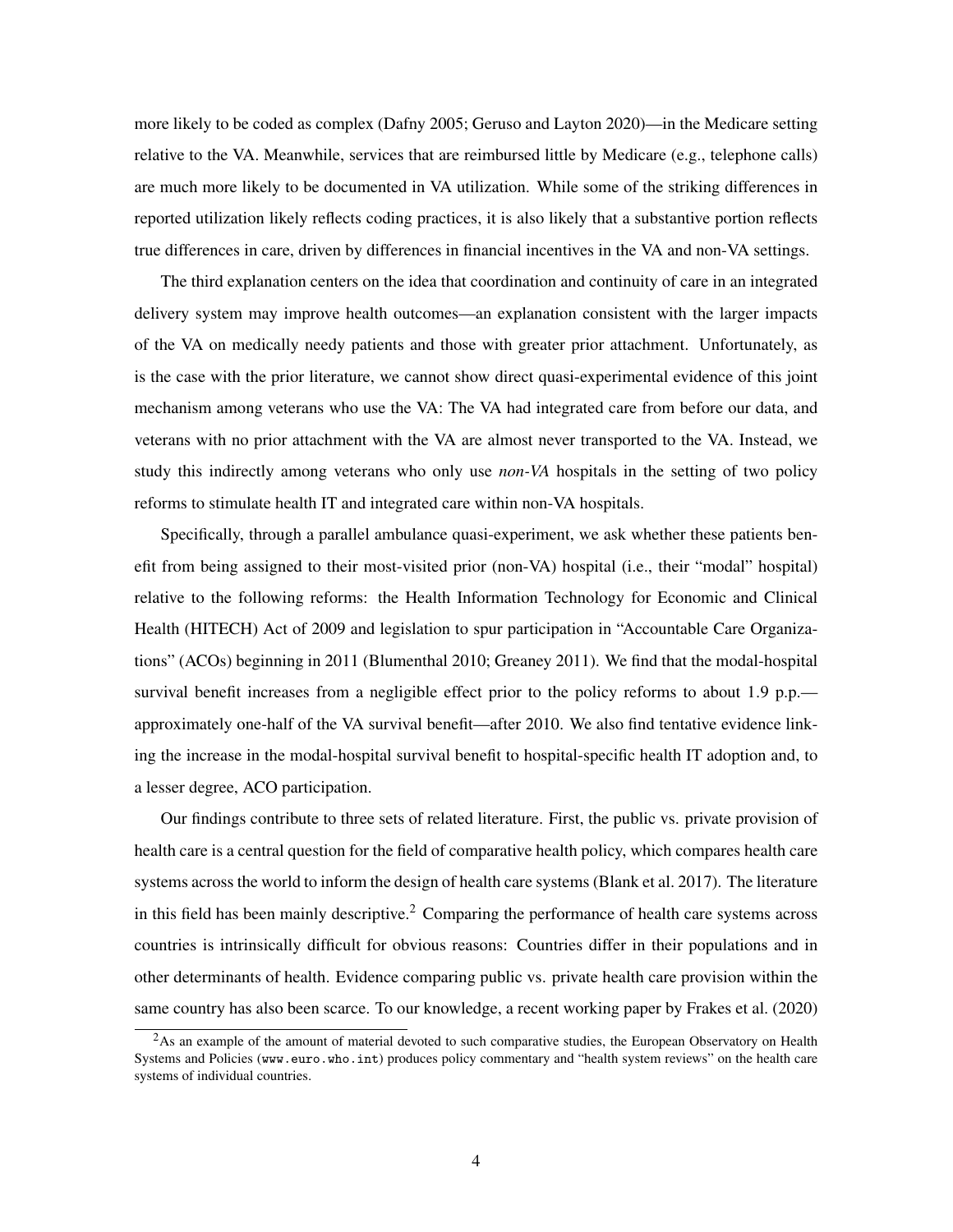provides the only other quasi-experimental examination of this question.<sup>3</sup> Studying military mothers who give birth in two different hospitals due to a move in between births, they find higher spending but lower rates of complications in private hospitals.

Second, an important literature has sought to measure the quality of care in the VA, which budgeted \$84 billion for medical care in 2020 (Department of Veterans Affairs 2020).<sup>4</sup> Following a well-known reorganization and investment in health IT in the mid-1990s (McCarthy and Blumenthal 2006), this literature has documented favorable VA quality, compared to care outside of the VA, in terms of process measures and health outcomes (e.g., Jha et al. 2003). The question of performance in the VA health care system has become particularly relevant in recent years, as the Department considers ways to improve access to care for veterans and as Congress has sought to increase private health care delivery for veterans (113th Congress 2014; 115th Congress 2018). So far, however, this literature has mainly compared outcomes of veterans receiving care in the VA system to those of non-veterans outside of the VA.

A third and very large literature studies why health care in the US appears to be a low-productivity outlier among developed countries, spending more as a percentage of GDP than any country but with poor outcomes relative to this spending (Garber and Skinner 2008). Experts have drawn attention to fragmentation in the US health care system, which could increase spending and potentially worsen outcomes (Cebul et al. 2008; Cutler 2010; Agha et al. 2019). Policymakers have responded by incentivizing adoption of health IT and coordination of care, but whether such policies improve health outcomes remains an open empirical question.<sup>5</sup> Our results are consistent with a productivity advantage (better outcomes at lower cost) at the VA, the nation's largest integrated health care system. We find striking differences in reported services in VA vs. non-VA settings: VA hospitals are much more likely to report utilization of low-cost services that improve coordination and continuity of care; non-VA hospitals are much more likely to report highly intense services. We also find suggestive evidence that government regulations to incentivize private hospitals to adopt health IT and integrate care may

 $3A$  related but distinct question of the impact of competition on government-provided health care is addressed in several important papers studying the British setting (e.g., Gaynor et al. 2013; Bloom et al. 2015; Gaynor et al. 2016). Within this strand of research, Cooper et al. (2018) and Kelly and Stoye (2020) also study the impact of private competition on public performance; both papers also document selection of healthier patients to private hospitals.

<sup>4</sup>Spending continues to grow. The 2019 enacted budget allocated \$77 billion for VA medical care, and the 2021 proposed budget requests \$94 billion for medical care. For the last ten years, spending on medical care has nearly doubled (Department of Veterans Affairs 2020).

<sup>5</sup>A recent empirical literature documents modest reductions in spending and improvements in patient satisfaction among provider forming ACOs (McWilliams et al. 2014, 2016; Trombley et al. 2019). Finally, a mixed literature on health IT adoption has shown health improvements in some cases (e.g., Miller and Tucker 2011) but null results in general (e.g., Agha 2014). To our knowledge, our paper is the first to assess the complementarity between health IT and continuity of care.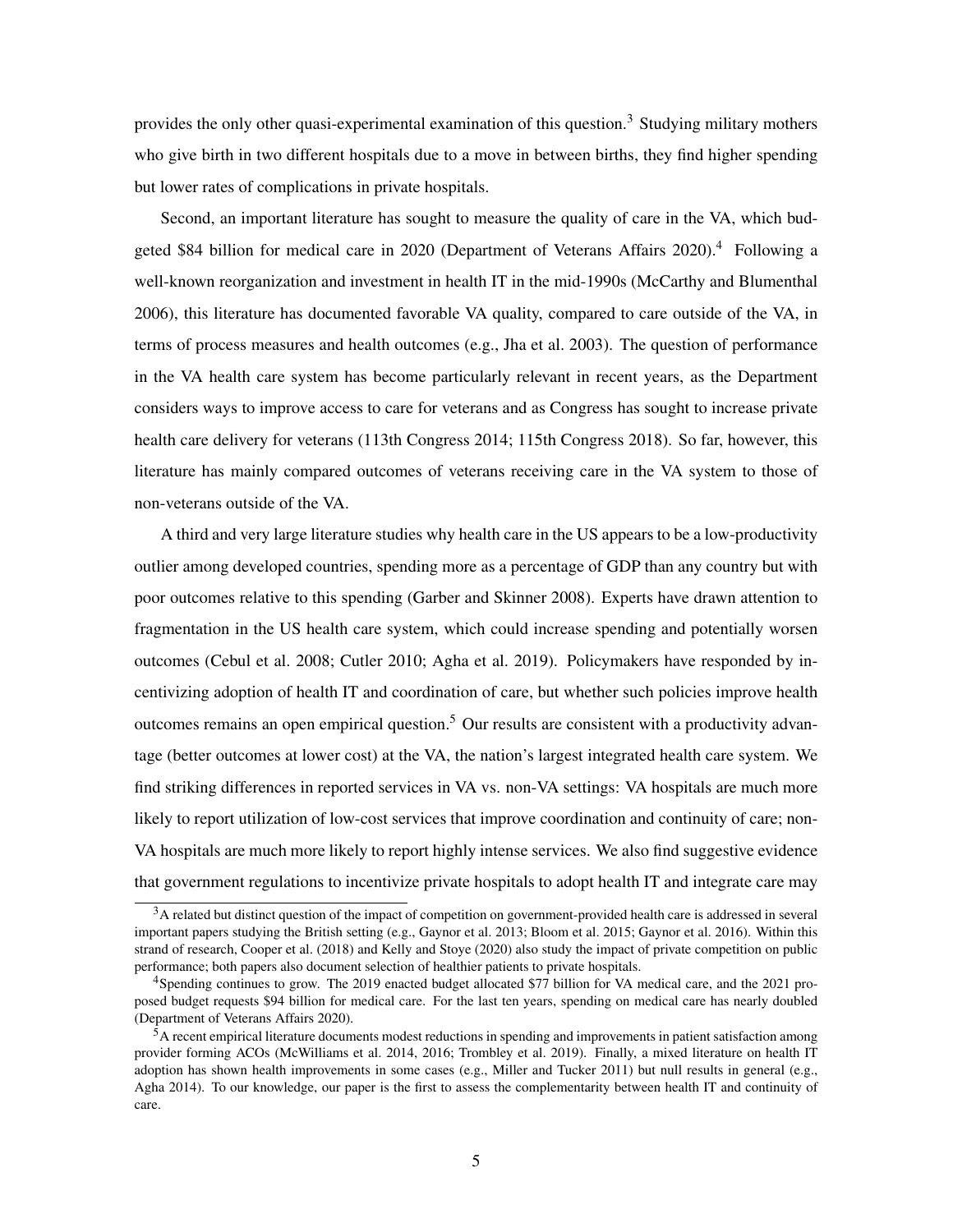achieve better outcomes, at least in our setting for patients with continuity of care at these hospitals.

The remainder of this paper proceeds as follows. Section 2 describes the setting and data. Section 3 presents our main analysis of the VA survival benefit. Section 4 discusses our survival analysis over time. Section 5 presents evidence on mechanisms driving the VA survival benefit. Section 6 discusses policy implications and concludes.

# 2 Setting and Data

#### 2.1 US Health Care and the Veterans Health Administration

The US health care system is marked by a high level of complexity involving multiple private and public (federal, state, and local) parties. The US spends more on health care per capita than any other country—50% greater than the second-highest country, Norway—but has lower life expectancy than most other high-income countries (Rice et al. 2013). Compared to other high-income countries, the private sector plays a greater role in the US health care system.

Nonetheless, veterans in the US have access to an important system of public provision: the Veterans Health Administration of the US Department of Veterans Affairs (VA). The VA provides health care for 9 million veteran enrollees, a number that has grown dramatically in recent decades (Chan et al. 2021). The VA is the nation's largest integrated health care delivery system, including 170 medical centers and more than 1,000 outpatient sites of care, with a budget of \$84 billion in 2020 for medical care (Department of Veterans Affairs 2020).

Key institutional features distinguish the VA from private providers in the US. The VA has a well-defined patient population—enrolled veterans—while most patients in the private US health care system receive care from multiple, unaffiliated providers (Cebul et al. 2008; Agha et al. 2019). Relatedly, financing in the VA is allocated primarily according to the needs of enrolled veterans (Wasserman et al. 2005); in contrast, private providers receive financing largely through fee-forservice contracts tied to the cost of services and inpatient hospitalizations (Rice et al. 2013).

Finally, compared to non-VA providers, the VA functions as an integrated system. It directly employs all of its physicians and health care workers, while physicians outside of the VA are mostly independent of the hospitals at which they work and can affiliate at will with multiple hospitals. Care in the VA is also integrated across inpatient, emergency department, and outpatient locations, as well as across different services and specialties of care. Since the mid-1990s, when the VA implemented one of the first and most widely used electronic health record (EHR) systems in the US, VA providers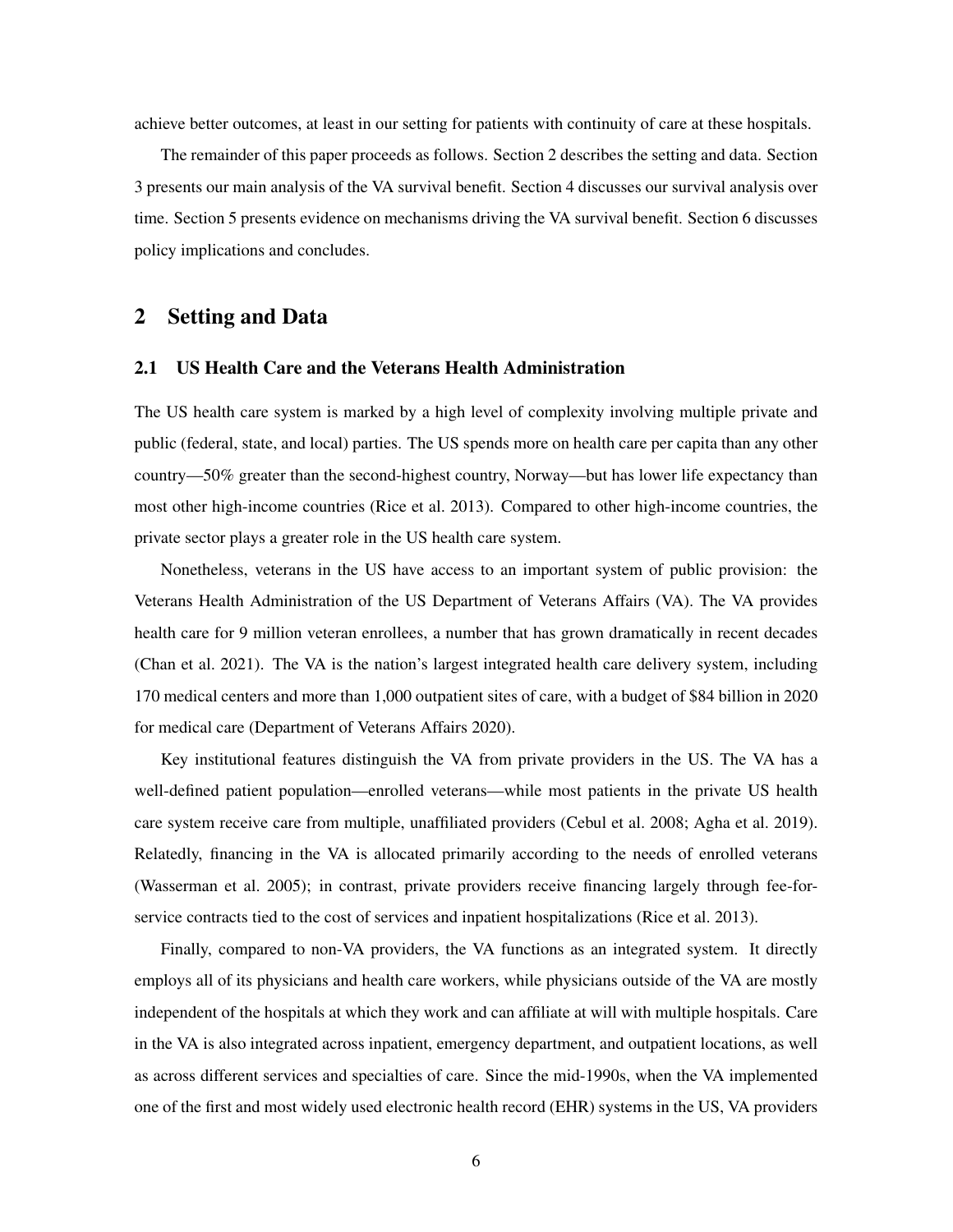can communicate and access records across different settings. In comparison, prior to the Affordable Care Act (ACA), only 1.5% of private US hospitals maintained a comprehensive EHR system (Jha et al. 2009). In the wake of the ACA, federal policies have attempted to spur care coordination and health IT adoption in the private sector (Blumenthal 2010; Greaney 2011). Nevertheless, "interoperability" (i.e., the ability to share electronic records) across private hospitals has remained low (Holmgren et al. 2017).

#### 2.2 Comparing VA and Non-VA Care

Over the past decade, lawmakers have enacted major reforms that allow veterans to receive VA-funded care at private facilities (113th Congress 2014; 115th Congress 2018).<sup>6</sup> These reforms broaden the role of the VA to that of an *insurer* of care for veterans (similar to the role of Medicare for the elderly), with concomitant functions such as authorizing care, processing claims, and *ex post* monitoring of claims for waste and fraud.

Related to these initiatives, the quality of VA vs. non-VA care has been a longstanding subject of interest to policymakers and researchers. The health services literature has documented that the VA provides care that is of the same or higher quality than that of the private sector, as measured by a wide variety of process measures and health outcomes.<sup>7</sup> However, these comparisons are potentially confounded by differences, due to eligibility and self-selection, between the populations that utilize care in the VA and in non-VA facilities. Indeed, the vast majority of existing research has compared the care of veterans in the VA with the care of non-veterans in non-VA facilities.<sup>8</sup>

We use two key ideas to extend the literature on comparisons between VA and non-VA care. First, we focus on dually eligible veterans who are aged 65 and older. These veterans are eligible to receive care in the VA and at non-VA hospitals using Medicare (Hynes et al. 2007). A large and growing proportion of dually eligible veterans use care in both VA and non-VA settings (Liu et al. 2018). Patient cost-sharing is significantly lower for VA care than under Medicare: For most VA enrollees,

<sup>&</sup>lt;sup>6</sup>There have been additional well-funded efforts to shift care further into the private sector (Rein et al. 2018; Kefe 2018; Shulkin 2018; Gordon 2019). According to an official recommendation to the congressionally established Commission on Care, some have even proposed that "if veteran choice dictates it over time, the long term goal of the transformation is the total transition to community care" (Blom 2016).

<sup>&</sup>lt;sup>7</sup>See Shekelle et al. (2010), Trivedi et al. (2011), and O'Hanlon et al. (2017) for systematic reviews. The literature includes dozens of studies on hundreds of quality of care process measures, as well as several studies on health outcomes.

<sup>8</sup>Two studies are noteworthy for having better identification. Nuti et al. (2016) compare outcomes for veterans in VA hospitals with outcomes for non-veterans in non-VA hospitals but restrict comparisons between VA and non-VA hospitals in the same metropolitan statistical areas. In an older study, Wright et al. (1999) look at 47,598 dually eligible veterans with a myocardial infarction. These studies find no difference or slightly better mortality outcomes in VA hospitals. Of note, a related literature suggests that veterans generally have poorer health than non-veterans (e.g., Agha et al. 2000).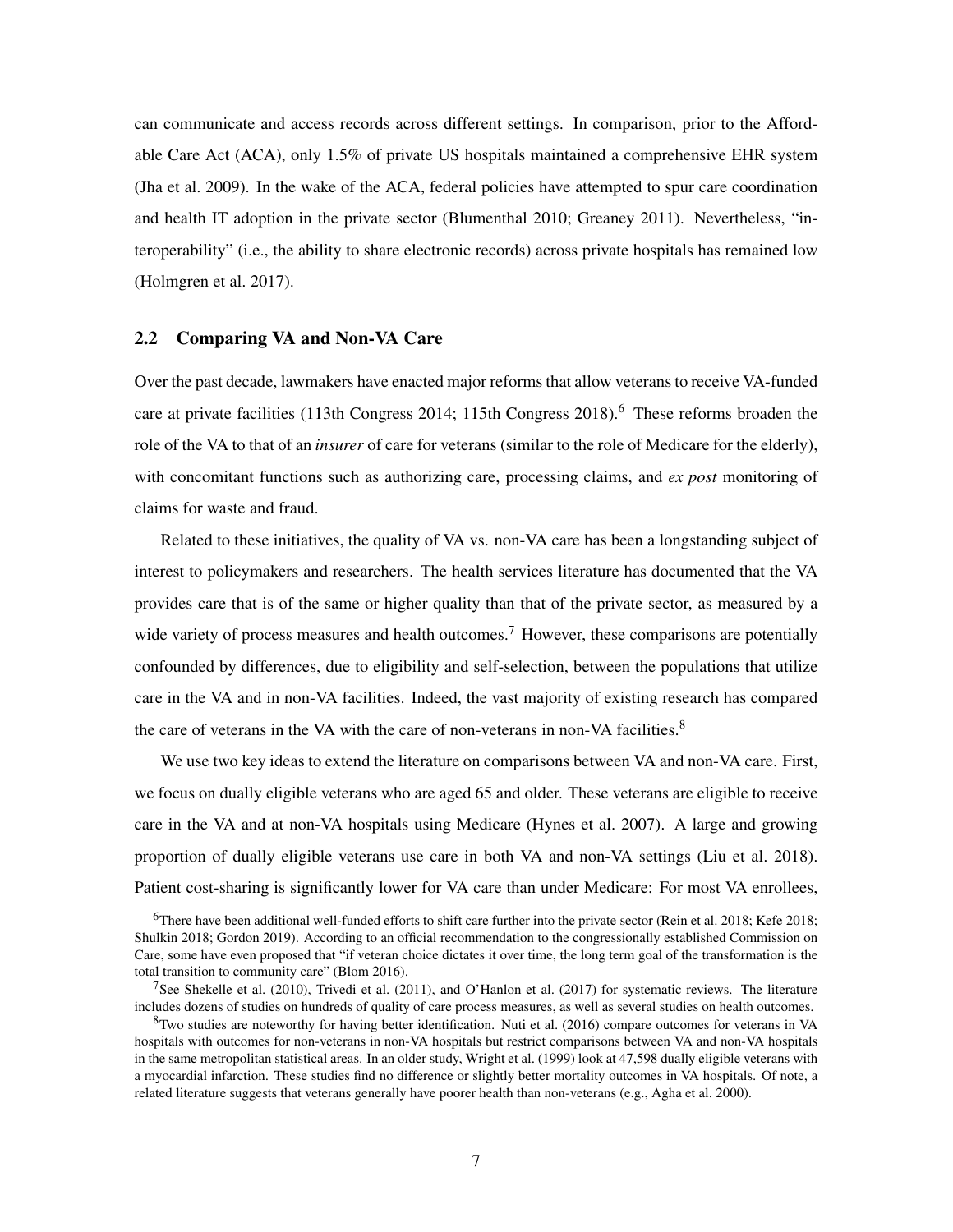care is essentially free in the VA setting; in contrast, the average Medicare beneficiary spends more than 40% of Social Security income on out-of-pocket health care costs (Cubanski et al. 2018; Hynes et al. 2021).

Second, we build on the ambulance design strategy of Doyle et al. (2015) to sidestep concerns about the endogenous selection of where to obtain care. Specifically, we study veterans who arrive at a hospital via a 911-dispatched ambulance, comparing veterans from the *same zip code* who could have obtained services from different ambulance companies with different propensities to transport patients to a VA hospital. Importantly, Doyle et al. (2015) document that the company dispatched to serve a given patient may be chosen independently of the patient's characteristics, due to rotational assignment, direct competition between available providers, or software that may consider the placement of available ambulance units at the time of the 911 call (Chiang et al. 2006; Ragone 2012). Ambulance companies also exhibit different tendencies to transport patients to different hospitals, based on their ownership, headquarter location, and other characteristics (Skura 2001). We further describe our quasi-experimental design and assess its assumptions in Section 3.

## 2.3 Data

We use data from two main sources—Medicare claims and VA administrative data—for the universe of enrolled veterans in the VA from the years 2000 to 2014. We observe all Medicare claims for any dually enrolled veteran. These claims data include the beneficiary's zip code and demographic information (age, race, and gender), as well as a record of medical services, each defined by an encounter date, Current Procedural Terminology (CPT) code(s), diagnostic (International Classification of Diseases, Ninth Revision, or ICD-9) codes, and provider identity. On the VA side, we have a complete record of clinical encounters in the electronic health record system that we transform into a corresponding set of encounter dates, CPT codes, ICD-9 codes, and provider identities.<sup>9</sup>

We begin by selecting ambulance ride events for dually eligible veterans, as recorded in the Medicare claims.<sup>10</sup> We restrict attention to "lights and sirens" emergency ambulance rides that originate from 911 dispatch calls.<sup>11</sup> As in Doyle et al. (2015), we extract the date of the ambulance ride and

<sup>&</sup>lt;sup>9</sup>The VA system includes patient home address information. However, we use the zip code information from the Medicare claims records as our source of home location, since this information is updated frequently and has been widely used in previous studies, including Doyle et al. (2015).

<sup>&</sup>lt;sup>10</sup>VA policy is that patients with outside insurance should have ambulance services paid for by that insurance. In our dually eligible population, therefore, ambulance rides will be recorded in the Medicare claims.

<sup>&</sup>lt;sup>11</sup>We select ambulance rides with Healthcare Common Procedure Coding System (HCPCS) codes A0322, A0328, A0330, A0362, A0368, A0370, A0427, A0429, A0433, or Q3019. We restrict to modifiers "RH", "SH", "NH", and "EH", corresponding to rides to a hospital from a residential location, a scene of an accident or acute event, a skilled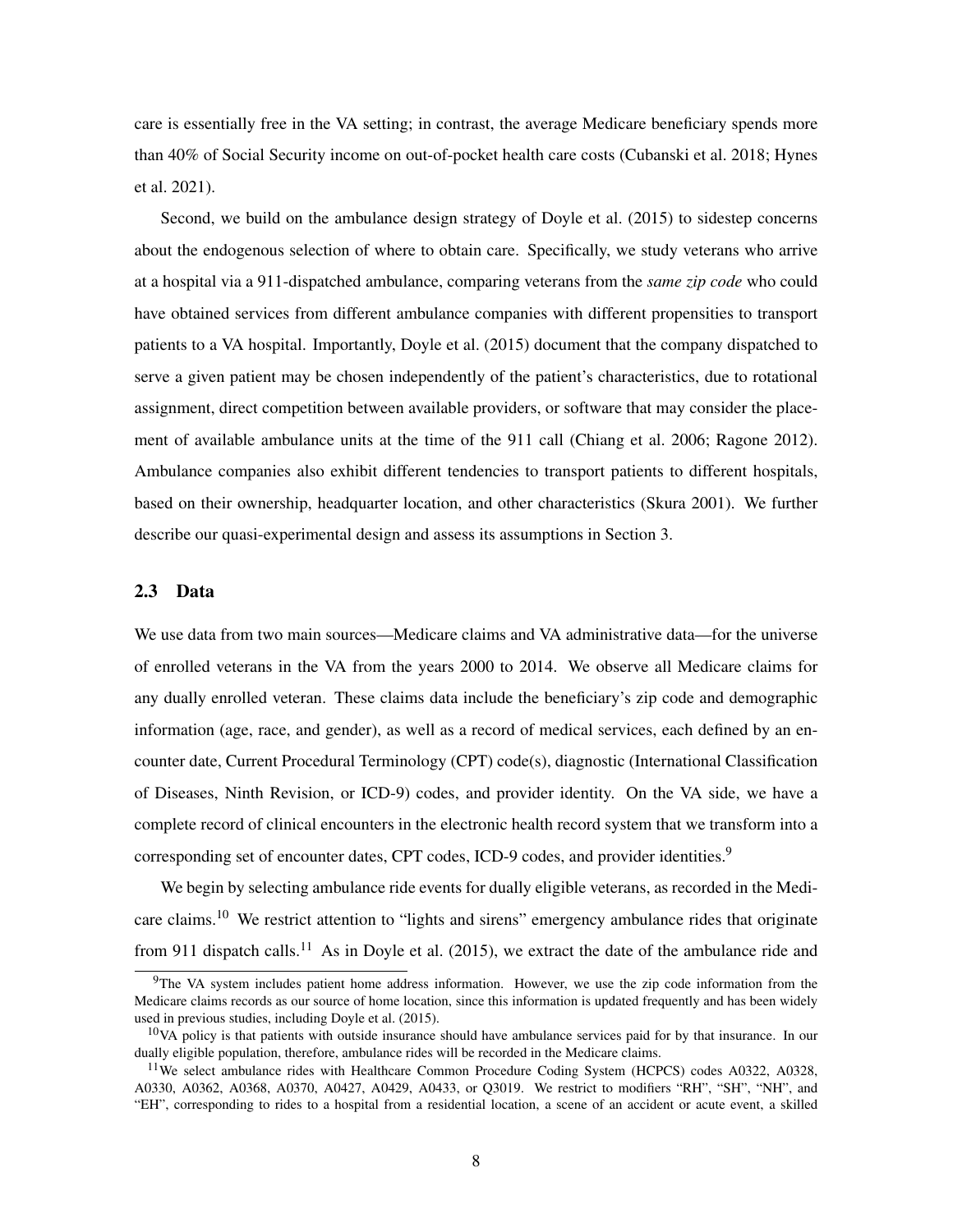the identity of the ambulance company, based on its tax identification number (TIN). We use the ambulance company identity to develop our instrumental variable for the propensity of the ambulance company to deliver patients to the VA or to non-VA hospitals. We also extract information on interventions provided by the ambulance (e.g., intravenous fluids, intubation), the level of care (advanced life support or basic life support), the pick-up location (e.g., private residence, nursing home, skilled nursing facility, accident), and the ambulance diagnosis (ICD-9) codes assigned by the ambulance personnel.

We then link these ambulance rides to emergency department (ED) visits at VA and non-VA hospitals. This constitutes our main treatment of interest. For each patient we collect information on medical conditions and outpatient, ED, and inpatient utilization over the prior year, as recorded in the Medicare claims and VA records. We use the ICD-codes for past medical conditions to identify 31 Elixhauser indices (Elixhauser et al. 1998) of comorbidities, noting the source of each condition (i.e., from visits to the VA, to non-VA facilities, or both). These comorbidities range from common conditions such as hypertension to rarer conditions such as lymphoma.

Our main outcome measure is mortality. We obtain information on exact date of death from three sources: records of inpatient deaths from the VA and Medicare claims; records of death from the Veterans Benefits Administration (VBA), and records of death from the Social Security Administration (SSA). The latter two sources are particularly reliable, as they determine whether the veteran will receive payments from either the VBA or the SSA, and draw on reports from family, funeral directors, post offices, financial institutions, other federal agencies, and state vital records agencies.

To construct our main analytical sample of 401,319 ambulance rides, we make the following restrictions (see Appendix Table A.1). First, we remove patients who live in zip codes more than 20 miles away from either the nearest VA hospital or the nearest non-VA hospital. We also drop patients who traveled more than 50 miles from their zip code to the hospital. Second, we require that patients live in zip codes served by at least two ambulance companies with at least 20 rides, at least 5% of rides transported to a VA hospital, and at least 5% transported to a non-VA hospital. Finally, for our baseline analysis of VA vs. non-VA care, we drop veterans with no VA primary, ED, or inpatient care in the prior year, since fewer than 1% of these veterans are ever transported to the VA. In our secondary analysis of veterans who may be transported to modal or non-modal hospitals outside of the VA, in Section 5, we study an analogous sample of 1,414,217 ambulance rides of veterans who did not use VA care in the previous year and who live in zip codes with at least two non-VA hospitals

nursing facility, and an extended care facility, respectively.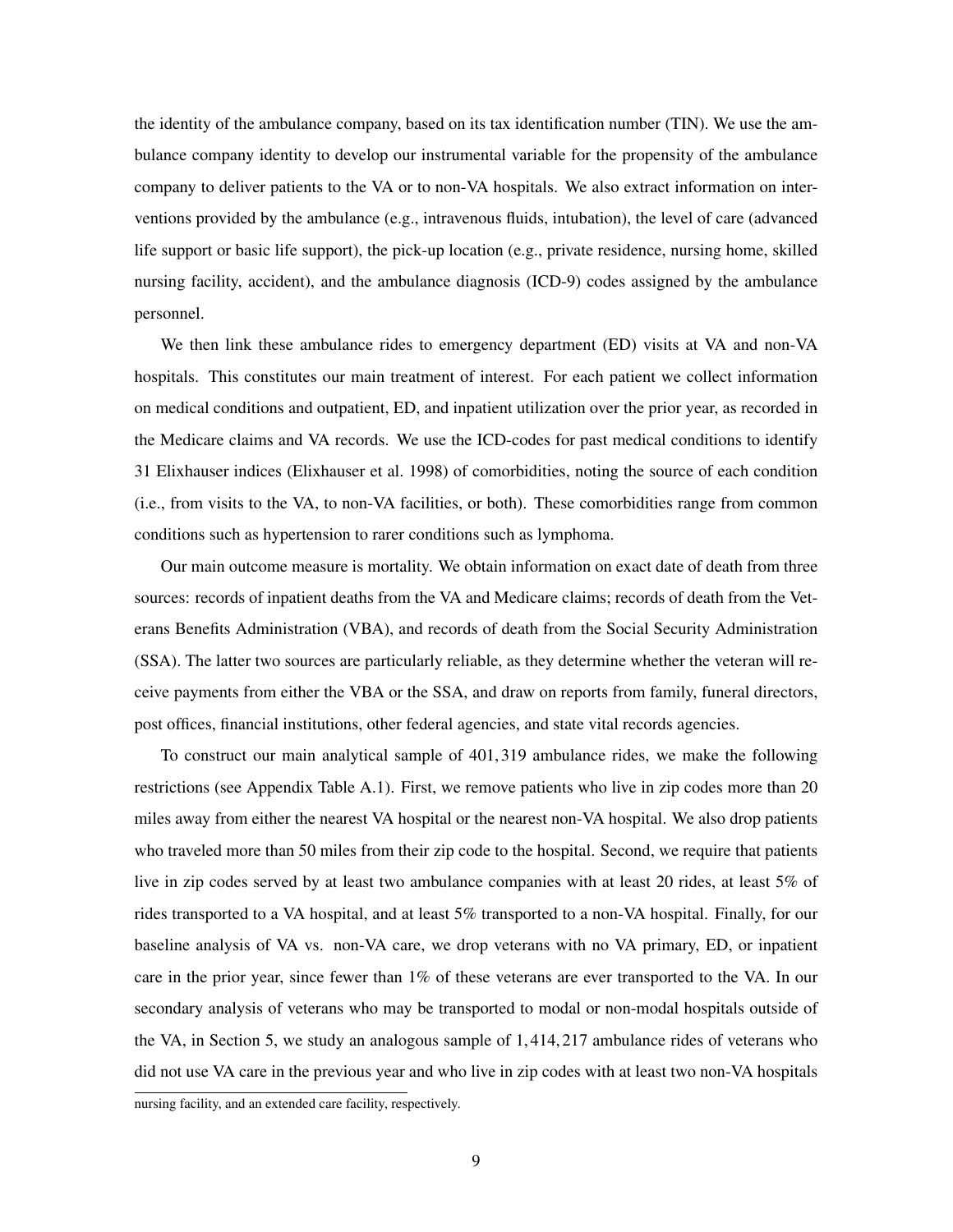within 20 miles. Appendix Table A.13 describes the selection process for this sample.

Table 1 describes the characteristics of the veterans and the episode associated with their ambulance ride at different steps in the creation of the main analytical sample. The average 28-day mortality rate is stable across steps and relatively high, between 26.9 and 27.2 p.p., reflecting the illness acuity of elderly veterans who arrive by 911-dispatched ambulance. Similarly, the weekend rate, which is the proportion of ambulance rides arriving on a weekend day, is remarkably stable and close to two-sevenths, which reflects the unplanned nature of these health events (Card et al. 2009). The main impact of our sample restrictions is to increase the share of rides going to a VA hospital. Notably, rides transporting veterans with both VA and non-VA ED visits in the prior year comprise about a third of the rides transporting veterans with any ED visit in the prior year. In some of the steps, such as the step imposing zip-code distance restrictions, the sample becomes more concentrated in urban areas with shorter distances to nearby VA and non-VA hospitals. Black veterans also comprise a larger share of the sample. Patient characteristics otherwise remain stable across sample restriction steps.

## 3 Benchmark Analysis

#### 3.1 Quasi-Experiment

Following Doyle et al. (2015), our main empirical strategy relies on the assignment of ambulances to patients in emergencies and the role of ambulance companies in determining the hospital that a patient is taken to for emergency care. As detailed in Doyle et al. (2015), several companies typically serve the same narrow geographic area. The assignment of a particular company may be quasiexperimentally determined such that the identity of the assigned ambulance company is plausibly unrelated to patient characteristics. Furthermore, ambulance companies exhibit "preferences" for delivering patients to certain hospitals, due to their ownership or the location of their operations.

We define conditioning sets within which ambulance assignment may be as good as random. First, we condition on the origin zip code  $z(i)$  of ambulance ride i, so that we compare patients from the same zip code who are picked up by different ambulance companies. Second, we categorize the ambulance by whether it offers advanced life support (ALS) or basic life support (BLS) based on ambulance Healthcare Common Procedure Coding System (HCPCS) codes. We further categorize rides by the pickup site category (e.g., residential address, nursing home, scene of an accident), the day of the week, and month-year interactions (e.g., January 2010). Finally we condition on measures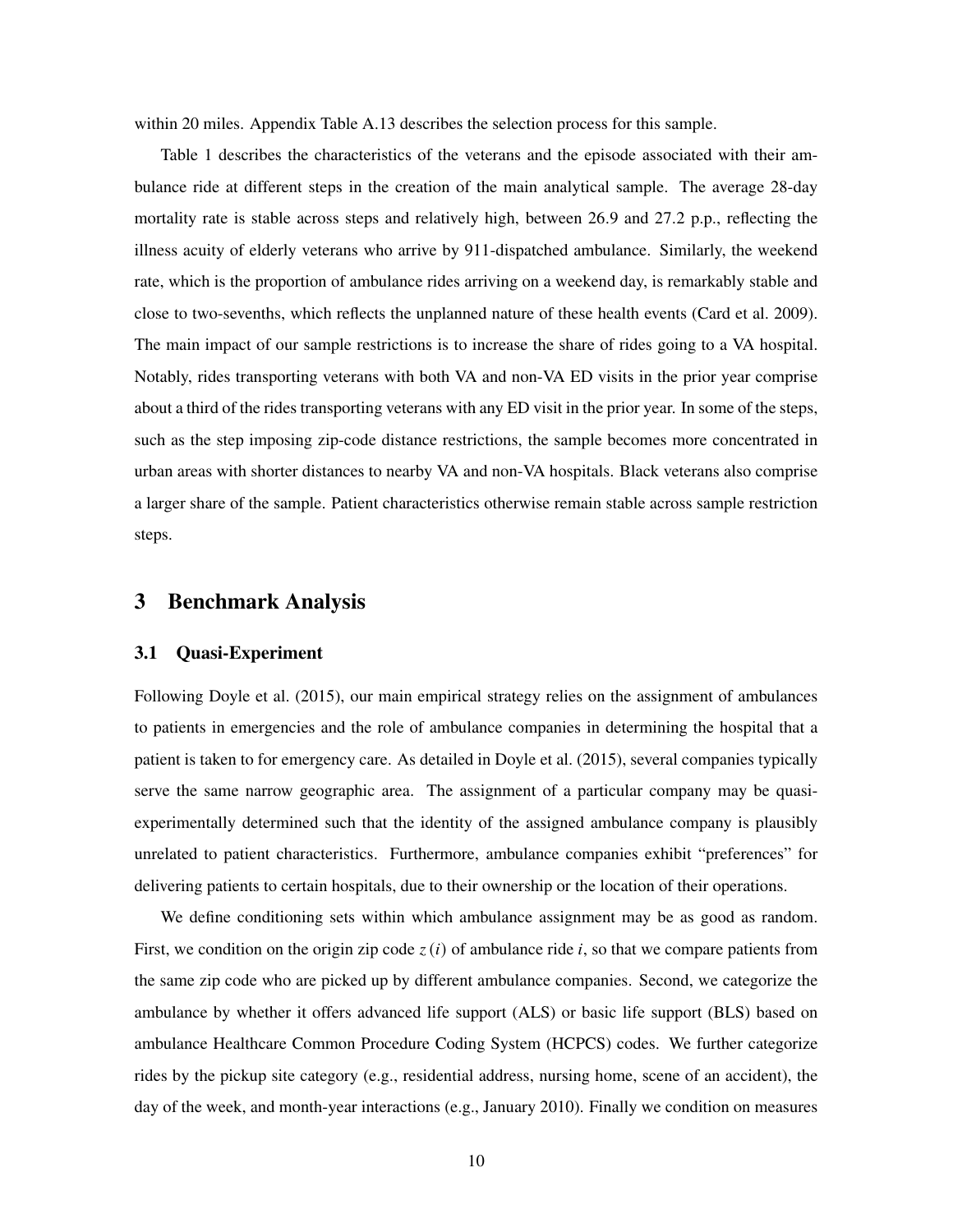of the patient's primary care, ED, and inpatient utilization over the past year at VA and non-VA facilities.<sup>12</sup> For simplicity we refer to the joint set of controls for the type of ambulance, pickup site, date of pickup, and patient prior utilization as  $\mathbf{X}_i^0$ .

Unlike Doyle et al. (2015), we do not include patient demographics, prior medical conditions, or ambulance diagnoses in the set of baseline controls. Instead, we "hold out" these variables—many of which are highly predictive of mortality—and show that they are balanced across local ambulance companies with differing propensities to send patients to the VA, conditional on  $(z(i), \mathbf{X}_i^0)$ .

Our treatment of interest is delivery to a VA hospital, which we denote by the indicator  $D_i \in$  $\{0,1\}$  for ambulance ride *i*. Transfers are rare in our sample.<sup>13</sup> Ride *i* is provided by company  $j(i) \in \mathcal{J}_{z(i)}$ , where  $\mathcal{J}_z$  is the set of companies that serve zip code  $z$ .<sup>14</sup> Associated with each ride and company is a potential treatment indicator  $D_i(j)$ ; thus  $D_i = D_i(j(i))$ . Our main outcome is 28-day mortality of the patient, denoted by  $Y_i \in \{0,1\}$ . The associated potential outcomes,  $Y_i(d)$ , depend on whether the patient was transported to a VA hospital  $(d = 1)$  or not  $(d = 0)$ , with  $Y_i = Y_i(D_i)$ .

Under the assumptions that different ambulance companies have systematically different tendencies to transport patients to the VA, and that the assignment of  $j(i)$  is as good as random, conditional on  $(z(i), \mathbf{X}_i^0)$ , the identity of the ambulance company can be used to construct a a valid instrumental variable for  $D_i$ . More formally, we consider the following conditions for IV validity (Imbens and Angrist 1994):

**Condition 1 (IV Validity).** For a random sample of ambulance rides *i* provided by ambulance com*panies j, the following conditions hold:* 

- *(i)* Relevance:  $E[D_i(j)|z(i), \mathbf{X}_i^0]$  is a nontrivial function of  $j \in \mathcal{J}_{z(i)}$ .
- *(ii)* Independence and Exclusion: *The vector of potential outcomes,*  $(Y_i(0), Y_i(1), D_i(j))$ *, is independent of the assigned ambulance company,*  $j(i) \in \mathcal{J}_{z(i)}$ , conditional on  $(z(i), \mathbf{X}_i^0)$ .
- (*iii*) Monotonicity: *Conditional on*  $(z(i), \mathbf{X}_i^0)$ , for any j and j',  $D_i(j) \ge D_i(j')$  for all i, or  $D_i(j) \le$  $D_i(j')$  for all i.

The compliers in this quasi-experiment are rides with dually eligible veterans who could be

 $12$ The latter set of prior utilization measures may capture ambulance service areas within large zip codes, which may in turn account for correlations between prior use of VA vs. non-VA care and the identity of ambulance companies.

<sup>&</sup>lt;sup>13</sup>Of the 132,535 rides that go to the VA, 828 (0.6%) have a non-VA hospital ED visit on the subsequent day. Of the 268,784 rides to a non-VA hospital, 2,191 (0.8%) have an ED visit at a VA hospital the next day. Of 79,684 VA admissions, 418 (0.5%) were transferred to a non-VA hospital within 7 days of the ambulance ride. Of 157,682 non-VA admissions, 1,774 (1.1%) were transferred to a VA facility within 7 days.

<sup>&</sup>lt;sup>14</sup>We define an "ambulance company" as the interaction between an ambulance company tax identification number (TIN) and the health referral region (HRR) of the ride. This accounts for a few large corporations with a single TIN that serve multiple regions.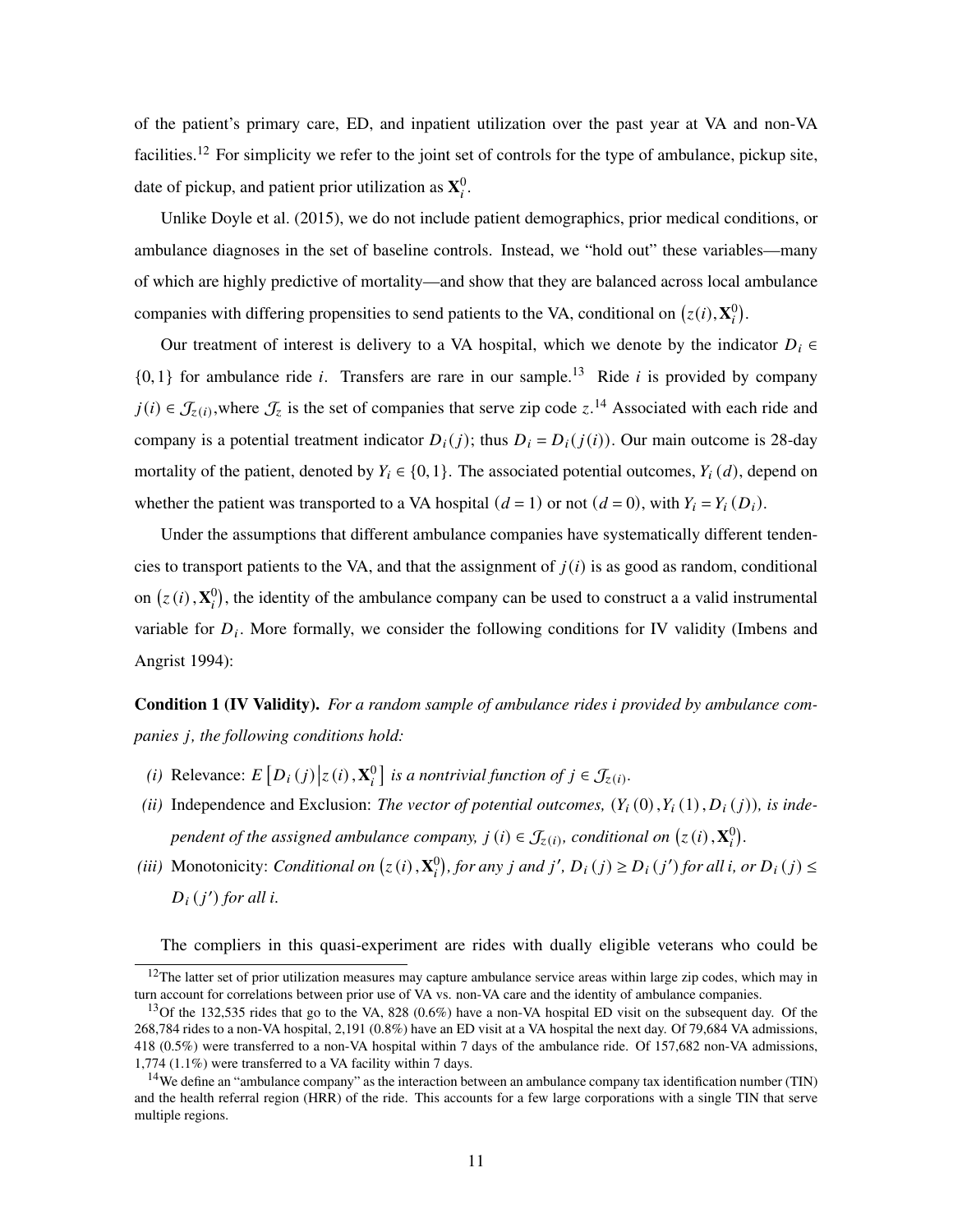swayed to a VA or a non-VA hospital depending on the identity of the ambulance company. Because only veterans are typically treated in VA hospitals, these compliers are patients who may state to an ambulance (but possibly not to all ambulances) that they are a veteran and who would be open to care at the VA. By definition, they likely exclude veterans who would insist on either being taken to a VA hospital or to a hospital otuside of the VA. Nonetheless, in the next subsection, we estimate a sizeable share of compliers, consistent with the high share of veterans in the baseline sample with both VA and non-VA ED visits in the prior year (Table 1). We also estimate and report complier characteristics in Section 5.1. As expected, compliers are more likely to have had prior ED visits at the VA; almost three in ten compliers have had ED visits in both VA and non-VA hospitals in the prior year.

As is standard in the judges-design literature (e.g., Kling 2006, Dahl et al. 2014), to deal with finite samples, we construct a leave-out (or jackknife) instrumental variable that reflects the propensity of the ambulance company  $j(i)$  assigned to ride  $i$  to transport *other* patients to the VA. We compute this as the average fraction of other patient who were picked up by company  $j(i)$  and went to the VA. Specifically, for ambulance ride *i* transporting patient  $k(i)$  we define the leave-out probability  $Z_i$  of transport to the VA:

$$
Z_{i} = \frac{1}{K_{j(i)} - 1} \sum_{i' \in I_{j(i)}} \frac{\mathbf{1}(k(i') \neq k(i)) D_{i'}}{N_{k(i'),j(i)}}, \qquad (1)
$$

where  $K_j$  is the total number of patients transported by company  $j$ ,  $N_{k,j}$  is the total number of rides taken by patient k with company j, and  $I_j$  is the set of rides transported by ambulance company j. We estimate  $Z_i$  using the sample of dually eligible veteran ambulance rides (Column 1 of Table 1).

Under Condition 1, an IV estimate based on  $Z_i$ , conditioning on  $(z(i), \mathbf{X}_i^0)$ , recovers a local average treatment effect (LATE) of the VA on mortality among compliers. For comparison, we also consider the observational "treatment effect" of going to the VA on mortality of patients who arrive at hospital in a 911-dispatched ambulance, controlling for  $(z(i), \mathbf{X}_i^0)$ :

$$
Y_i = \beta D_i + \mathbf{X}_i^0 \delta_0 + \zeta_{0,z(i)} + \varepsilon_{0,i}.
$$
 (2)

where  $\zeta_{0,z}$  represents an unrestricted fixed effect for rides originating in zip code z. As in Doyle et al. (2015), zip code fixed effects imply that both our observational and quasi-experimental concepts of the VA treatment effect involve comparisons between veterans who live in the same zip code.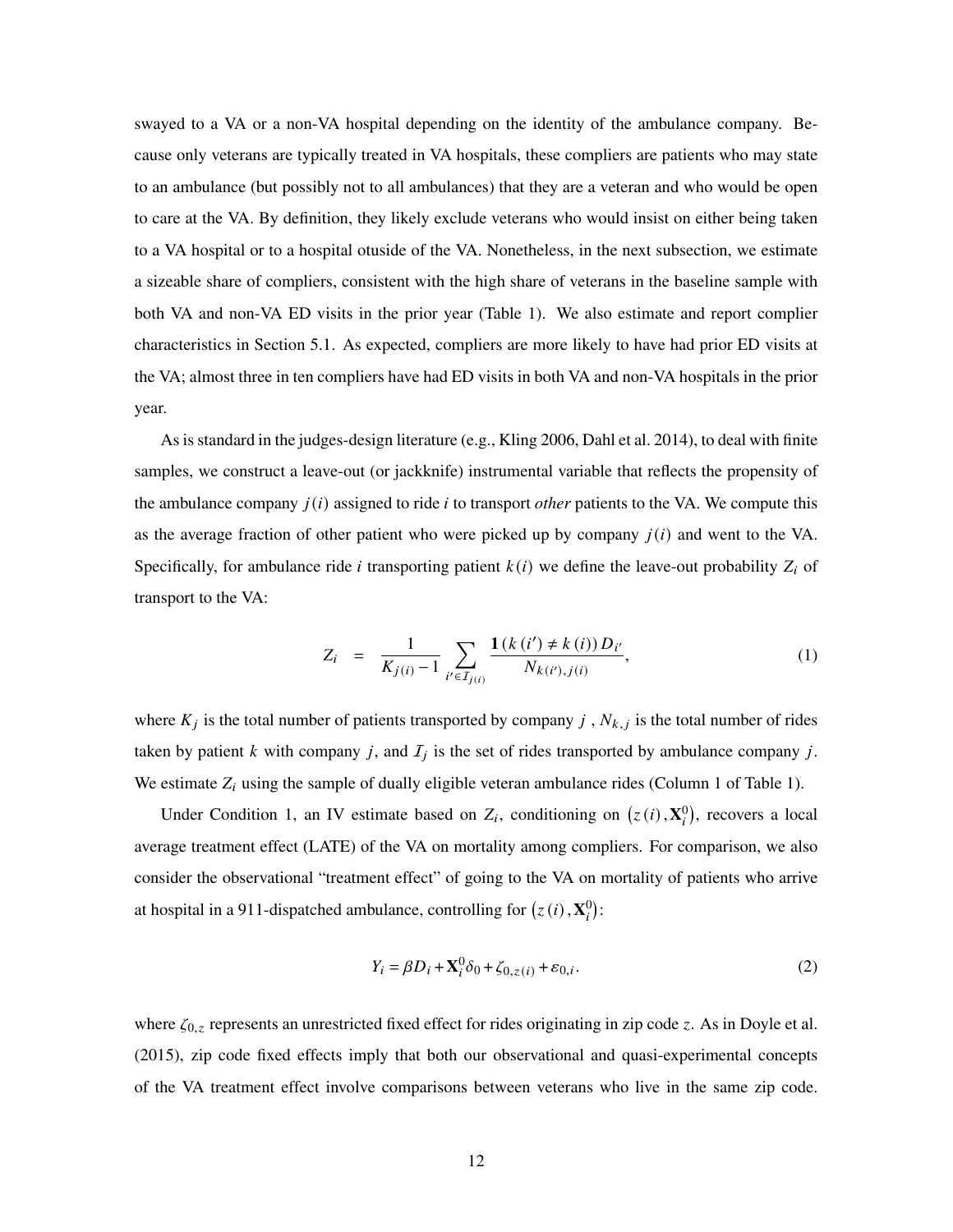Estimating Equation (2) by OLS yields  $\hat{\beta}_{OLS}$ , while instrumenting  $D_i$  with  $Z_i$  yields  $\hat{\beta}_{IV}$ .

The gap between  $\hat{\beta}_{OLS}$  and  $\hat{\beta}_{IV}$  will depend on differences in the potential outcomes between never takers (i.e., patients who go to a non-VA facility regardless of the ambulance company) and always takers (i.e., patients who go to the VA regardless of the ambulance company), as well as on differences in treatment effects between compliers and non-compliers. In the setting of a VA advantage, if sicker veterans are more likely to select into VA hospitals (e.g., Agha et al. 2000), then  $\hat{\beta}_{OLS}$  may be smaller in magnitude than  $\hat{\beta}_{IV}$ . We explore this gap more directly in Section 4.

#### 3.2 First Stage, Balance, and Reduced Form

We begin our empirical analysis by demonstrating instrument relevance, Condition 1(i), with the following first-stage regression:

$$
D_i = \pi_1 Z_i + \mathbf{X}_i^0 \delta_1 + \zeta_{1,z(i)} + \varepsilon_{1,i}.
$$
 (3)

The coefficient  $\pi_1$  reflects the impact of ambulance company preferences on the probability that the ride goes to the VA, conditional on our baseline controls for ambulance type, pickup site, zip code, date categories, and veteran prior utilization. Figure 1, Panel A, shows a binned scatterplot of residualized  $D_i$  on the *y*-axis with respect to residualized  $Z_i$  on the *x*-axis and reports  $\hat{\pi}_1 = 0.882$  (s.e. 0.034). The first-stage relationship between  $D_i$  and  $Z_i$  is very predictive and close to linear.

To assess independence, Condition 1(ii), we test whether  $Z_i$  is correlated with patient characteristics that are correlated with mortality. Specifically, we construct an estimate of predicted mortality  $\hat{Y}_i$ using "hold-out" patient characteristics of patient demographics and 31 Elixhauser indices for prior medical conditions.<sup>15</sup> We then fit models for  $\hat{Y}_i$  based on the same right-hand-side specification as in Equation (3). Panel B of Figure 1 shows (with hollow dots) that there is no relationship between  $\hat{Y}_i$  and  $Z_i$ , controlling for  $(z(i), \mathbf{X}_i^0)$ .<sup>16</sup> In contrast, the same panel shows (with solid dots) that the reduced-form relationship between actual mortality,  $Y_i$ , and  $Z_i$  is significantly negative, under the

<sup>&</sup>lt;sup>15</sup>Patient demographics include age, gender, and race and ethnicity. Age is captured by two-year age bins from 65 years to 100 years. Race and ethnicity is captured with three dummies for white, Black, and Hispanic; the omitted category is Asian/other. We use the 31 Elixhauser indices as described in Elixhauser et al. (1998), interacting each index with the source of the record indicating the comorbidity. There are three possible sources: VA only, Medicare claims only, and VA and Medicare claims. This results in  $3 \times 31 = 93$  dummies. These hold-out patient characteristics are described in Appendix Table A.3.

 $^{16}$ In Appendix Figure A.1, we present a simulation exercise that suggests that we have the power to reject a data generating process in which more than a 2-3 percent of patients are perfectly sorted by their predicted mortality to ambulances by the ambulance's propensity to transport to the VA.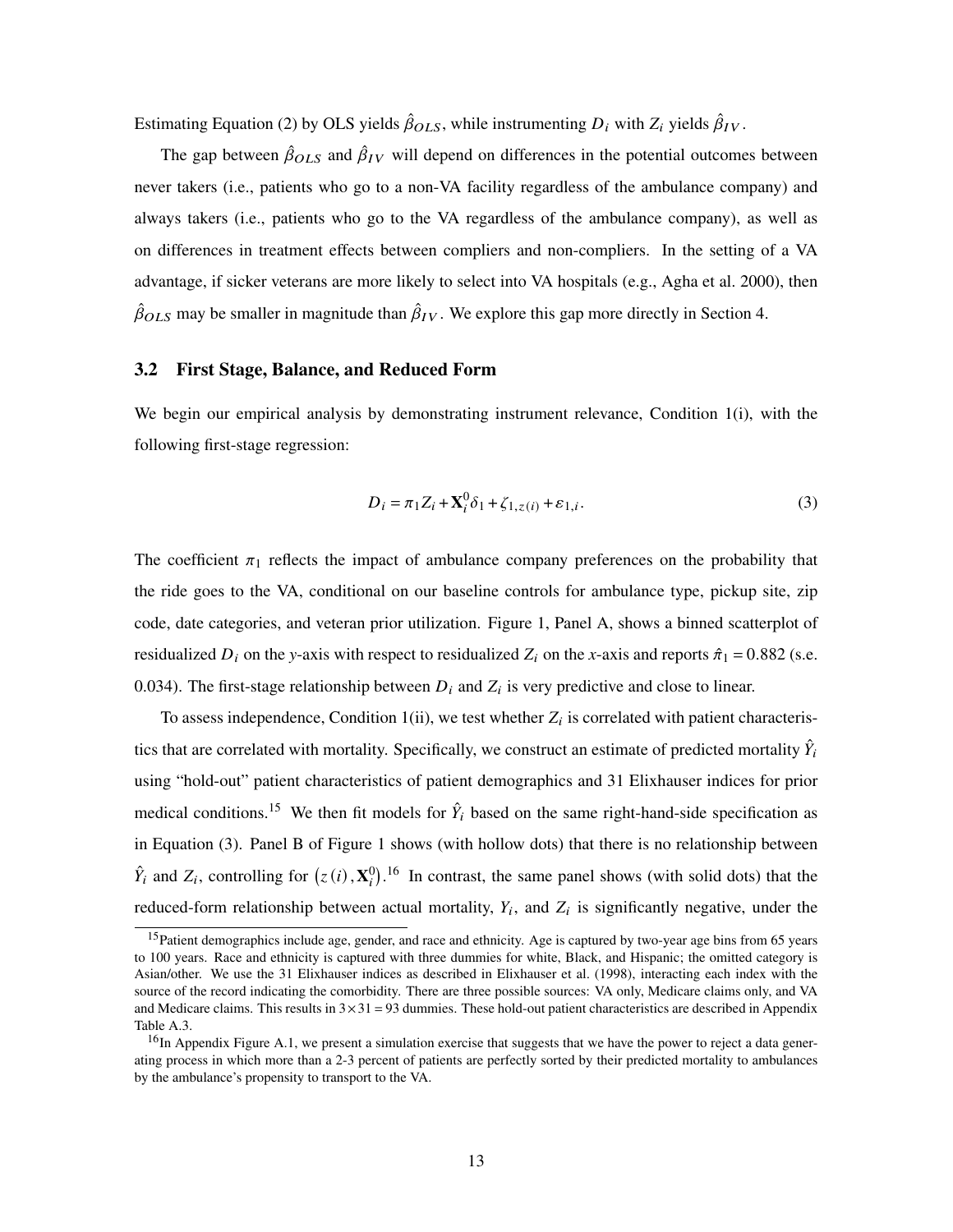same controls. Specifically, for the reduced-form relationship,

$$
Y_i = \pi_2 Z_i + \mathbf{X}_i^0 \delta_2 + \zeta_{2,z(i)} + \varepsilon_{2,i},\tag{4}
$$

we find  $\hat{\pi}_2$  = -0.040 (s.e. 0.016). This suggests that quasi-random assignment to an ambulance company more likely to transport to the VA results in an intention-to-treat reduction in mortality.

Under independence, we may quantify the share of compliers in our sample. As shown in Figure 1 (Panel A), 24% of rides that are assigned values of  $Z_i$  in the lowest vigintile are still transported to the VA. Veterans in these rides may be considered "always takers." On the other hand, 58% of rides that are assigned values of  $Z_i$  in the highest vigintile are still transported to a non-VA hospital. Veterans in these rides may be considered "never takers." The remaining share of rides, or 18%, characterizes the share of compliers.<sup>17</sup>

The exclusion assumption in Condition 1(ii) asserts that ambulance companies do not affect outcomes other than through their effect on whether a patient arrives at a VA or non-VA hospital. Implicitly, however, our notation also assumes that each complier has a well-defined non-VA hospital that is stable across ambulance companies. In Appendix A.1.1, we evaluate the robustness of our results to potential violations of the exclusion condition. Specifically, we assess and find no evidence of any correlation between  $Z_i$  and ambulance treatments captured in summary charges or between  $Z_i$  and ambulance propensities to deliver patients to different non-VA hospitals. We also make use of the fact that we can observe mortality outcomes for patients taken by the same ambulance companies but who have no chance of being taken to the VA because they have no prior VA utilization: We assess whether our results are robust to controlling for mortality outcomes of these patients outside of our baseline sample who are transported the same ambulance company. In all of these analyses, we find that our main IV estimate below is qualitatively unchanged, suggesting that our results are robust to violations of exclusion.<sup>18</sup>

<sup>&</sup>lt;sup>17</sup>Interestingly, this share of compliers appears roughly similar to that in Doyle et al. (2015). Characterizing compliers in Doyle et al. (2015) is less straightforward because the treatment of hospital spending is a continuous variable. Nonetheless, if we characterize a treatment as one standard-deviation increase in spending (0.2 log points), this is slightly more than the difference between the first and fourth quartile of their instrument (Table 1 in their paper). Their first-stage coefficient of 0.17 (Table 2 in their paper) could then be interpreted as a complier share. While we note that compliers in our setting need to reveal that they are a veteran (to at least one ambulance), which may reduce the share of compliers, our sample of veterans is substantially more disadvantaged, which may imply a *higher* complier share (Card et al. 2018).

 $18$ Following Kolesar et al. (2015), the analyses in Appendix A.1.1 correspond to the weaker assumption that there are no systematic correlations between our instrument and other ambulance-specific treatments that impact our outcome of interest. Specifically, under this weaker version of exclusion, we require that ambulance companies with higher values of  $E[D_i(j)|z(i), \mathbf{X}_i^0]$  do not also (i) apply observed treatments during the ambulance ride that affect mortality, (ii) deliver patients to higher- or lower-quality non-VA alternatives, or (iii) have direct mortality effects on patients in a way that can systematically explain our results.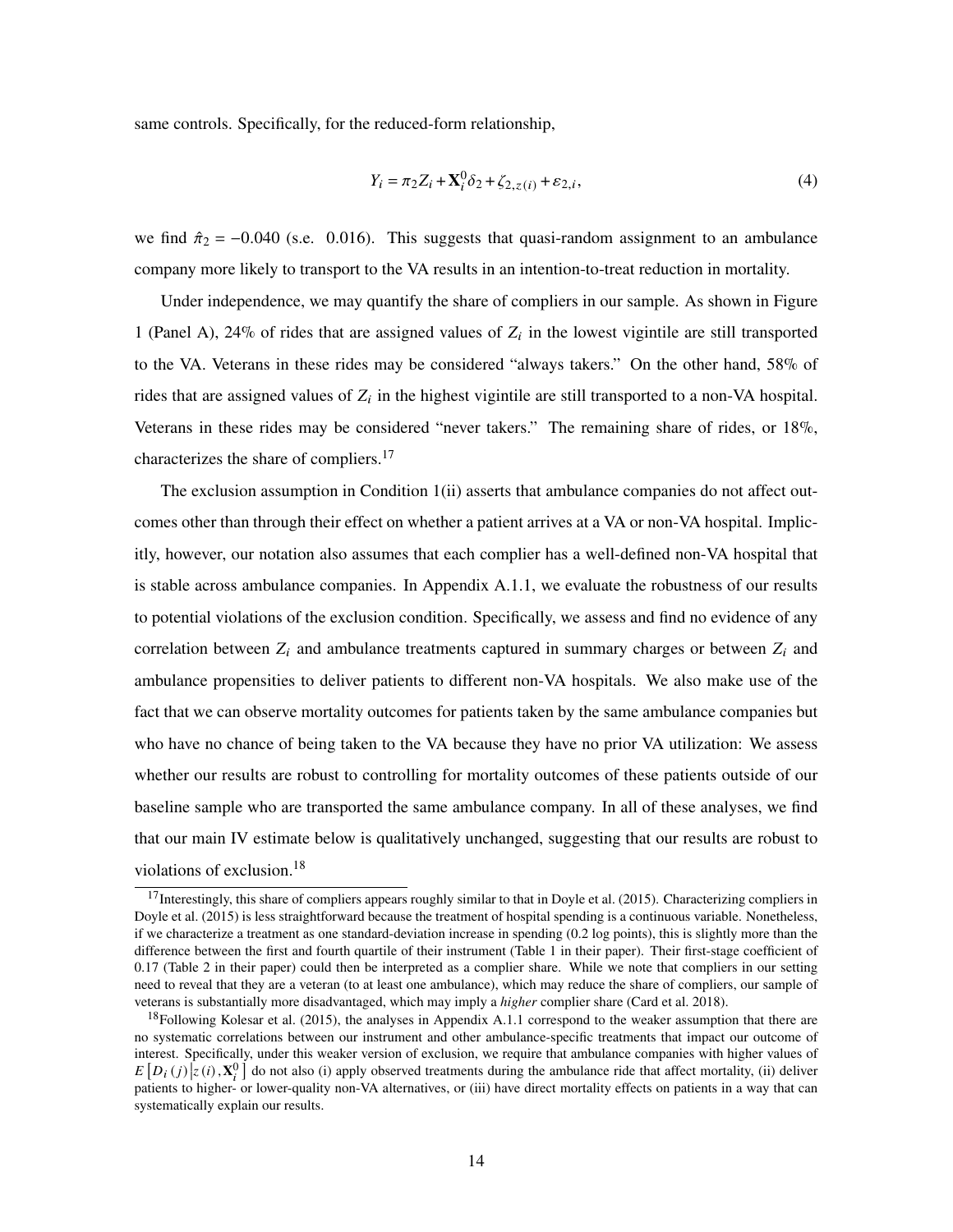To assess the monotonicity assumption given by Condition 1(iii), we follow the standard practice in the judges-design literature to show that the first-stage relationship between  $D_i$  and  $Z_i$  remains positive for subgroups of patients defined by different observable characteristics (e.g., Arnold et al. 2018; Bhuller et al. 2020). We detail these analyses in Appendix A.1.2. In Section 4, we present a stronger test of monotonicity (and IV validity) based on *potential outcomes*. Following the reasoning in Kitagawa (2015), this test amounts to showing a positive density for the potential outcome of death in a given week among compliers.

#### 3.3 Mortality Effect

With this background, we now move to our main results on patient mortality. In Table 2, we show both OLS and IV estimation results for Equation (2). Panel A of the table shows  $\hat{\beta}_{OLS}$  from Equation (2), while Panel B shows  $\hat{\beta}_{IV} = \hat{\pi}_2/\hat{\pi}_1$  from the first-stage and reduced-form regressions in Equations (3) and (4). Column 1 shows our baseline specification, controlling for zip code and the variables in **X**<sup>0</sup>. The OLS estimate is  $\hat{\beta}_{OLS} = -0.024$  (s.e. 0.001), while the IV estimate is  $\hat{\beta}_{IV} = -0.045$  (s.e. 0.018).<sup>19</sup> Relative to the mean 28-day mortality of 9.7 p.p., both estimates imply a sizeable reduction in mortality for compliers who are taken to the VA.

In the next section, we will put our IV estimate in context with Doyle et al. (2015), which examines mortality outcomes following ambulance rides at the one-year mark. We find a one-year mortality effect that is similar in magnitude as the Doyle et al. (2015) effect of being treated at a hospital with higher spending by one standard deviation. However, in Section 5.2, we show that the VA saves lives while also substantially *reducing* spending.

The other columns in Table 2 show OLS and IV estimates as we include additional controls to the models: (i) patient demographics (age, race, gender), (ii) ambulance diagnostic (ICD-9) codes, (iii) Elixhauser comorbidity indicators, and (iv) ambulance and co-rider controls, which are all described in Appendix Table A.3. Following the reasoning in Altonji and Mansfield (2018), the latter corider controls can capture patient selection at the ambulance company level beyond the observable characteristics of the index patient, by using characteristics of *other* rides and patients under the same ambulance company. Specifically, these controls address the potential concern that sicker patients tend to be allocated to certain ambulance companies that may be more or less likely to take patients to the VA.

<sup>&</sup>lt;sup>19</sup> Appendix Figure A.2 shows the IV estimate visually, by plotting the predicted first-stage probability of treatment from Equation (3) on the *x*-axis and predicted reduced-form effect on mortality from Equation (4) on the *y*-axis. The slope of this visual IV relationship corresponds to  $\hat{\beta}_{IV} = -0.045$ .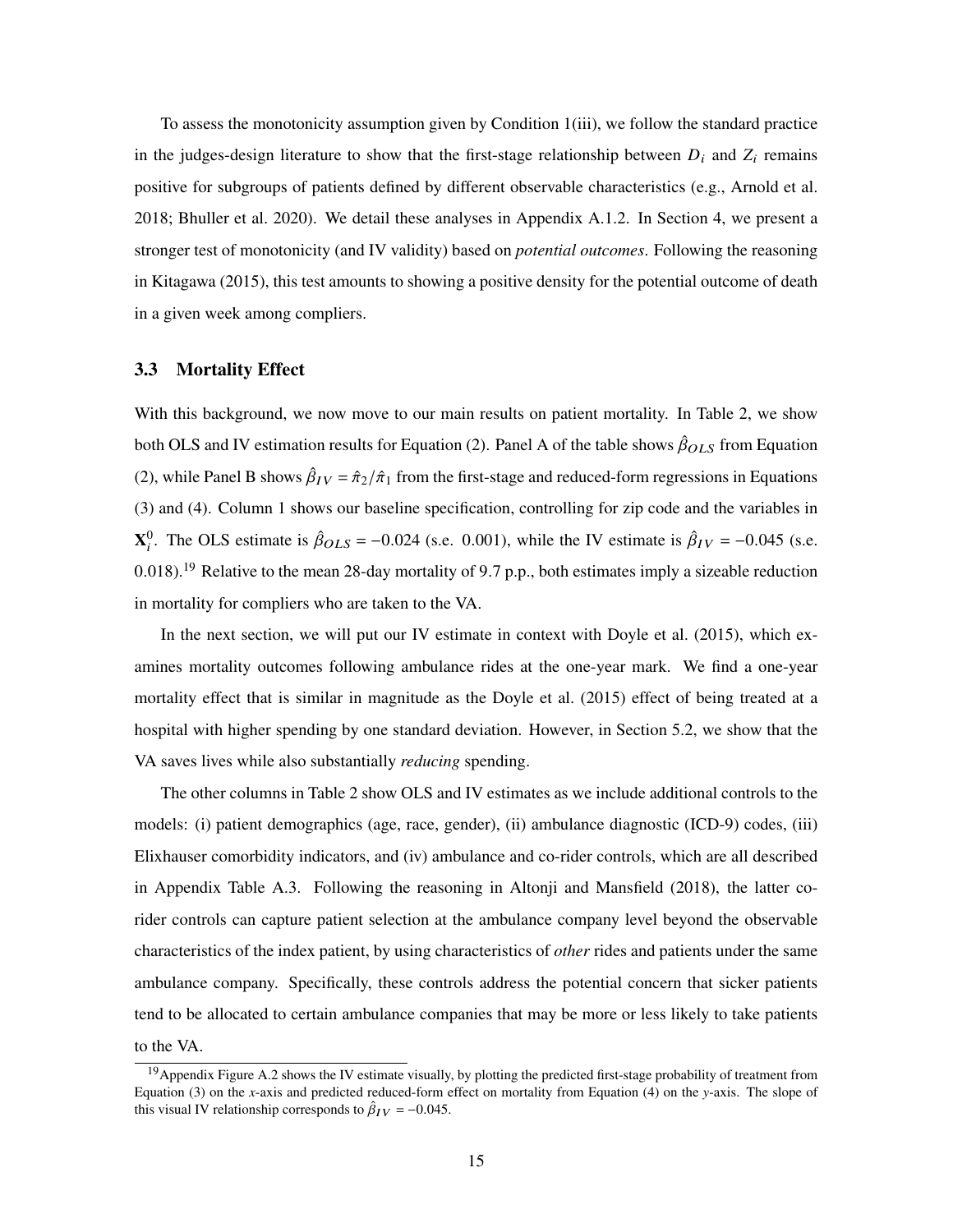Reassuringly, both  $\hat{\beta}_{OLS}$  and  $\hat{\beta}_{IV}$  remain stable as we add additional controls. Figure 2 illustrates this stability as controls are added in a more granular fashion, and Appendix Figure A.3 shows stability of the IV estimates as we permute the order in which the extra controls are added. The stability of both the OLS and IV estimates suggests a lack of selection based on a wide range of observable patient and co-rider characteristics. If anything, the inclusion of of co-rider controls (shown as control sets 11 and 12 in Figure 2) slightly *increases* the magnitude of  $\hat{\beta}_{IV}$ , though the difference is not statistically significant. Under the reasoning of Altonji et al. (2005), this stability suggests limited scope for selection on unobservable characteristics that predict potential 28-day mortality. However, IV estimates are larger than OLS estimates, suggesting either that never takers are healthier than always takers (i.e., selection runs counter to treatment effects on mortality) or that the LATE is larger than the unconditional average treatment effect  $(ATE)$ .<sup>20</sup> We investigate these possibilities in the next section and in Section 5.1.

# 4 Survival Analysis

In this section we develop and apply a survival analysis framework to understand the dynamics of potential survival outcomes following the ambulance ride. We use this framework to draw several insights. First, we determine the time course of VA effects on mortality. Second, we use the empirical results of this framework to provide further validation of Condition 1, beyond the standard benchmark analysis in Section 3.2. Third, we investigate the implications of heterogeneity in mortality risks between compliers and non-compliers of our ambulance quasi-experiment.

## 4.1 Approach

Consider a set of potential survival outcomes  $S_i(t; d) \in \{0, 1\}$  under VA care  $(d = 1)$  and non-VA care  $(d = 0)$  for each week  $t \in \{1, \ldots, 52\}$  following the ambulance ride.<sup>21</sup> By definition, if  $S_i(t; d)$  <  $S_i(t-1; d)$ , then the patient in ambulance ride *i* would die in the *t*<sup>th</sup> week following the ambulance ride if exposed to treatment  $d$ . Of course, potential survival outcomes must weakly decrease over time, i.e.,  $S_i(t; d) \leq S_i(t-1; d)$  for all *i*, *d*, and *t*.

<sup>20</sup>We note that a Hausman test for equality of the two estimates has a *t*-statistic of only 1.0, so based on this evidence alone, the gap between OLS and IV could be simply due to sampling error. In the next section, however, we show a dynamic pattern of IV and OLS estimates, over the year after the initial ambulance ride, that points more definitively to systematic differences. That is, using additional data over time, we infer with high confidence that the causal VA advantage is larger than the (precisely estimated) OLS effect.

<sup>&</sup>lt;sup>21</sup>We adopt the convention that a death within the first 7 days is a death in week 1. Thus a death within 28 days is a death by the end of week 4.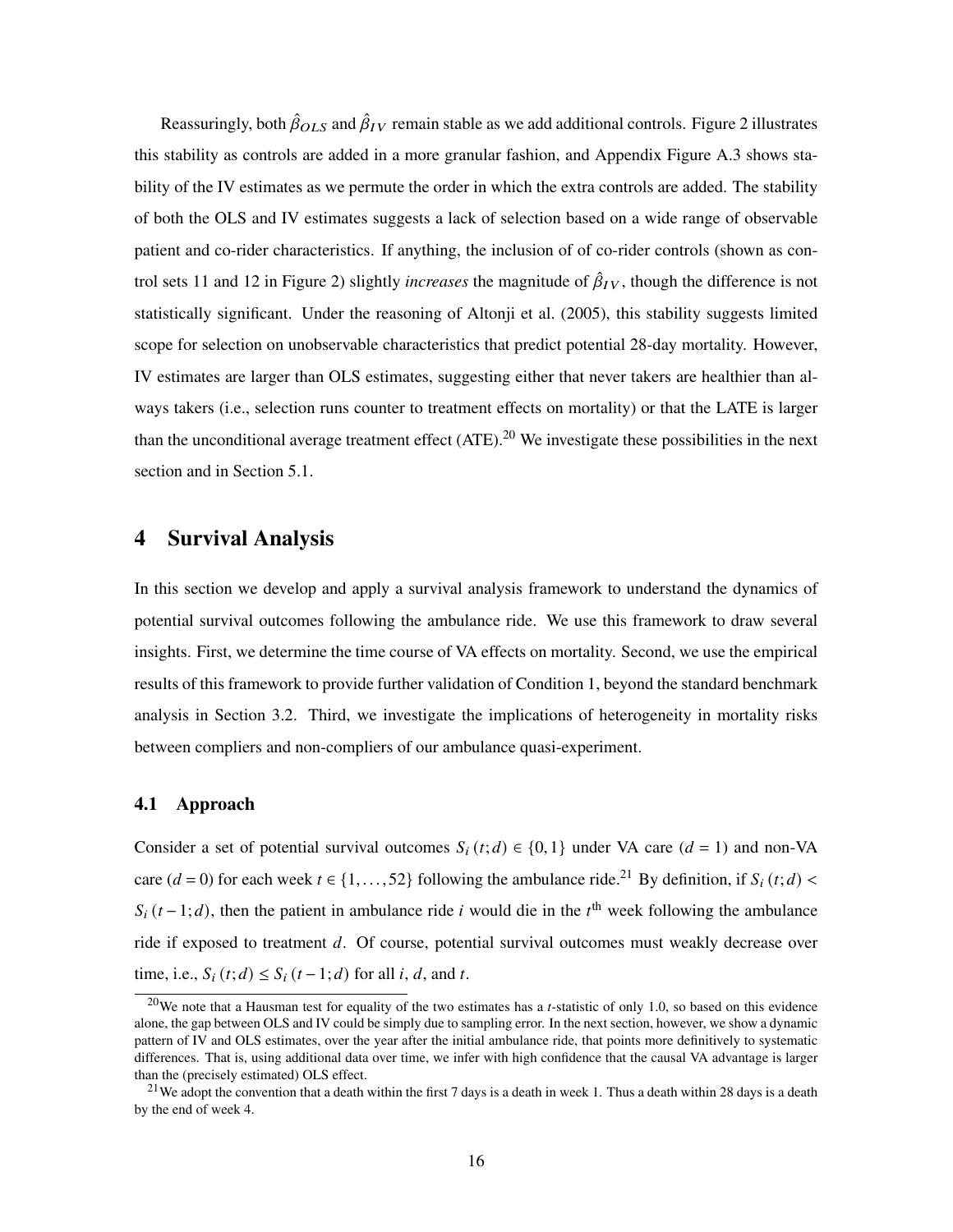As with mortality outcomes, for each ambulance ride  $i$ , we can only observe the set of survival outcomes corresponding to  $d = D_i$ :  $S_i(t) = D_i S_i(t; 1) + (1 - D_i) S_i(t; 0)$ . However, appealing to Abadie (2002), we can recover the expected survival outcomes for the set of compliers  $C$  whose hospital choice depends on which ambulance company picks them up. In particular, under Condition 1, we can estimate  $s_{IV}(t; 1) \equiv E[\frac{S_i(t; 1)}{i} \in C]$  by two-stage least squares using the first-stage Equation (3) and a reduced-form equation similar to Equation (4) but with dependent variable  $S_i(t) D_i$ . Similarly, we can estimate  $s_{IV}(t;0) \equiv E[S_i(t;0)] i \in C]$  using the same first stage model but replacing the reduced-form outcome variable in Equation (4) with  $S_i(t)$  ( $D_i - 1$ ). Note that by construction, the IV estimand of the VA treatment effect on 28-day mortality in Section 3, satisfies

$$
\beta_{IV} = s_{IV} (4;1) - s_{IV} (4;0).
$$

Given the potential survival outcomes, we can then estimate potential hazard rates for mortality, under VA and non-VA assignment:

$$
h_{IV}(t; d) \equiv E[1 - S_i(t+1; d)|S_i(t; d) = 1, i \in C]
$$
  
= 
$$
\frac{s_{IV}(t; d) - s_{IV}(t+1; d)}{s_{IV}(t; d)},
$$
 (5)

for  $d \in \{0,1\}$  and  $t \in \{1,\ldots,52\}$ , corresponding to weekly mortality hazard rates up to one year after the initial ambulance ride. Under Condition 1, differences between  $\{h_{IV}(t;1)\}_t$  and  $\{h_{IV}(t;0)\}_t$ can be interpreted as the causal effect of VA assignment, among compliers, on the set of mortality hazard rates.<sup>22</sup>

As in Section 3, we calculate risk-adjusted OLS survival functions and mortality hazard rates, conditional on  $D_i$ . We estimate  $s_{OLS}(t; d) \equiv E[S_i(t; d) | D_i = d] = E[S_i(t) | D_i = d]$  by OLS, replacing the outcome variable in Equation (2) with  $S_i(t) D_i$  for  $s_{OLS}(t; 1)$  and with  $S_i(t) (D_i - 1)$ for  $s_{OLS}(t; 0)$ . Our OLS estimand of the VA effect on 28-mortality,  $\beta_{OLS}$ , is similarly equal to  $s_{OLS}(4;1) - s_{OLS}(4;0)$ . Corresponding mortality hazard rates can also be calculated based on ob-

<sup>&</sup>lt;sup>22</sup>We emphasize that any gap between  $h_{IV}(t,1)$  and  $h_{IV}(t,0)$  at some later time horizon (e.g.,  $t = 12$ ) could arise because treatments at the VA affected the population of compliers who survive to week  $t - 1$  and are therefore at risk of death in week  $t$ , or because of a treatment effect on the week  $t$  hazard, holding the population fixed.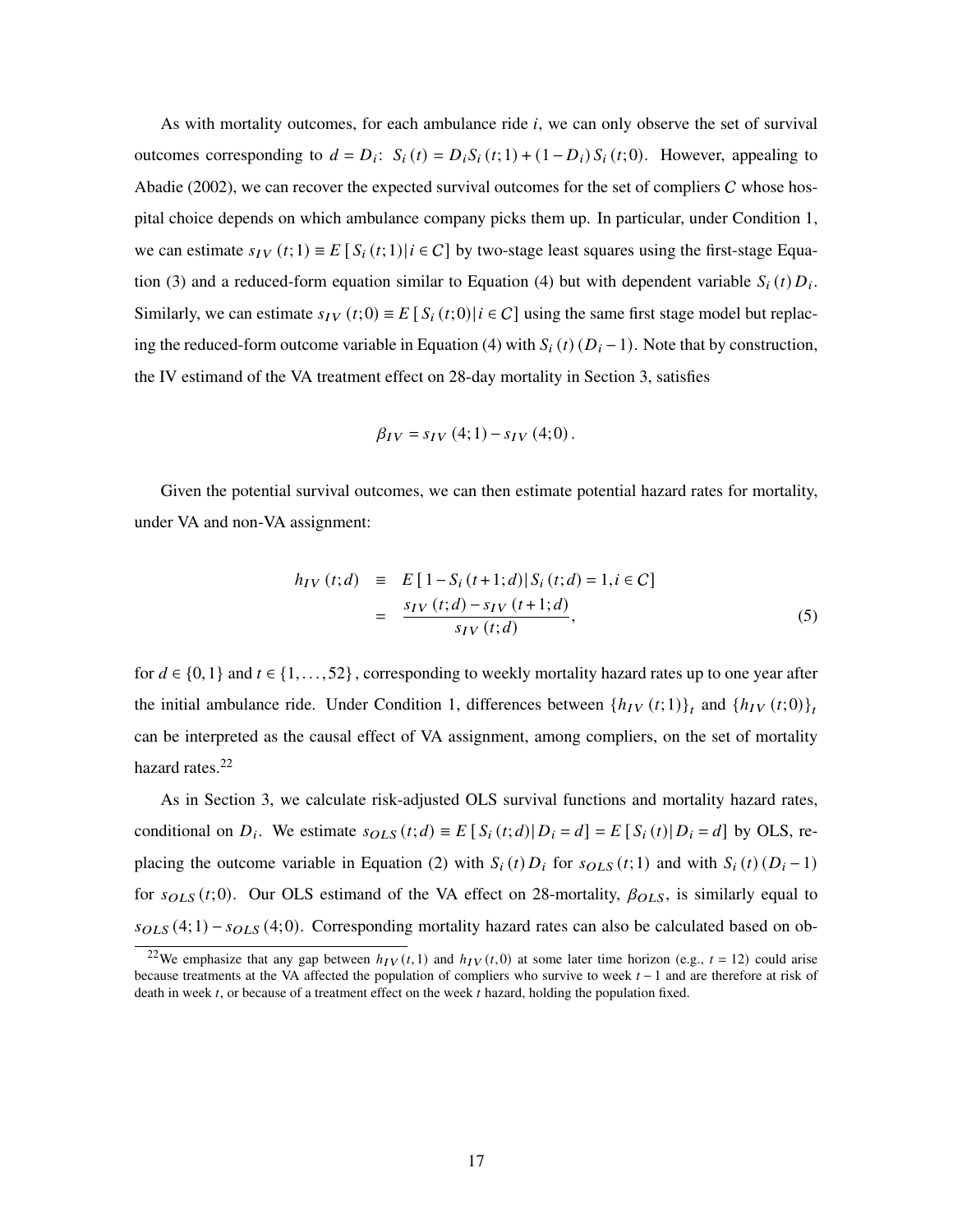served risk-adjusted survival:

$$
h_{OLS}(t; d) \equiv E[1 - S_i(t+1; d)|S_i(t; d), D_i = d]
$$
  
= 
$$
\frac{s_{OLS}(t; d) - s_{OLS}(t+1; d)}{s_{OLS}(t; d)}.
$$
 (6)

Compared to the potential survival functions and mortality hazards, the OLS analogues also incorporate outcomes for the always takers and never takers whose choice of hospital is unaffected by the specific ambulance company that picked them up. Specifically,  $s_{OLS}(t; 1)$  and  $h_{OLS}(t; 1)$  reflect survival outcomes for a combination of always takers and compliers, while  $s_{OLS}(t; 0)$  and  $h_{OLS}(t; 0)$ reflect survival outcomes for a combination of never takers and compliers.

#### 4.2 Time Course of Mortality Effects

Since we examine potential survival outcomes one year after an ambulance ride, for the analysis in this section we restrict analysis to ambulance rides of patients with no prior ride within one year.<sup>23</sup> Figure 3 shows the estimated potential survival curves and potential hazard rates in weeks 0 to 52 for compliers assigned to the VA and those assigned to a non-VA hospital. The potential survival curves, shown in Panel A, reveal a high risk of mortality among compliers. Mortality at 28 days among compliers assigned to a non-VA hospital is greater than the sample mean of 9.7 p.p., and cumulative mortality at one year is approximately 30 p.p. However, despite the substantial mortality risk over the subsequent year, the gap in survival between VA- and non-VA-assigned compliers (i.e., the mortality treatment effect) is fully realized at 28 days and remains stable for the rest of the year.

In Panel B, we examine the implied hazard rates and show that the differences in mortality are concentrated in the first week following the ambulance ride. Thereafter, though the hazard rates for both VA- and non-VA-assigned compliers remain relatively high, they are indistinguishable from each other. This similarity suggests that the VA advantage results entirely from events within the first week following the ambulance ride.

The potential hazard profiles in Figure 3 suggest that mortality risks for the compliers in our

 $23$ This restriction attributes survival for a given patient in a given week to the "upstream" ambulance ride, rather than attributing the survival event to both upstream and downstream ambulance rides. This changes (decreases) the sample in Appendix Table A.1 to 254,782 rides and 188,299 patients. In Appendix Figure A.14, we show that this restriction (or any other restriction on prior rides) does not lead to qualitative differences in our estimated OLS or IV treatment effects on mortality over time. Qualitatively, regardless of the number of days within which we require no prior ride, the IV estimates are larger than 4 p.p. at 28 days and remain mostly stable within the year following the ambulance ride; the OLS estimates are between 2.0 and 2.5 p.p. at 28 days and essentially disappear by one year following the ambulance ride. We evaluate the implications of the long-term difference between IV and OLS treatment effects in Section 4.4.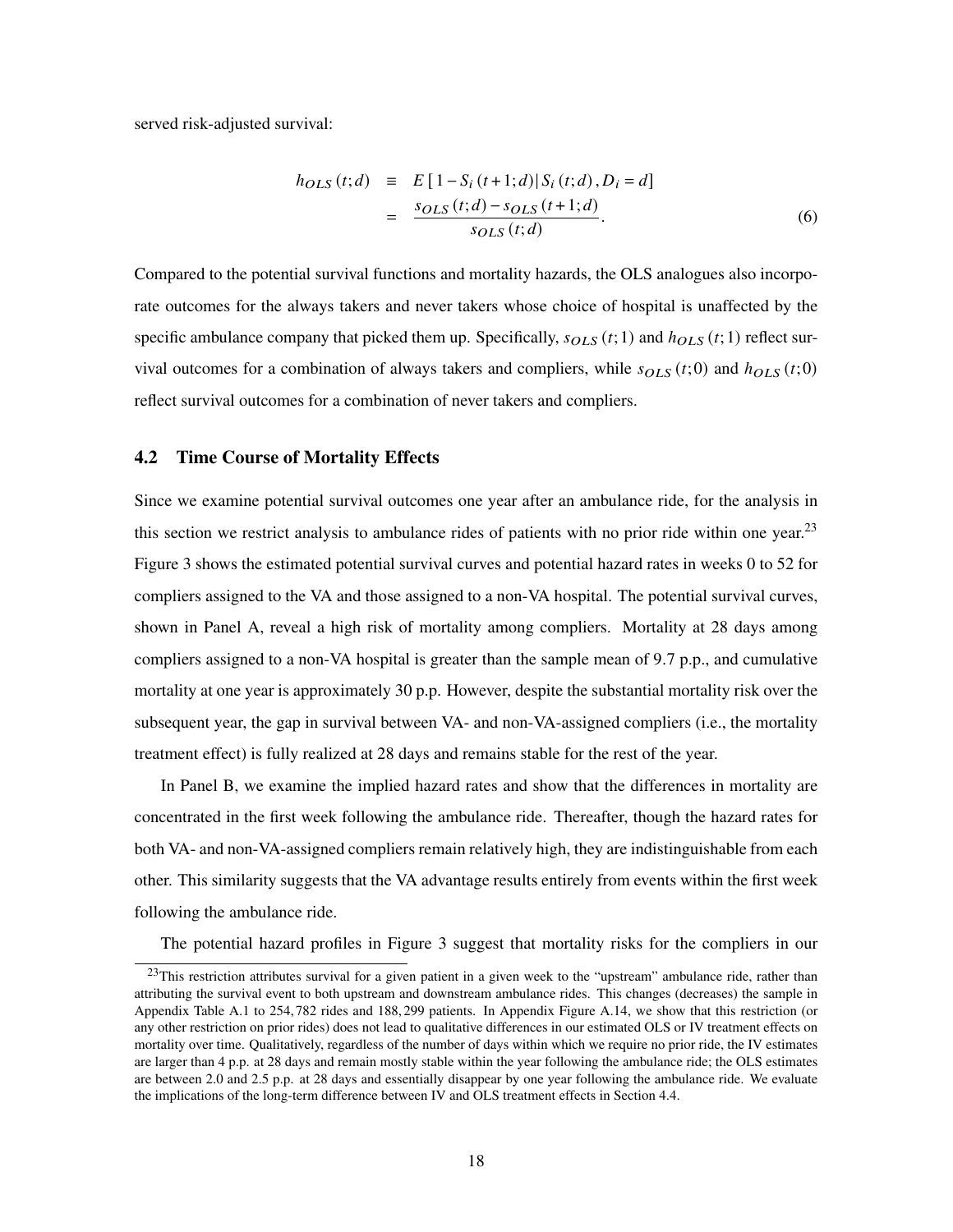analysis comprise two separate risks: (i) a relatively high short-term risk component that is affected by VA vs. non-VA assignment, and (ii) a relatively stable long-term risk component that is the same between compliers who go to the VA and those who go to a non-VA hospital. If the latter risk reflects underlying patient health and is independent of the risk that led to the ambulance call, then we would expect the long-run weekly mortality rate (after, e.g., three months) to be the same for veterans who were quasi-randomly assigned to VA and non-VA hospitals; we formalize this as a test in Section 4.3.

The potential hazard rates allow us to assess whether excess mortality at non-VA hospitals involves "harvesting," or mortality displacement, in which deaths for patients at the VA are simply delayed (Schwartz 2000; Honore and Lleras-Muney 2006). Under this hypothesis, survival gains from VA care observed at 28 days are temporary and will fade in the long-term. Such mortality displacement would imply that the hazard of dying *increases* among VA-assigned compliers after a time. We find no evidence of this in the potential hazard rates in Panel B of Figure 3. In Appendix A.2, we formally test that  $h_{IV}(t; 1) \le h_{IV}(t; 0)$  for all t and cannot reject this null hypothesis of no harvesting.<sup>24</sup> This suggests that the VA *prevents* rather than *displaces* deaths, leading to a persistent survival benefit, as shown by the stable gap between potential survival curves in Panel A.

Finally, we can use the results in this section to put the magnitude of the VA advantage in context with the results in Doyle et al. (2015). Doyle et al. (2015) find that transport to a hospital with higher log spending by one standard deviation decreases one-year mortality by 3.7 p.p., about 10% of average one-year mortality in their sample. In the sample of ambulance rides with no prior ride within a year, our estimates imply that the VA reduces mortality by 2.2 p.p., about 7.7% of average one-year mortality in our sample. The lower relative impact on mortality at one year, compared to the benchmark impact on 28-day mortality, is a consequence of much higher cumulative mortality at one year and the concentrated impact on mortality in the first week following the ambulance ride.

## 4.3 Extended IV Validity

We can also use the estimated potential survival outcomes to test the validity of our IV strategy based on ambulance assignment. Under Condition 1, the density of any characteristic, including characteristics defined by potential outcomes, must be positive among compliers of the quasi-experiment

 $^{24}$ Our test builds on the suggestion of Wolak (1987) to form a test statistic based on a quadratic form that represents the deviations of the data from the predictions of a constrained model that imposes the inequality restrictions. We use a simple bootstrap procedure to derive critical values of the test.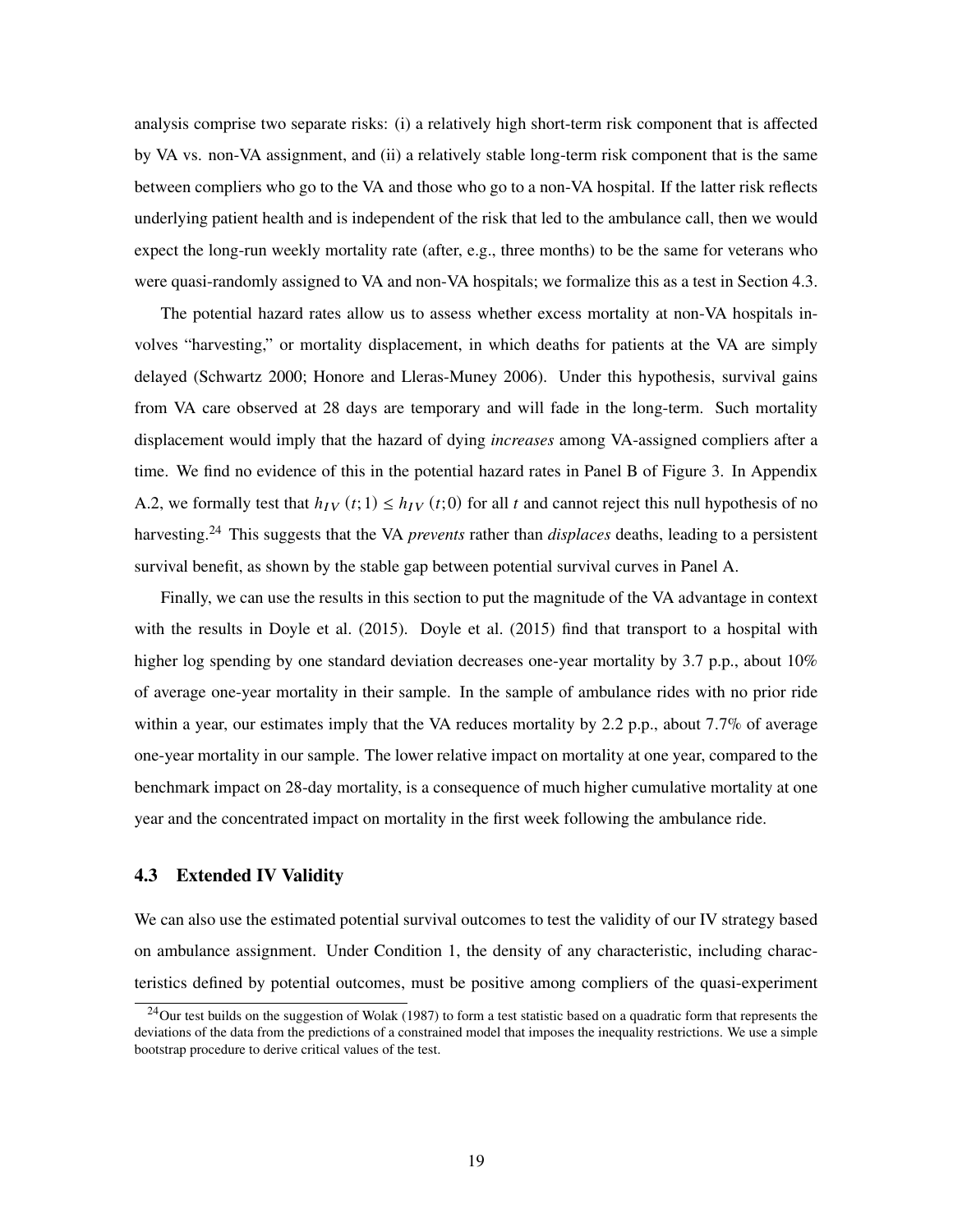(Balke and Pearl 1997; Imbens and Rubin 1997):

$$
Pr(X_i = x, Y_i = y | i \in C) \ge 0,
$$
\n<sup>(7)</sup>

for all possible characteristics  $x \in \mathcal{X}$  and all possible potential outcomes  $y \in \mathcal{Y}$ . Kitagawa (2015) proposes a formal test of this implication, and Chan et al. (2019) show that applying this test to *potential outcomes* can provide a stronger test of the conditions for IV validity, particularly the monotonicity assumption in Condition  $1(iii).^{25}$ 

In our setting, we partition survival potential outcomes into weeks of potential mortality for 52 weeks following the ambulance ride, for both VA- and non-VA-assigned compliers. Since survival can only decrease over time, the potential mortality hazard rates for any week must be positive (i.e.,  $h_{IV}(t;d) \ge 0$  for all  $t \in \{0,\ldots,51\}$ ,  $d \in \{0,1\}$ ). This prediction may be violated if patient risk of death in some week  $t$  is correlated with the assigned ambulance's propensity to take patients to the VA (a violation of independence), or if there exist "defiers" (i.e., patients that are *less likely* to go to the VA when assigned to ambulances that transport more often to the VA overall) with higher risk of death in some week  $t$  (a violation in monotonicity). In Appendix A.2, we formally test the joint inequality constraint that  $h_{IV}(t; d) \ge 0$  for all  $t \in \{0, \ldots, 51\}$ ,  $d \in \{0, 1\}$ , and cannot reject this null hypothesis, with a bootstrap-based *p*-value of 1.00.

If the short-term and longer-term mortality risks facing veterans are independent (as is typically assumed in a competing risks model) and treatment at the VA only affects the short-term risk component, then Condition 1 also implies that  $h_{IV}(t; 1) = h_{IV}(t; 0)$  for  $t \geq \bar{t}$ , for some  $\bar{t}$  after the acute ambulance episode. Specifically, if the short-term risk component disappears after some time  $\bar{t}$ , and if the assignment of compliers to VA and non-VA hospitals is as good as random, then the death rates of the two groups of compliers should be the same after  $\bar{t}$ . Visually, it appears that the potential hazard rates of the compliers are very similar in weeks  $t \in \{1, \ldots, 51\}$ . Consistent with this impression, in Appendix A.2, we show that we cannot reject that  $h_{IV}(t; 1) = h_{IV}(t; 0)$  for all weeks  $t \ge 1$ , with a bootstrap-based *p*-value of 0.31.

<sup>&</sup>lt;sup>25</sup>Specifically, testing Equation (7) with respect to potential outcomes  $y \in \mathcal{Y}$  may be more likely to detect violations of Condition 1 than standard tests of monotonicity, focusing on patient characteristics, that we employ in Appendix A.1.2. The intuition behind this is that testing Equation (7) with respect to potential outcomes will reveal violations in Condition 1 that relate not only to observed patient characteristics but also to unobserved patient characteristics correlated with potential outcomes. Violations in quasi-random assignment or monotonicity may be more likely to occur along potential outcomes if agents act according to an objective function based on potential outcomes.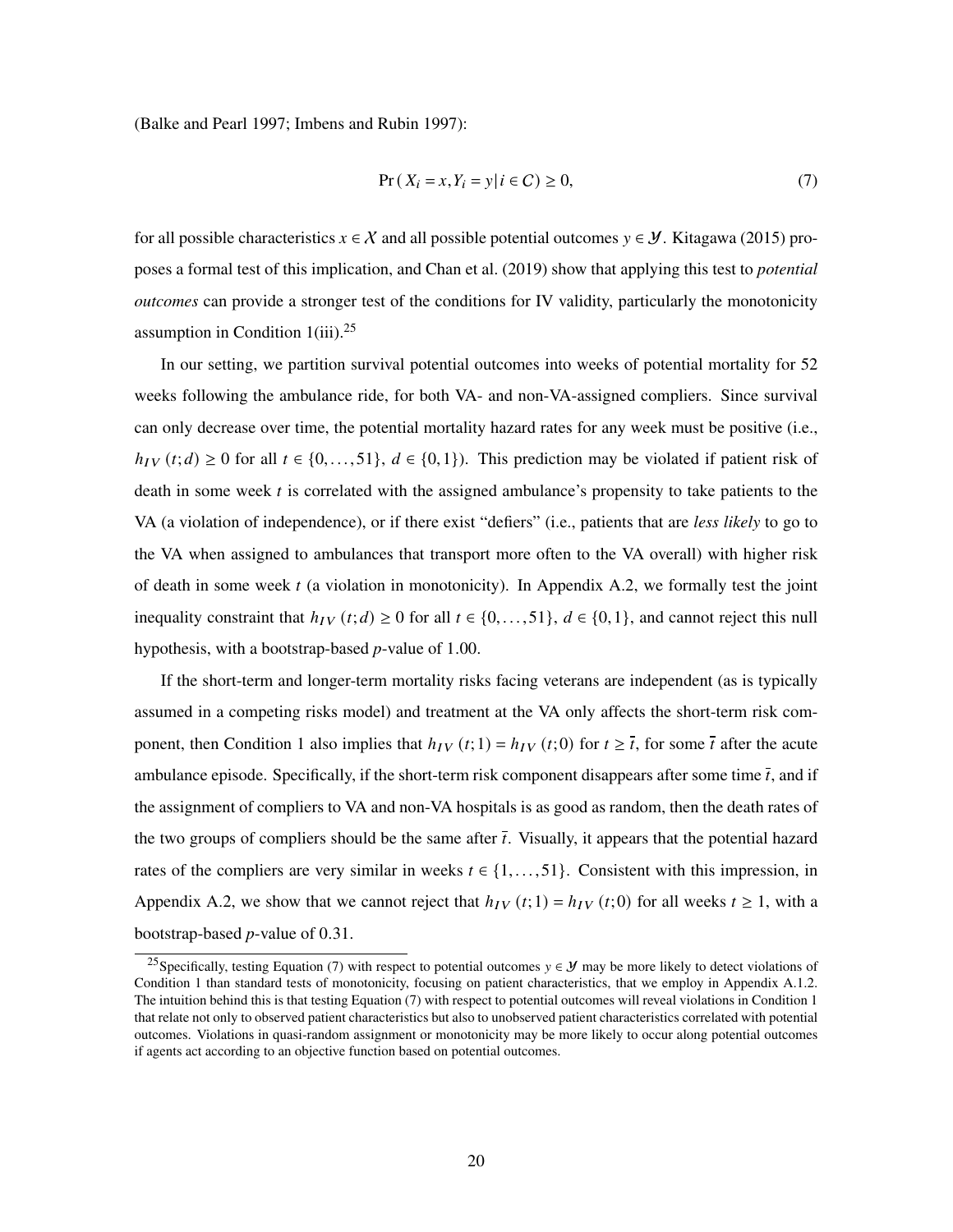#### 4.4 Heterogeneity in Mortality Risks

Finally, we take a closer look at death rates during the year after the ambulance ride to better understand the differences between our main OLS and IV estimates of the VA advantage. As shown in Panel A of Figure 4, we find that, remarkably, OLS survival curves cross about nine to ten months after the ambulance ride. This reflects a reversal in the sign of the OLS-estimated VA treatment effect: While patients arriving at the VA experience an immediate survival benefit that peaks at 14 days after the ambulance ride, the survival benefit eventually reverses, such that patients arriving at the VA are *more* likely to die within a year.

Consistent with this observed survival pattern, Panel B of Figure 4 reveals a cross-over in the observed hazard rates of death for patients who are taken to VA and non-VA hospitals. In the first week after the ambulance ride, the death rate is lower for patients at the VA, though the gap between the VA and non-VA hazards is smaller than the corresponding potential-outcomes gap for compliers shown in Figure 3. Thereafter, the hazard rate for patients at the VA,  $h_{OLS}(t; 1)$ , is consistently higher than the hazard rate for those who went to a non-VA hospital,  $h_{OLS}(t; 0)$ . This gap suggests differences in baseline risk between always takers and never takers that are initially offset by the shortterm VA advantage but reemerge, soon after the first week. These differences in baseline mortality hazards accumulate over time to generate large differences in long-term survival.

To identify differences in the baseline mortality risk between VA-assigned compliers and always takers, we compare  $h_{IV}(t; 1)$  and  $h_{OLS}(t; 1)$ ; to identify differences between non-VA-assigned compliers and never takers, we compare  $h_{IV}(t; 0)$  and  $h_{OLS}(t; 0)$ . In Appendix A.2 we show that we cannot reject the null hypothesis that  $h_{IV}(t; 1) = h_{OLS}(t; 1)$  for  $t \ge 1$ . However, we can strongly reject the null hypothesis that  $h_{IV}(t;0) = h_{OLS}(t;0)$  for  $t \ge 1$ . The average value of  $h_{IV}(t;0)$ , for  $t \geq 1$ , is significantly larger than the corresponding average value of  $h_{OLS}(t; 0)$ , for  $t \geq 1$ , which implies that never takers are healthier than compliers. This survival analysis shows, with substantially more precision than that afforded by the benchmark analysis in Section 3.3, that the VA advantage is in fact larger than the (precisely estimated) OLS effect would imply.

# 5 Mechanisms

This section probes further into the mechanisms behind the large VA mortality advantage. We divide our analyses into three sets. First, we explore heterogeneity in treatment effects along patient characteristics and hospital characteristics. Second, we ask whether the VA produces superior health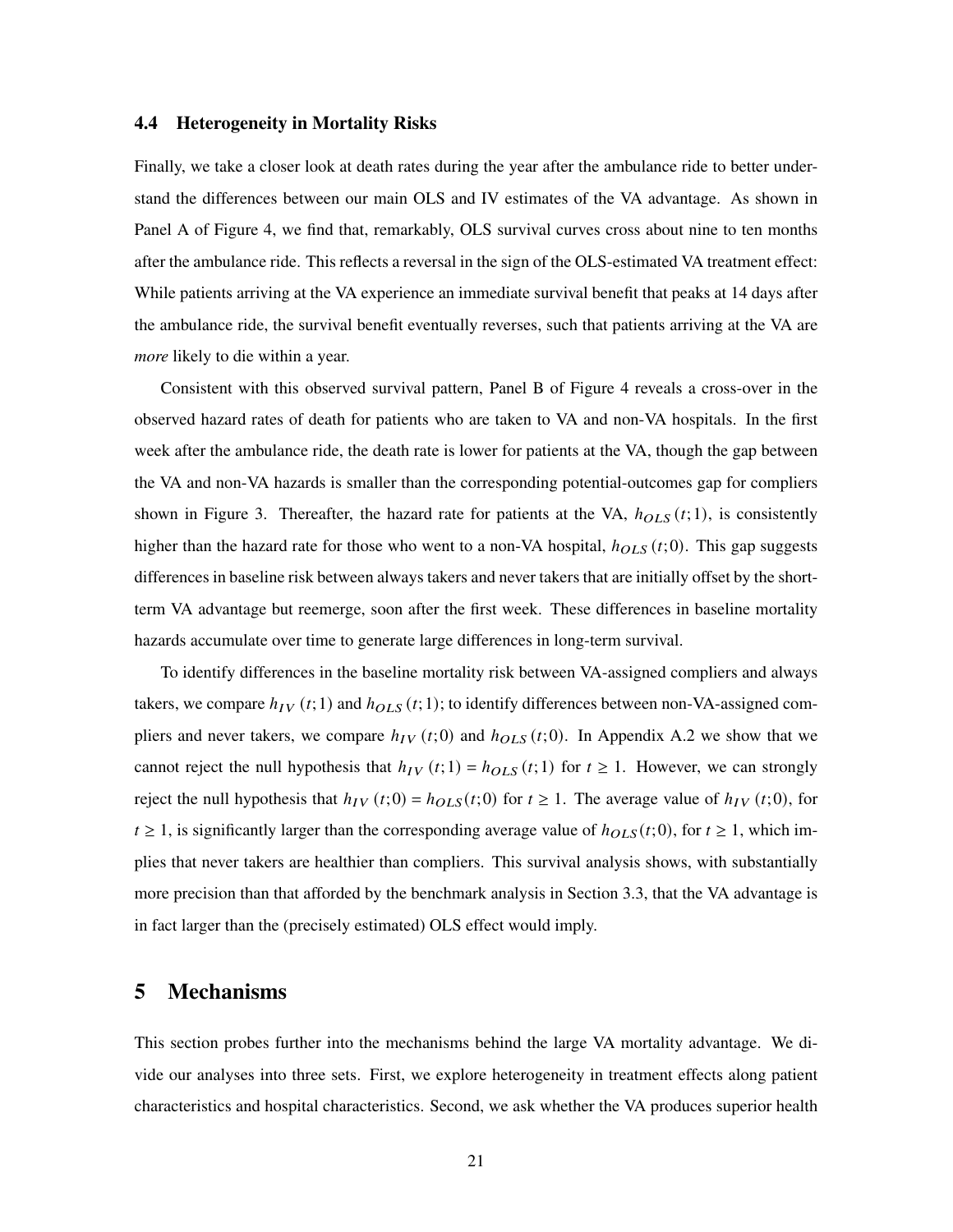outcomes by spending more; spending less would imply mechanisms that improve productivity. Relatedly, we investigate differences in services reported by the VA vs. non-VA hospitals. Third, we indirectly assess the mechanisms of continuity of care, health IT, and integration of care among veterans who only use non-VA care. In this sample, we ask whether the adoption of health IT and integrated care by non-VA hospitals produces a survival benefit for patients routinely use those hospitals.

## 5.1 Heterogeneous Treatment Effects

Complier Characteristics. We perform a standard complier analysis examining characteristics of compliers relative to the overall sample.<sup>26</sup> Table 4 shows results for various characteristics. Compliers are more likely to be Black, to have lower income, to have a prior VA ED visit, and to suffer from mental illness and substance abuse. Compliers have slightly fewer recorded Elixhauser comorbidities and are less likely to receive Advanced Life Support (ALS). In Appendix Table A.7, we show similar patterns comparing always takers and never takers, following an approach from Dahl et al. (2014) that we describe in Appendix A.3. Consistent with our analysis in Section 4.4, we find that VA always takers have higher predicted mortality, based on observable characteristics, than either compliers or never takers.<sup>27</sup>

Researchers and policymakers have noted greater incidence of mental health and substance abuse issues among veterans (Tanielian and Jaycox 2008). Recognizing this need, Congress allocated \$152 million for increasing mental health care programming in 1999; in the following two decades, VA stations expanded mental health services and hired thousands of mental health providers (106th Congress 1999; U.S. Government Accountability Office 2015). This capacity to treat mental health disorders contrasts with the non-VA health care sector, where mental health services have long been underfunded and underprovided (Huskamp and Iglehart 2016).

Selection Model. We consider a structural model of selection, both to assess how VA treatment effects vary with a veteran's propensity to go to the VA and to infer the ATE. Following the "marginal treatment effects" (MTE) literature (see, e.g., Heckman and Vytlacil (2007) for a review), we exploit our multivalued ambulance instrument in order to characterize the relationship between treatment

 $^{26}$ Specifically, we employ the same approach from Abadie (2002) that we introduced in Section 4.1. Under IV validity in Condition 1, we can estimate  $E[X_i | i \in C]$  for some characteristic  $X_i$  by two-stage least squares, involving the first-stage Equation (3) and a reduced-form equation replacing the outcome variable in Equation (4) with  $X_i D_i$ .

 $27$  For Table 4 and Appendix Table A.7, we predict mortality using the same regression of mortality on baseline and hold-out characteristics described in Section 3.2 applied only on rides going to non-VA hospitals, in order to separate the VA advantage from coefficients used in the prediction. The intuition for this is described in Chetty et al. (2014, p. 2598). Adopting their approach of estimating coefficients on predictors while controlling for  $D_i$  yields nearly identical results.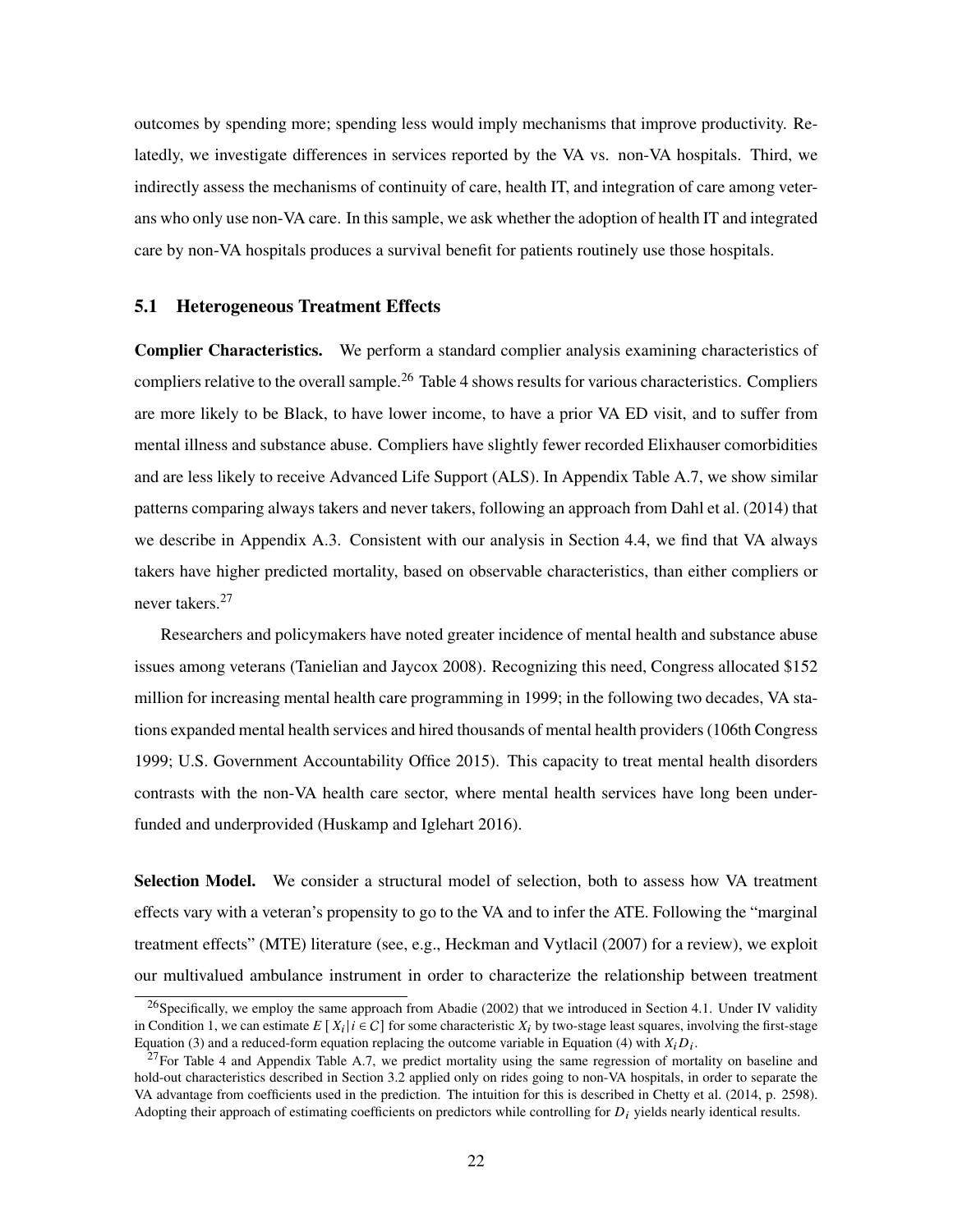effects and veterans who are induced to go to the VA. Specifically, we allow for flexibility in the returns to VA care among compliers who are induced into VA care, ranging from ambulances with low propensities to deliver patients to the VA to those with high propensities. We provide further details of our approach in Appendix A.4.

We find evidence of moderate "selection on gains," in which veterans with larger mortality reductions from going to the VA are more likely to go to the VA. In Appendix Figure A.8, we show the MTE function ranging from veterans who are most likely to use the VA to those who are least likely to use the VA. Veterans induced to go to the VA by lower-propensity ambulances have higher returns to VA care than veterans who are induced by high-propensity ambulances. In Appendix Table A.8, we find a substantial ATE, only marginally smaller than the LATE, across a variety of specifications.

Heterogeneity by Hospital and Patient Characteristics. We next assess heterogeneity in the VA mortality effect by hospitals in a patient's choice set and by patient characteristics. We consider a wide range of characteristics, in three categories: (i) characteristics of non-VA hospitals serving a given zip code, weighting the hospitals by volume of rides from the zip code; (ii) characteristics of the VA hospital serving a given zip code; and (iii) patient characteristics. Appendix A.5 provides details on hospital characteristics; Appendix A.6 describes our estimation approach.

Table 5 shows differences in hospital characteristics between VA and non-VA hospitals. For example, VA hospitals have fewer ED visits and admissions per bed and are more likely to be teaching hospitals.<sup>28</sup> However, we find at most modest treatment heterogeneity with respect to any of these hospital characteristics (Appendix Tables A.9 to A.11). Heterogeneity along any of the VA or non-VA hospital characteristics across zip codes is less than 20% of the main VA advantage, suggesting that the VA advantage pertains across the spectrum of VA and non-VA alternatives. Non-VA hospital characteristics in a zip code that are associated with a modestly smaller VA advantage include trauma center status and number of nurses per 1,000 patient-days. As for heterogeneity by VA hospital characteristics, the VA advantage is perhaps slightly greater for larger VA hospitals. In Appendix A.7, we describe complementary results from an empirical Bayes approach to heterogeneity in stationspecific OLS estimates of the VA advantage; in that approach, we fail to demonstrate meaningful heterogeneity in the VA advantage across VA stations.

Across patients (Appendix Table A.12), the VA advantage is likely as large for minority veter-

 $^{28}$ VA hospitals appear to have more long-term care admissions, which explains a higher average length of stay (i.e., fewer admissions for slightly larger average daily census). As shown in Table 3, the difference in length of stay is not borne out in our sample; the IV estimate of the effect on length of stay suggests that the VA reduces length of stay.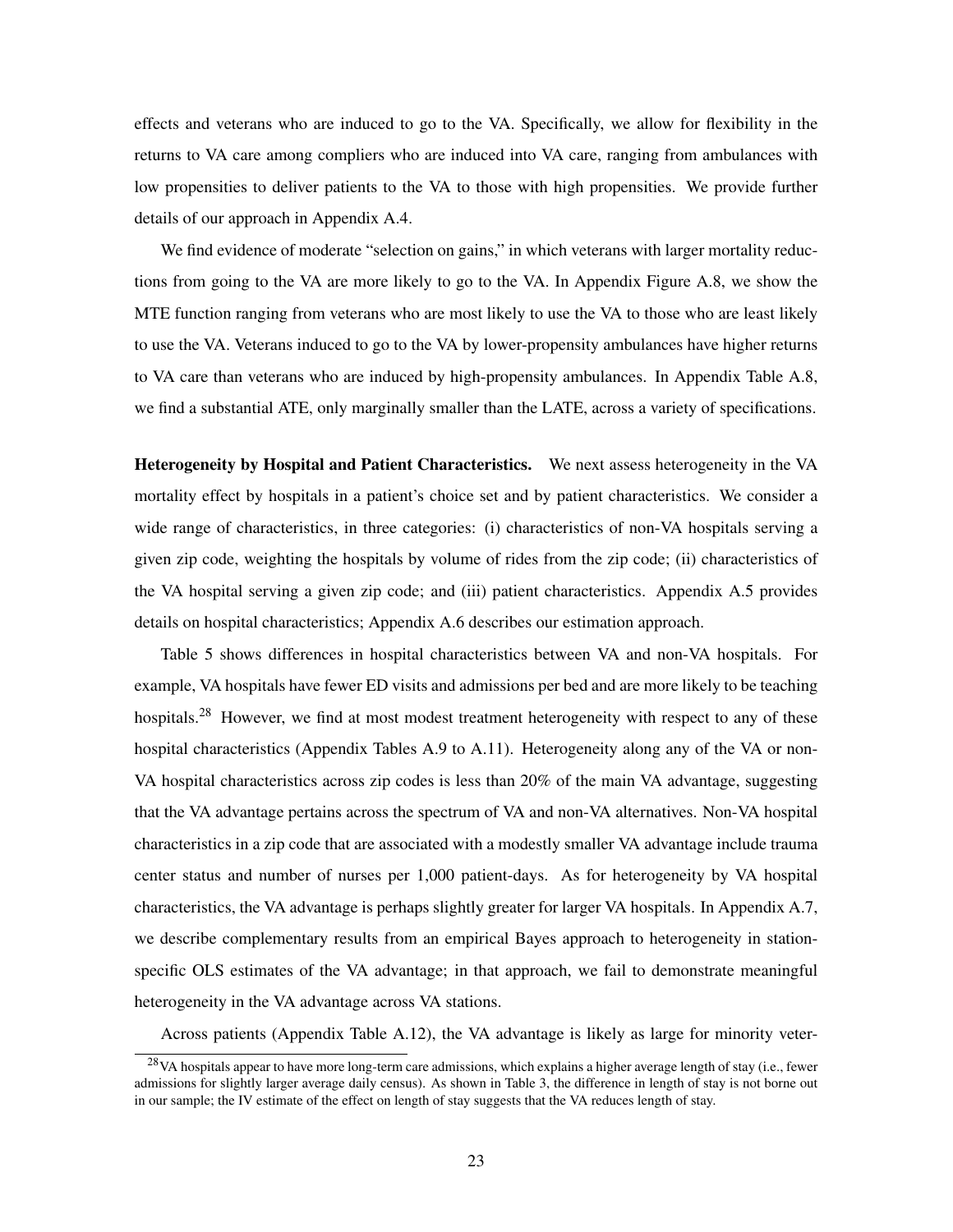ans (Black and Hispanic) as for non-minority veterans. The VA survival benefit appears greater for veterans who suffer from mental illness or substance abuse, who have more prior visits at the VA, or who have higher predicted mortality. However, the differences in the VA survival benefit across all of these dimensions are still smaller than the overall scale of the survival benefit. Importantly, the VA survival benefit is not limited to select medical conditions that stereotypical users of the VA might have; even patients who are less than likely to use VA care experience a similar VA survival benefit.

#### 5.2 Effect on Spending and Utilization

In light of the important literature on the returns to spending in health care (e.g., Garber and Skinner 2008), we examine the causal effect of VA vs. non-VA care on spending. The motivation behind this analysis is similar to that in Doyle et al. (2015), who sought to understand whether higher-spending hospitals achieve better health outcomes.

Actual Spending. We calculate our baseline measure of spending from the perspective of actual spending by taxpayers and veterans, relying on internal VA cost data and Medicare payment data from claims. Internal VA cost accounting apportions costs by VA utilization data and scales the cost of each encounter so that total spending matches actual budgeted spending within each VA station.<sup>29</sup> On the Medicare side, we include total payments made to providers, including those from the veteran (i.e., coinsurance and deductible), the government, and any other insurer.

Using the same instrumental variables approach as in our benchmark analysis, we study the effect of VA vs. non-VA care on daily VA and non-VA spending over time since the ambulance ride. Specifically, we combine VA and Medicare spending in various weekly intervals since the ambulance ride. Table 3 further shows that the VA reduces 28-day combined spending by \$2,598, or by 21% of the mean 28-day spending. The reduction in spending reflects a lower probability of inpatient admission and fewer hospital days associated with VA care, although VA care results in slightly more outpatient visits in the following 28 days. In Figure 5, we show potential cumulative spending curves during the first year and implied weekly spending rates conditional on survival, for compliers transported to a VA hospital and those transported to a non-VA hospital. Differences in cumulative spending remain throughout the end of the year. Unlike survival outcomes, differences in spending accrue until at least three months after the ambulance ride.

 $^{29}$ The apportioning is based on inputs such as Relative Value Units (RVUs) associated with CPT codes, Diagnosis-Related Group (DRG) weights, patient characteristics, and admission lengths of stay. This methodology is detailed in Wagner et al. (2003) and in Phibbs et al. (2019).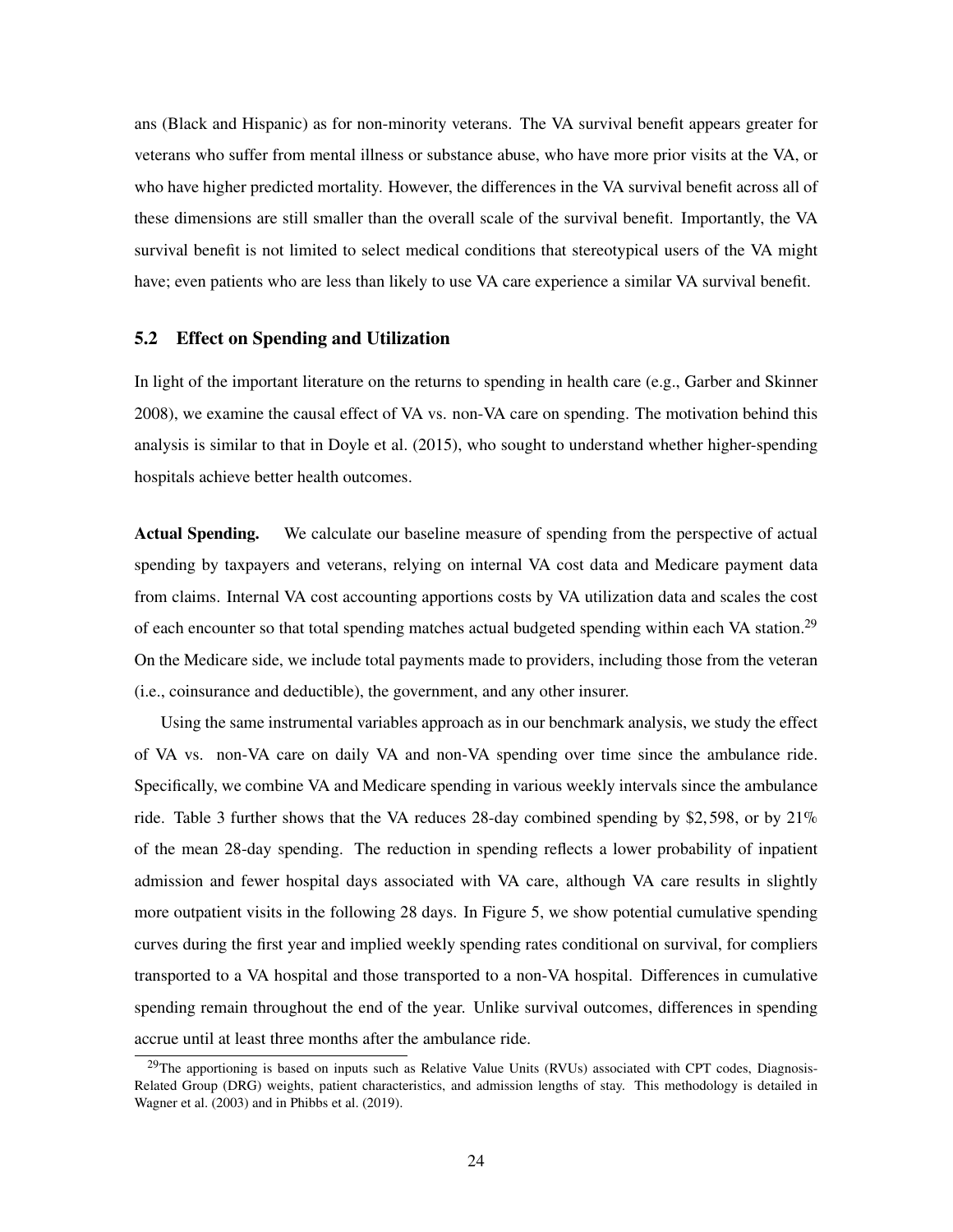Fixed-Price Spending and Reported Utilization. As an alternative measure of spending, we take reported utilization in the VA and Medicare data and apply the same prices to each instance of utilization, based on its identifying code, regardless of whether it was covered by the VA budget or reimbursed by Medicare.<sup>30</sup> According to this measure, the VA reduces 28-day combined spending by \$4,977, almost double the reduction in our baseline measure of actual spending.

Importantly, both VA and non-VA hospitals use identical systems for recording utilization and are held to the same standard of accurate coding based on clinical documentation. However, financial incentives in the two settings differ starkly. Financing outside of the VA is predominantly fee-forservice, tightly connected with units of utilization, which in turn are priced based on notions of costs. Inside the VA, financing is based on the population of veteran enrollees and less connected with reported utilization.

In Appendix A.8, we detail evidence of striking differences in reported utilization between the VA and non-VA hospitals. These differences likely reflect a combination of both upcoding (Dafny 2005; Fang and Gong 2017) and true differences in utilization. Among the most common services, some outpatient and rehabilitation services (e.g., CPT codes 99212 and 99110) are much more likely to be performed in the VA than outside of it; remarkably, telephone calls (CPT code 98966) are *only* reported at the VA. Services with high reimbursement are more likely to be performed in non-VA hospitals; in contrast, services that are more common in the VA are without exception reimbursed little. Within evaluation and management (E/M) services with different levels of complexity, the odds of reporting high- vs. low-complexity services are more than five times higher in private hospitals vs. the VA.

Implications. The result that the VA saves lives while reducing spending is significant for two reasons. First, the result speaks directly to the policy question of whether the VA should privatize its care in a Medicare-type arrangement. We show that, at least for the patients in our design, this privatization arrangement would be dominated by the status quo, as it would lead to both higher spending and worse health outcomes. Second, this joint finding suggests that the general mechanism behind the VA survival benefit is not higher spending but higher productivity.

Our evidence points to productive inefficiency, rather than "flat of the curve" spending that un-

 $30$ We closely follow methodology laid out by Gottlieb et al. (2010) and Finkelstein et al. (2016). Specifically, we impute spending for physician services based on Relative Value Units (RVUs) for service procedures with CPT codes, for other outpatient procedures based on average reimbursements for (non-CPT) HCPCS codes, and inpatient stays based on Diagnosis-Related Group (DRG) weights. We scale prices by a constant so that imputed total Medicare spending equals actual total Medicare spending.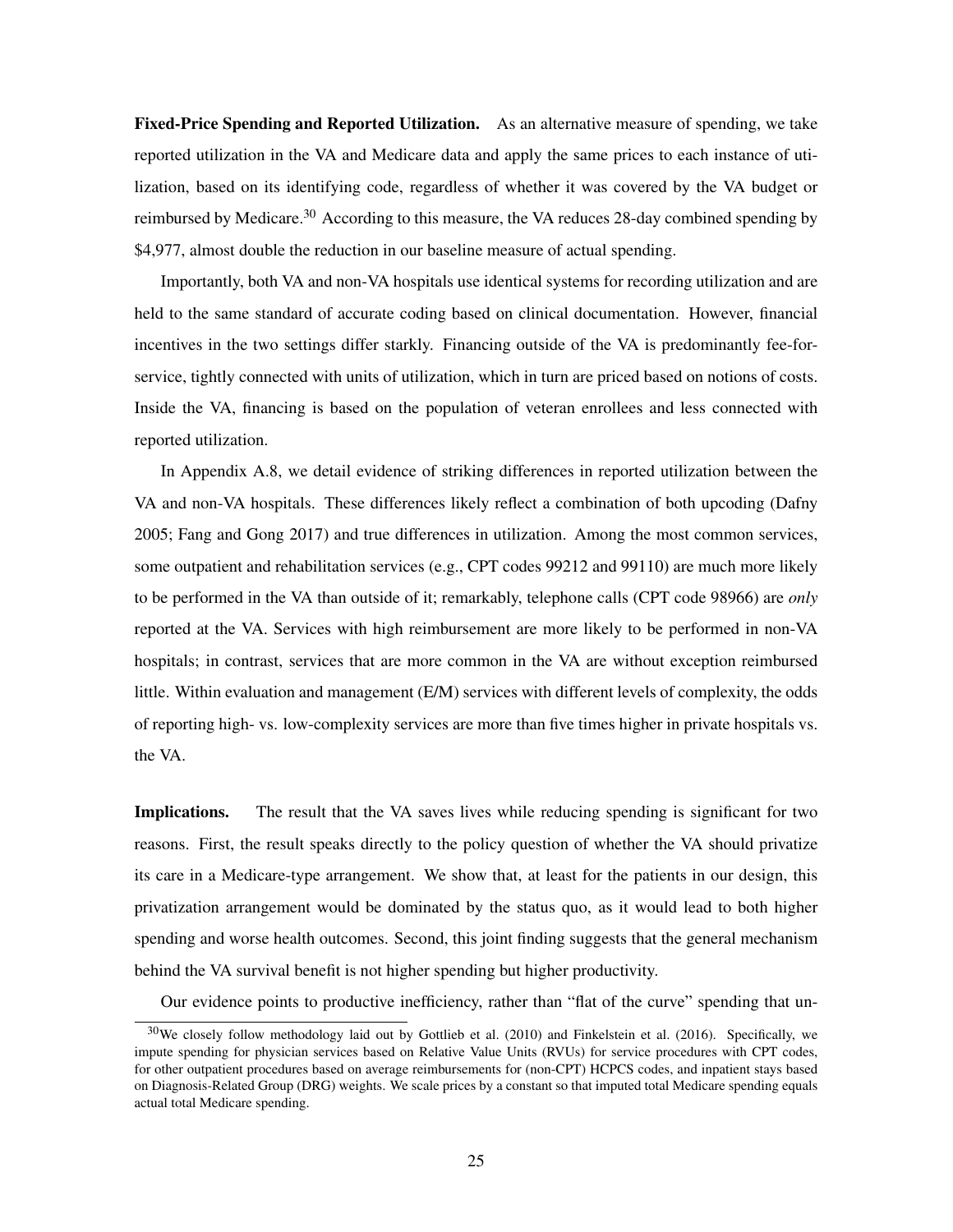derlies the relatively low-returns to US health care. We also uncover striking differences in reported utilization between the VA and non-VA sectors that are plausibly driven by differences in financial incentives implicit in public vs. private provision. Many of the services with low reimbursement (i.e., low intensity) neglected in the private sector may nonetheless improve coordination of care and health outcomes. These results complement a growing literature on productivity differences across personnel (Chan et al. 2019; Silver 2020) and hospitals (Chandra and Staiger 2007, 2020) by showing an important productivity difference between health care *systems*.

### 5.3 Health IT and Integrated Care

Our final analysis investigates the role of health IT and integrated care in generating the VA survival advantage. There is much in the qualitative literature to support this mechanism. Fragmentation and poor coordination in the US health sector has long been highlighted as a potential source of inefficiency. In the VA, a qualitative literature attributes its "transformation" into a high-quality health system, achieving superior performance in a wide range of process measures, to its adoption of health IT and integrated care in the mid-1990s (e.g., Jha et al. 2003).<sup>31</sup>

While empirical research has focused on one mechanism or another, there likely exist important complementarities between a patient's continuity of care and a health system's adoption of health IT and integrated care. Patients with isolated problems or those with no prior utilization in a health care system will benefit little from health IT and integrated care. Similarly, patients who are well-informed or whose providers have time to make decisions (e.g., hip replacements, chemotherapy initiation) may overcome informational barriers imposed by the lack of health IT or integrated care. In contrast, easy access to information is likely crucial our setting of emergency conditions.

In this subsection, we can provide only indirect evidence of these mechanisms. The VA's implementation of health IT and its reorganization into more integrated care in the mid-1990s predate our data.<sup>32</sup> Similarly, it is not possible to examine the VA's effect on mortality among veterans who have no prior utilization at the VA, since it is exceedingly rare for these veterans to be transported to the VA by ambulance, as shown in Appendix Figure A.14. Thus, we will examine these mechanisms in a separate setting of veterans who use only use providers outside of the VA. As Appendix Figure A.14 also shows, veterans may utilize more than one non-VA hospital system; these veterans may or may

 $31$  For recent qualitative research that illuminates this mechanism between VA and non-VA care, see, e.g., Nevedal et al. (2019) and Rinne et al. (2019).

 $32$ Indeed, the VA's adoption of a common health IT platform (VistA) in the mid-1990s paved the way for research on health services within the VA system, including this study.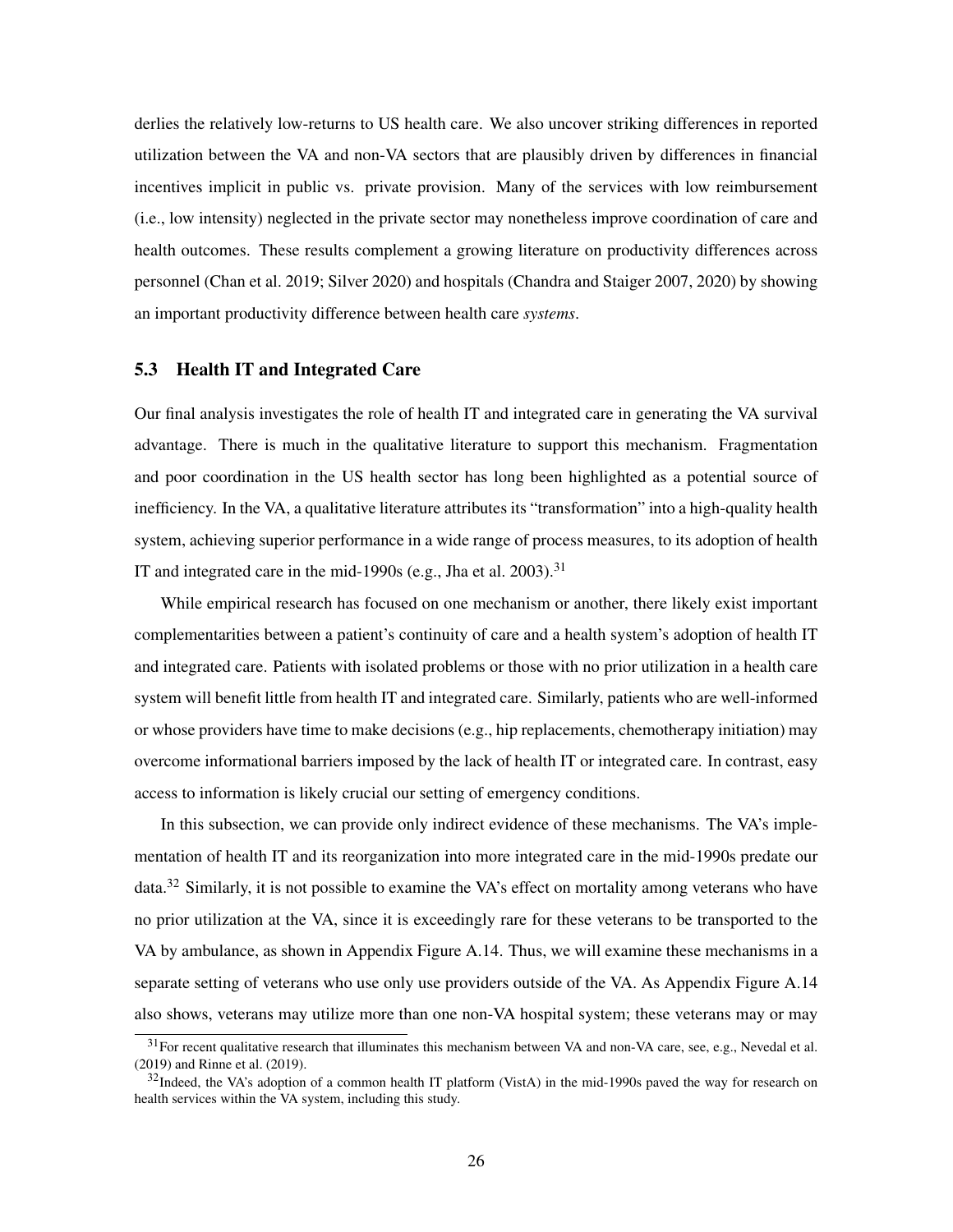not be transported to the hospital system where they usually receive care.

We detail our analysis in Appendix A.9. In brief, we construct a separate sample of veterans who only use non-VA care in the prior year and who live in a zip code with more than one nearby non-VA hospital. While these veterans will almost certainly be transported to a non-VA hospital, we assess mortality outcomes as a function of whether they are quasi-randomly assigned—via a similar ambulance instrument as the one we use in our benchmark analysis—to their modal non-VA hospital. This modal-hospital effect on mortality arguably captures at least some of the potential effect of continuity of care in the private sector. We then examine complementarities with health IT and integrated care by further exploiting two changes induced by incentives in federal laws and payment policies during our study period. First, the HITECH Act of 2009 dramatically increased the share of hospitals using health IT (Blumenthal 2010).<sup>33</sup> Second, in 2011, Medicare began to incentivize care integration via alternative payment arrangements to "Accountable Care Organizations" (ACOs) (Greaney 2011).

We find that, overall, the survival advantage of being transported to a veteran's modal hospital is small. However, the effect suggestively grows around the time of the HITECH Act of 2009, when a large share of non-VA hospitals adopted health IT. In Appendix Table A.15, we also examine how the modal-hospital effect relates to hospital-specific dates of health IT or ACO adoption. Our results provide suggestive evidence that the growth in the modal-hospital effect is associated with health IT adoption, holding hospitals fixed; the relationship with ACO adoption appears similar but is imprecise.<sup>34</sup>

# 6 Conclusion

The structure of health care delivery to US veterans provides a distinctive research opportunity, allowing us to study fundamentally different systems of health care that coexist for a large patient population. Specifically, millions of older veterans (those at least aged 65) are dually eligible for care in a public system, operated by the Veterans Health Administration, or in private-sector hospitals,

 $33$ Jha et al. (2009) report in 2009 that 1.5% of US non-federal hospitals had an electronic health record (EHR) system in all clinical units and an additional 7.6% had an EHR system in at least one clinical unit. By 2014, 97% of such hospitals had possessed an EHR technology meeting requirements of the Department of Health and Human Services, and 76% of hospitals had implemented the EHR system in at least one clinical unit (Charles et al. 2015). However, interoperability (i.e., the ability to share electronic medical records) across private hospitals has remained low (Holmgren et al. 2017). To this day, multiple EHR platforms exist in the private sector, and they do not communicate with each other.

 $34$ In contrast to dramatic rates of health IT adoption, we find that only 11% of non-VA hospitals participated in ACOs by the last year of our sample, consistent with other research (Colla et al. 2016).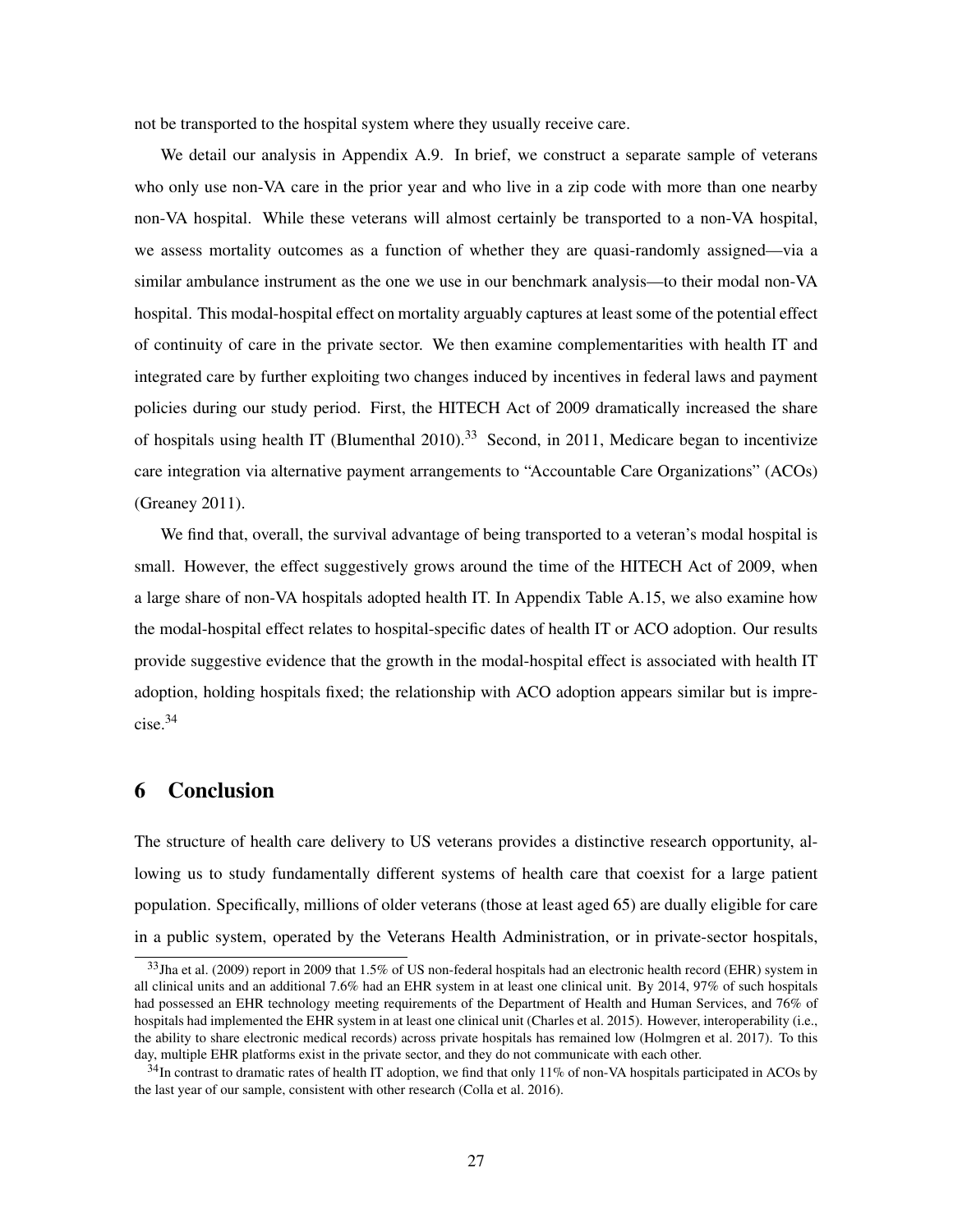financed by Medicare. The ambulance setting provides plausible quasi-experimental assignment of veterans to these health care systems. Our work has current policy relevance, as the Department of Veterans Affairs is now considering whether to bolster its existing public delivery system or to replace it, either partially or fully, with a system of financing private care.

We find a significant VA advantage: Our preferred instrumental variables estimate, based on veterans who are induced by their ambulance company to be treated at a VA or non-VA hospital, shows a 4.5 p.p. survival gain at 28 days (95% confidence interval 1.1 to 8.0 p.p.), implying about a  $46\%$ reduction in mortality relative to the overall average. These survival gains occur in the first week following the ambulance ride and appear to be long-lasting. We further use this survival analysis framework to validate our IV quasi-experiment and to demonstrate differences in long-term mortality hazards between VA and non-VA users who are non-compliers; we show that, if anything, the VA treats sicker patients in our sample than do non-VA hospitals. Although we find some intuitive margins of heterogeneity in the VA advantage, the VA outperforms the non-VA alternative in a wide variety of locations with different types of non-VA hospitals and for all types of patients we consider, not only for patients with stereotypical medical conditions.

Importantly, the VA also reduces total spending by 21% relative to non-VA providers, which points to higher productivity in the VA than in the private sector. We demonstrate striking differences in the procedures reportedly performed at the VA vs. those reportedly performed by non-VA providers. These differences relate to the underlying arrangements in which public vs. private providers are funded in the US (and in other developed countries). We also find evidence consistent with complementary mechanisms of continuity of care, health IT, and organization. For example, veterans with prior VA care (and those who are more likely to use the VA) have larger survival gains from VA assignment. Among veterans who only use non-VA hospitals, the benefits of continuity of care are weaker and seem to materialize only when their (non-VA) hospitals adopt health IT and integrated care. Still, even when accounting for private efforts to adopt health IT and reorganize care, there remains a sizeable residual VA advantage.

Our results contribute more broadly to two streams of literature on the efficiency of production. First, we contribute to the descriptive analysis that compares the performance of the US health care system to systems in other developed countries (Blank et al. 2017). By almost all accounts, comparisons of US health outcomes and health care spending are unfavorable with those of other developed countries (Garber and Skinner 2008; Rice et al. 2013). Our analysis points to a potentially large source of inefficiency in the US context: its version of private provision of health care, in which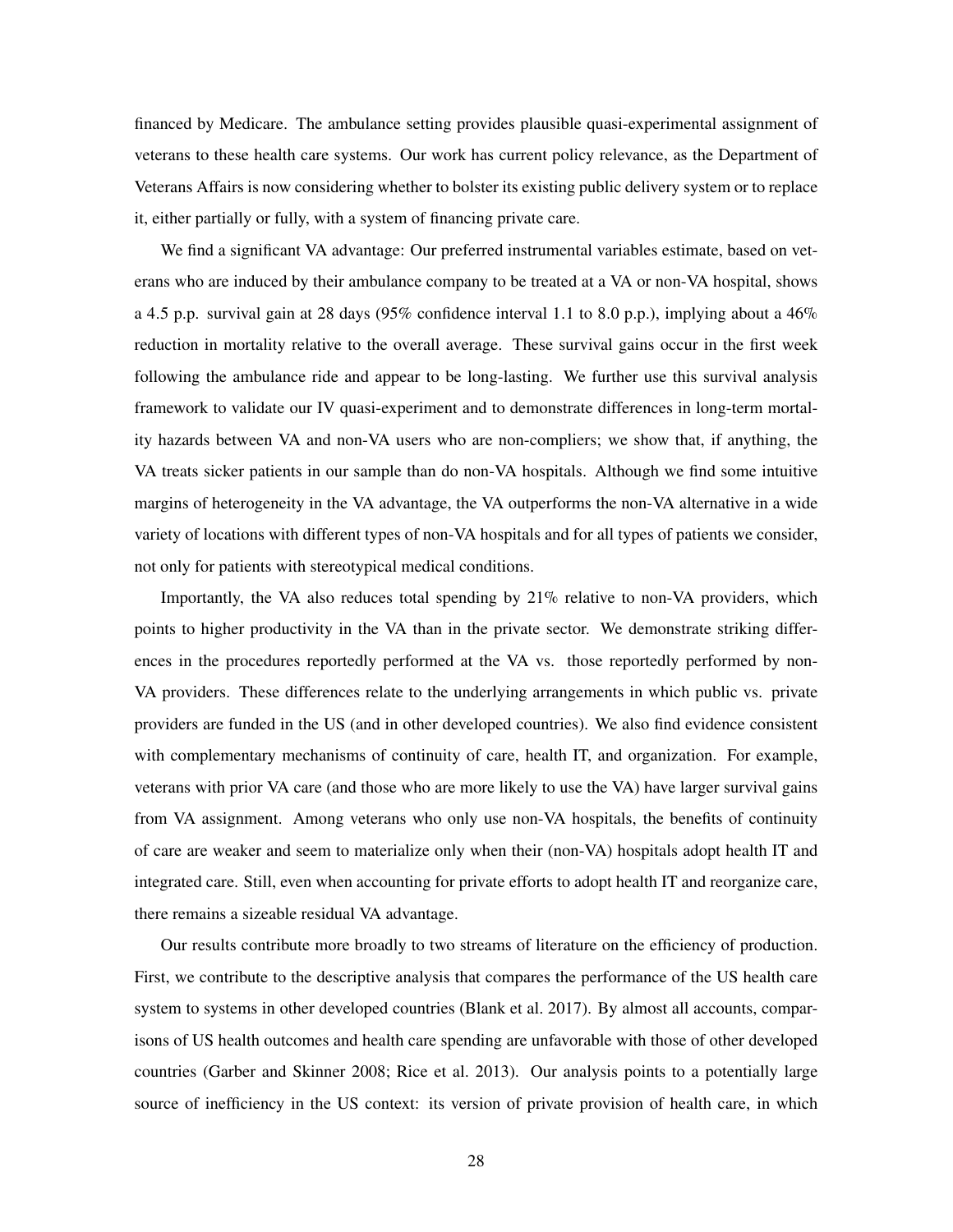costly but not necessarily efficient care is incentivized and where well-known information and coordination gaps may be fatal, at least for veterans in emergencies. Although several developed countries that outperform the US also feature private provision of care, the US system arguably has the most complex configuration of financing and delivery, with high levels of uninsurance, administrative costs, and fragmentation (Cebul et al. 2008).

Second, we provide empirical support in the context of health care for the general idea of production complementarities among three innovations in production: information technology (IT), workplace reorganization, and products and services (Bresnahan et al. 2002). The VA adopted a comprehensive health IT system almost two decades before the vast majority of private hospitals in the US. This reform was accompanied by an integration of care involving both reorganizing the delivery system and redefining services involved in patient care. For private hospitals, redefining health care products and services is limited by fee-for-service payment systems and the difficulty of measuring quality (Cutler 2010). Hospitals without a broad network of clinics and an overarching mandate for a population's health may find it difficult to reorganize and redefine its services. Our result that health IT in private hospitals may improve survival—but to a muted extent and only for patients that the hospitals have previously treated—is consistent with these production complementarities. Complementarities in health care production may pose barriers for replicating the VA advantage in the fragmented private landscape of US health care.

# References

- 106TH CONGRESS (1999): "Veterans Millennium Health Care and Benefits Act," Public Law 106- 117.
- 113TH CONGRESS (2014): "Veterans Access, Choice, and Accountability Act of 2014," Public Law 113-146.
- 115TH CONGRESS (2018): "Maintaining Internal Systems and Strengthening Integrated Outside Networks (MISSION) Act of 2018," Public Law 115-182.
- ABADIE, A. (2002): "Bootstrap Tests for Distributional Treatment Effects in Instrumental Variable Models," *Journal of the American Statistical Association*, 97, 284–292.
- AGHA, L. (2014): "The effects of health information technology on costs and quality of medical care," *Journal of Health Economics*, 19–30.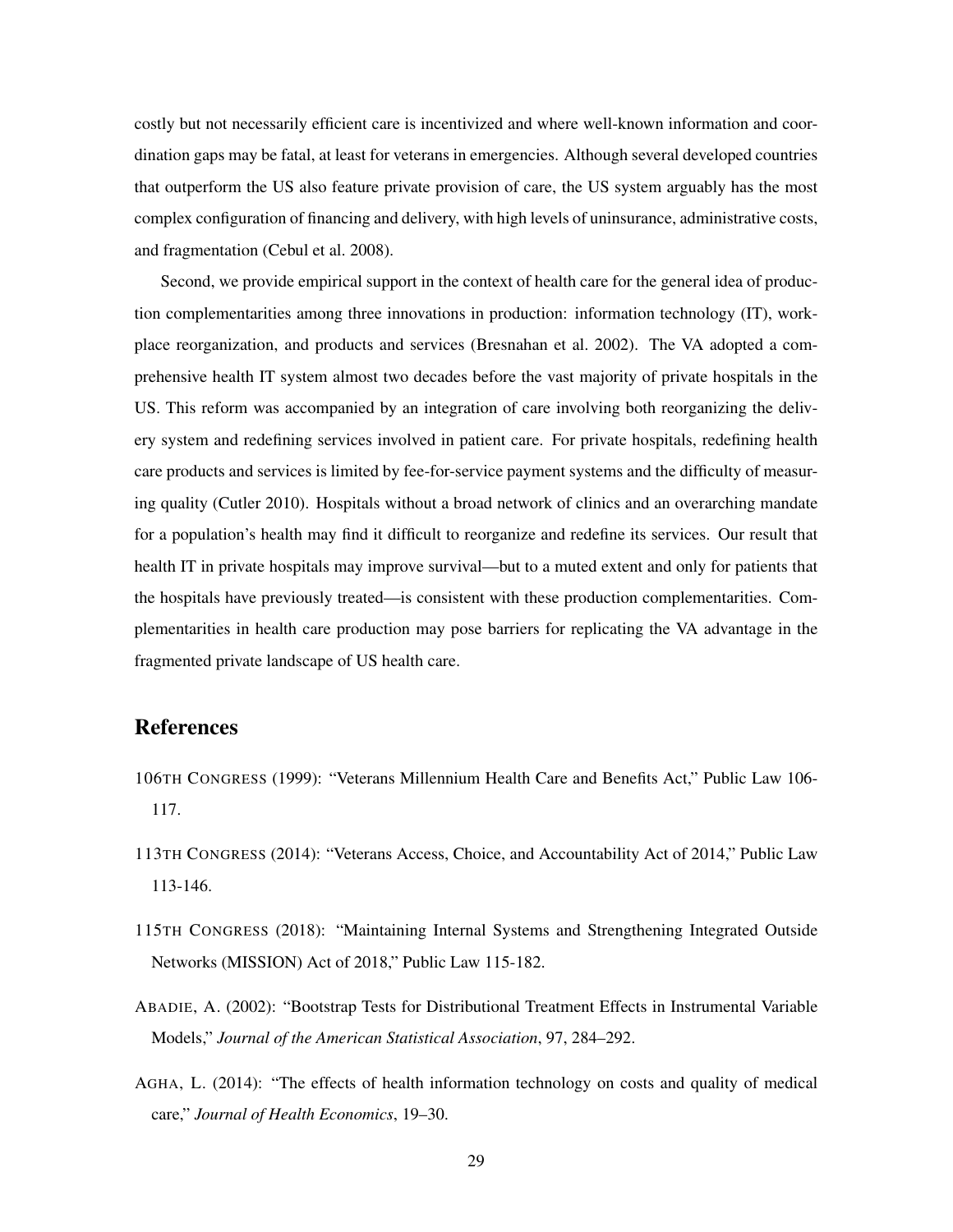- AGHA, L., B. FRANDSEN, AND J. B. REBITZER (2019): "Fragmented division of labor and healthcare costs: Evidence from moves across regions," *Journal of Public Economics*, 169, 144–159.
- AGHA, Z., R. P. LOFGREN, J. V. VANRUISWYK, AND P. M. LAYDE (2000): "Are patients at Veterans Affairs medical centers sicker? A comparative analysis of health status and medical resource use," *Archives of Internal Medicine*, 160, 3252–3257.
- ALCHIAN, A. A. (1965): "Some Economics of Property Rights," *Il Politico*, 30, 816–829.
- ALTONJI, J. G., T. E. ELDER, AND C. R. TABER (2005): "Selection on Observed and Unobserved Variables: Assessing the Effectiveness of Catholic Schools," *Journal of Political Economy*, 113, 151–184.
- ALTONJI, J. G. AND R. K. MANSFIELD (2018): "Estimating Group Effects Using Averages of Observables to Control for Sorting on Unobservables: School and Neighborhood Effects," *American Economic Review*, 108, 2902–2946.
- ALTONJI, J. G. AND L. M. SEGAL (1996): "Small-Sample Bias in GMM Estimation of Covariance Structures," *Journal of Business & Economic Statistics*, 14, 353–366.
- AMERICAN MEDICAL ASSOCIATION (2015): *The Physicians' Guide: Medicare RBRVS*, Chicago: AMA.

(2017): *Principles of CPT Coding*, American Medical Association, 9th edition ed.

- ANGRIST, J. D., P. D. HULL, P. A. PATHAK, AND C. R. WALTERS (2017): "Leveraging Lotteries for School Value-Added: Testing and Estimation," *Quarterly Journal of Economics*, 132, 871–919.
- ARNOLD, D., W. DOBBIE, AND C. S. YANG (2018): "Racial Bias in Bail Decisions," *Quarterly Journal of Economics*, 133, 1885–1932.
- BALKE, A. AND J. PEARL (1997): "Bounds on Treatment Effects from Studies with Imperfect Compliance," *Journal of the American Statistical Association*, 92, 1171–1176.
- BHULLER, M., G. B. DAHL, K. V. LOKEN, AND M. MOGSTAD (2020): "Incarceration, Recidivism, and Employment," *Journal of Political Economy*, 128, 1269–1324.
- BLANK, R., V. BURAU, AND E. KUHLMANN (2017): *Comparative Health Policy*, Macmillan International Higher Education.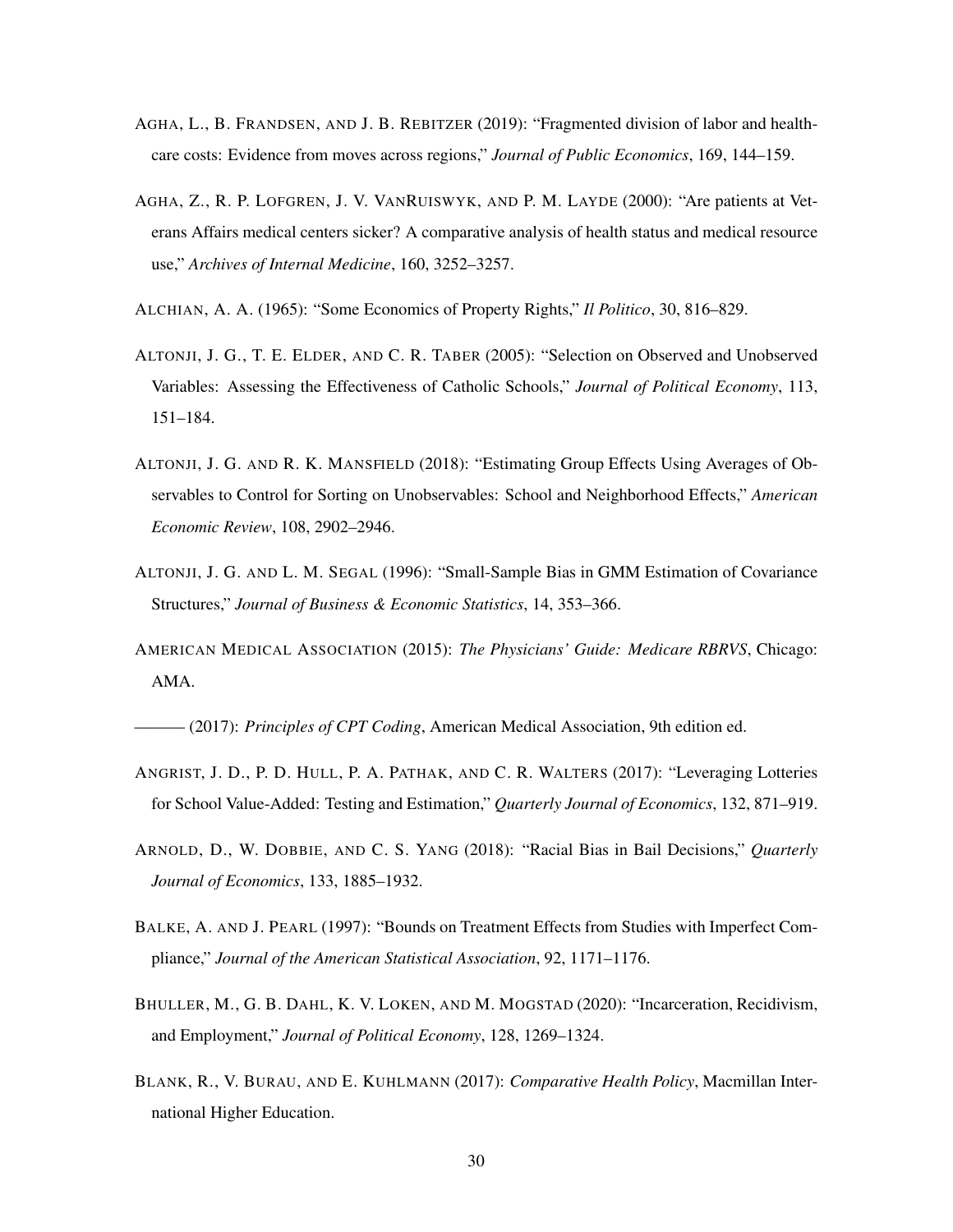- BLOM, D. (2016): "Considerations and Recommendations," Tech. rep., Commission on Care, Washington, D.C.
- BLOOM, N., C. PROPPER, S. SEILER, AND J. VAN REENEN (2015): "The Impact of Competition on Management Quality: Evidence from Public Hospitals," *The Review of Economic Studies*, 82, 457–489.
- BLUMENTHAL, D. (2010): "Launching HITECH," *New England Journal of Medicine*, 362, 382–385.
- BLUNDELL, R. AND R. L. MATZKIN (2014): "Control functions in nonseparable simultaneous equations models," *Quantitative Economics*, 5, 271–295.
- BRESNAHAN, T. F., E. BRYNJOLFSSON, AND L. M. HITT (2002): "Information Technology, Workplace Organization, and the Demand for Skilled Labor: Firm-Level Evidence," *Quarterly Journal of Economics*, 117, 339–376.
- CARD, D., C. DOBKIN, AND N. MAESTAS (2009): "Does Medicare Save Lives?" *Quarterly Journal of Economics*, 124, 597–636.
- CARD, D., A. FENIZIA, AND D. SILVER (2018): "The Health Effects of Cesarean Delivery for Low-Risk First Births," Working Paper 24493, National Bureau of Economic Research.
- CEBUL, R. D., J. B. REBITZER, L. J. TAYLOR, AND M. E. VOTRUBA (2008): "Organizational fragmentation and care quality in the U.S. healthcare system," *Journal of Economic Perspectives*, 22, 93–113.
- CENTERS FOR MEDICARE & MEDICAID SERVICES (2002): "Medicare Program; Fee Schedule for Payment of Ambulance Services and Revisions to the Physician Certification Requirements for Coverage of Nonemergency Ambulance Services," in *Federal Register*, 67, 9099–9135.
- CHAN, D., M. DUGGAN, AND A. GUO (2021): "Soldiering on: Improving policies to benefit America's veterans," Policy Brief, Stanford Institute for Economic Policy Report.
- CHAN, D. C., M. GENTZKOW, AND C. YU (2019): "Selection with Variation in Diagnostic Skill: Evidence from Radiologists," Working Paper 26467, National Bureau of Economic Research.
- CHANDRA, A., A. FINKELSTEIN, A. SACARNY, AND C. SYVERSON (2016): "Healthcare Exceptionalism? Productivity and Allocation in the U.S. Healthcare Sector," *American Economic Review*, 106, 2110–2144.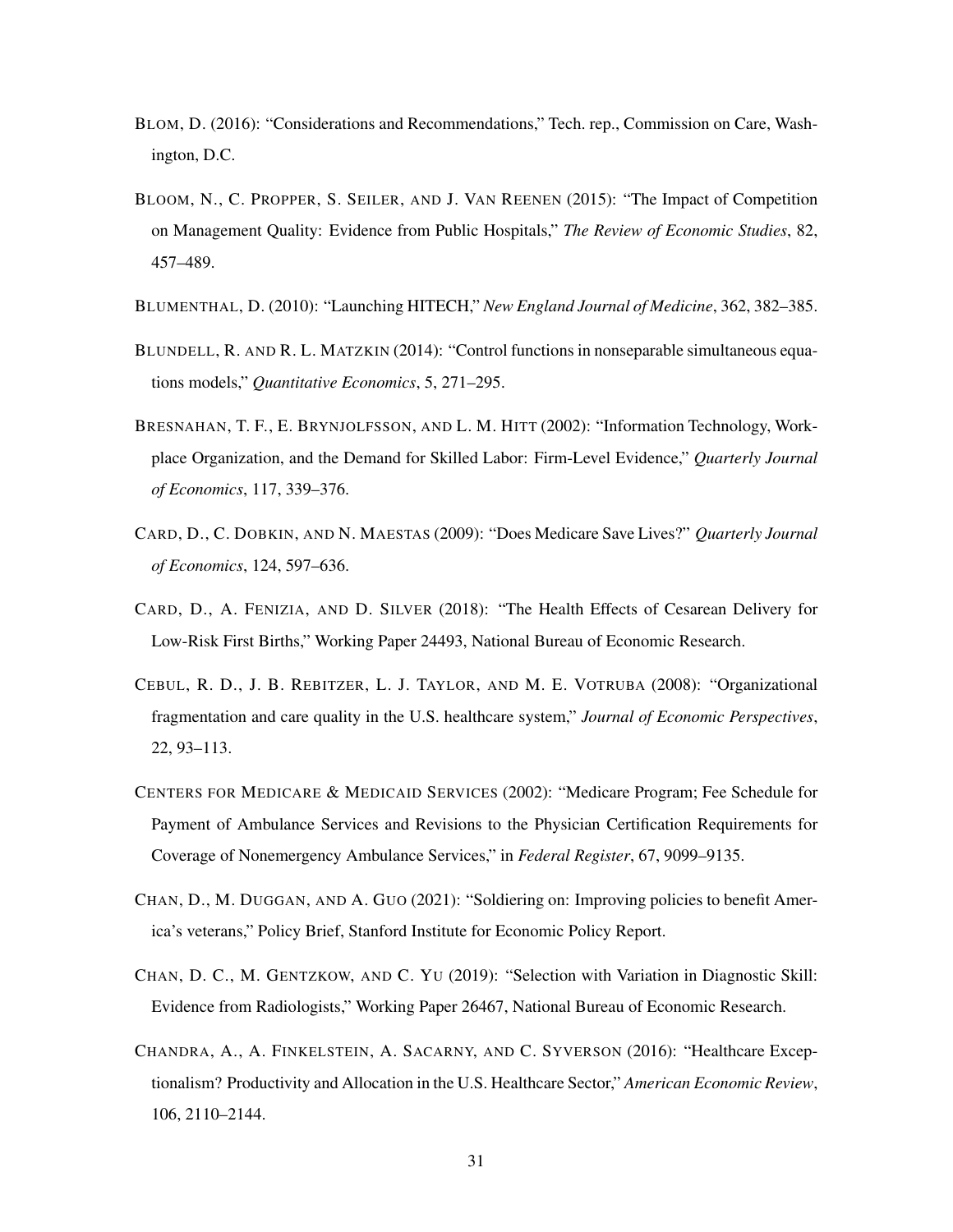- CHANDRA, A. AND D. O. STAIGER (2007): "Productivity spillovers in healthcare: evidence from the treatment of heart attacks," *Journal of Political Economy*, 115, 103–140.
- ——— (2020): "Identifying Sources of Inefficiency in Healthcare," *Quarterly Journal of Economics*, 135, 785–843.
- CHARLES, D., M. GABRIEL, AND T. SEARCY (2015): "Adoption of Electronic Health Record Systems among U.S. Non-Federal Acute Care Hospitals: 2008-2014," ONC Data Brief 23, The Office of the National Coordinator for Health Information Technology.
- CHETTY, R., J. N. FRIEDMAN, AND J. E. ROCKOFF (2014): "Measuring the Impacts of Teachers I: Evaluating Bias in Teacher Value-Added Estimates," *American Economic Review*, 104, 2593– 2632.
- CHIANG, A. J., G. DAVID, AND M. G. HOUSMAN (2006): "The Determinants of Urban Emergency Medical Services Privatization," *Critical Planning*, 13.
- COLLA, C. H., V. A. LEWIS, E. TIERNEY, AND D. B. MUHLESTEIN (2016): "Hospitals Participating In ACOs Tend To Be Large And Urban, Allowing Access To Capital And Data," *Health Affairs*, 35, 431–439.
- COOPER, Z., S. GIBBONS, AND M. SKELLERN (2018): "Does competition from private surgical centres improve public hospitals' performance? Evidence from the English National Health Service," *Journal of Public Economics*, 166, 63–80.
- CUBANSKI, J., T. NEUMAN, A. DAMICO, AND K. AMITH (2018): "Medicare Beneficiaries' Outof-Pocket Health Care Spending as a Share of Income Now and Projections for the Future," Tech. rep., Kaiser Family Foundation.
- CUTLER, D. (2010): "Where Are the Health Care Entrepreneurs?" *Issues in Science and Technology*, 27, 49–56.
- DAFNY, L. S. (2005): "How Do Hospitals Respond to Price Changes?" *American Economic Review*, 95, 1525–1547.
- DAHL, G. B., A. R. KOSTOL, AND M. MOGSTAD (2014): "Family Welfare Cultures," *Quarterly Journal of Economics*, 129, 1711–1752.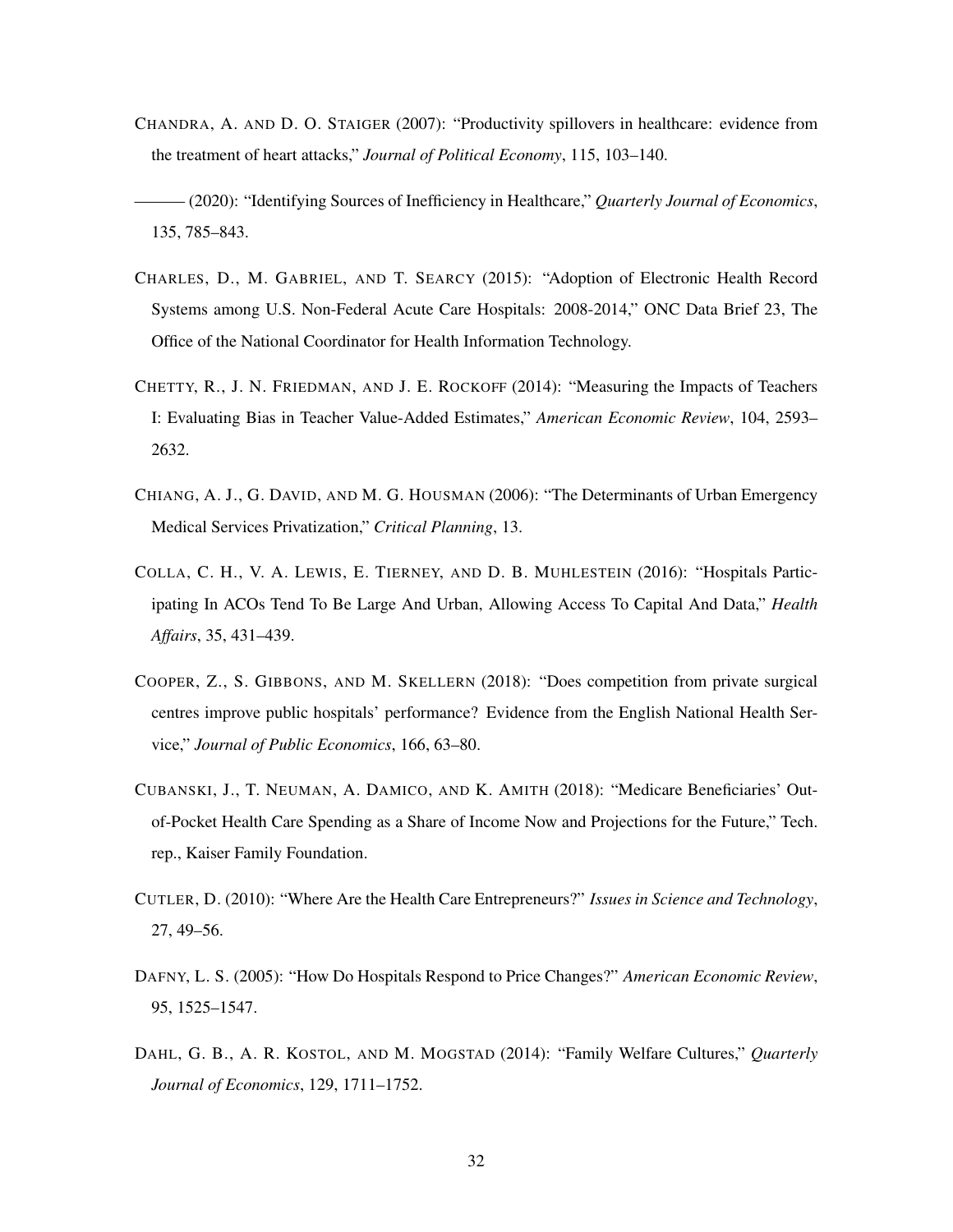- DEPARTMENT OF VETERANS AFFAIRS (2020): "FY 2021 Budget Submission: Budget in Brief," Tech. rep., Washington, D.C.
- DOYLE, J. J., J. A. GRAVES, J. GRUBER, AND S. KLEINER (2015): "Measuring Returns to Hospital Care: Evidence from Ambulance Referral Patterns," *Journal of Political Economy*, 123, 170–214.
- ELIXHAUSER, A., C. STEINER, D. R. HARRIS, AND R. M. COFFEY (1998): "Comorbidity Measures for Use with Administrative Data," *Medical Care*, 36, 8–27.
- FANG, H. AND Q. GONG (2017): "Detecting Potential Overbilling in Medicare Reimbursement via Hours Worked," *American Economic Review*, 107, 562–591.
- FINKELSTEIN, A., M. GENTZKOW, AND H. WILLIAMS (2016): "Sources of Geographic Variation in Health Care: Evidence from Patient Migration," *Quarterly Journal of Economics*, 131, 1681– 1726.
- FRAKES, M. D., J. GRUBER, AND T. JUSTICZ (2020): "Public and Private Options in Practice: The Military Health System," Tech. Rep. w28256, National Bureau of Economic Research.
- GARBER, A. M. AND J. SKINNER (2008): "Is American Health Care Uniquely Inefficient?" *The Journal of Economic Perspectives*, 22, 27–50.
- GAYNOR, M., R. MORENO-SERRA, AND C. PROPPER (2013): "Death by Market Power: Reform, Competition, and Patient Outcomes in the National Health Service," *American Economic Journal: Economic Policy*, 5, 134–166.
- GAYNOR, M., C. PROPPER, AND S. SEILER (2016): "Free to Choose? Reform, Choice, and Consideration Sets in the English National Health Service," *American Economic Review*, 106, 3521–3557.
- GERUSO, M. AND T. LAYTON (2020): "Upcoding: Evidence from Medicare on Squishy Risk Adjustment," *Journal of Political Economy*, 128, 984–1026.
- GORDON, S. (2019): "The VA Is Privatizing Veterans' Health Care While Launching a Campaign to Deny It," *The American Prospect*.
- GOTTLIEB, D. J., W. ZHOU, Y. SONG, K. G. ANDREWS, J. S. SKINNER, AND J. M. SUTHER-LAND (2010): "Prices Don't Drive Regional Medicare Spending Variations," *Health Affairs*, 29, 537–543.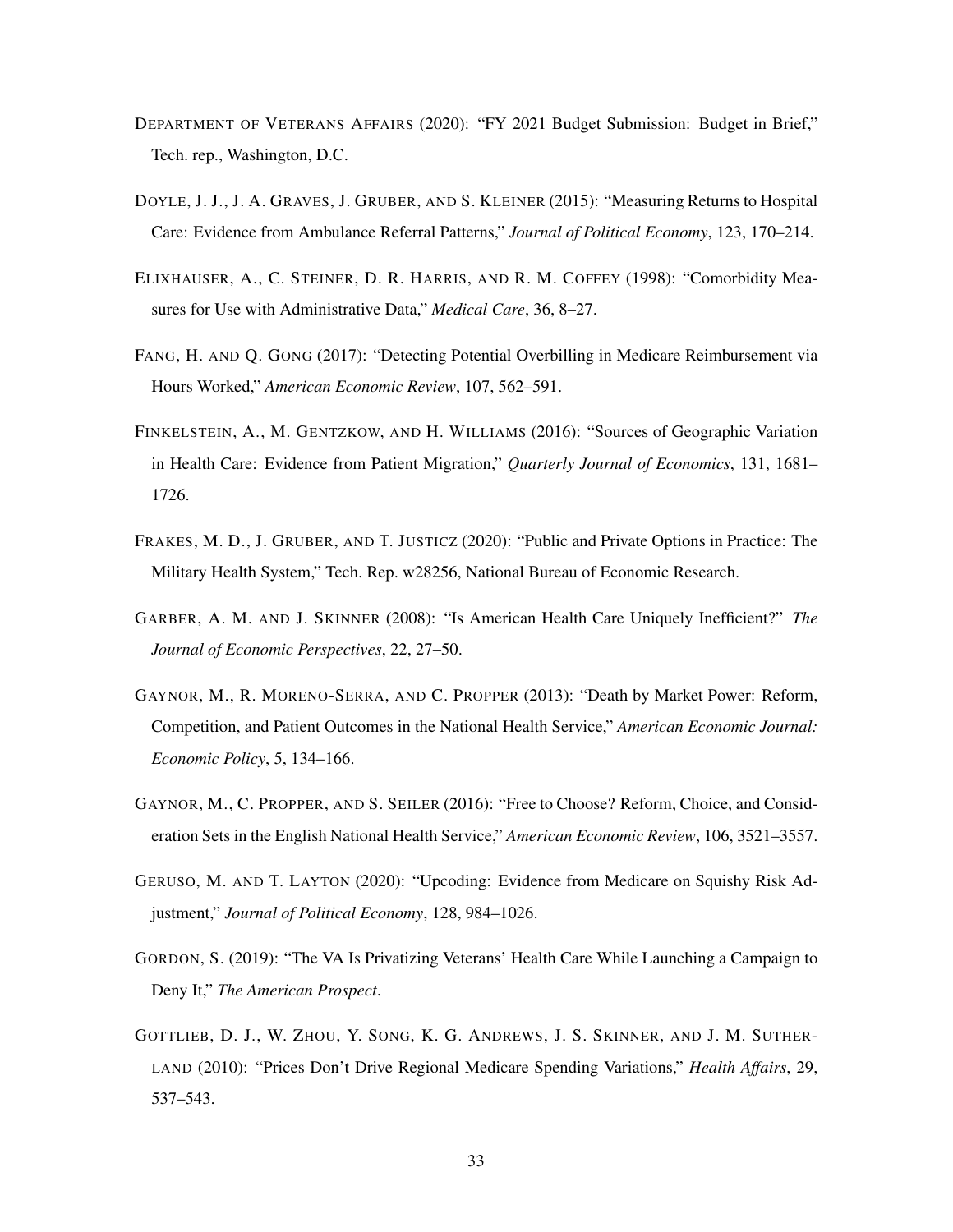- GREANEY, T. L. (2011): "Accountable Care Organizations: The Fork in the Road," *New England Journal of Medicine*, 364, e1.
- HART, O., A. SHLEIFER, AND R. W. VISHNY (1997): "The Proper Scope of Government: Theory and an Application to Prisons," *The Quarterly Journal of Economics*, 112, 1127–1161.
- HECKMAN, J. J. AND E. J. VYTLACIL (2005): "Structural Equations, Treatment Effects, and Econometric Policy Evaluation," *Econometrica*, 73, 669–738.
- ——— (2007): "Chapter 71 Econometric Evaluation of Social Programs, Part II: Using the Marginal Treatment Effect to Organize Alternative Econometric Estimators to Evaluate Social Programs, and to Forecast their Effects in New Environments," in *Handbook of Econometrics*, ed. by J. J. Heckman and E. E. Leamer, Elsevier, vol. 6, 4875–5143.
- HOLMGREN, A. J., V. PATEL, AND J. ADLER-MILSTEIN (2017): "Progress In Interoperability: Measuring US Hospitals' Engagement In Sharing Patient Data," *Health Affairs*, 36, 1820–1827, publisher: Health Affairs.
- HONORE, B. E. AND A. LLERAS-MUNEY (2006): "Bounds in Competing Risks Models and the War on Cancer," *Econometrica*, 74, 1675–1698.
- HUSKAMP, H. A. AND J. K. IGLEHART (2016): "Mental Health and Substance-Use Reforms: Milestones Reached, Challenges Ahead," *New England Journal of Medicine*, 375, 688–695.
- HYNES, D. M., S. EDWARDS, A. HICKOK, M. NIEDERHAUSEN, F. M. WEAVER, E. TARLOV, H. GORDON, R. L. JACOB, B. BARTLE, ALLISON O'NEILL, R. YOUNG, AND A. LALIBERTE (2021): "Veterans' Use of Veterans Health Administration Primary Care in an Era of Expanding Choice," *Medical Care*, 59, S292–S300.
- HYNES, D. M., K. KOELLING, K. STROUPE, N. ARNOLD, K. MALLIN, M.-W. SOHN, F. M. WEAVER, L. MANHEIM, AND L. KOK (2007): "Veterans' Access to and Use of Medicare and Veterans Affairs Health Care," *Medical Care*, 45, 214–223.
- IMBENS, G. W. AND J. D. ANGRIST (1994): "Identification and Estimation of Local Average Treatment Effects," *Econometrica*, 62, 467–475.
- IMBENS, G. W. AND D. B. RUBIN (1997): "Estimating Outcome Distributions for Compliers in Instrumental Variables Models," *Review of Economic Studies*, 64, 555–574.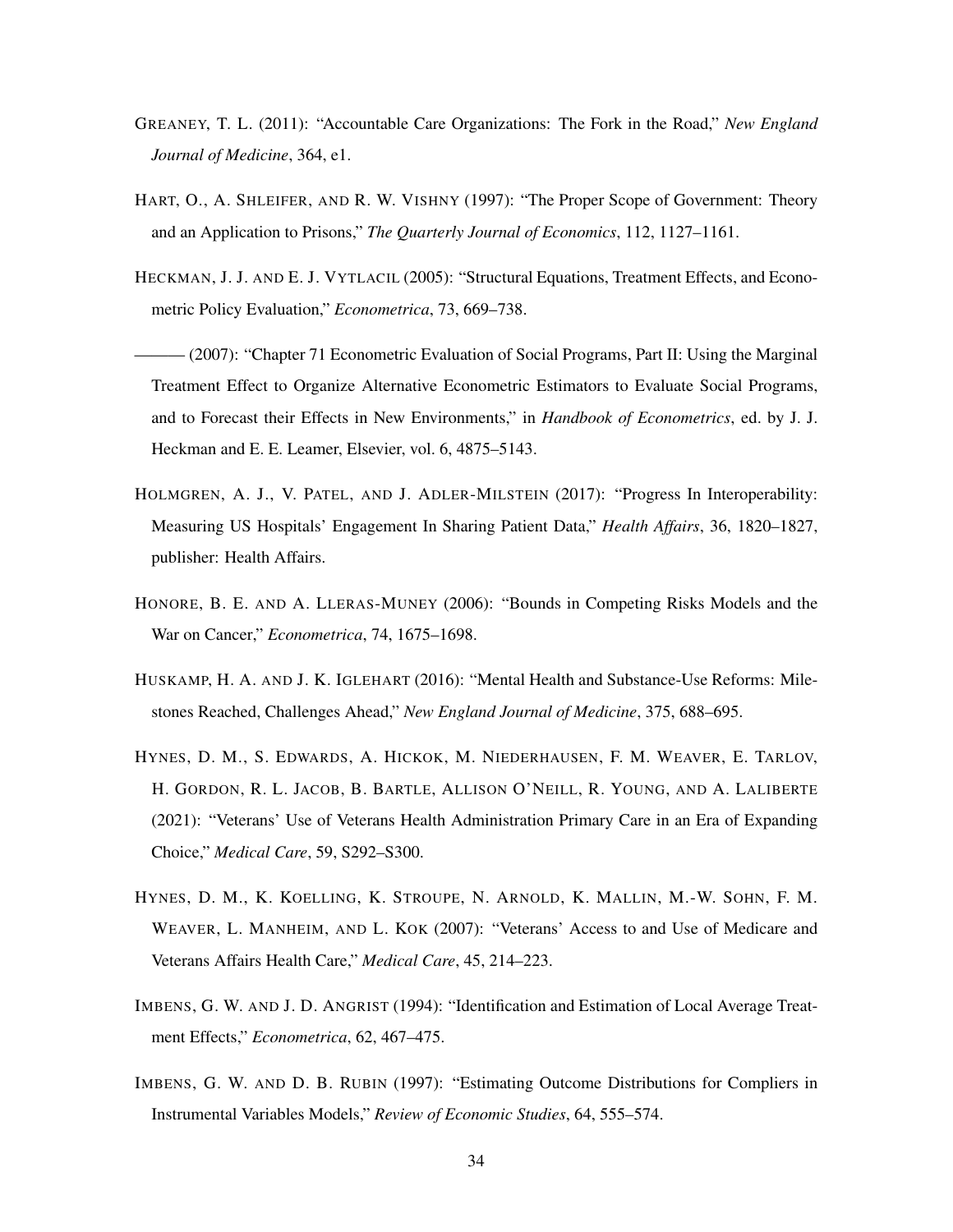- JHA, A. K., C. M. DESROCHES, E. G. CAMPBELL, K. DONELAN, S. R. RAO, T. G. FERRIS, A. SHIELDS, S. ROSENBAUM, AND D. BLUMENTHAL (2009): "Use of Electronic Health Records in U.S. Hospitals," *New England Journal of Medicine*, 360, 1628–1638.
- JHA, A. K., J. B. PERLIN, K. W. KIZER, AND R. A. DUDLEY (2003): "Effect of the Transformation of the Veterans Affairs Health Care System on the Quality of Care," *New England Journal of Medicine*, 348, 2218–2227.
- KEFE, J. (2018): "Is the VA being privatized? Critics say this Koch-backed group is fighting to do just that," *Newsweek*.
- KELLY, E. AND G. STOYE (2020): "The impacts of private hospital entry on the public market for elective care in England," *Journal of Health Economics*, 73, 102353.
- KITAGAWA, T. (2015): "A Test for Instrument Validity," *Econometrica*, 83, 2043–2063.
- KLINE, P. M. AND C. R. WALTERS (2019): "On Heckits, LATE, and Numerical Equivalence," *Econometrica*, 87, 677–696.
- KLING, J. R. (2006): "Incarceration Length, Employment, and Earnings," *The American Economic Review*, 96, 863–876.
- KOLESAR, M., R. CHETTY, J. FRIEDMAN, E. GLAESER, AND G. W. IMBENS (2015): "Identification and Inference With Many Invalid Instruments," *Journal of Business and Economic Statistics*, 33, 474–484.
- LIU, C.-F., A. BATTEN, E. S. WONG, S. D. FIHN, AND P. L. HEBERT (2018): "Fee-for-Service Medicare-Enrolled Elderly Veterans Are Increasingly Voting with Their Feet to Use More VA and Less Medicare, 2003-2014," *Health Services Research*, 53, 5140–5158.
- MCCARTHY, D. AND D. BLUMENTHAL (2006): "Stories from the Sharp End: Case Studies in Safety Improvement," *The Milbank Quarterly*, 84, 165–200.
- MCWILLIAMS, J. M., L. A. HATFIELD, M. E. CHERNEW, B. E. LANDON, AND A. L. SCHWARTZ (2016): "Early Performance of Accountable Care Organizations in Medicare," *New England Journal of Medicine*, 374, 2357–2366.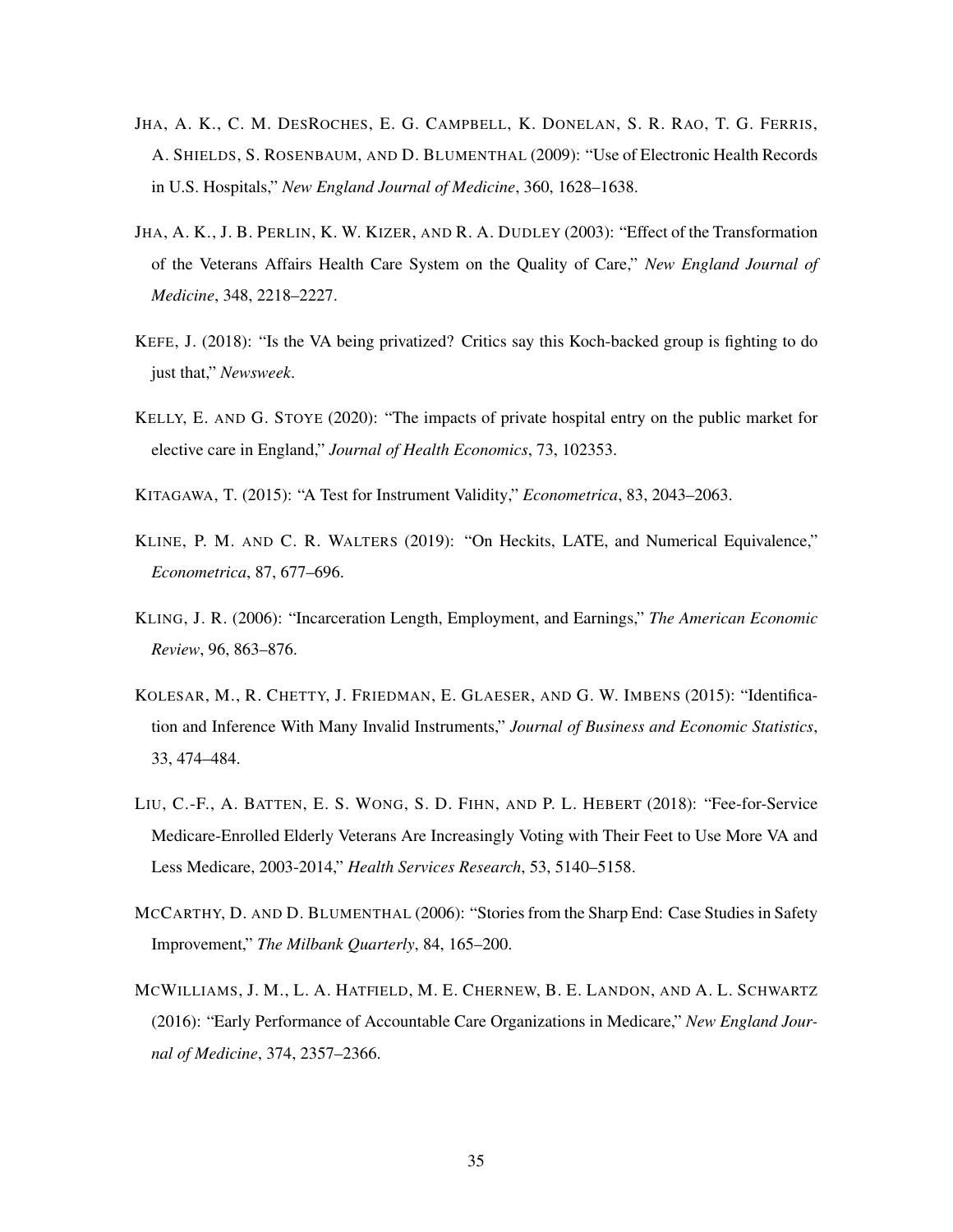- MCWILLIAMS, J. M., B. E. LANDON, M. E. CHERNEW, AND A. M. ZASLAVSKY (2014): "Changes in Patients' Experiences in Medicare Accountable Care Organizations," *New England Journal of Medicine*, 371, 1715–1724.
- MILLER, A. R. AND C. E. TUCKER (2011): "Can Health Care Information Technology Save Babies?" *Journal of Political Economy*, 119, 289–324.
- NEVEDAL, A. L., T. H. WAGNER, L. S. ELLERBE, S. M. ASCH, AND C. J. KOENIG (2019): "A Qualitative Study of Primary Care Providers' Experiences with the Veterans Choice Program," *Journal of General Internal Medicine*, 34, 598–603.
- NUTI, S. V., L. QIN, J. S. RUMSFELD, J. S. ROSS, F. A. MASOUDI, S.-L. T. NORMAND, K. MU-RUGIAH, S. M. BERNHEIM, L. G. SUTER, AND H. M. KRUMHOLZ (2016): "Association of Admission to Veterans Affairs Hospitals vs Non-Veterans Affairs Hospitals With Mortality and Readmission Rates Among Older Men Hospitalized With Acute Myocardial Infarction, Heart Failure, or Pneumonia," *Journal of the American Medical Association*, 315, 582.
- O'HANLON, C., C. HUANG, E. SLOSS, R. A. PRICE, P. HUSSEY, C. FARMER, AND C. GIDENGIL (2017): "Comparing VA and Non-VA Quality of Care: A Systematic Review," *Journal of General Internal Medicine*, 32, 105–121.
- OLSEN, R. J. (1980): "A Least Squares Correction for Selectivity Bias," *Econometrica*, 48, 1815– 1820.
- PERLMAN, M. D. (1969): "One-Sided Testing Problems in Multivariate Analysis," *The Annals of Mathematical Statistics*, 40, 549–567.
- PHIBBS, C. S., W. J. SCOTT, N. E. FLORES, AND P. G. BARNETT (2019): "HERC's Outpatient Average Cost Dataset for VA Care," Tech. rep., VA Palo Alto, Health Economics Resource Center, Menlo Park, CA.
- RAGONE, M. (2012): "Evolution or revolution: EMS industry faces difficult changes," *Journal of Emergency Medical Services*, 37, 34–39.
- REID, T. R. (2010): *The Healing of America: A Global Quest for Better, Cheaper, and Fairer Health Care*, Penguin.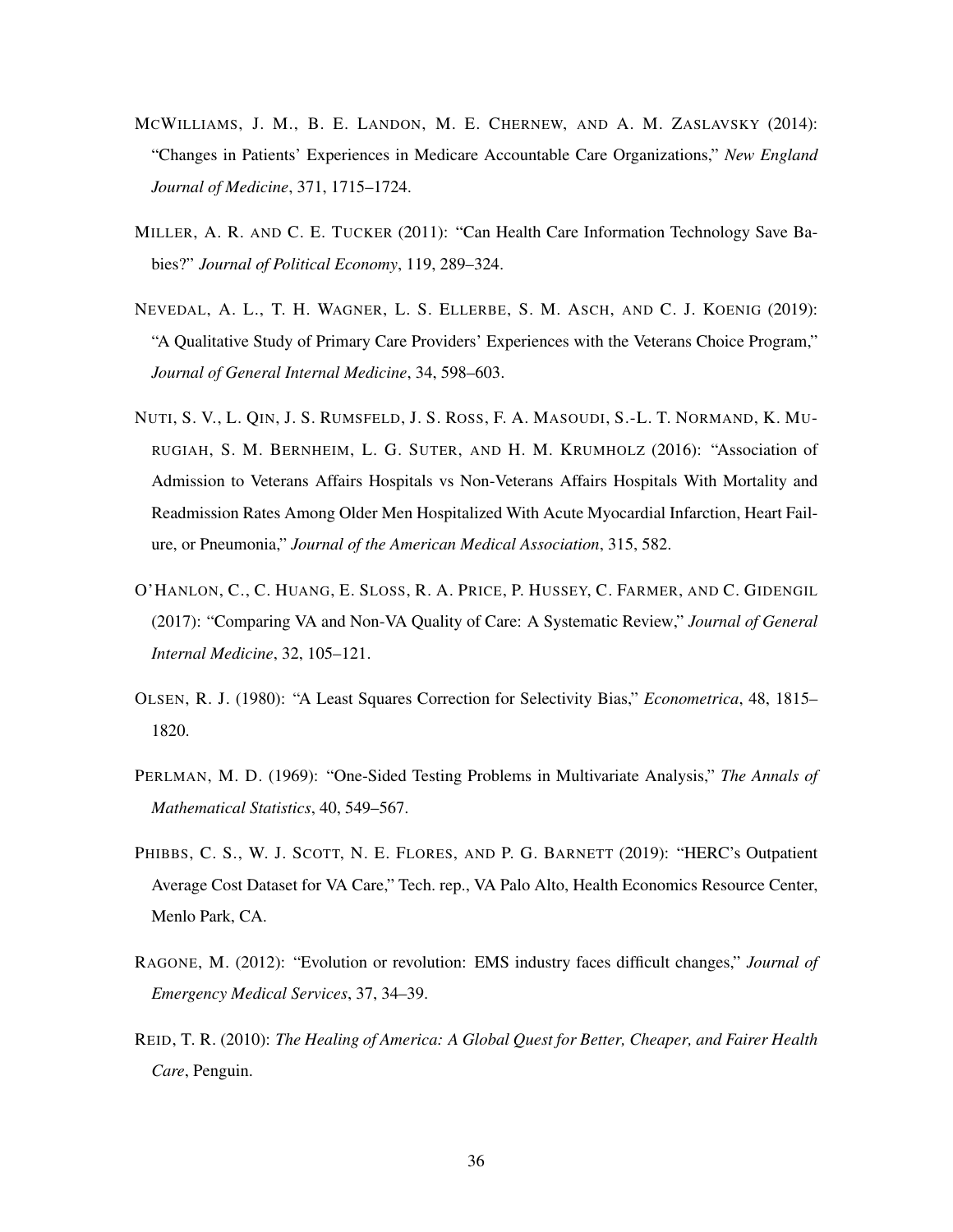- REIN, L., P. RUCKER, E. WAX-THIBODEAUX, AND J. DAWSEY (2018): "Trump taps his doctor to replace Shulkin at VA, choosing personal chemistry over traditional qualifications," *Washington Post*.
- RICE, T., P. ROSENAU, L. Y. UNRUH, AND A. J. BARNES (2013): "United States of America: Health system review," *Health Systems in Transition*, 15, 1–431.
- RINNE, S. T., K. RESNICK, R. S. WIENER, S. R. SIMON, AND A. R. ELWY (2019): "VA Provider Perspectives on Coordinating COPD Care Across Health Systems," *Journal of General Internal Medicine*, 34, 37–42.
- SCHWARTZ, J. (2000): "Harvesting and Long Term Exposure Effects in the Relation between Air Pollution and Mortality," *American Journal of Epidemiology*, 151, 440–448.
- SHEKELLE, P. G., S. ASCH, P. GLASSMAN, S. MATULA, A. TRIVEDI, AND I. MIAKE-LYE (2010): "Comparison of Quality of Care in VA and Non-VA Settings: A Systematic Review," Tech. rep., Department of Veterans Affairs, Washington, D.C.
- SHULKIN, D. J. (2018): "Privatizing the V.A. Will Hurt Veterans," *The New York Times*.
- SILVER, D. (2020): "Haste or Waste? Peer Pressure and Productivity in the Emergency Department," Tech. rep., Princeton University.
- SKURA, B. (2001): "Where Do 911 System Ambulances Take Their Patients? Differences between Voluntary Hospital Ambulances and Fire Department Ambulances." Tech. rep., Office Comptroller, City of New York, New York, NY.
- STIGLER, G. J. (1965): "The Economist and the State," *American Economic Review*, 55, 1–18.
- TANIELIAN, T. AND L. H. JAYCOX, eds. (2008): *Invisible Wounds of War: Psychological and Cognitive Injuries, Their Consequences, and Services to Assist Recovery*, Santa Monica, CA: RAND Corporation.
- TELSER, L. G. (1964): "Advertising and Competition," *Journal of Political Economy*, 72, 537–562.
- TRIVEDI, A. N., S. MATULA, I. MIAKE-LYE, P. A. GLASSMAN, P. SHEKELLE, AND S. ASCH (2011): "Systematic Review: Comparison of the Quality of Medical Care in Veterans Affairs and Non-Veterans Affairs Settings," *Medical Care*, 49, 76–88.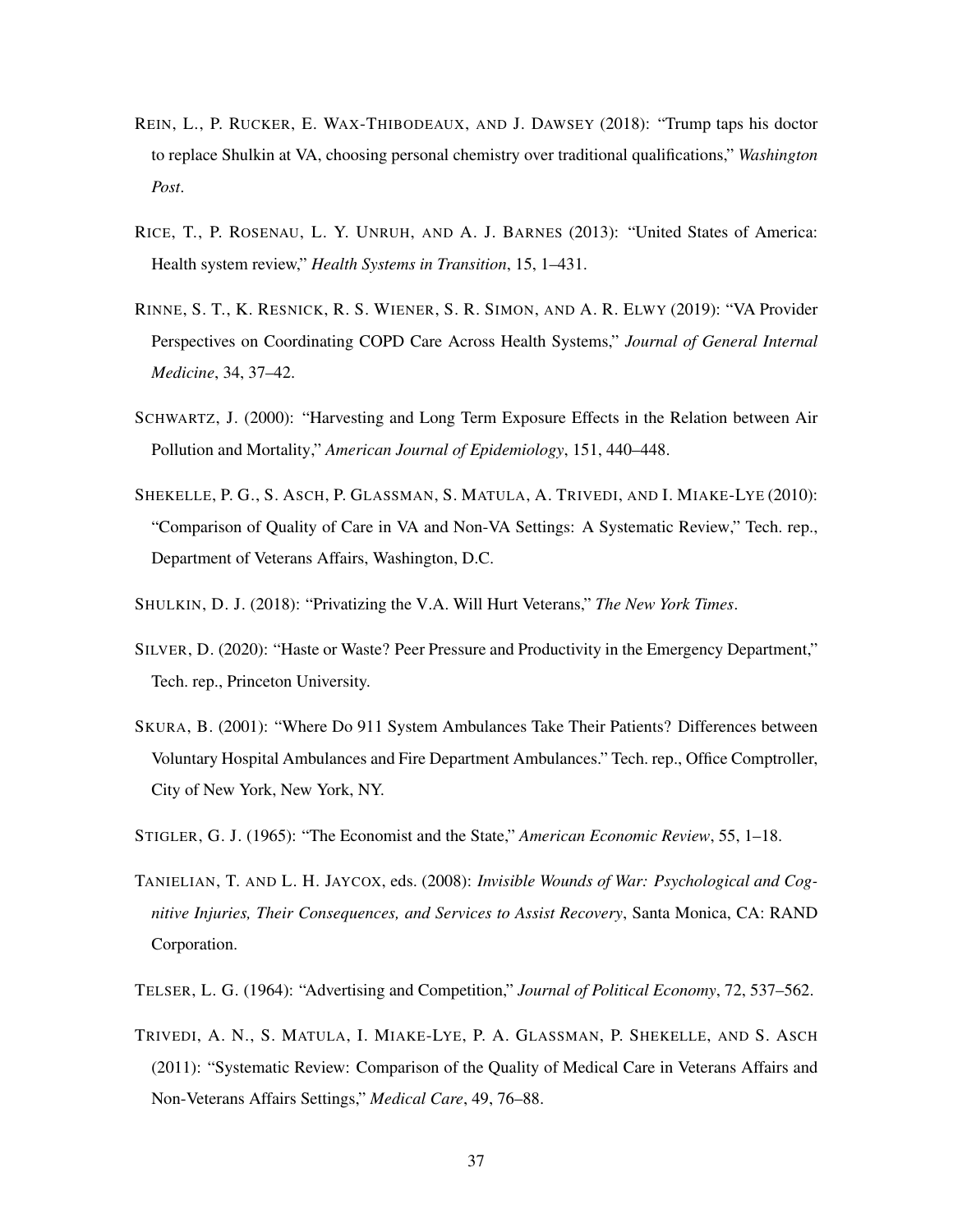- TROMBLEY, M. J., B. FOUT, S. BRODSKY, J. M. MCWILLIAMS, D. J. NYWEIDE, AND B. MORE-FIELD (2019): "Early Effects of an Accountable Care Organization Model for Underserved Areas," *New England Journal of Medicine*, 381, 543–551.
- U.S. GOVERNMENT ACCOUNTABILITY OFFICE (2015): "VA Mental Health: Clearer Guidance on Access Policies and Wait-Time Data Needed," Tech. Rep. GAO-16-24.
- WAGNER, T. H., S. CHEN, AND P. G. BARNETT (2003): "Using Average Cost Methods to Estimate Encounter-Level Costs for Medical-Surgical Stays in the VA," *Medical Care Research and Review*, 60, 15S–36S.
- WASSERMAN, J., J. S. RINGEL, K. A. RICCI, J. D. MALKIN, B. O. WYNN, J. ZWANZIGER, S. NEWBERRY, M. BOOTH, A. RASTEGAR, M. SCHOENBAUM, AND B. GENOVESE (2005): "Analyzing and Influencing How the VA Allocates Its Health Care Dollars," Tech. rep., RAND Corporation.
- WOLAK, F. A. (1987): "An Exact Test for Multiple Inequality and Equality Constraints in the Linear Regression Model," *Journal of the American Statistical Association*, 82, 782–793.
- WOOLDRIDGE, J. M. (2015): "Control Function Methods in Applied Econometrics," *Journal of Human Resources*, 50, 420–445.
- WRIGHT, S. M., L. A. PETERSEN, R. P. LAMKIN, AND J. DALEY (1999): "Increasing Use of Medicare Services by Veterans With Acute Myocardial Infarction," *Medical Care*, 37, 529–537.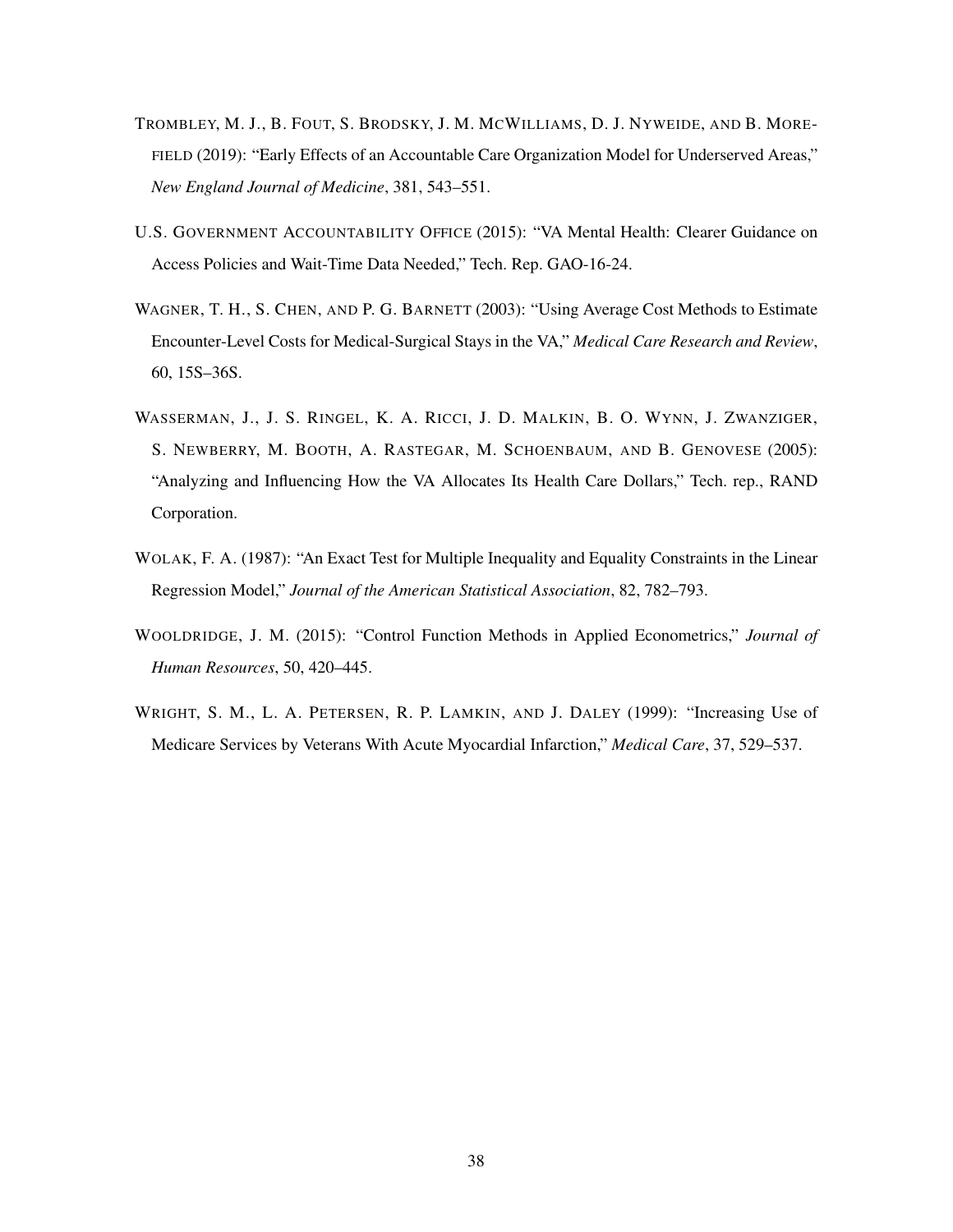



A: First Stage

*Note:* Panel A shows a binned scatterplot of arrival at a VA hospital on the *y*-axis against the ambulance leave-out propensity to arrive at a VA hospital on the *x*-axis. The figure is a graphical representation of the first-stage regression in Equation (3). Panel B shows binned scatterplots of 28-day mortality and predicted 28-day mortality on the *y*-axis against the ambulance leave-out propensity to arrive at a VA hospital on the *x*axis. Mortality bin means are shown in solid circles, while predicted mortality bin means are shown in hollow circles. The figure represents the reduced-form regression in Equation (4) and the corresponding balance regression replacing mortality with predicted mortality. The sample includes 401,319 ambulance rides and 1,217 combinations of ambulance company identifiers and Dartmouth Atlas Hospital Referral Regions (HRRs). The sample selection is given in Appendix Table A.1. Baseline controls are detailed in Appendix Table A.2 and include patient zip code dummies, ALS/BLS dummies, source of the ambulance ride, time categories, and patient prior utilization.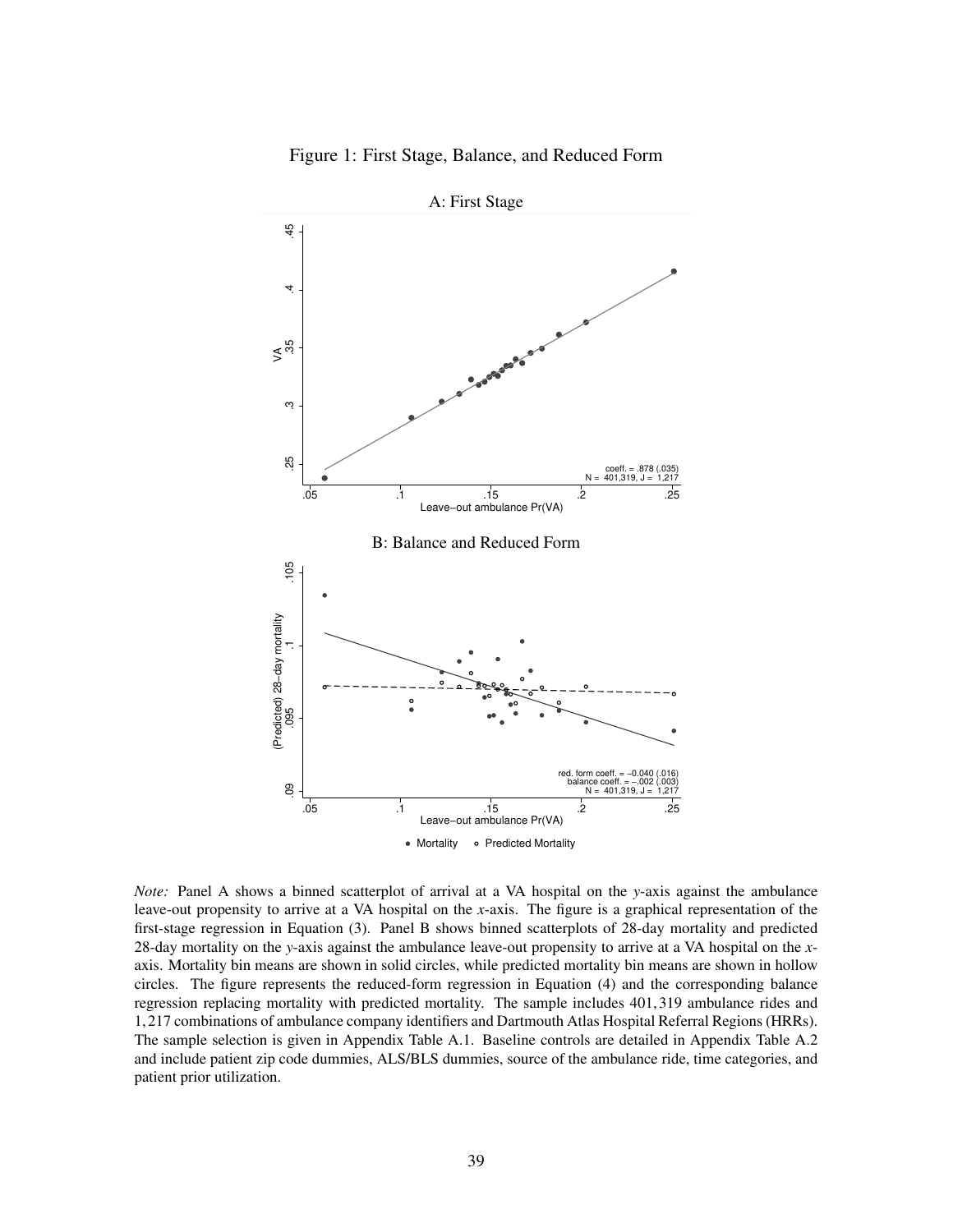

Figure 2: OLS and IV Specifications

*Note:* This figure shows OLS and IV estimates of the effect of the VA on 28-day mortality, represented in Equation (2) as  $\beta$ , with progressive sets of controls. Numbered incremental controls correspond to categories or subcategories of variables that are presented in order in Appendix Tables A.2 and A.3. Control sets are as follows: (1) zip code; (2) pickup source; (3) ambulance service; (4) time categories; (5) prior utilization; (6) demographics; (7) socioeconomic status, combat history, and eligibility; (8) extended prior utilization; (9) prior diagnoses; (10) 3-digit ambulance diagnosis codes; (11) co-rider baseline controls; and (12) co-rider hold-out controls. Estimates are shown along solid lines, while 95% confidence intervals are shown in dashed lines. All specifications use the baseline sample, given in Appendix Table A.1.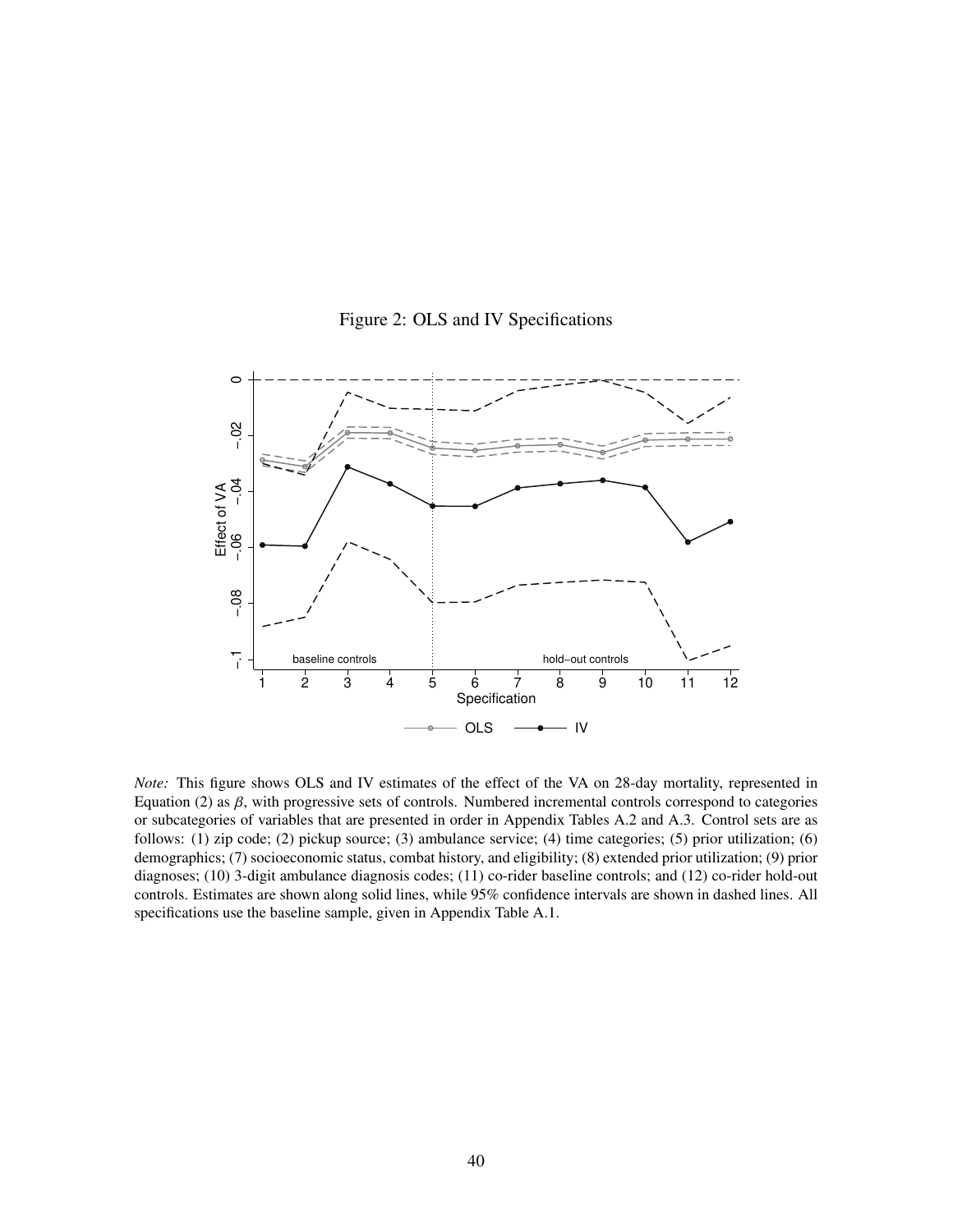



*Note:* This figure shows potential outcomes for ambulance compliers who arrive at a VA hospital and those who arrive at a non-VA hospital. Panel A shows survival outcomes as a function of days from the ambulance ride. "Days" indicate one-week intervals from the ambulance ride. Denote  $S_i(t; d) \in \{0, 1\}$  as an indicator for whether patient  $i$  survives up to time  $t$  after the ambulance ride, depending on whether the patient arrives at the VA ( $d = 1$ ) or a non-VA hospital ( $d = 0$ ). Observed survival is  $S_i(t) = D_i S_i(t; 1) + (1 - D_i) S_i(t; 0)$ . We estimate complier VA survival, or  $E[S_i(t; 1)|i \in C]$ , by an IV regression with a dependent variable of  $S_i(t)D_i$ , the endogenous VA treatment  $D_i$ , and the same first-stage and reduced-form design matrix implied by Equations (3) and (4). We estimate complier non-VA survival, or  $E[S_i(t;0)|i\in C]$ , by a similar IV regression with a dependent variable of  $S_i(t)$  ( $D_i - 1$ ). All regressions use a sample of ambulance rides with no prior ride in the last year and the same baseline controls as described in Figure 1. Panel B presents implied weekly mortality hazard rates, as given by Equation (5).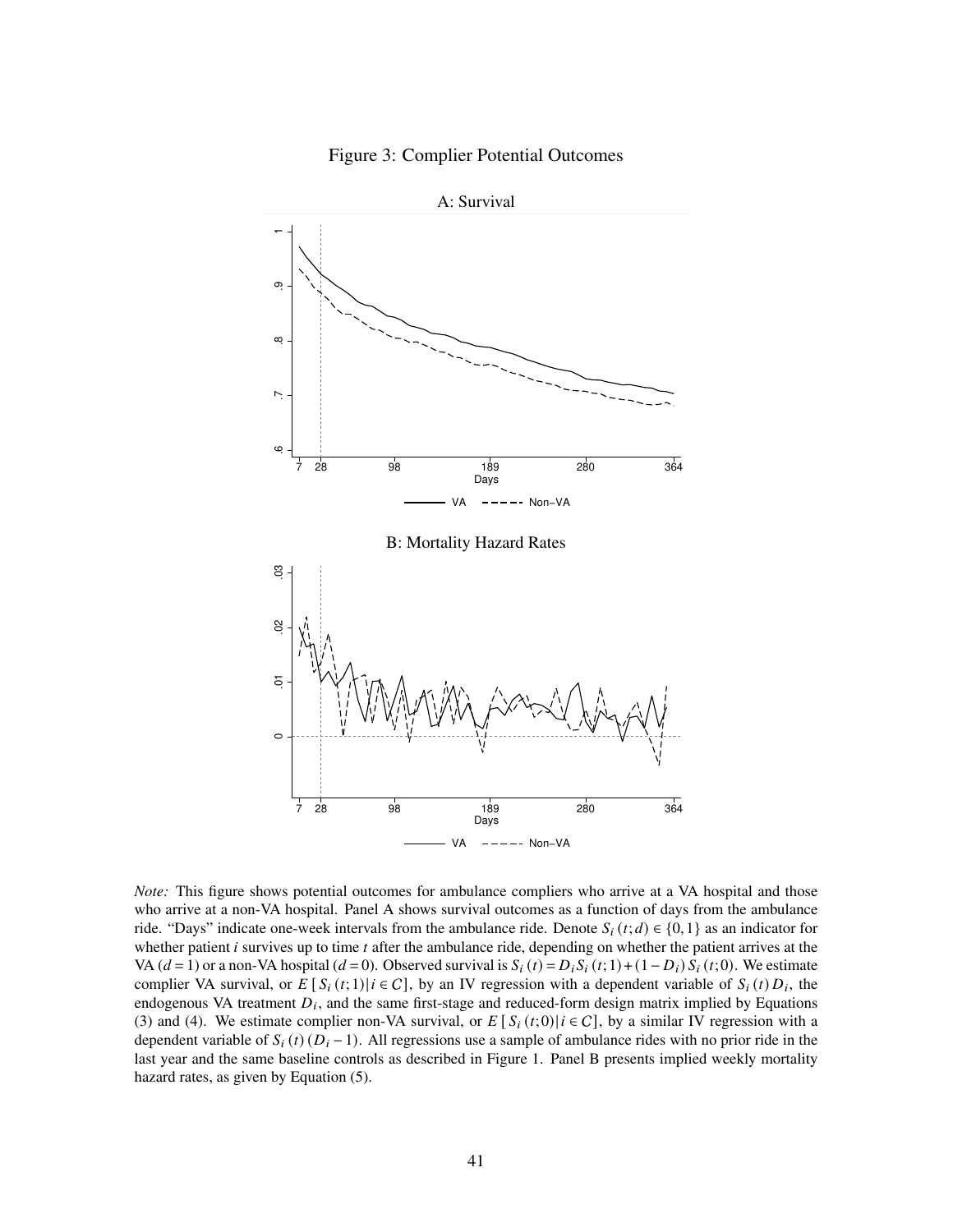



*Note:* This figure shows observed risk-adjusted outcomes for patients who arrive at a VA hospital and those who arrive at a non-VA hospital. Panel A shows survival outcomes as a function of days from the ambulance ride. "Days" indicate one-week intervals from the ambulance ride. Denote  $S_i(t; d) \in \{0, 1\}$  as an indicator for whether patient  $i$  survives up to time  $t$  after the ambulance ride, depending on whether the patient arrives at the VA  $(d = 1)$  or a non-VA hospital  $(d = 0)$ . Observed survival is  $S_i(t) = D_i S_i(t; 1) + (1 - D_i) S_i(t; 0)$ . We estimate VA survival, or  $E[S_i(t) | D_i = 1]$ , by an OLS regression with a dependent variable of  $S_i(t) D_i$  and the same design matrix implied by Equation (2); we estimate non-VA survival, or  $E[S_i(t)|D_i=0]$ , by a similar OLS regression with a dependent variable of  $S_i(t)(D_i-1)$ . All regressions use a sample of ambulance rides with no prior ride in the last year and the same baseline controls as described in Figure 1. Panel B presents implied weekly mortality hazard rates, as given by Equation (6).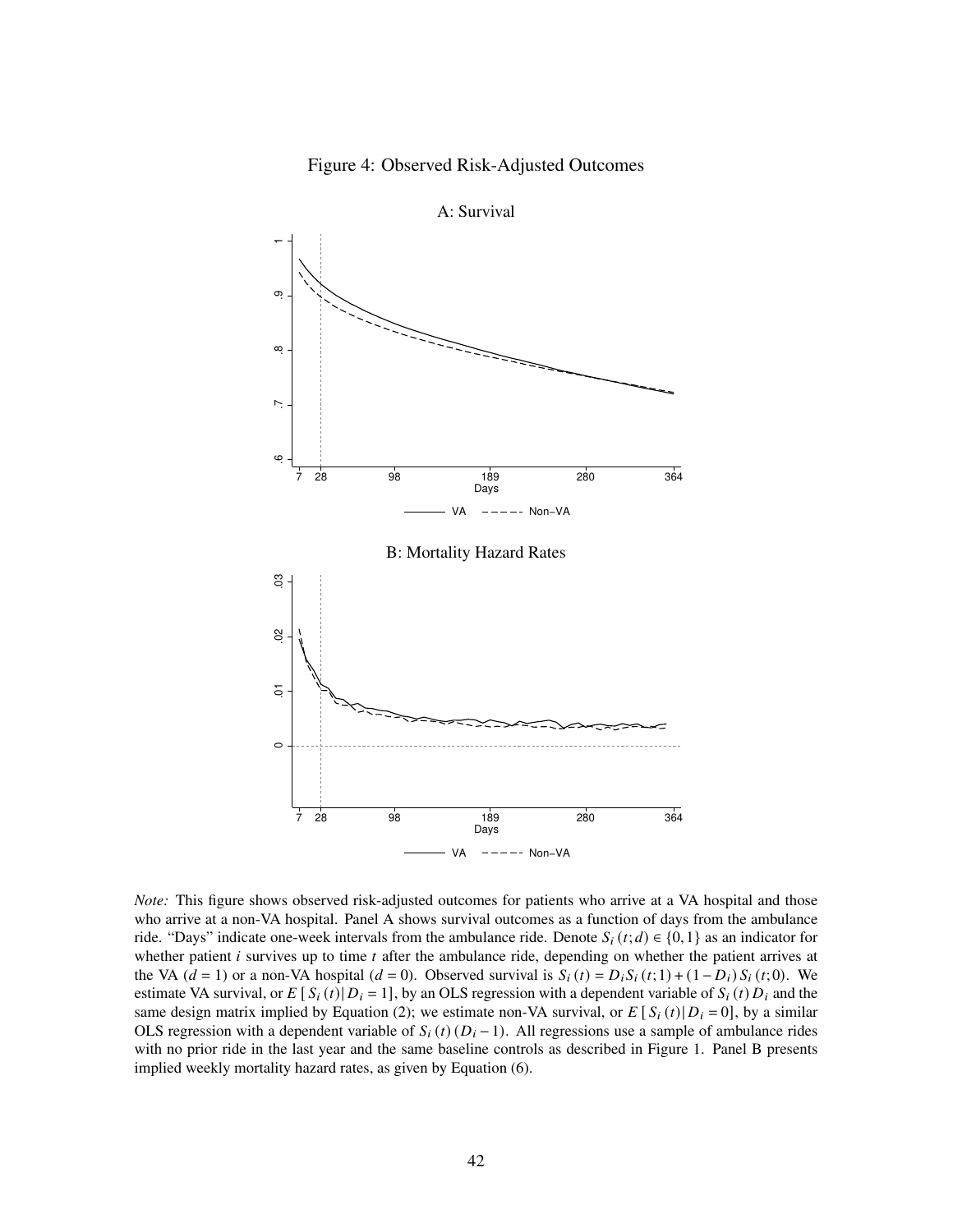



A: Cumulative Spending

*Note:* This figure shows potential spending outcomes for ambulance compliers who arrive at a VA hospital and those who arrive at a non-VA hospital. Denote  $\text{Spending}_i(t; d)$  as the potential cumulative spending function for patient *i* up to time *t* after the ambulance ride, depending on whether the patient arrives at the VA ( $d = 1$ ) or a non-VA hospital ( $d = 0$ ). If a veteran *i* dies at  $\underline{t}$ , Spending<sub>*i*</sub> (*t*; *d*) will be constant for all  $t \geq \underline{t}$ . Panel A shows cumulative spending per patient as a function of days from the ambulance ride. We estimate cumulative spending for compliers who arrive at a VA hospital, or E [Spending<sub>i</sub> (t; 1) |  $i \in C$ ], by an IV regression with a dependent variable of Spending<sub>i</sub> ( $t$ ) ×  $D_i$ , the endogenous VA treatment  $D_i$ , and the same first-stage and reducedform design matrix implied by Equations (3) and (4). We estimate complier non-VA cumulative spending, or E [Spending<sub>i</sub> (t; 0) |  $i \in C$ ], by a similar IV regression with a dependent variable of Spending<sub>i</sub> (t)  $(D_i - 1)$ . All regressions use a sample of ambulance rides with no prior ride in the last year and the same baseline controls as described in Figure 1. Panel B presents implied weekly spending rates for compliers, conditional on survival.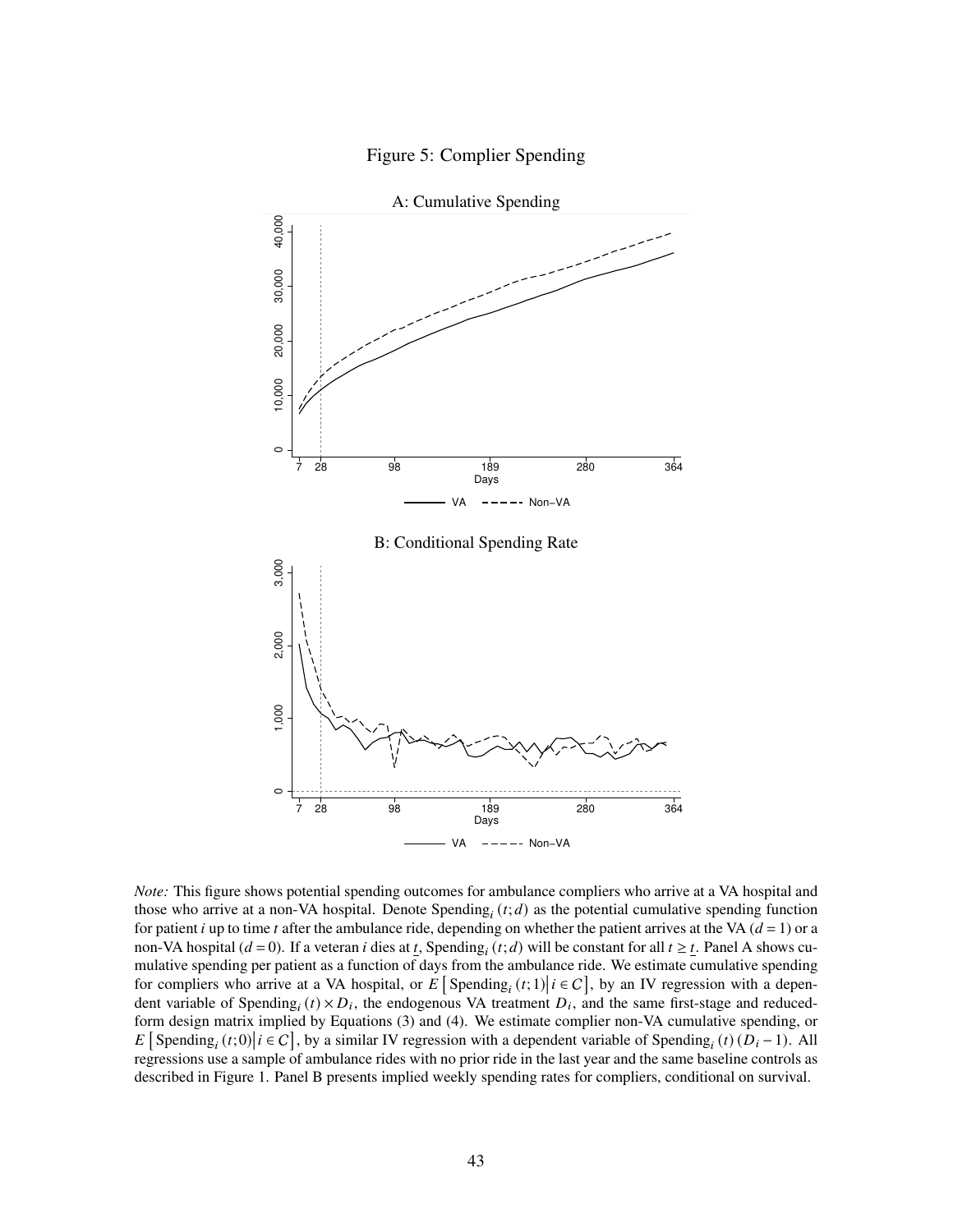

Figure 6: Modal Hospital Effect and Health IT Adoption

*Note:* Panel A of this figure shows the IV estimate of the modal non-VA hospital effect on 28-day mortality by calendar year. The first-stage and reduced-form equations are given in Equations (A.30) and (A.31). The overall sample is the same alternative sample designed to study choice among non-VA hospitals for patients with only non-VA utilization in the prior year. Results for the overall IV estimates are shown in Appendix Figure A.15. Details of the sample selection are given in Appendix Table A.13. Estimates are shown in connected dots, while 95% confidence intervals are shown in dashed lines. Panel B of the figure shows the percent of rides going to hospitals after health IT adoption in our analytic sample. Health IT adoption is defined from a dataset from the Office of the National Coordinator of Health Information Technology (ONC). This dataset merges hospital attestation data from the Medicare EHR Incentive Program with certified EHR product information from ONC's Certified Health IT Product List (CHPL), and we code the use of any certified product as health IT adoption.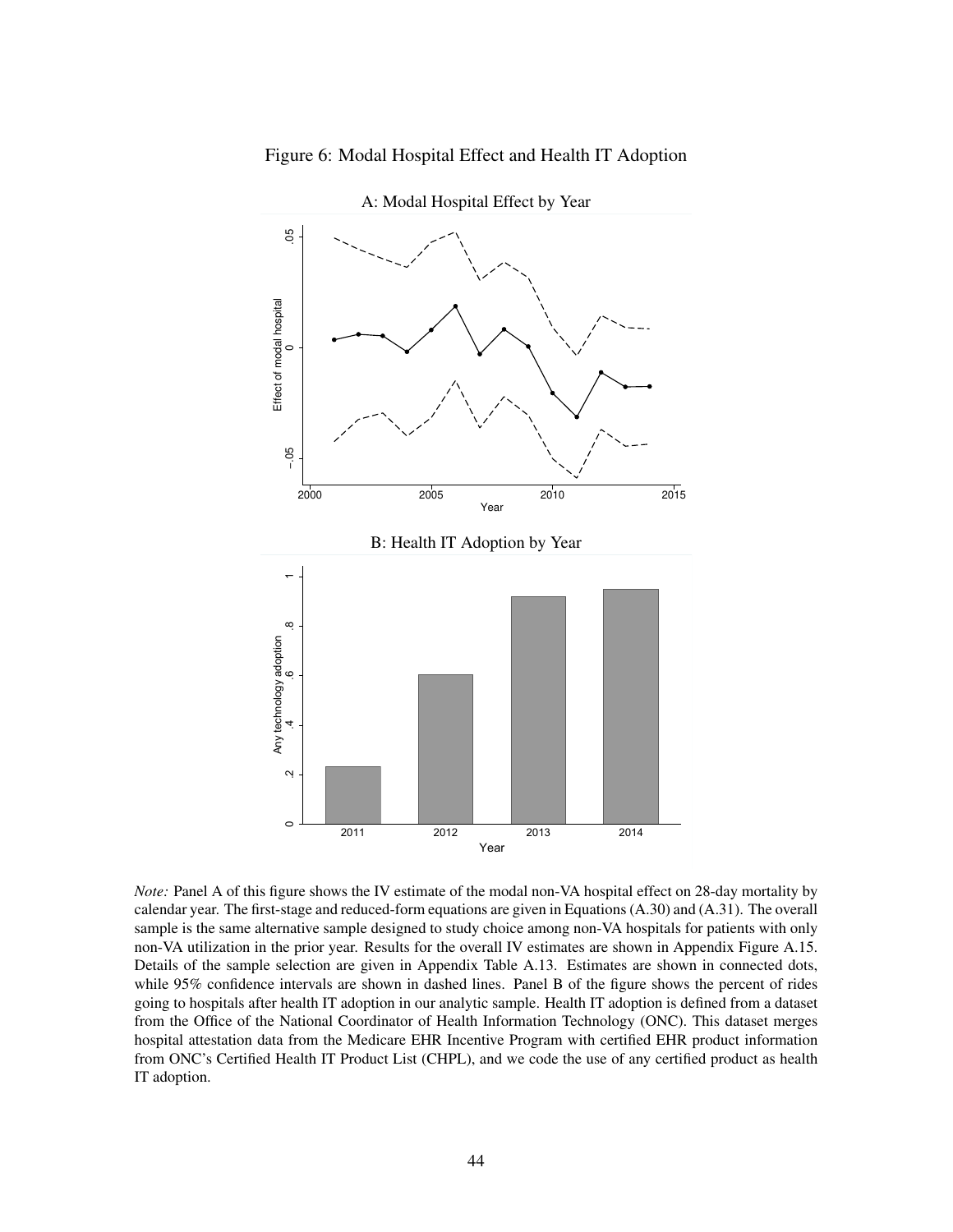|                               |                                                                         |                            | Sample characteristics                                    |                                                                                                                         |                                                                                                                                  |
|-------------------------------|-------------------------------------------------------------------------|----------------------------|-----------------------------------------------------------|-------------------------------------------------------------------------------------------------------------------------|----------------------------------------------------------------------------------------------------------------------------------|
|                               |                                                                         | Add zip $\times$           | Add zip ×                                                 | Add VA prior                                                                                                            | Add no ride in                                                                                                                   |
| Restrictions                  | Dually eligible                                                         | hospital                   | ambulance                                                 | utilization                                                                                                             | prior month                                                                                                                      |
| Male                          | 0.899                                                                   | 0.883                      | 0.863                                                     | 0.962                                                                                                                   | 0.963                                                                                                                            |
| Age                           |                                                                         |                            | 76.13                                                     | 75.62                                                                                                                   |                                                                                                                                  |
| Black                         |                                                                         |                            |                                                           |                                                                                                                         |                                                                                                                                  |
| Income                        | 77.04<br>0.111<br>\$21,724                                              | 76.89<br>0.163<br>\$21,453 | $\frac{0.187}{\$20,874}$                                  | $0.200$<br>\$20,243                                                                                                     | 76.03<br>0.194<br>\$20,905                                                                                                       |
| Rural zip code                |                                                                         | 0.043                      |                                                           | 0.050                                                                                                                   | $0.051\,$                                                                                                                        |
| Residential source            | $\begin{array}{c} 0.255 \\ 0.610 \\ 6.53 \\ 0.048 \\ 0.607 \end{array}$ | 0.600                      |                                                           |                                                                                                                         |                                                                                                                                  |
| Comorbidity count             |                                                                         | 6.69                       |                                                           |                                                                                                                         |                                                                                                                                  |
| Prior VA ED visit only        |                                                                         |                            |                                                           |                                                                                                                         |                                                                                                                                  |
| only<br>Prior non-VA ED visit |                                                                         |                            |                                                           |                                                                                                                         |                                                                                                                                  |
| Prior VA and non-VA ED visit  |                                                                         | 0.082<br>0.560<br>0.115    | 0.652<br>6.44<br>0.130<br>0.134<br>0.655<br>3.25<br>0.104 |                                                                                                                         | $\begin{array}{l} 0.705 \\ 6.14 \\ 0.294 \\ 0.247 \\ 0.247 \\ 0.235 \\ 0.684 \\ 0.089 \\ 0.0269 \\ 0.0369 \\ 0.0007 \end{array}$ |
| Ambulance rides in prior year | 2.77                                                                    | 3.05                       |                                                           |                                                                                                                         |                                                                                                                                  |
| Advanced Life Support         | 0.696                                                                   | 0.655                      |                                                           |                                                                                                                         |                                                                                                                                  |
| Weekend rate                  | 0.272<br>0.115                                                          | 0.269                      |                                                           |                                                                                                                         |                                                                                                                                  |
| 28-day mortality              |                                                                         | 0.109                      |                                                           | $\begin{array}{l} 0.685 \\ 6.54 \\ 0.277 \\ 0.252 \\ 0.288 \\ 0.54 \\ 0.674 \\ 0.674 \\ 0.070 \\ 0.0100 \\ \end{array}$ |                                                                                                                                  |
| Present at VA                 | 0.044                                                                   | 0.088                      | 0.166                                                     | 0.336                                                                                                                   | 0.330                                                                                                                            |
| Number of patients            | 2,862,557                                                               | .118,302                   | 365,163                                                   | 88,299                                                                                                                  | 88,299                                                                                                                           |
| rides<br>Number of ambulance  | 8,828,997                                                               | 3,465,588                  | ,051,093                                                  | 491,193                                                                                                                 | 401,319                                                                                                                          |

| $\frac{1}{2}$<br>ı<br>l |
|-------------------------|
| ٢                       |
|                         |
| 5.001701170140          |
| i                       |
|                         |

45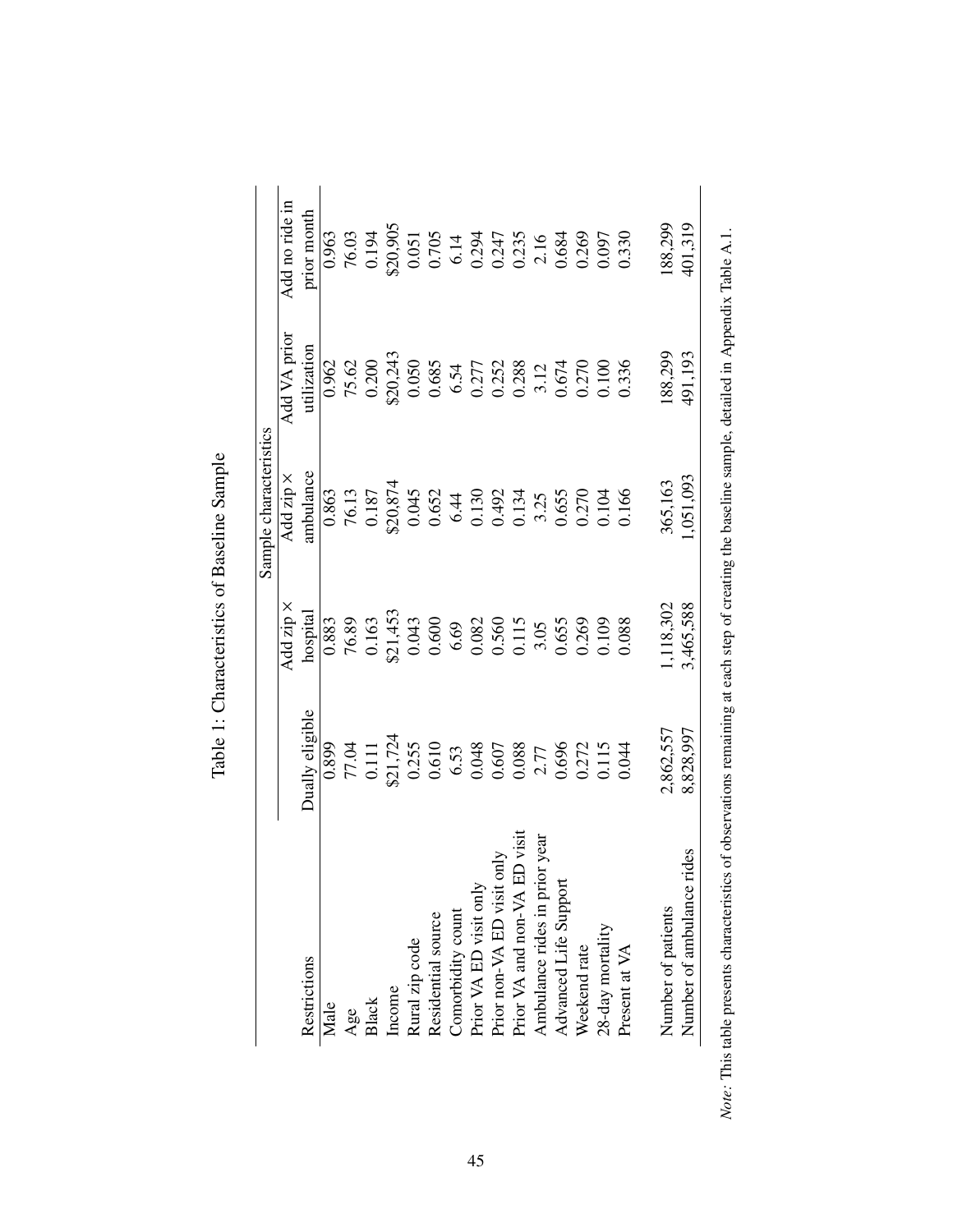|                                 |                                                                                |                                                                           | Dependent variable: 28-day mortality                                         |                                                                                    |                                                                      |
|---------------------------------|--------------------------------------------------------------------------------|---------------------------------------------------------------------------|------------------------------------------------------------------------------|------------------------------------------------------------------------------------|----------------------------------------------------------------------|
|                                 | Ξ                                                                              | $\widehat{\circ}$                                                         | $\odot$                                                                      | $\bigoplus$                                                                        | $\widehat{\odot}$                                                    |
|                                 |                                                                                |                                                                           | A: OLS                                                                       |                                                                                    |                                                                      |
| VA hospital                     | $-0.024$                                                                       | $-0.023$                                                                  | $-0.026$                                                                     | $-0.022$                                                                           | $-0.021$                                                             |
|                                 | $\begin{array}{c} (0.001) \\ 0.097 \end{array}$                                |                                                                           |                                                                              | $\begin{array}{c} (0.001) \\ 0.097 \end{array}$                                    |                                                                      |
| Outcome mean                    |                                                                                | $(0.001)$<br>0.097                                                        |                                                                              |                                                                                    | $\begin{array}{c} (0.001) \\ 0.097 \end{array}$                      |
| Observations                    | 401,319                                                                        | 401,319                                                                   | $(0.001)$<br>0.097<br>401,319                                                | 401,319                                                                            | 401,319                                                              |
|                                 |                                                                                |                                                                           | B:IV                                                                         |                                                                                    |                                                                      |
| First stage                     |                                                                                | 0.853                                                                     |                                                                              | 0.837                                                                              | 0.860                                                                |
|                                 |                                                                                |                                                                           |                                                                              |                                                                                    |                                                                      |
| IV estimate                     |                                                                                |                                                                           |                                                                              |                                                                                    |                                                                      |
|                                 | $\begin{array}{c} 0.878 \\ 0.035) \\ 0.045 \\ 0.018) \\ 0.018) \\ \end{array}$ | $\begin{array}{c} (0.034) \\ -0.037 \\ (0.018) \\ (0.018) \\ \end{array}$ | $\begin{array}{c} 0.839 \\ 0.034) \\ -0.036 \\ 0.018) \\ 0.018) \end{array}$ | $\begin{array}{c} (0.034) \\ (0.038) \\ (0.017) \\ (0.017) \\ (0.097) \end{array}$ | $\begin{array}{c} (0.043) \\ -0.049 \\ (0.023) \\ 0.097 \end{array}$ |
| Outcome mean                    |                                                                                |                                                                           |                                                                              |                                                                                    |                                                                      |
| Observations                    | 101,319                                                                        | 101,319                                                                   | $-01,319$                                                                    | $-01,319$                                                                          | 101,319                                                              |
| trols<br>Patient background con |                                                                                |                                                                           |                                                                              |                                                                                    |                                                                      |
| Comorbidity controls            |                                                                                |                                                                           |                                                                              |                                                                                    |                                                                      |
| Ambulance diagnosis control     | 2222                                                                           | <b>ESPER</b>                                                              | <b>Les</b><br>Les 22                                                         | <b>Yes</b><br>Yes<br>Yes                                                           | Yes<br>Yes<br>Yes                                                    |
| Ambulance and co-rider controls |                                                                                |                                                                           |                                                                              |                                                                                    |                                                                      |

| r<br>C               |
|----------------------|
| $\ddot{\Omega}$<br>ł |
|                      |
|                      |
|                      |
| Î<br>Š               |
|                      |
|                      |

source of the ambulance ride, time categories, and patient prior utilization. Patient background controls include demographics, socioeconomic status, combat history, eligibility for benefits, and counts of prior utilization. All additional controls are described in further detail in Appendix Table A.3. The estimation sample  $\beta_{OLS}$ , for  $\beta$  in Equation (2). Panel  $\beta_{IV}$ , as well as the first stage coefficient,  $\hat{\pi}_1$  in Equation (3), with respect to the leave-out probability of the assigned ambulance company to transport patients to the VA. Baseline controls in all specifications are described in Appendix Table A.2 and include patient zip code dummies, ALS/BLS dummies, source of the ambulance ride, time categories, and patient prior utilization. Patient background controls include demographics, socioeconomic status, combat history, eligibility for benefits, and counts of prior utilization. All additional controls are described in further detail in Appendix Table A.3. The estimation sample ˆ *Note:* This table shows OLS and IV estimates of the effect of VA hospitals on 28-day mortality. Panel A gives OLS estimates, is described in Appendix Table A.1. is described in Appendix Table A.1. ˆ B gives IV estimates,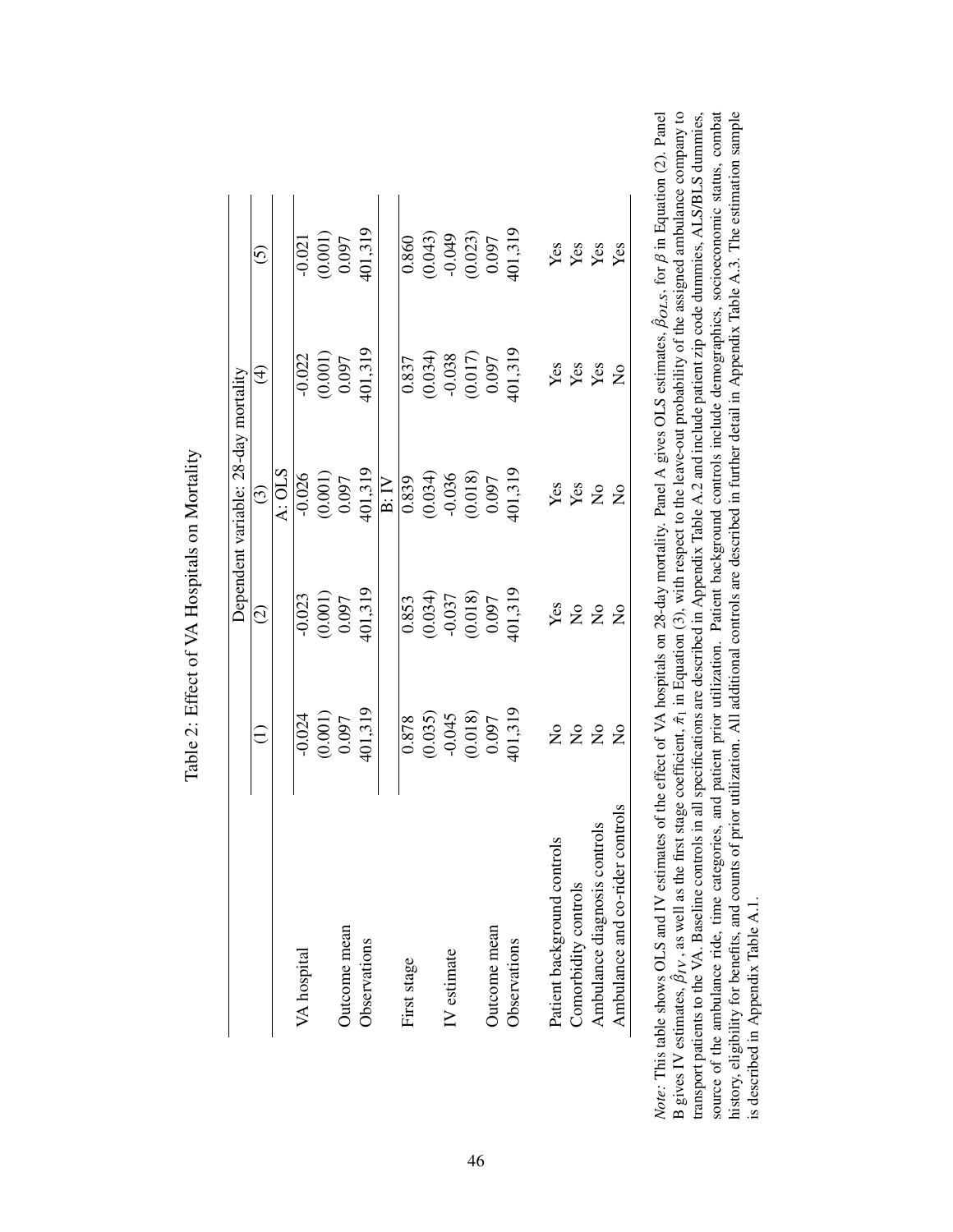|                     |                               |                                                          | Dependent variable            |                          |                             |
|---------------------|-------------------------------|----------------------------------------------------------|-------------------------------|--------------------------|-----------------------------|
|                     |                               |                                                          |                               | <b>Jutpatient</b>        |                             |
|                     | Admission                     | Hospital days                                            | ED revisits                   | visits                   | Spending                    |
|                     |                               | $\widehat{c}$                                            | $\odot$                       | $\widehat{\mathfrak{t}}$ | $\widehat{\odot}$           |
|                     |                               |                                                          | A: OLS                        |                          |                             |
| /A hospital         | $-0.004$                      |                                                          | $-0.036$                      | 0.200                    | 840                         |
|                     | $(0.003)$<br>0.589<br>401,319 | $\begin{array}{c} 0.514 \\ (0.045) \\ 4.380 \end{array}$ |                               |                          |                             |
| Jutcome mean        |                               |                                                          |                               | $(0.017)$<br>1.443       | $(87)$<br>12,265<br>401,319 |
| <b>Observations</b> |                               | 401,319                                                  | $(0.007)$<br>0.318<br>401,319 | 401,319                  |                             |
|                     |                               |                                                          | B:IV                          |                          |                             |
| IV estimate         | $-0.090$                      | $-0.468$                                                 | 0.029                         | 0.379                    | $-2,598$                    |
|                     | $(0.032)$<br>0.589            | $(0.434)$<br>4.380                                       | $(0.044)$<br>0.318            | $(0.174)$<br>1.443       |                             |
| <b>Outcome</b> mean |                               |                                                          |                               |                          | $(820)$<br>12,265           |
| Observations        | 401,319                       | 101,319                                                  | 01,319                        | 401,319                  | 401,319                     |

Table 3: Effect of VA Hospitals on Other Outcomes Table 3: Effect of VA Hospitals on Other Outcomes Note: This table shows OLS and IV estimates of the effect of VA hospitals on various outcomes. Hospital days is defined as the number of inpatient days regressions use baseline controls, which are described in Appendix Table A.2 and include patient zip code dummies, ALS/BLS dummies, source of the ambulance immediately following the ED visit; if the patient is not admitted from the visit, then this equals 0 for that visit. Outpatient visits is defined as the number of VA *Note:* This table shows OLS and IV estimates of the effect of VA hospitals on various outcomes. Hospital days is defined as the number of inpatient days immediately following the ED visit; if the patient is not admitted from the visit, then this equals 0 for that visit. Outpatient visits is defined as the number of VA and non-VA outpatient visits within one month of the ride. ED revisits is defined as subsequent ED visits up to 14 days following the ride. Spending is defined as  $\hat{\beta}_{IV}$ , as well as the first stage coefficient,  $\hat{\pi}_1$  in Equation (3), with respect to the leave-out probability of the assigned ambulance company to transport patients to the VA. All regressions use baseline controls, which are described in Appendix Table A.2 and include patient zip code dummies, ALS/BLS dummies, source of the ambulance  $\beta_{OLS}$ , for  $\beta$  in Equation (2). Panel B gives IV estimates, ride, time categories, and patient prior utilization. The estimation sample is described in Appendix Table A.1. ride, time categories, and patient prior utilization. The estimation sample is described in Appendix Table A.1. ˆ total spending over the 28 days following the ambulance ride. Panel A gives OLS estimates,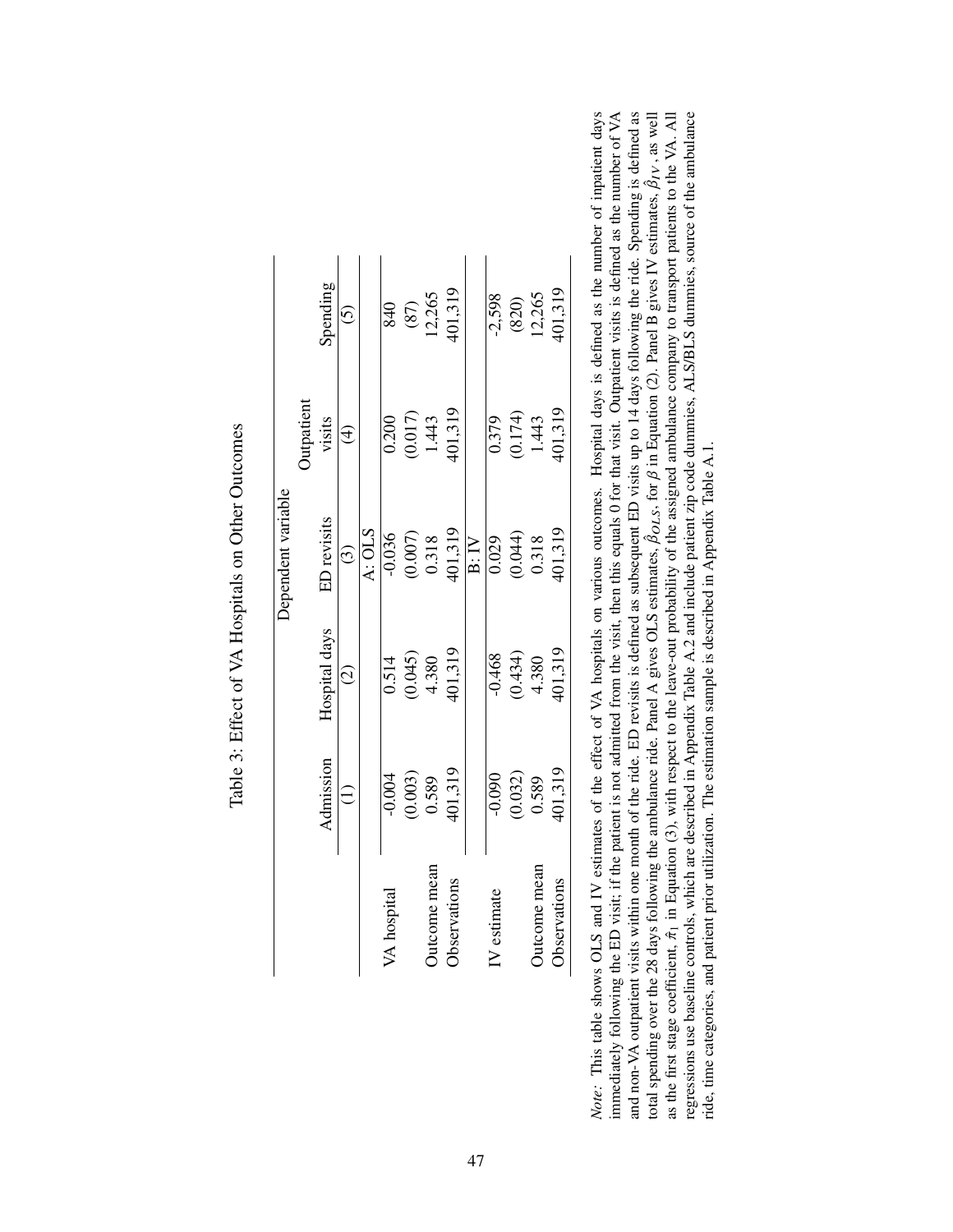|                               | Overall  | Compliers | Ratio           |
|-------------------------------|----------|-----------|-----------------|
| Male                          | 0.963    | 0.952     | 0.99            |
|                               |          | (0.006)   | $[0.98 - 1.00]$ |
| Age                           | 76.0     | 74.9      | 0.99            |
|                               |          | (0.433)   | $[0.97 - 1.00]$ |
| <b>Black</b>                  | 0.194    | 0.257     | 1.33            |
|                               |          | (0.028)   | $[1.05 - 1.61]$ |
| Income                        | \$20,905 | \$16,972  | 0.81            |
|                               |          | $(\$611)$ | $[0.75 - 0.87]$ |
| Rural zip code                | 0.051    | 0.091     | 1.78            |
|                               |          | (0.025)   | $[0.82 - 2.75]$ |
| Residential source            | 0.705    | 0.647     | 0.92            |
|                               |          | (0.033)   | $[0.83 - 1.01]$ |
| Comorbidity count             | 6.143    | 5.447     | 0.89            |
|                               |          | (0.113)   | $[0.85 - 0.92]$ |
| Mental illness                | 0.427    | 0.444     | 1.04            |
|                               |          | (0.015)   | $[0.97 - 1.11]$ |
| Substance abuse               | 0.144    | 0.163     | 1.13            |
|                               |          | (0.011)   | $[0.97 - 1.28]$ |
| Prior VA ED visit only        | 0.294    | 0.412     | 1.40            |
|                               |          | (0.012)   | $[1.32 - 1.48]$ |
| Prior non-VA ED visit only    | 0.247    | 0.065     | 0.26            |
|                               |          | (0.005)   | $[0.22 - 0.30]$ |
| Prior VA and non-VA ED visit  | 0.235    | 0.288     | 1.23            |
|                               |          | (0.012)   | $[1.12 - 1.33]$ |
| Ambulance rides in prior year | 2.156    | 2.178     | 1.01            |
|                               |          | (0.084)   | $[0.93 - 1.09]$ |
| <b>Advanced Life Support</b>  | 0.684    | 0.600     | 0.88            |
|                               |          | (0.024)   | $[0.81 - 0.95]$ |
| Predicted VA user             | 0.847    | 0.939     | 1.11            |
|                               |          | (0.004)   | $[1.10 - 1.12]$ |
| Predicted mortality           | 0.097    | 0.095     | 0.98            |
|                               |          | (0.004)   | $[0.90 - 1.06]$ |

Table 4: Complier Characteristics

*Note:* This table presents average complier characteristics and the ratio between this average and the average among all veterans in the sample. Average complier characteristics and standard errors are calculated by performing two-stage least squares using the first stage Equation (3) and a reduced-form equation replacing the outcome variable in Equation (4) with  $X_i D_i$ , where  $X_i$  is the characteristic corresponding to ride *i*. Regressions use baseline controls described in Appendix Table A.2; the regression sample is the baseline sample described in Appendix Table A.1. Standard errors for each average are presented in parentheses. The corresponding 95% confidence intervals for each ratio are presented in brackets.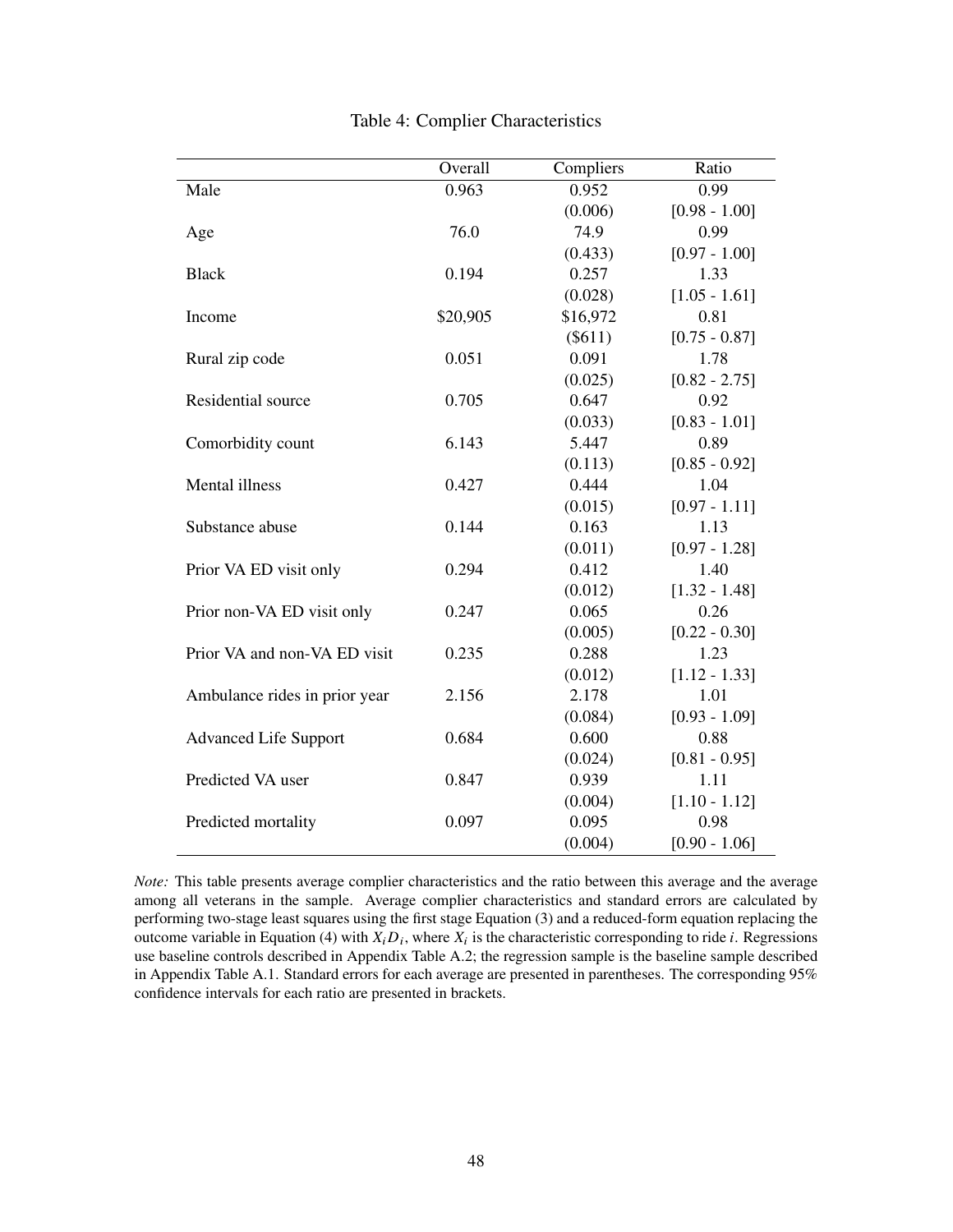|                                       |                 | <b>Hospital Sample</b> |          |
|---------------------------------------|-----------------|------------------------|----------|
|                                       | VA              | Non-VA                 |          |
|                                       | <b>Baseline</b> | <b>Baseline</b>        | National |
|                                       | sample          | sample                 | average  |
| Volume, Size, and Capabilities        |                 |                        |          |
| ED visits                             | 17,780          | 41,600                 | 38,416   |
| Admissions                            | 6,310           | 13,676                 | 12,445   |
| Average daily census                  | 227             | 200                    | 182      |
| Total staffed beds                    | 322             | 283                    | 258      |
| Teaching hospital                     | 0.59            | 0.27                   | 0.22     |
| <b>Urban</b> location                 | 0.90            | 0.97                   | 0.89     |
| Trama center                          | 0.11            | 0.64                   | 0.61     |
| Advanced cardiac care                 | 0.74            | 0.70                   | 0.58     |
| Staffing                              |                 |                        |          |
| ED staff per 1,000 ED visits          | 0.78            | 0.55                   | 0.73     |
| Nurses per 1,000 patient-days         | 6.20            | 5.45                   | 5.63     |
| Physicians per 1,000 patient-days     | 5.31            | 7.75                   | 8.73     |
| Hospitalists per 1,000 patient-days   | 0.17            | 0.29                   | 0.40     |
| Intensivists per 1,000 patient-days   | 0.08            | 0.16                   | 0.20     |
| <b>Spending and Relative Outcomes</b> |                 |                        |          |
| Relative spending                     | 1.13            | 1.01                   | 1.00     |
| Mortality rate                        | 7.68            | 12.27                  | 12.23    |
| Readmissions rate                     | 12.33           | 18.08                  | 18.14    |
| Payment and Organization              |                 |                        |          |
| Capitated lives covered               |                 | 8,087                  | 11,399   |
| Network participant                   |                 | 0.51                   | 0.46     |
| Hospital system                       |                 | 0.75                   | 0.62     |
| <b>HMO</b>                            |                 | 0.19                   | 0.20     |
| <b>PPO</b>                            |                 | 0.21                   | 0.19     |
| <b>ACO</b>                            |                 | 0.04                   | 0.09     |
| <b>Health IT Adoption</b>             |                 |                        |          |
| Adoption by 2011                      |                 | 0.25                   | 0.20     |
| Adoption by 2012                      |                 | 0.61                   | 0.56     |
| Adoption by 2013                      |                 | 0.87                   | 0.83     |
| Adoption by 2014                      |                 | 0.93                   | 0.87     |

| Table 5: Means of Hospital Characteristics |  |  |
|--------------------------------------------|--|--|
|--------------------------------------------|--|--|

*Note:* This table presents average characteristics of VA and non-VA hospitals. Non-VA hospital characteristics are further presented for the baseline sample and for the national average. The national average weights hospital characteristics by their yearly admissions in the American Hospital Association (AHA) Annual Survey. The average in the baseline sample weights hospital characteristics by rides in that sample, described in Appendix Table A.1. Hospital characteristics are described in further detail in Appendix A.5.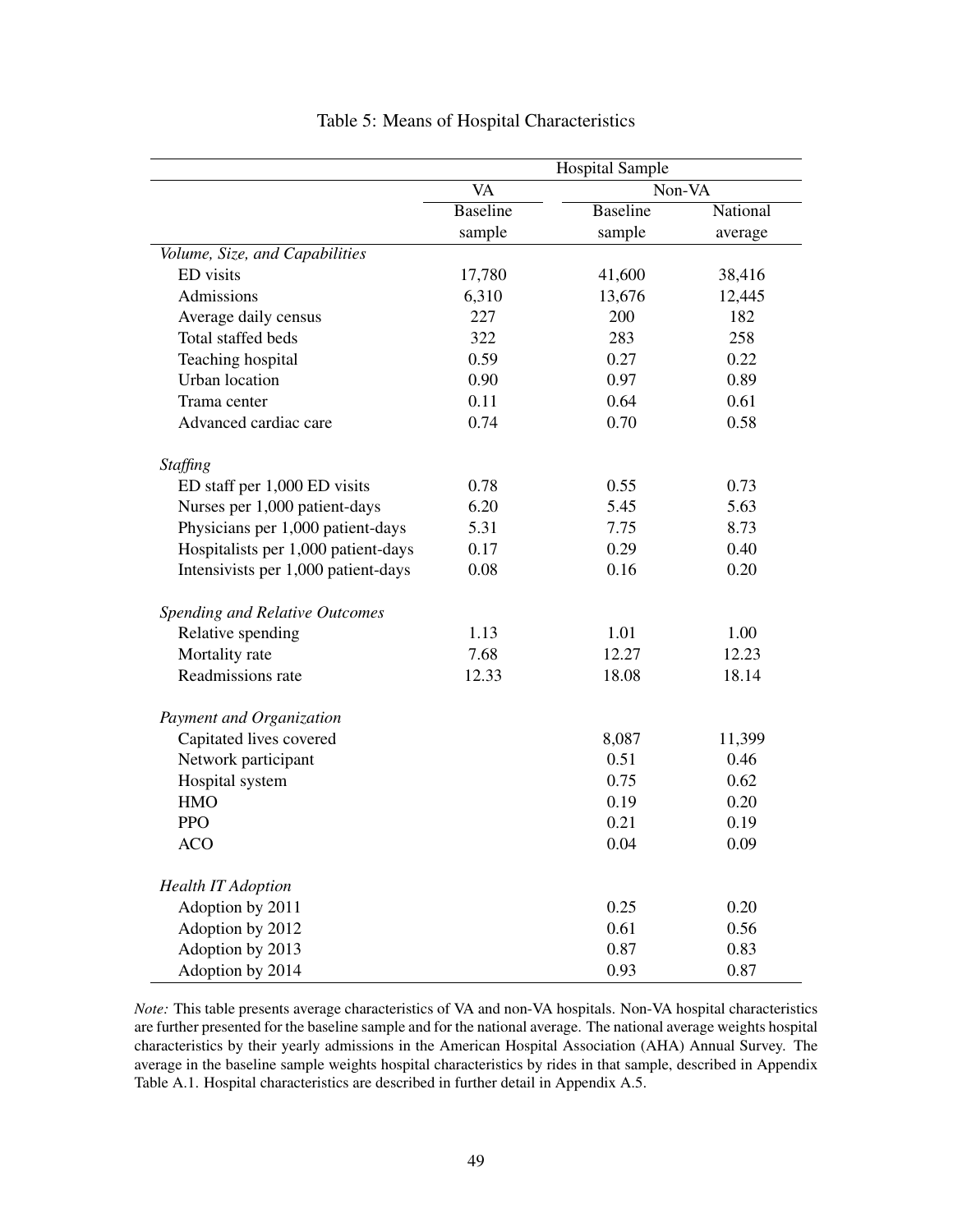## Appendix

# A.1 IV Validity

### A.1.1 Exclusion Restriction

Under the standard assumptions for IV validity in Imbens and Angrist (1994), ambulance companies would be subject to the exclusion restriction, in Condition 1(ii), that they only affect outcomes by whether they transport patients to the VA, and not by other treatments that they may administer during the ambulance ride or by their choice of non-VA hospitals. Following Kolesar et al. (2015), we relax this assumption to allow for differences in potential treatments and non-VA hospital choices across ambulance companies but require that such differences that may affect outcomes are not systematically related to ambulance propensity to transport to the VA.

Specifically, we include controls  $C_i$  that are related to actions by the ambulance after pickup in the first-stage and reduced-form relationships:

$$
D_i = \pi_1 Z_i + \mathbf{X}_i^0 \delta_1 + \mathbf{C}_i \eta_1 + \zeta_{1, z(i)} + \varepsilon_{1, i};
$$
  
\n
$$
Y_i = \pi_2 Z_i + \mathbf{X}_i^0 \delta_2 + \mathbf{C}_i \eta_2 + \zeta_{2, z(i)} + \varepsilon_{2, i}.
$$

Under each set of ambulance-related controls, we examine the stability of  $\hat{\beta}_{IV} = \hat{\pi}_2/\hat{\pi}_1$ .

We consider four sets of controls in  $C_i$ . First, we control for splines of ambulance charges reflected in their Medicare claims. Consistent with the health economics literature on productivity and the returns to spending (Doyle et al. 2015; Chandra et al. 2016), we consider charges incurred by the ambulance company as a sufficient statistic for the intensity of treatment during the ride.<sup>35</sup> Second, we control for splines of the mileage of the ride. Third, we control for indicators of the number of non-VA hospitals to which the ambulance company transports patients from a zip code.

Fourth, we control for average measures of non-VA hospitals to which the ambulance company delivers its patients. For each non-VA hospital  $h$ , we measure average mortality and spending outcomes  $\overline{Y}_h$ , among veterans outside of our benchmark analytic sample who *only* have non-VA prior utilization (Panel B of Appendix Table A.13). We also measure the share,  $w_{ih}$ , that each ambulance company  $j$  delivers patients to each non-VA hospital  $h$ , also among veterans with non-VA-only prior utilization. For each ride  $i$ , we then control for average non-VA hospital measures of mortality and spending, calculated as  $\sum_h w_{j(i),h} \overline{Y}_h$ , weighted by the hospital-specific shares of the assigned ambulance  $j(i)$ . As in Section 5.2, we use information on Medicare claims to infer non-VA hospital spending.

Appendix Table A.4 shows estimates of the VA effect on mortality and on spending, using the

 $35$ In principle, we also observe detailed CPT procedure codes for services rendered during the ambulance ride (e.g., supplemental oxygen, medications, or intravenous fluids). However, in 2002, Medicare changed to a simple payment arrangement that depended only on a few characteristics of the ride, such as ALS vs. BLS level, mileage, and the use of lights and sirens (Centers for Medicare & Medicaid Services 2002). Consistent with this payment policy, detailed CPT codes for extra services are usually missing in the claims data.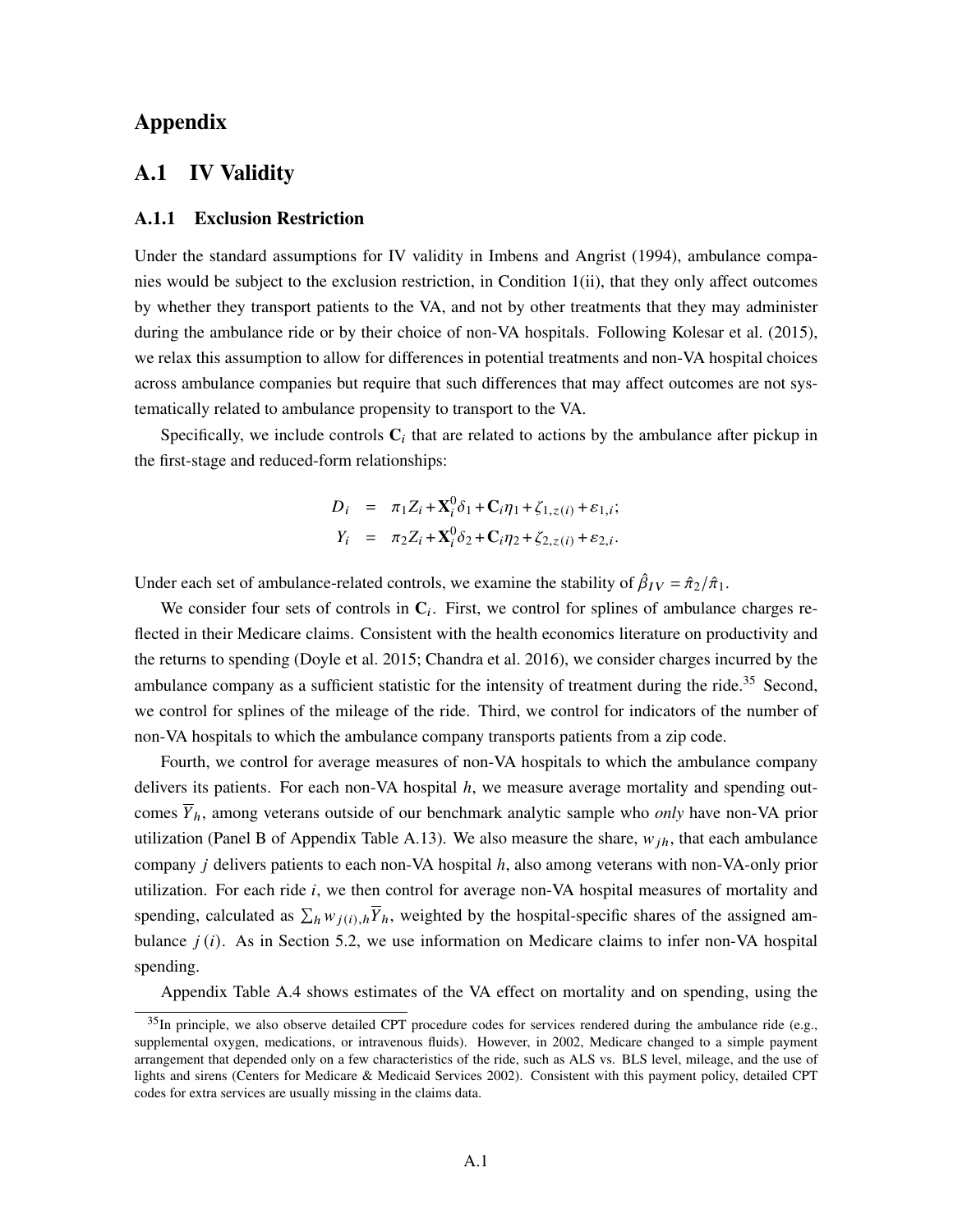same baseline controls as in our benchmark analyses in Section 3 with the addition of various ambulance related controls. We find that results are highly robust to the addition of these controls.

### A.1.2 Monotonicity

We test the monotonicity condition in Condition 1(iii) by tests standard in the judges-design literature that demonstrate a positive first-stage relationship across subgroups of observations (Arnold et al. 2018; Bhuller et al. 2020). We define eight pairs of subsamples based on several important patient characteristics: (i) age  $\leq 80$  years vs. age  $> 80$  years; (ii) white vs. non-white race; (iii) comorbidity count above vs. below median; (iv) either vs. neither mental illness or substance abuse present; (v) VA visits in the prior year above vs. below median; (vi) Advanced Life Support vs. Basic Life Support; (vii) prediction of VA user above vs. below median; and (viii) prediction of mortality above vs. below median.

Under monotonicity, we expect that an ambulance that has a higher propensity to transport veterans to the VA should weakly increase the probability of transport to the VA for any set of veterans. Specifically, using the set of observations  $I_m$  for each subsample  $m$ , we estimate a first-stage regression with respect to our baseline instrument,  $Z_i$ , from Equation (1):

$$
D_i = \pi_1^m Z_i + \mathbf{X}_i^0 \delta_1^m + \zeta_{1,z(i)}^m + \varepsilon_{1,i}^m,
$$
 (A.1)

and we assess whether  $\hat{\pi}^m_1$  $_{1}^{m} \geq 0.$ 

We further assess monotonicity in each subsample  $m$  by constructing a "reverse-sample" instrument that only uses observations in the analytical sample (Step 6 in Appendix Table A.1) that are not in  $I_m$ :

$$
\tilde{Z}_{i}^{-m} = \frac{1}{\tilde{K}_{j(i)}} \sum_{i' \in \tilde{I}_{j(i)} \setminus I_m} \frac{\mathbf{1}(k(i') \neq k(i)) D_{i'}}{\tilde{N}_{k(i'),j(i)}}.
$$
\n(A.2)

Within the *analytical* sample,  $\tilde{I}_j$  denotes the set of rides assigned to j,  $\tilde{K}_j^{-m}$  is the number of patients assigned to ambulance j without characteristic m, and  $\tilde{N}_{k,j}$  is the number of rides by patient k with ambulance  $j^{36}$  In each subsample m, we also perform first-stage regressions of the form in Equation (A.1) that use  $\tilde{Z}_i^{-m}$  instead of  $Z_i$  as the instrument.

Recall that the baseline instrument,  $Z_i$ , is computed in the much larger sample of dually eligible veterans (Step 1 in Appendix Table A.1). Since the reverse-sample instruments are based on much smaller patient populations, they may be weaker predictors of underlying ambulance propensities to transport to the VA.

In Appendix Table A.5, we demonstrate a positive and statistically significant first-stage coefficient in every subsample and for both the baseline instrument and the reverse-sample instrument. Coefficient sizes are generally smaller for the reverse-sample instruments. In Appendix Table A.6,

<sup>&</sup>lt;sup>36</sup>We use the analytical sample construct the reverse-sample instruments, so that the samples used to construct instruments are roughly the same between pairs of characteristics (e.g., subsamples for comorbidity count above vs. below median).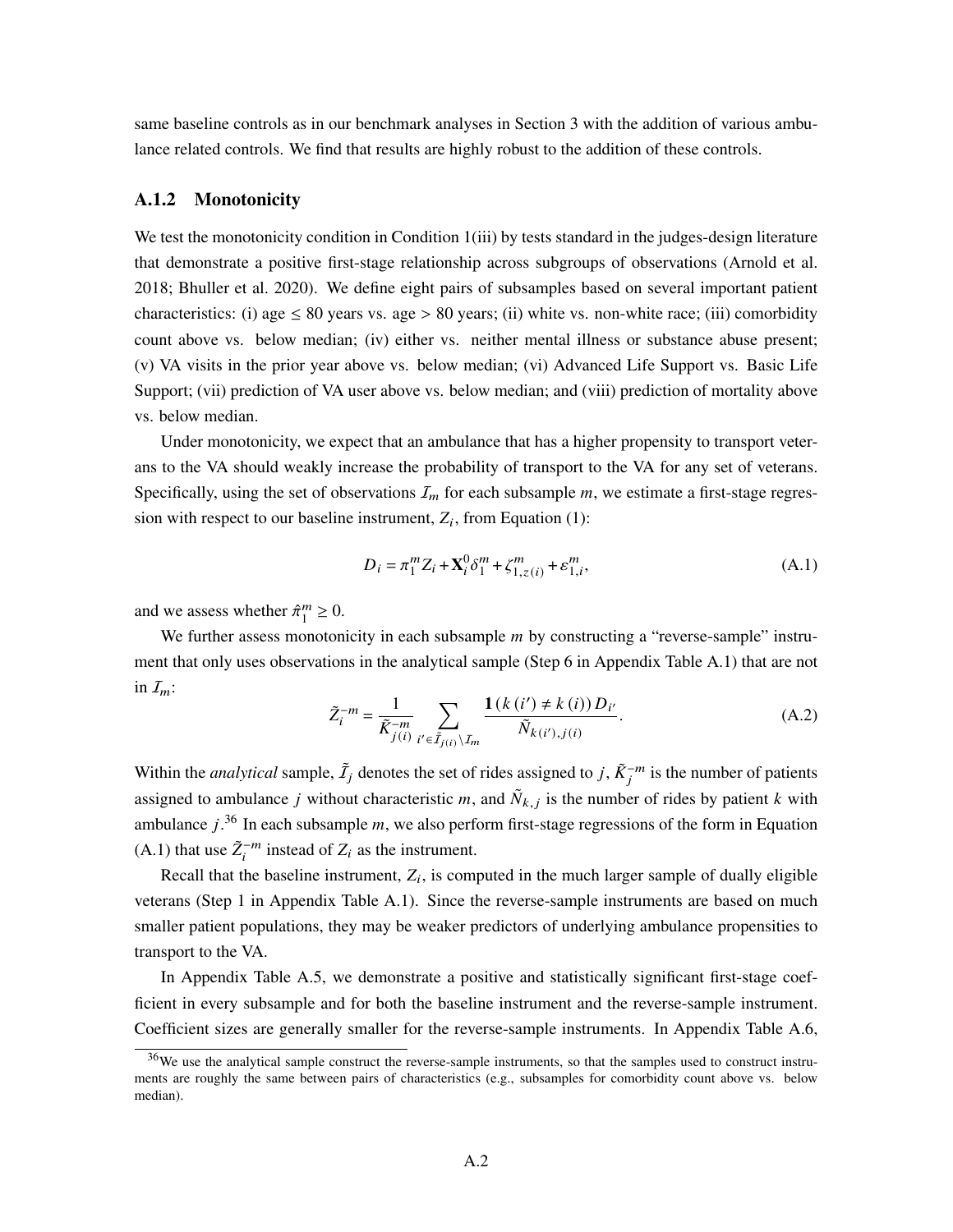we show first-stage relationships using two other instruments that are both based on the smaller analytical sample. Specifically, we construct a "baseline" instrument,  $\tilde{Z}_i$ , and an "in-sample" instrument,  $\tilde{Z}_i^m$ , from the analytical sample:

$$
\tilde{Z}_{i} = \frac{1}{\tilde{K}_{j(i)} - 1} \sum_{i' \in \tilde{I}_{j(i)}} \frac{\mathbf{1}(k(i') \neq k(i)) D_{i'}}{\tilde{N}_{k(i'),j(i)}}, \text{ and} \tag{A.3}
$$

$$
\tilde{Z}_i^m = \frac{1}{\tilde{K}_{j(i)}^m - 1} \sum_{i' \in \tilde{I}_{j(i)} \cap I_m} \frac{\mathbf{1}(k(i') \neq k(i)) D_{i'}}{\tilde{N}_{k(i'),j(i)}}.
$$
\n(A.4)

First-stage coefficients for these instruments are also all positive and statistically significant. They are similar in magnitude to the coefficients for the reverse-sample instruments, which suggests that lower signal-to-noise ratios due to smaller sample sizes explain much of decrease in coefficient magnitude for the reverse-sample instruments, compared to the baseline (overall-sample) instrument.

# A.2 Statistical Tests of Hazard Functions

### A.2.1 Potential Survival Rates and Hazard Rates

Following the notation in Section 4, let  $s_{IV}(t; d) \equiv E[S_i(t; d)]$   $i \in C$  denote the IV estimands of the potential survival rates among compliers, where  $d \in \{0, 1\}$  indicates outcomes under VA care  $(d = 1)$ or non-VA care  $(d = 0)$ , for each week  $t \in \{0, 1, \ldots, 52\}$ . We then define the corresponding estimands of the potential mortality *hazards* as follows:

$$
h_{IV}(t; d) \equiv \frac{s_{IV}(t-1; d) - s_{IV}(t; d)}{s_{IV}(t-1; d)}.
$$

We use two-stage least squares to construct estimates of the potential survivor fractions at each time horizon,  $\hat{s}_{IV}(t; d)$  and then construct the corresponding potential hazard functions,  $\hat{h}_{IV}(t; d)$ . We also construct a set of 250 block bootstrap samples (selecting samples by zip code, with replacement), and for replication sample  $r \in \{1, ..., R\}$ , we construct  $\hat{s}_{IV}^r(t; d)$  and  $\hat{h}_{IV}^r(t; d)$ . Using these samples we construct the mean estimated potential hazard for each week across the replications:

$$
\overline{h}_{IV}^{B}\left(t;d\right) = \frac{1}{R} \sum_{r} \hat{h}_{IV}^{r}\left(t;d\right). \tag{A.5}
$$

We also construct the standard deviation of the bootstrap-estimated potential hazard for each week:

$$
\hat{\sigma}_{IV}^{B}(t;d) = \sqrt{\frac{1}{R-1} \sum_{r} \left[ \hat{h}_{IV}^{r}(t;d) - \overline{h}_{IV}^{B}(t;d) \right]^2}.
$$
\n(A.6)

We construct similar objects for potential survival and hazard rates under OLS:  $\hat{s}_{OLS}(t; d)$  and  $\hat{h}_{OLS}(t; d)$ , respectively. Using the same set of block bootstrap samples, we compute  $\hat{s}_{OLS}^r(t; d)$  and  $\hat{h}_{OLS}^r(t; d)$  in each bootstrap replication sample r.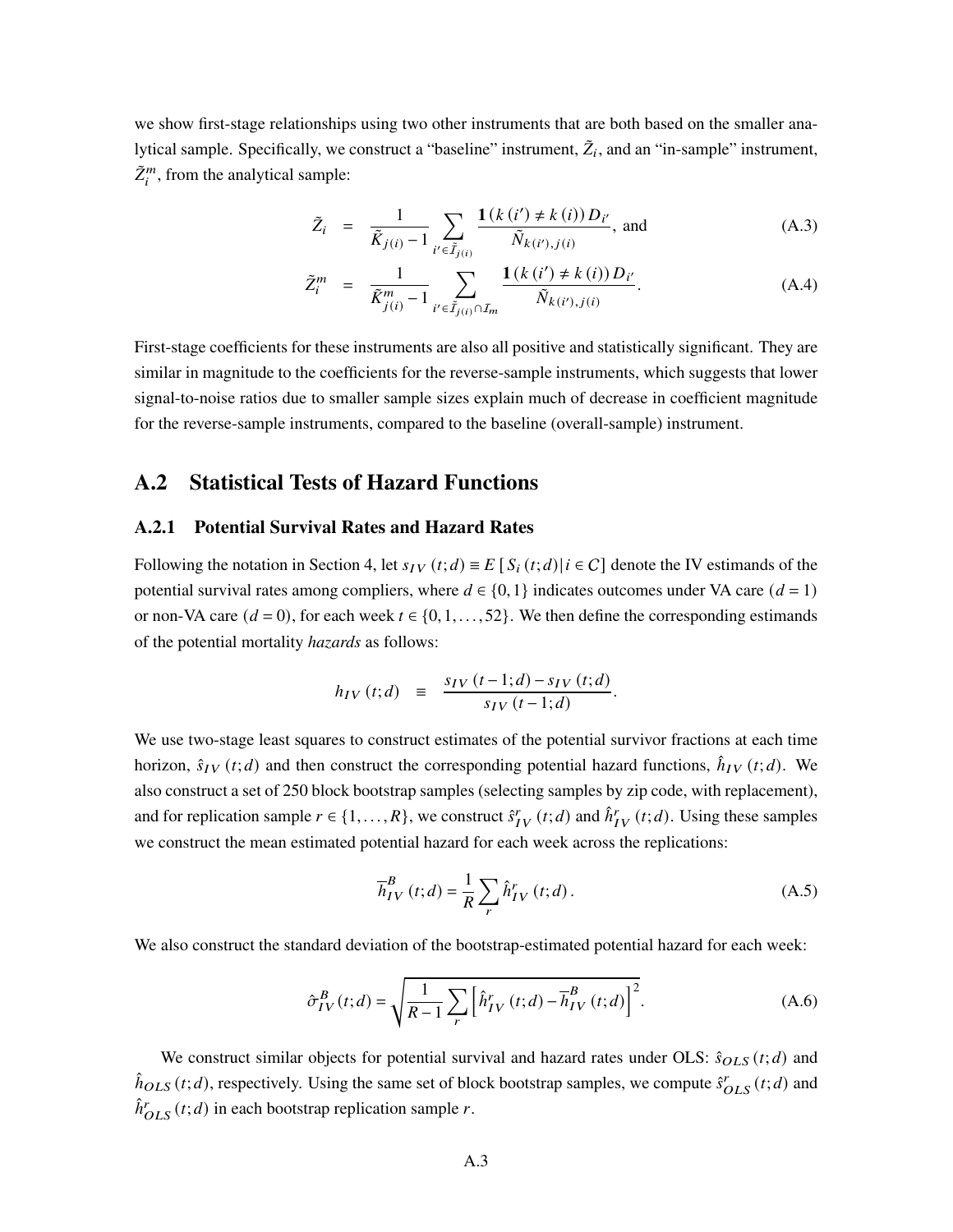### A.2.2 Test of Mortality Displacement

To detect "mortality displacement" (Schwartz 2000), in which deaths of VA patients are simply delayed, we test the joint null hypothesis that  $h_{IV}(t; 1) \le h_{IV}(t; 0)$  for all  $t \ge 1$ . This null hypothesis states that the mortality hazard under the VA never overtakes the mortality hazard under non-VA hospitals, even in later periods, and it is consistent with no mortality displacement.

Restating the null hypothesis as

$$
H_{0,1}: h_{IV}(t;0) - h_{IV}(t;1) \ge 0, \text{ for all } t \ge 1,
$$
 (A.7)

we use estimates  $\hat{h}_{IV}(t;0) - \hat{h}_{IV}(t;1)$  and consider the following test statistic of the null, based on Wolak (1987):

$$
Q_1 \equiv \sum_{t=1}^{52} w_{1,t} \mathbf{1} \left( \hat{h}_{IV}(t;0) - \hat{h}_{IV}(t;1) < 0 \right) \left( \hat{h}_{IV}(t;0) - \hat{h}_{IV}(t;1)(t) \right)^2, \tag{A.8}
$$

where  $w_{1,t}$  is a strictly positive weight. This test statistic penalizes only negative differences  $\hat{h}_{IV}(t;0)$  –  $\hat{h}_{IV}(t;1) < 0$  that can be consistent with the null hypothesis that  $\hat{h}_{IV}(t;0) - \hat{h}_{IV}(t;1) \ge 0$ , for all  $t \geq 1$ , only by statistical noise.

To derive a critical value for  $Q_1$ , we use our bootstrap sample to form a set of recentered bootstrap estimates of the potential hazards at each week:

$$
\tilde{h}_{IV}^{r}(t;0) = \hat{h}_{IV}^{r}(t;0) - \overline{h}_{IV}^{B}(t;0); \n\tilde{h}_{IV}^{r}(t;1) = \hat{h}_{IV}^{r}(t;1) - \overline{h}_{IV}^{B}(t;1).
$$

We then construct the empirical distribution of the test statistic, in Equation (A.8), under the recentered bootstrap deviations:

$$
Q_1^r \equiv \sum_{t=1}^{52} w_{1,t} \mathbf{1} \left( \tilde{h}_{IV}^r(t;0) - \tilde{h}_{IV}^r(t;1) < 0 \right) \left( \tilde{h}_{IV}^r(t;0) - \tilde{h}_{IV}^r(t;1) \right)^2. \tag{A.9}
$$

We take the 95th percentile of this distribution as the critical value above which our test statistic  $Q_1$ can reject the null hypothesis  $H_{0,1}$ , in Equation (A.7).

Following Wolak (1987), this distribution is formed under the data generating process implied by the "least favorable null" for testing joint inequality constraints (Perlman 1969). Specifically, we consider the least favorable data generating process that satisfies the null hypothesis  $H_0$ , in Equation (A.7), which is

$$
\underline{H}_{0,1}: h_{IV}(t;0) - h_{IV}(t;1) = 0, \text{ for all } t \ge 1.
$$
\n(A.10)

If we obtain a test statistic  $Q_1$  with improbable negative deviations that reject the least favorable null hypothesis  $\underline{H}_{0,1}$  in Equation (A.10), then we can also reject the null hypothesis  $H_{0,1}$  in Equation (A.7).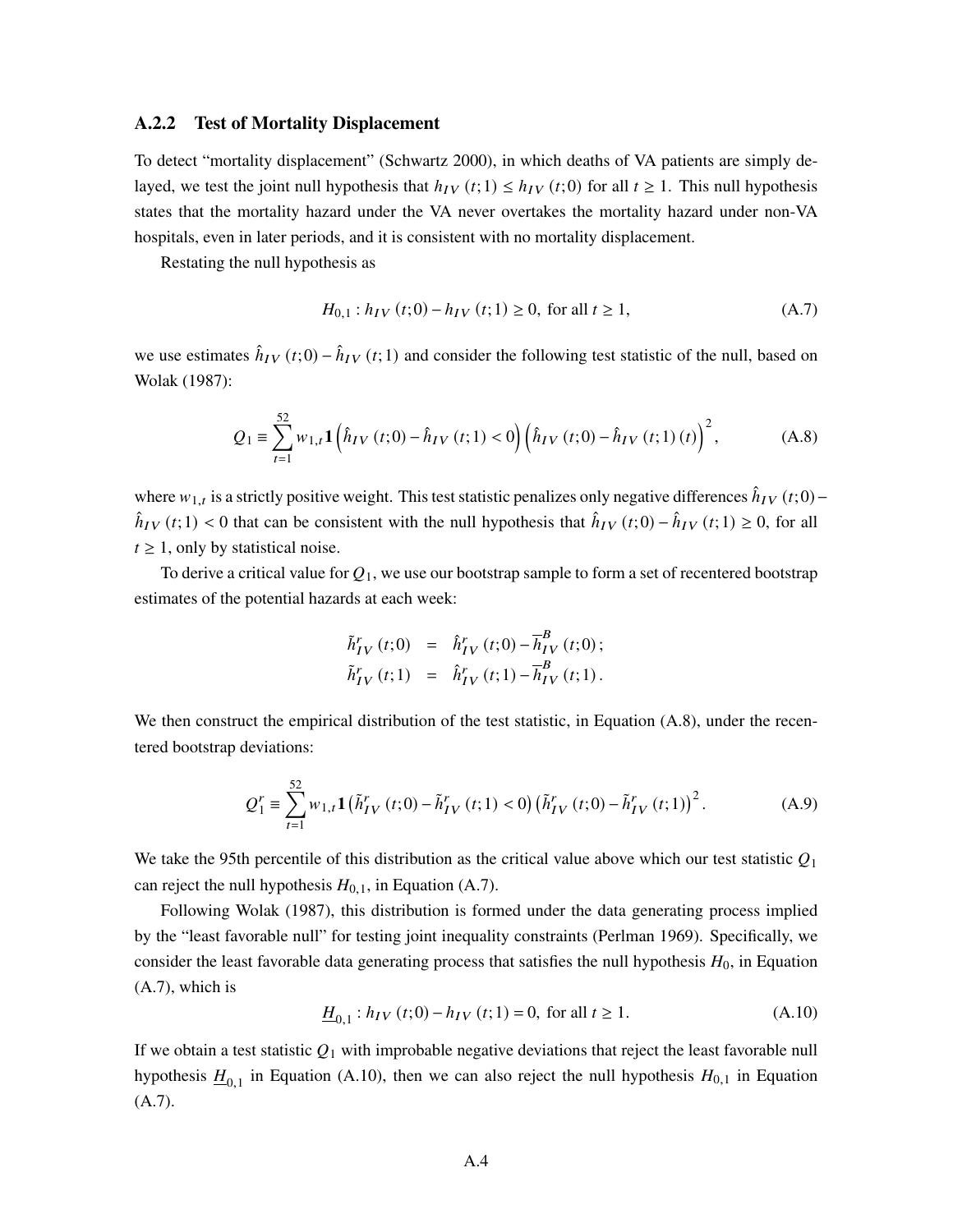We use the same weights  $w_{1,t}$  in Equations (A.8) and (A.9) and set them as the inverse of the estimated sampling variance of the recentered deviations:

$$
w_{1,t}^{-1} = \frac{1}{R-1} \sum_{r} (\tilde{h}_{IV}^{r}(t;0) - \tilde{h}_{IV}^{r}(t;1))^{2}.
$$
 (A.11)

These weights standardize the statistical distribution of  $\hat{h}_{IV}(t;0) - \hat{h}_{IV}(t;1)$ , so that the test statistic distribution can be considered as chi-squared. Although we use critical values derived from the bootstrap distribution, we find the scale of our test statistic to be more intuitive with this normalization.<sup>37</sup>

We show results in Panel A of Appendix Figure A.5. We find that  $Q_1$  is within the distribution of bootstrapped values of  $Q_1^r$  $I<sub>1</sub>$ . We therefore cannot reject the null of no mortality displacement.

### A.2.3 Extended Test of IV Validity

In addition to standard tests of IV validity that are based on observable characteristics—including tests of balance in Section 3.2 and monotonicity in Appendix A.1.2—we develop a tractable extended test of IV validity using the insights in Balke and Pearl (1997) and Heckman and Vytlacil (2005, Proposition A.5) that are based on *potential outcomes*.

Kitagawa (2015) summarizes these insights as follows for a binary instrument  $Z \in \{0, 1\}$ , a binary treatment  $D \in \{0,1\}$  (increasing in probability with Z), and an outcome  $Y \in \mathcal{Y}$ . For any Borel set B in  $\mathcal{Y}$ , IV validity in Condition 1 implies that

$$
Pr(Y \in B, D = 1 | Z = 1) - Pr(Y \in B, D = 1 | Z = 0) \ge 0;
$$
 (A.12)

$$
Pr(Y \in B, D = 0 | Z = 0) - Pr(Y \in B, D = 0 | Z = 1) \ge 0.
$$
 (A.13)

Kitagawa (2015, Proposition 1.1) further states that tests of Equations (A.12) and (A.13) constitute the strongest possible tests of IV validity in the sense that no other feature of the data can contribute further to screening out invalid instruments.<sup>38</sup>

We note that, given the approach in Abadie (2002), testing Equations (A.12) and (A.13) is algebraically equivalent to testing, for all  $B \subset \mathcal{Y}$ ,

$$
Pr(Y_i(0) \in B | i \in C) \geq 0; \tag{A.14}
$$

$$
Pr(Y_i(1) \in B | i \in C) \geq 0. \tag{A.15}
$$

 $37$ Wolak (1987) proposes to use an optimal minimum distance test statistic that would use the full covariance matrix of  $\delta(t)$ . We avoid this formulation due to finite-sample issues that would cause this covariance matrix to be poorly estimated by the full covariance matrix of  $\tilde{\delta}^r(t)$ , noted by Altonji and Segal (1996). Results are qualitatively similar when we choose a weight of  $w_t = 1$  for all t, but we find that using  $w_t$  from Equation (A.11)—i.e., normalizing each  $\delta(t)$  by its bootstrap standard error—affords greater power in rejecting the null. This approach is equivalent to our best estimate of a diagonal covariance matrix in place of the full covariance matrix.

 $38$ Chan et al. (2019) provides an applied example, in the setting of radiologists, in which standard monotonicity tests in Appendix A.1.2 are satisfied but a simple version of this extended test of validity is not satisfied. They find that radiologists who diagnose more cases with pneumonia do so in a wide range of subgroups of patients defined by observable characteristics (i.e., standard tests of monotonicity) but that the same radiologists who diagnose more cases with pneumonia are more likely to miss cases of pneumonia (i.e.,  $Pr(|Y \in B, D = 0 | Z = 0) - Pr(|Y \in B, D = 0 | Z = 1)$ ) < 0).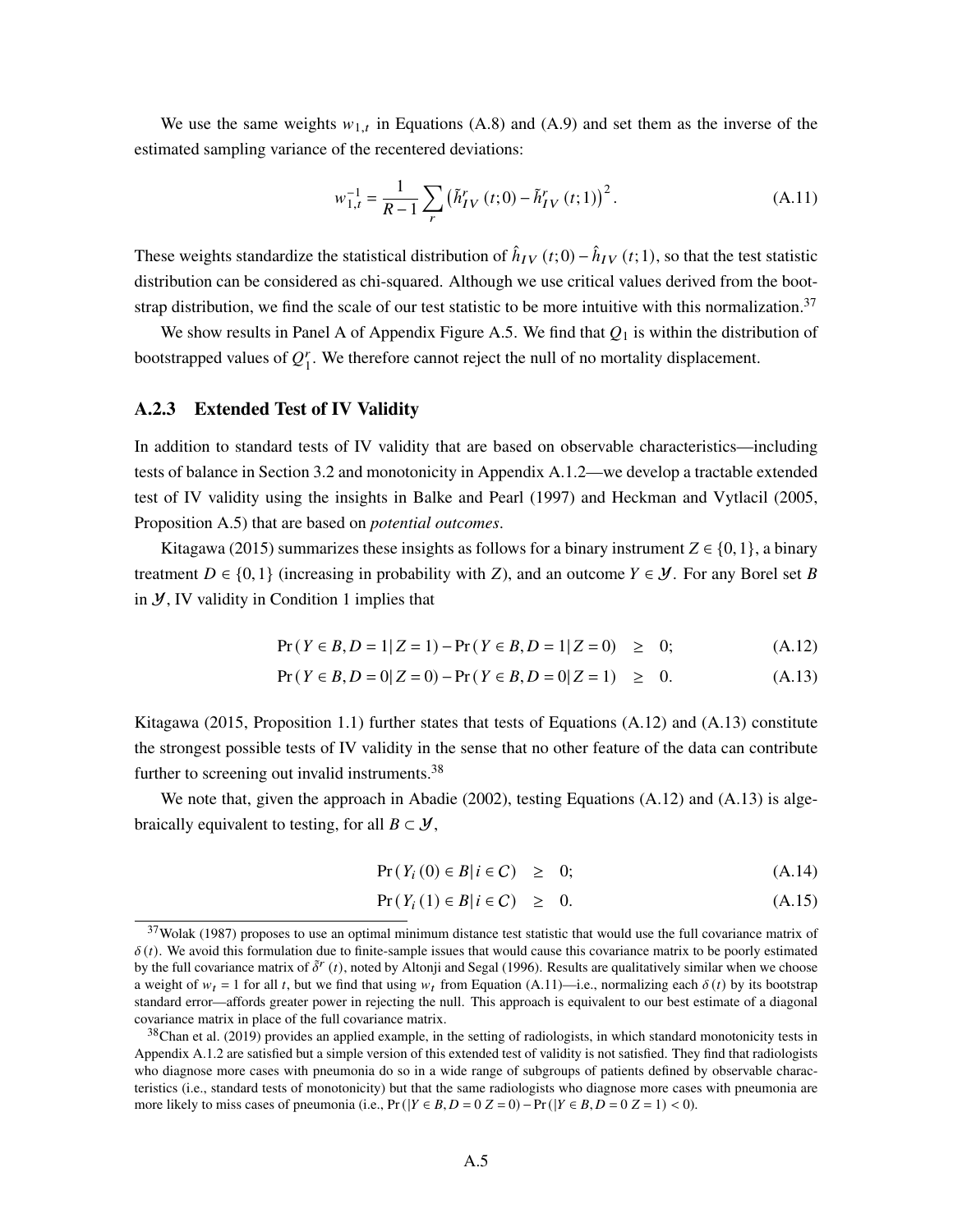Thus we use the Abadie (2002) approach to define a partition of mortality outcomes  $\mathcal Y$  in terms of weekly hazard rates, by the date of death (if any) following the ambulance ride. Such a partition implies that potential hazard rates among compliers,  $h_{IV}(t; d)$ , are non-negative in every week  $t \in$  $\{1, \ldots, 52\}$  under both VA assignment  $(d = 1)$  and non-VA assignment  $(d = 0)$ .

That is, our extended test of IV validity amounts to testing the following joint null hypothesis of inequality constraints:

$$
H_{0,2}: h_{IV}(t;d) \ge 0, \text{ for all } t \ge 1, d \in \{0,1\}.
$$
 (A.16)

Following a similar approach as for mortality displacement in Appendix A.2.2, our test statistic is

$$
Q_2\equiv \sum_{d=0}^1\sum_{t=1}^{52}w_{2,t}{\bf 1}\left(\hat{h}_{IV}\left(t;d\right)<0\right)\left(\hat{h}_{IV}\left(t;d\right)\right)^2,
$$

where  $w_{2,t}^{-1} = (\hat{\sigma}_{IV}^{B}(t;d))^{2}$ . We obtain the critical value for our test statistic by the distribution of recentered bootstrapped estimates, defined above. For the rth bootstrap replication, the test statistic is

$$
Q_2^r \equiv \sum_{d=0}^1 \sum_{t=1}^{52} w_{2,t} \mathbf{1} \left( \tilde{h}_{IV}^r(t;d) < 0 \right) \left( \tilde{h}_{IV}^r(t;d) \right)^2.
$$

We take the 95th percentile of the distribution of  $Q_2^r$  $x_2^r$  across replications  $r \in \{1, ..., R\}$  as the critical value for  $Q_2$ . As above, this test of inequality constraints is based upon a least favorable null hypothesis. In this case, the least favorable null hypothesis is

$$
\underline{H}_{0,2}: h_{IV}(t;d) = 0, \text{ for all } t \ge 1, d \in \{0,1\}. \tag{A.17}
$$

We show results in Panel B of Appendix Figure A.5. We find that  $Q_2$  is lower than any bootstrapped value of  $Q_2^r$  $T_2$ . This suggests not only that we cannot reject the null hypothesis  $H_{0,2}$  in Equation (A.16), but also that the realized data are significantly more favorable than the least favorable null hypothesis  $\underline{H}_{0,2}$  in Equation (A.17). In other words we can strongly reject the null that  $h_{IV}(t; d) = 0$ , for all  $t \geq 1, d \in \{0, 1\}$ , which means that  $h_{IV}(t; d) > 0$  for at least some  $t \geq 1, d \in \{0, 1\}$ .

### A.2.4 Tests of Hazard Rate Equality

We finally perform tests of the equality of hazard rates after the first week after the ambulance ride. Comparing hazard rates across different groups of veterans, we aim to shed light on heterogeneity in longer-term mortality risk across these groups. To define these tests generally, consider two sets of hazard rates,  $h_1(t)$  and  $h_2(t)$ , for  $t \ge 2$ . We consider two types of null hypothesis.

First, we assess mean differences in hazard rates between  $\{h_1(t)\}_t$  and  $\{h_2(t)\}_t$ , for  $t \ge 1$ , under the null hypothesis that the mean hazard rate is the same between the two sets:

$$
H_{0,3}: \frac{1}{51} \sum_{t=2}^{52} (h_1(t) - h_2(t)) = 0.
$$
 (A.18)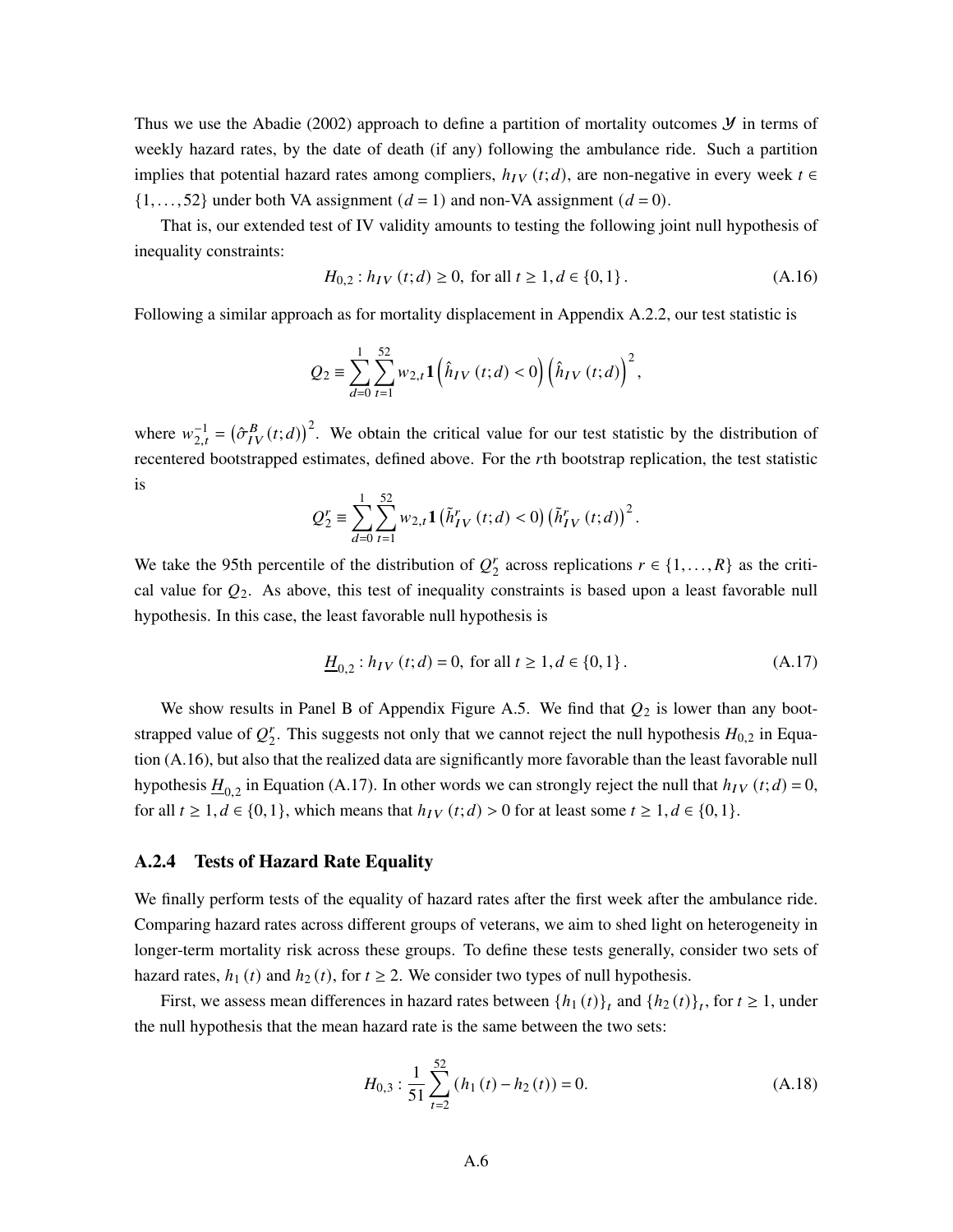We test this null hypothesis by comparing  $\frac{1}{51} \sum_{t=2}^{52} (\hat{h}_1(t) - \hat{h}_2(t))$  against the bootstrapped distribution of recentered differences. Specifically, for replication  $r \in \{1, ..., R\}$ , denote the bootstrapestimate hazard rates of  $(h_1(t), h_2(t))$  as  $\left(\hat{h}_1^r(t), \hat{h}_2^r(t)\right)$ . Define the recentered bootstrap hazard rate as

$$
\tilde{h}_1^r(t) \equiv \hat{h}_1^r(t) - \overline{h}_1^B(t) \text{ and}
$$
\n
$$
\tilde{h}_2^r(t) \equiv \hat{h}_2^r(t) - \overline{h}_2^B(t),
$$

where  $\overline{h}_1^B$  $\frac{B}{1}(t) \equiv \frac{1}{R} \sum_r h_1(t)$  and  $\overline{h}_2^B$  $\frac{B}{2}(t) \equiv \frac{1}{R} \sum_{r} h_2(t)$ . The distribution of  $\left\{ \frac{1}{5} \right\}$  $\frac{1}{51} \sum_{t=2}^{52} (\tilde{h}_1^r(t) - \tilde{h}_2^r(t))\big\}_r$ determines the two-sided critical values for the mean hazard difference. By construction, this distribution will have mean 0.

Second, we consider the joint null hypothesis that the difference between each pair of hazards is equal to 0:

$$
H_{0,4}: h_1(t) - h_2(t) = 0, \text{ for all } t \ge 1.
$$
 (A.19)

Using estimates  $\hat{h}_1(t) - \hat{h}_2(t)$ , we construct the following test statistic:

$$
Q_4(h_1(\cdot), h_2(\cdot)) \equiv \sum_{t=2}^{52} w_{4,t} \left(\hat{h}_1(t) - \hat{h}_2(t)\right)^2.
$$

We compute the empirical distribution of  $Q_4$  under the null hypothesis by using recentered differences  $\tilde{h}_1^r(t) - \tilde{h}_2^r(t)$ . Each bootstrap replication r yields

$$
Q_4^r(h_1(\cdot), h_2(\cdot)) \equiv \sum_{t=2}^{52} w_{4,t} (\tilde{h}_1^r(t) - \tilde{h}_2^r(t))^2.
$$

We take the 95th percentile of the distribution of  $Q^r_A$  $a_4^r$  across replications  $r \in \{1, ..., R\}$  as the critical value for  $Q_4$ . We set  $w_{4,t}^{-1} = \frac{1}{R-1} \sum_r \left( \tilde{h}_1^r \right)$  $\tilde{h}_1^r(t) - \tilde{h}_2^r$  $\left(\frac{r}{2}(t)\right)^2$  to standardize the distribution of  $\hat{h}_1(t) - \hat{h}_2(t)$ .

In Appendix Figures A.6 and A.7, we consider five comparisons of hazard rates, for  $t \geq 1$ , under the null hypotheses of Equations (A.18) and (A.19), respectively. First, we test the null hypothesis that  $h_{IV}(t; 1) - h_{IV}(t; 0) = 0$ , for all  $t \ge 1$ . Under quasi-experimental assignment of compliers (Condition 1), we expect not to reject this null if longer-term hazard rates reflect underlying health. Second, we test the null hypothesis that  $h_{OLS}(t; 1) - h_{OLS}(t; 0) = 0$ , for all  $t \ge 1$ . While we show stability of OLS results in Figure 2, this test may reveal differences in underlying health between veterans assigned to the VA and those assigned to a non-VA hospital that are not captured by observable patient characteristics.

Third, we test the null hypothesis that  $h_{IV}(t; 1) - h_{OLS}(t; 1) = 0$ , for all  $t \ge 1$ . This reveals differences in underlying health between compliers and VA-assigned veterans, which includes compliers and always takers. Fourth, we similarly test the null hypothesis that  $h_{IV}(t;0) - h_{OLS}(t;0) = 0$ , for all  $t \geq 1$ . This reveals differences in underlying health between compliers and non-VA-assigned veterans, which includes compliers and never takers.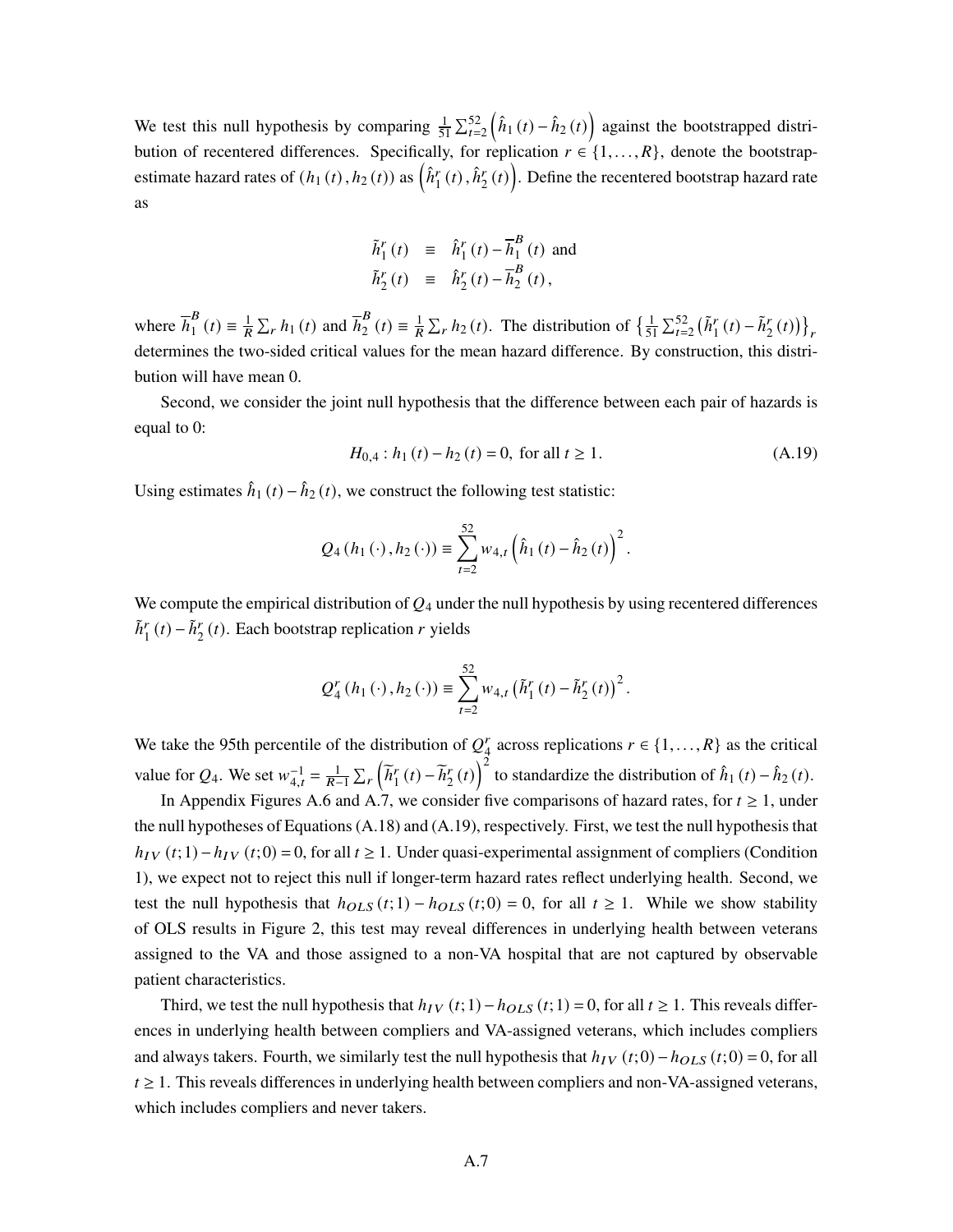# A.3 Non-Complier Characteristics

In this appendix section, we describe a simple approach to calculate characteristics of non-compliers, following Dahl et al. (2014), and we discuss results. In our approach, we first residualize the leave-out ambulance propensity to transport to the VA,  $Z_i$ , by our key controls,  $(z(i), \mathbf{X}_i^0)$ . Denote this residual as  $Z_i^*$ . We categorize always takers as rides with  $Z_i^*$  below the 20th percentile that still went to the VA ( $D_i = 1$ ). We categorize never takers as rides with  $Z_i^*$  above the 80th percentile that still did not go to the VA  $(D_i = 0)$ .

Among each group of always takers and never takers, we compute characteristics along the same dimensions as those in our compliers analysis, in Table 4. Specifically, for each characteristic, we compute mean values among the group of always takers and among the group of never takers, and we compare these means with the overall mean by a ratio. We compute standard errors of these means by drawing bootstrapped samples, blocked by zip code, and repeating this procedure with each bootstrapped sample.

As shown in Appendix Table A.7, we mostly find results that are consistent with our earlier results of complier characteristics and the fact that the majority of non-compliers are never takers: For many characteristics, those that are more common among compliers tend to be more common among always takers and less common among never takers. Compared to the overall population, always takers are more likely to be Black and have lower income. Always takers are more likely to have mental illness, and they have a slightly higher rate of substance abuse, though the latter is not statistically significant. Always takers are more likely to have prior VA ED visits and less likely to have prior non-VA ED visits. However, both always takers and never takers as defined by this methodology have slightly higher predicted mortality.

# A.4 Marginal and Average Treatment Effects

Consider the probability of going to the VA as a function of our instrument  $Z_i$  and key controls  $(z(i), \mathbf{X}_i^0)$ :  $P(Z_i)$ , where we have omitted the key controls for brevity. Following Heckman and Vytlacil (2005), we can state the treatment rule as

$$
D_i = \mathbf{1}(P(Z_i) \ge U_i), \tag{A.20}
$$

where  $U_i$  is uniformly distributed in the interval (0,1). Individuals with low  $U_i$  relative to  $p \equiv$ argmin<sub>i</sub>  $P(Z_i)$  are always takers, while individuals with high  $U_i$  relative to  $\overline{p} \equiv \arg \max_i P(Z_i)$  are never takers.

In this appendix, we estimate two objects relative to selection, as defined by  $U_i \sim U(0,1)$ . The marginal treatment effect (MTE) for rides with  $U_i = u$  is

$$
MTE (u) \equiv E [Y_i (1) - Y_i (0) | U_i = u].
$$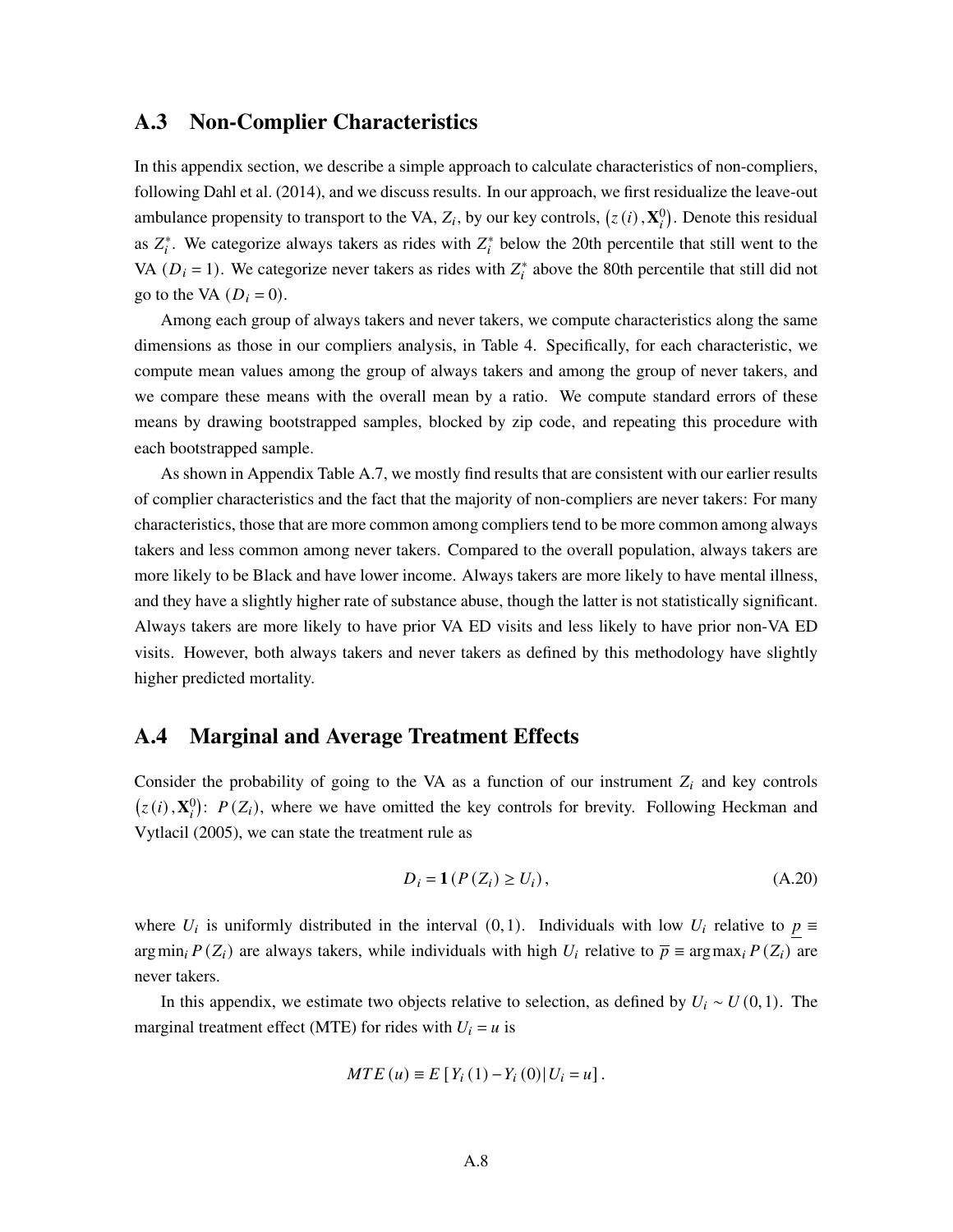The average treatment effect (ATE) is

$$
ATE = \int_0^1 MTE\left(u\right) du.
$$

We estimate  $MTE(u)$ , for  $u \in [p, \overline{p}]$ , using variation in the propensity of ambulances to transport to the VA. We estimate the ATE by extrapolating  $MTE(u)$  to  $u \in [0,1]$  with a control function approach.

### A.4.1 Marginal Treatment Effects

We first estimate marginal treatment effects using a local instrumental variables approach that exploits outcomes along the distribution of ambulance propensity to transport to the VA. The intuition for this approach is that  $MTE(u)$  can be stated as

$$
MTE\left(u\right) = \frac{\partial}{\partial p}E\left[Y_i\right|P\left(Z_i\right) = u\right].
$$

That is, if mortality decreases linearly with ambulance propensity to transport to the VA, then the data would be consistent with constant treatment effects. On the other hand, if mortality decreases at a faster rate for lower  $P(Z_i)$ , then the data would suggest "selection on gains," in which veterans who are more likely to benefit from VA care are also more likely to be transported to the VA given a set of ambulances. The visual IV relationship in Appendix Figure A.2 suggests a slightly convex shape in the relationship between mortality and  $P(Z_i)$ , which implies selection on gains.

We proceed with estimating a flexible relationship between  $Y_i$  and  $P(Z_i)$  as follows. We compute  $P(Z_i) = \hat{D}_i$  from the first-stage Equation (3). We then residualize  $\hat{D}_i$  by baseline controls, defined in Appendix Table A.2, and denote the residual as  $\hat{D}_i^*$ . We similarly residualize  $Y_i$  by baseline controls and denote the residual as  $Y_i^*$ . For interpretation, we set  $Y_i^*$  and  $\hat{D}_i^*$  to have the same respective means as  $Y_i$  and  $D_i$ . A regression of  $Y_i^*$  on  $\hat{D}_i^*$  yields a point estimate that is numerically identical to the IV estimate  $\hat{\beta}_{IV}.^{39}$ 

Rather than fitting a straight line through points  $(\hat{D}_i^*, Y_i^*)$ , we fit a flexible function with Gaussian basis splines with four knots  $(k_1, k_2, k_3, k_4)$  corresponding to the 5th, 35th, 65th, and 95th percentiles of  $\hat{D}_i^*$ . Specifically, for each ride *i*, we form five basis functions

$$
f_n(p) = \exp(-(k_n - k_{n-1})(p - c_n)^2),
$$

where  $c_n = \frac{1}{2}$  $\frac{1}{2}(k_{n-1}+k_n)$ ,  $k_0 = \min \hat{D}_i^*$ , and  $k_5 = \max \hat{D}_i^*$ . We regress

$$
Y_i^* = \sum_{n=1}^5 \gamma_n f_n\left(\hat{D}_i^*\right) + \varepsilon_i
$$

and form a flexible prediction  $\hat{Y}^*(p) = \sum_{n=1}^5 \hat{\gamma}_n f_n(p)$ .

 $39$ This regression corresponds to the indirect least squares version of IV and is also numerically identical to the visual IV coefficient that corresponds to the two-stage least squares version of IV.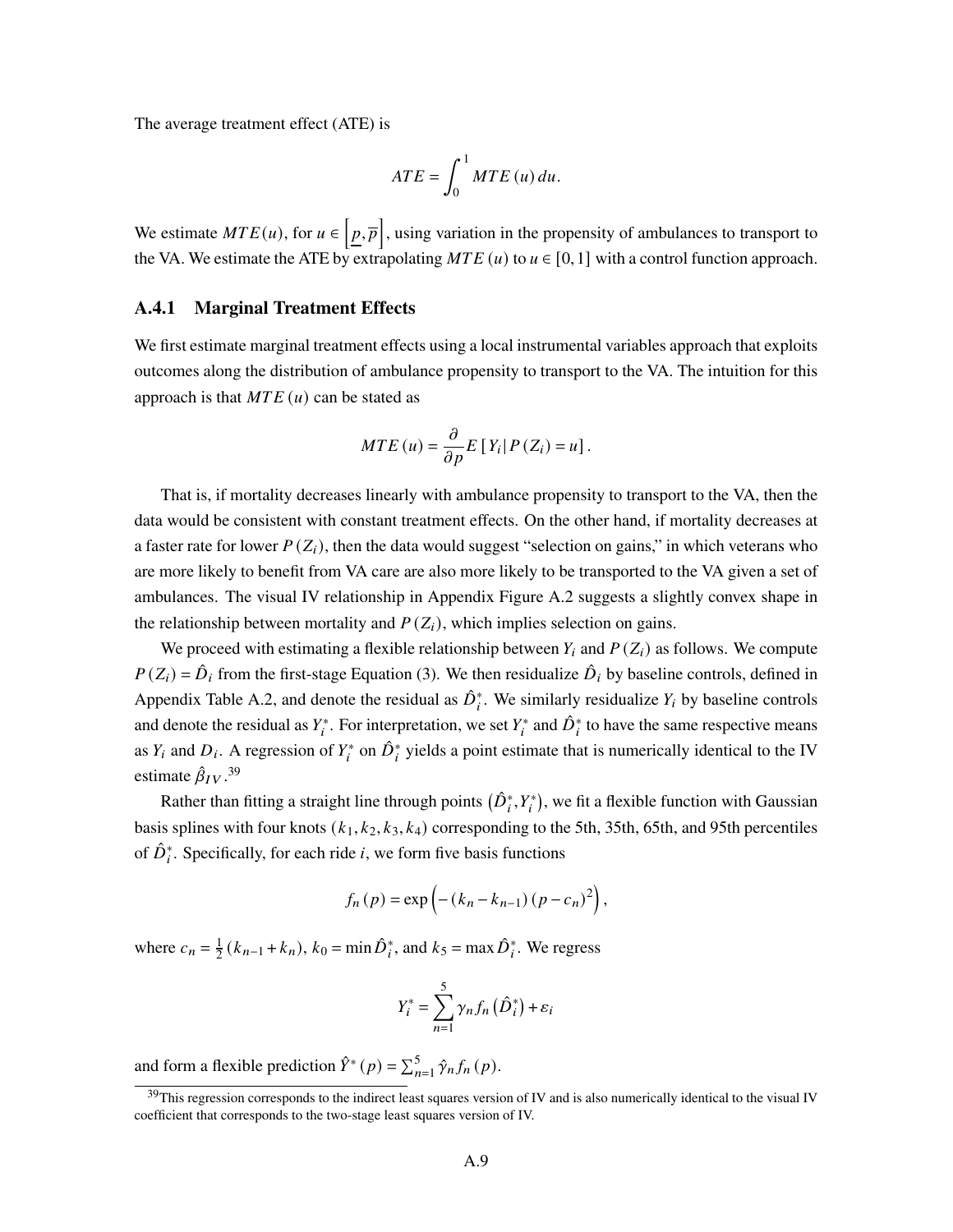This prediction yields a convenient analytical derivative for the MTE

$$
\widehat{MTE}(u) = \sum_{n=1}^{5} \hat{\gamma}_n f'_n(u) = -\sum_{n=1}^{5} 2 (k_n - k_{n-1})^2 (u - c_n) \hat{\gamma}_n f_n(u).
$$

For each  $p \in [0.05, 0.20]$ , corresponding to the range of  $\hat{D}_i^*$ , we compute 95% confidence intervals of  $\hat{Y}^*(p)$  by taking the standard deviations of  $\hat{Y}^*(p)$  across 50 bootstrapped iterations (with samples drawn by zip code, with replacement). Similarly, for each  $u \in [0.05, 0.20]$ , we compute 95% confidence intervals of  $\overline{MTE}(u)$  by taking the standard deviations of  $\overline{MTE}(u)$  across these same bootstrapped iterations. We display both  $\hat{Y}^*(p)$  and  $\widehat{MTE}(u)$  in Appendix Figure A.8.

### A.4.2 Average Treatment Effect

In order to estimate the ATE, we adopt a control function model in order to extrapolate treatment effects to non-compliers. Specifically, we model potential outcomes as

$$
E[Y_i(d)|U_i = u] = \alpha_d + \gamma_d (J(u) - \mu_J) + \mathbf{X}_i^0 \delta + \zeta_{z(i)},
$$
\n(A.21)

where  $d \in \{0,1\}$  and  $u \in (0,1)$ .  $J(u)$  is a strictly increasing, continuous function that maps selection to potential outcomes, and  $\mu_I \equiv E[J(U_i)]$ . Since  $E[J(u) - \mu_I] = 0$ , we can interpret  $\alpha_1 - \alpha_0$  as the ATE. Kline and Walters (2019) show that the control function model in Equations (A.20) and (A.21) can also rationalize the Imbens and Angrist (1994) LATE that we estimate in Section 3, regardless of the choice of  $J(u)$ .<sup>40</sup>

For our baseline specification, we adopt the linear selection function of  $J(u) = u$  from Olsen (1980), which we use with Equation (A.21) to state the following expectation, conditional on the first-stage error  $\varepsilon_{1,i}$  from Equation (3):<sup>41</sup>

$$
E[Y_i|D_i = d, \varepsilon_{1,i} = \varepsilon] = \alpha_d + \gamma_d E[J(u) - \mu_J|D_i = d, \varepsilon_{1,i} = \varepsilon] + \mathbf{X}_i^0 \delta + \zeta_{z(i)}
$$
  

$$
= \alpha_d - \gamma_d \frac{\varepsilon}{2} + \mathbf{X}_i^* \delta + \zeta_{z(i)}.
$$
 (A.22)

This expectation corresponds to the following regression:

$$
Y_i = \alpha_{\Delta} D_i + \gamma_0 \left( -\frac{\hat{\varepsilon}_{1,i}}{2} \right) + \gamma_{\Delta} \left( -\frac{\hat{\varepsilon}_{1,i}}{2} \right) D_i + \mathbf{X}_i^0 \delta + \zeta_{z(i)} + v_i,
$$
 (A.23)

plugging in the estimated first-stage residual  $\hat{\epsilon}_{1,i}$  from Equation (3). We can compute the ATE from

 $^{40}$ Kline and Walters (2019) show algebraic equivalence between the control function LATE implied by Equation (A.21),  $p$ , and  $\bar{p}$ , when the instrument is binary and there are no controls. They also generalize their result for multivalued instruments. With controls, the equivalence may not hold in the standard regression approach in which controls are treated as additively separable but will hold under a propensity score approach.

<sup>&</sup>lt;sup>41</sup>To see this, assume that the first stage regression in Equation (3) estimates a well-behaved  $P(Z_i) \in (0,1)$  such that  $D_i = P(Z_i) + \varepsilon_{1,i}$ . Define  $\lambda_d(p) \equiv E \left[ J(U_i) - \mu_J | D_i = d, P(Z_i) = p \right]$ . We have  $\lambda_1(p) = \frac{p}{2}$  $\frac{p}{2} - \frac{1}{2} = \frac{p-1}{2}$ , and  $\lambda_0(p) =$  $\frac{p+1}{2} - \frac{1}{2} = \frac{p}{2}$  $\frac{p}{2}$ . Note that  $\lambda_d(p) = \frac{p-d}{2}$  $\frac{-d}{2} = \frac{-\varepsilon}{2}$ , where  $\varepsilon \equiv d - p$ . This implies that  $\varepsilon_{1,i} = D_i - P(Z_i)$  is a sufficient statistic for  $(D_i, P(Z_i))$ , and we can state the expectation  $J(U_i) - \mu J$  conditional on  $\varepsilon_{1,i}$ :  $E\left[J(U_i) - \mu J \left|\varepsilon_{1,i} = \varepsilon\right|\right] = -\frac{\varepsilon}{2}$  $\frac{\varepsilon}{2}$ .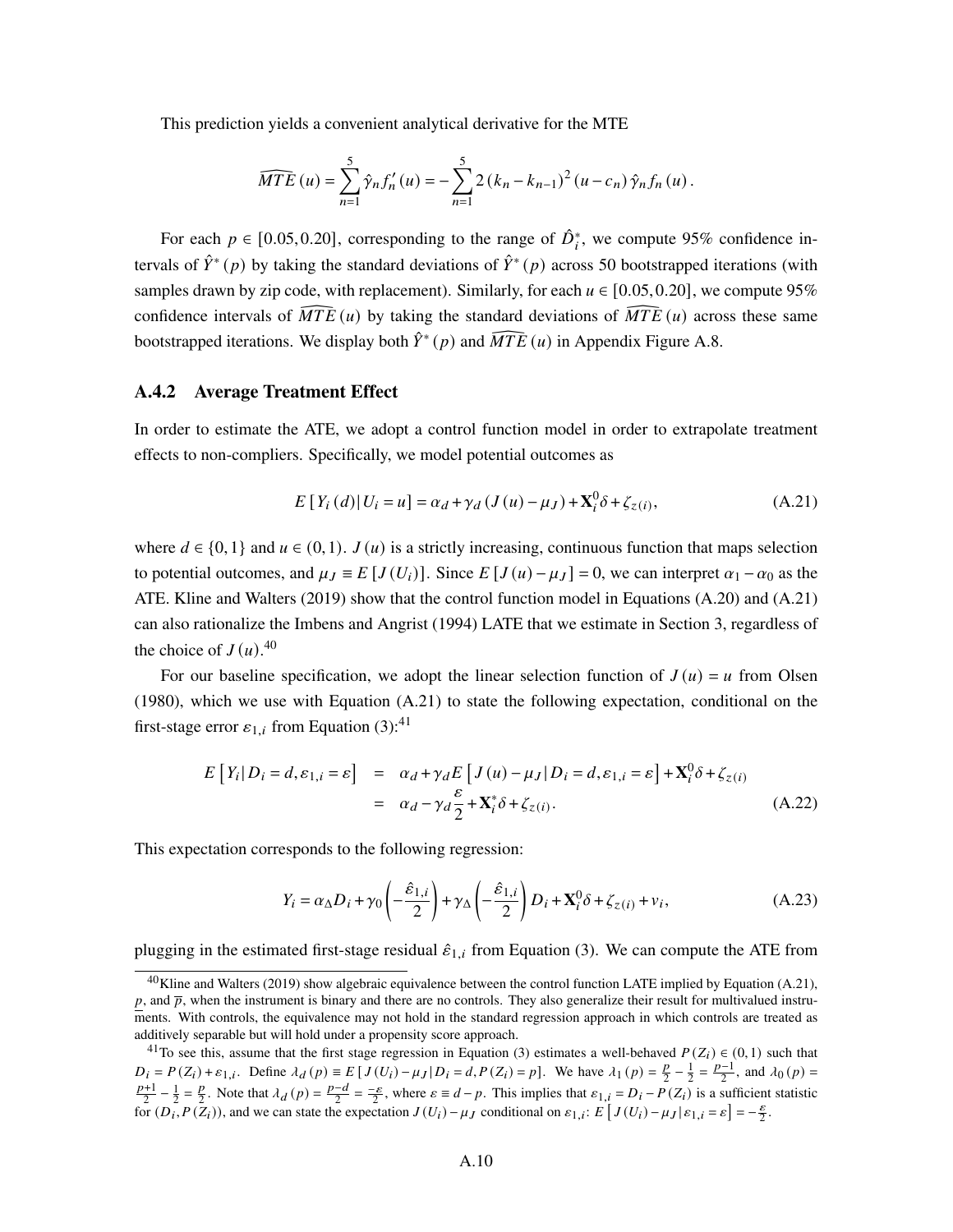this equation as  $\alpha_{\Delta} = \alpha_1 - \alpha_0$ . We estimate Equation (A.23) by OLS to yield  $\hat{\alpha}_{\Delta} = -0.037$ , slightly smaller in magnitude than the LATE estimate of  $-0.041$  from Section 3. For inference on the difference between the ATE and the LATE, we recover a numerically equivalent LATE with the following control function regression:<sup>42</sup>

$$
Y_i = \beta_{CF} D_i + \gamma \hat{\varepsilon}_{1,i} + \mathbf{X}_i^0 \delta_0 + \zeta_{0,z(i)} + v_i,
$$
 (A.24)

where  $\hat{\beta}_{CF}$  is estimated by OLS and is numerically equivalent to  $\hat{\beta}_{IV}$  estimated by two-stage least squares. For each bootstrapped replication, we estimate both the ATE,  $\hat{\alpha}_1 - \hat{\alpha}_0$ , and its difference with the LATE,  $\hat{\beta}_{CF}$ , in order to obtain standard errors on both the ATE and the difference.

We also examine semiparametric specifications that allow for flexible relationships between the first-stage residual and the structural error term. These alternative specifications allow nonlinear relationships of  $g_d(\varepsilon) \equiv E \left[ \varepsilon_{0,i} \middle| D_i = d, \varepsilon_{1,i} = \varepsilon \right]$ , where  $\varepsilon_{0,i}$  is the structural error term in Equation (2). Specifically, we estimate regressions of the following form:

$$
Y_i = \alpha_{\Delta} D_i + g_0 \left( \hat{\varepsilon}_{1,i} \right) (1 - D_i) + g_1 \left( \hat{\varepsilon}_{1,i} \right) D_i + \mathbf{X}_i^0 \delta + \zeta_{z(i)} + v_i, \tag{A.25}
$$

where  $g_d(\hat{\varepsilon}_{1,i})$ ,  $d \in \{0,1\}$ , are flexible functions of the first-stage residual that are non-zero when  $D_i = 0$  and  $D_i = 1$ , respectively. To estimate  $g_d(\hat{\varepsilon}_{1,i})$ ,  $d \in \{0,1\}$ , we use a vector of restricted cubic spline functions or Gaussian basis functions, with three or five knots. Ensuring that  $E[g_d(\hat{\varepsilon}_{1,i})]=0$ by demeaning each spline or basis function, we can interpret  $\alpha_{\Delta}$  as the ATE.

In Appendix Table A.8, we show estimates of the ATE and the ATE-LATE difference. ATE estimates are all smaller in magnitude than the LATE estimate from Section 3. We compute standard errors on this difference with 50 bootstrapped iterations (selecting samples by zip code, with replacement). The ATE-LATE difference is statistically significant in our baseline specification in Equation (A.23), though they are not statistically significant in the semiparametric specifications.

## A.5 Hospital Characteristics

In this appendix, we provide further details on hospital characteristics that we use in our heterogeneity analyses in Section 5.1. These characteristics are listed in Table 5 and Appendix Tables A.9 to A.11. For each zip code and year, we use characteristics of the closest VA hospital and a weighted average of the characteristics of associated non-VA hospitals. Weights for each non-VA hospital are proportional to the number of ambulance rides originating from a given zip code to the hospital in that year. Unless otherwise noted, characteristics are observed at the hospital-year level.

We use the American Hospital Association (AHA) Annual Survey to collect the following VA and non-VA hospital characteristics at the hospital-year level: (i) number of ED visits; (ii) number of facility admissions; (iii) number of available hospital beds; (iv) teaching hospital status; (v) trauma

 $^{42}$ Blundell and Matzkin (2014) attribute the first proof of this equivalence between control function and two-stage least squares approaches to estimating the LATE to Telser (1964).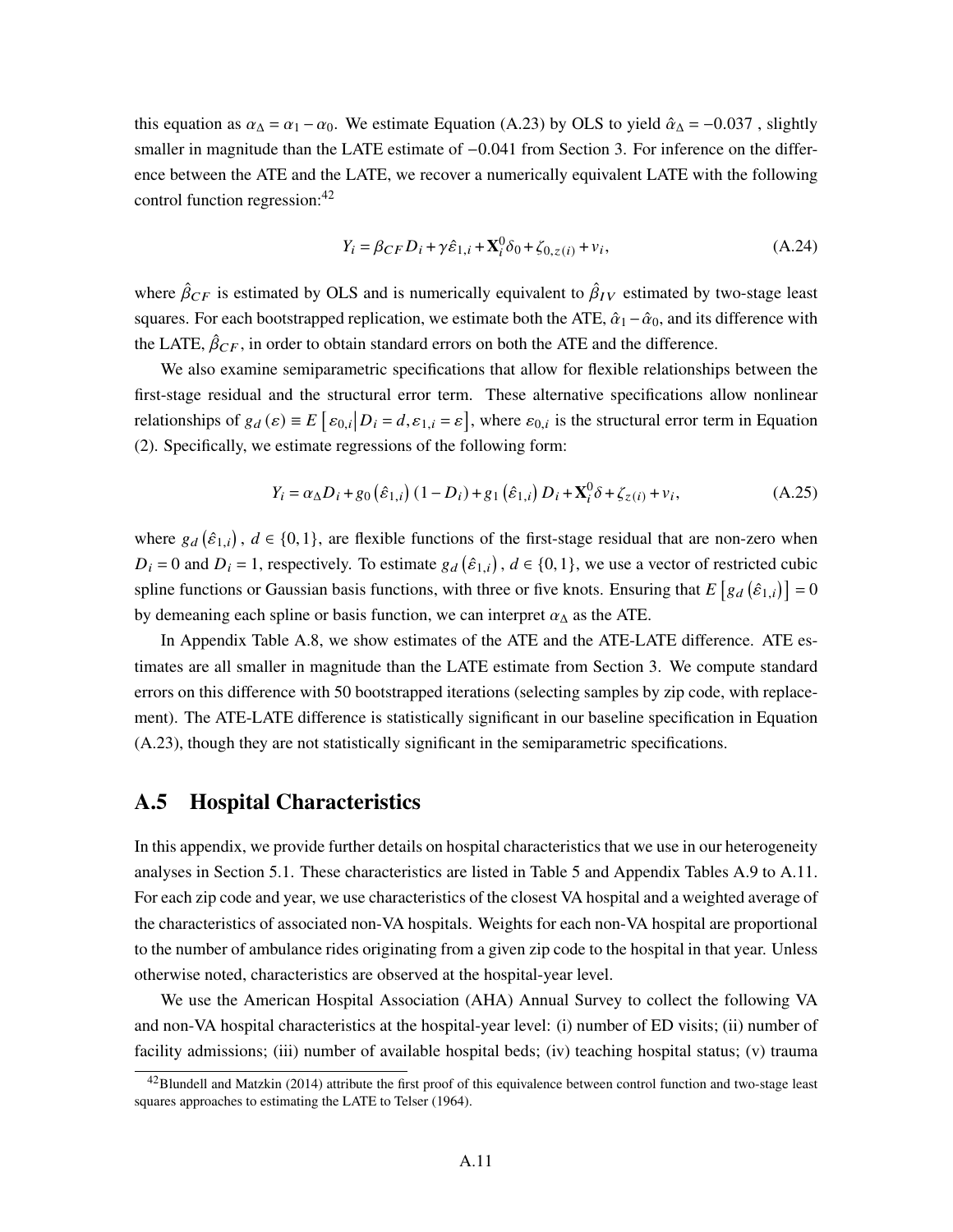center status; (vi) number of privileged ED staff, which we use to construct ED staff per 100 ED visits given (i); (vii) number of full-time registered nurses, which we use to construct nurses per 100 admissions given (ii); (viii) number of privileged hospitalists, which we use to construct hospitalists per 100 admissions; and (ix) number of privileged intensivists, which we use to construct intensivists per 100 admissions given (ii).

We construct a measure of advanced cardiac care, which we define as either the capability to perform interventional cardiac catheterization or cardiac surgery as measured by the AHA Annual Survey (at the hospital-year level) or listing as an ST-Elevation Myocardial Infarction (STEMI) center by the American Heart Association (at the hospital level). We record whether each hospital is certified as a Primary Stroke Center according to the Joint Commission, the American Heart Association, and the American Stroke Association (at the hospital level).

For VA hospitals, we form measures of relative spending from the average cost of an inpatientday, available from the VA Health Economics Resource Center (HERC). For non-VA hospitals, we use data from Data. Medicare.gov on Medicare spending per beneficiary at the hospital level. Similarly, we obtain mortality and readmission rates from Data.Medicare.gov for non-VA hospitals and from the VA's Strategic Analytics for Improvement and Learning (SAIL). For each hospital's mortality rate, we take the mean of all available 30-day mortality rates, including disease-specific rates such as heart attack and pneumonia; we form similar means for each hospital's readmission rate based on available 30-day readmission rates, including disease-specific rates. Because some years are missing mortality or readmission rates, for each hospital and rate, we first form averages across years at the hospital level.

For measures of non-VA hospital organization, we use AHA Annual Survey measures of network status, hospital system status, and health maintenance organization (HMO) affiliation. We also obtain whether the hospital participates in an Affordable Care Organization (ACO) from the Medicare Shared Savings Program (MSSP) ACO provider-level dataset. We measure health IT adoption for each hospital and year from the use of any electronic health record certified products on the Certified Health IT Product List (CHPL) reported on healthIT.gov. Additional characteristics in Table 5 are also obtained from the AHA Annual Survey: (i) average daily census, (ii) urban location (i.e., hospital is not classified as either "micro" or rural), (iii) capitated lives covered, and (iv) Preferred Provider Organization (PPO) affiliation.

# A.6 Heterogeneity by Observable Characteristics

This appendix describes our analytical approach to estimating treatment effect heterogeneity by observable hospital or patient characteristics. As described in Section 5.1, we three categories of characteristics: (i) characteristics of non-VA hospitals serving a given zip code, weighting the hospitals by volume of rides from the zip code; (ii) characteristics of the VA hospital serving a given zip code; and (iii) patient characteristics. Hospital characteristics are described in further detail in Appendix A.5.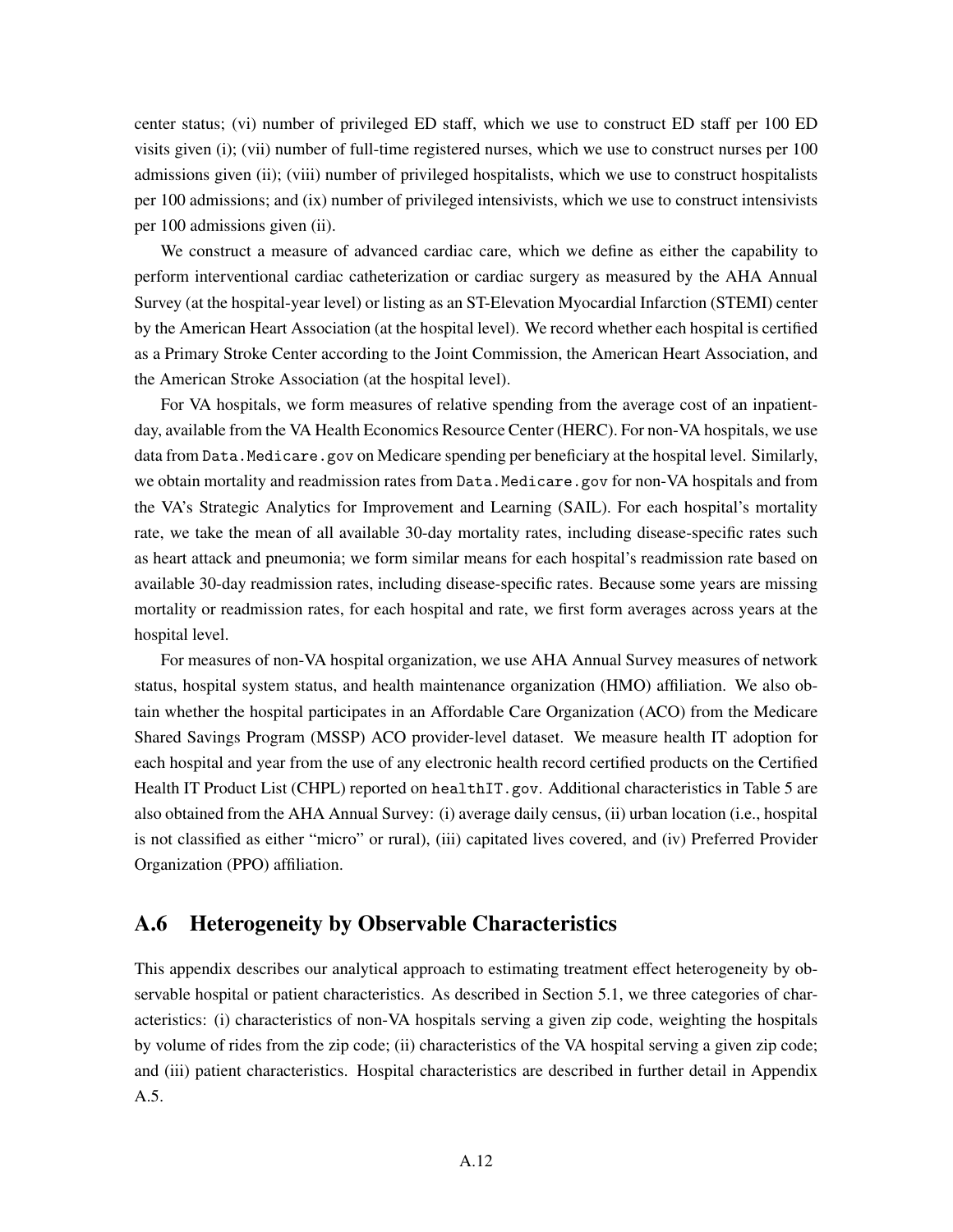For each of these characteristics x, we construct a binary indicator variable,  $I_{x,i} \in \{0,1\}$ . For example, for the non-VA hospital characteristic of number of staffed beds, we create a binary indicator variable for whether the volume-weighted average number of staffed beds across non-VA hospitals in a zip code is above or below the median. We include a demeaned  $\tilde{I}_{x,i} \equiv I_{x,i} - \hat{E}_i \left[ I_{x,i} \right]$  in the following linear control function regression:

$$
Y_i = \beta_x D_i + \rho_x D_i \tilde{I}_{x,i} + \pi_x \tilde{I}_{x,i} + \gamma_x \hat{\varepsilon}_{1,i} + \mathbf{X}_i^0 \delta_x + \zeta_{x,z}(i) + \epsilon_{x,i},
$$
(A.26)

where  $\hat{\varepsilon}_{1,i}$  is the first-stage error from Equation (3). Controlling for the endogeneity of selection, this approach yields estimates of binary heterogeneous treatment effects along several dimensions. This approach enables greater statistical power than performing separate IV regressions in subsamples defined by  $I_{x,i} \in \{0,1\}$ . For a discussion of this general approach, see Wooldridge (2015), Section III. Since  $\tilde{I}_{x,i}$  has a mean of 0, we can interpret  $\beta_x$  as the LATE, controlling for  $\tilde{I}_{x,i}$ ;  $\rho_x$  is the difference in the VA effect on mortality between  $I_{x,i} = 1$  and  $I_{x,i} = 0$ . We calculate standard errors by bootstrap, drawing blocks of data by zip code.

## A.7 OLS Heterogeneity in Station-Specific VA Advantage

In this appendix, we describe analyses related to OLS heterogeneity in the station-specific VA advantage and validating this heterogeneity with our quasi-experiment. As in our heterogeneity analyses in Section 5.1, we assign each zip code z to a VA station  $\ell(z)$  based on the station that the most veterans living in that zip code use. This assignment of zip codes to VA stations matches station catchment areas for 92% of zip codes.

In separate OLS regressions, we estimate the VA advantage for each station  $\ell$  as  $\beta_{\ell}$  in

$$
Y_i = \beta_{OLS}^{\ell} D_i + \mathbf{X}_i^0 \delta^{\ell} + \zeta_{z(i)}^{\ell} + \varepsilon_i,
$$
 (A.27)

using ambulance rides *i* such that the zip code  $z(i)$  maps to station  $\ell$  (i.e.,  $\ell(i) \equiv \ell(z(i)) = \ell$ ). The ride-weighted variance of  $\hat{\beta}^{\ell}_{OLS}$  is 3.4 × 10<sup>-4</sup>, while the ride-weighted variance of the sampling error for each  $\hat{\beta}^{\ell}_{OLS}$  is 2.1 × 10<sup>-4</sup>. This implies a sampling-error-adjusted, ride-weighted variance of  $\beta^{\ell}_{OLS}$ of  $A = (3.4 - 2.1) \times 10^{-4} = 1.4 \times 10^{-4}$ , or a standard deviation of  $\beta_{OLS}^{\ell}$  of  $\sqrt{A} = 0.012$ .

In Appendix Figure A.9, we plot the distribution of  $\hat{\beta}^{\ell}_{OLS}$  for 32 stations with at least 5,000 rides, forming a smple of 276,483 rides. We also plot the empirical Bayes posteriors for all stations, which we calculate as follows:

$$
\tilde{\beta}^{\ell}_{OLS} = (1 - B_{\ell}) \hat{\beta}^{\ell}_{OLS} + B_{\ell} \hat{\beta}_{OLS},
$$
\n(A.28)

where  $B_{\ell} = \frac{V_{\ell}}{V_{\ell+1}}$  $\frac{V_{\ell}}{V_{\ell}+A}$  is the shrinkage factor based on  $V_{\ell}$ , which is the variance of the sampling error for station  $\ell$ , and A, which is the variance of the prior distribution of  $\beta_{OLS}^{\ell}$ .  $\hat{\beta}_{OLS} = -0.024$  is the overall OLS estimate reported in Section 3.3. This figure shows that essentially all stations exhibit a VA advantage, at least when estimated by OLS.

We evaluate whether differences in  $\tilde{\beta}^{\ell}_{OLS}$  imply differences in the treatment effects identified by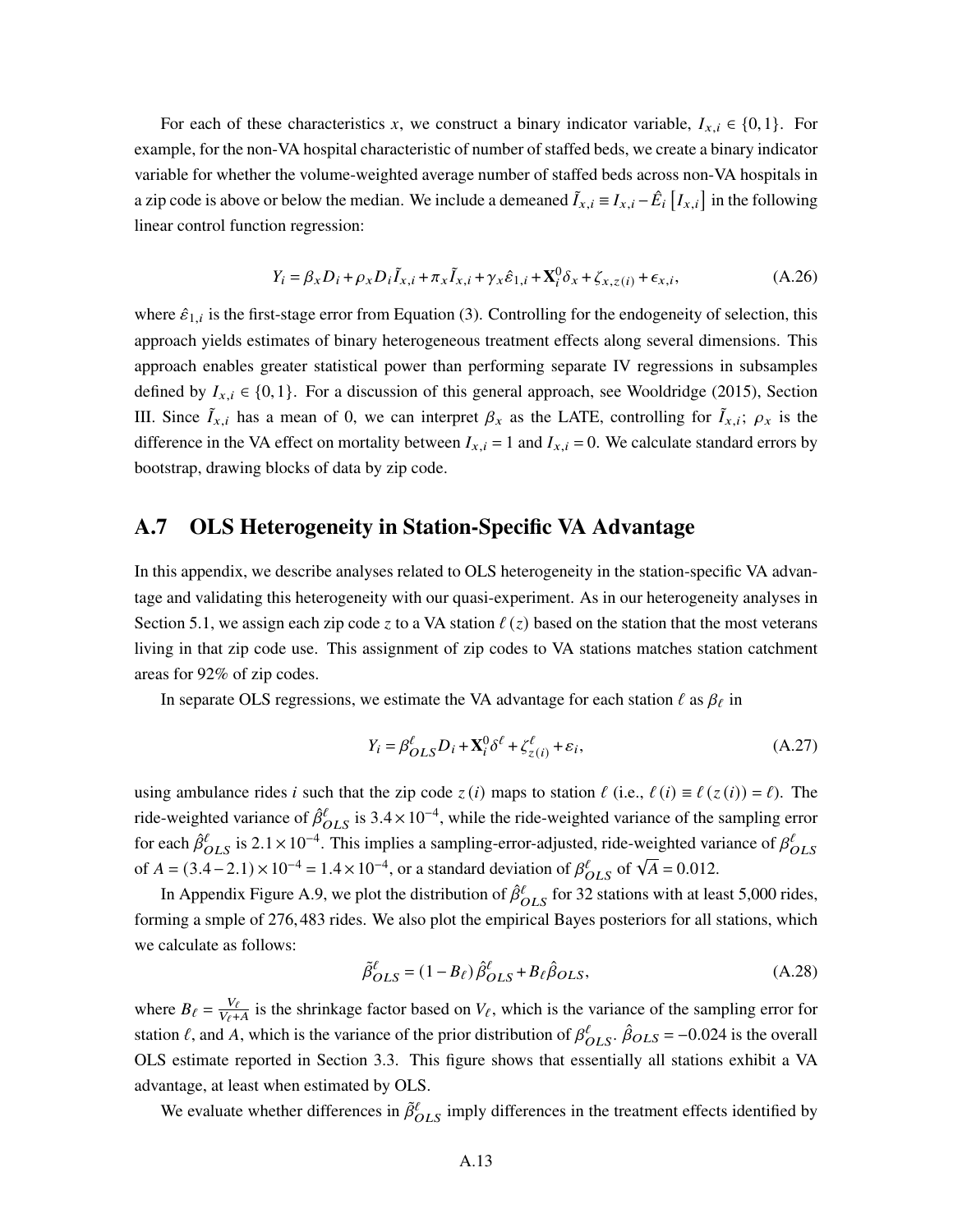our quasi-experiment. As a first analysis, we divide stations into two groups depending on whether  $\tilde{\beta}^{\ell}_{OLS}$  is above- or below-median. We estimate by two-stage least squares  $\hat{\beta}_{IV}$ , based on Equations (3) and (4), separate IV estimates for ambulance rides belonging to each of these two groups.  $\hat{\beta}_{IV}$ estimated for stations with below-median (i.e., larger in magnitude)  $\tilde{\beta}^{\ell}_{OLS}$  is 0.030 larger in magnitude than the same estimate for stations with above-median (i.e., smaller in magnitude)  $\tilde{\beta}^{\ell}_{OLS}$ . However, the difference is imprecise, with a bootstrapped standard error of 0.051.

For a more systematic validation of  $\tilde{\beta}^{\ell}_{OLS}$ , in the spirit of Angrist et al. (2017), we conduct a pooled analysis by indirect least squares. Specifically, denoting demeaned  $\tilde{\beta}^{\ell}_{OLS}$  as  $\tilde{\beta}^{\ell*}_{OLS}$ , we estimate

$$
Y_i = \beta D_i + \gamma D_i \times \tilde{\beta}_{OLS}^{\ell(i)*} + \mathbf{X}_i^0 \delta + \zeta_{z(i)} + \varepsilon_i,
$$

where we instrument  $D_i$  and  $D_i \times \tilde{\beta}_{OLS}^{(\ell)}$  by  $Z_i$  and  $Z_i \times \tilde{\beta}_{OLS}^{(\ell)}$ . This regression reveals an imprecise and wrong-signed result of  $\hat{\gamma} = -0.790$  (s.e., 1.351). The overall imprecision of these results suggests that there is little signal that we can validate in the heterogeneity across station-specific OLS measures of the VA advantage. The more precise results in Section 5.1 also suggest little meaningful heterogeneity along binary characteristics of VA and non-VA hospitals in a given zip code.

### A.8 Reported Utilization Patterns

We provide details in this appendix on analyses of reported utilization patterns in the VA and in non-VA hospitals. Our analyses are all based on line items of utilization from the VA and Medicare data corresponding to any patient in the baseline sample in the 28 days following his ambulance ride. Each line item corresponds to a service defined by Current Procedural Terminology (CPT) code.

In our first set of analyses, we examine the share of line items originating from the VA across different CPT codes. Specifically, we define this share as the proportion of line items for a CPT code originating from VA records out of the total number of line items for that CPT code reported by both VA and non-VA (i.e., Medicare) providers. Appendix Figure A.10 shows VA shares for the top 25 (out of 5,167) CPT codes in the Medicare Physician Fee Schedule (MPFS), ranked by total utilization.

We find a wide range of VA shares even within this set of common CPT codes. At one extreme, only 4.1% of line items for CPT code 99223, one of the codes for evaluation and management (E/M) performed in initial hospital care, originate from the VA. Also with a VA share of 4.1%, CPT code 99239 reports E/M care lasting more than 30 minutes on the discharge day of a hospitalization. In order for this code to be reported, the physician must report that she spent more than 30 minutes with the patient. In non-VA hospitals, there is a financial incentive to do so; for clinical care, there is little reason to do so. In contrast, the complementary E/M CPT code that reports spending 30 or fewer minutes on discharge day (99238) is more than four times likelier (17.1%) to originate from the VA. At the other extreme, 90.5% of line items for CPT code 99211, which reports a simple outpatient E/M service not requiring the presence of a physician, originate from the VA. Strikingly, *all* of the reported utilization of CPT code 98966, for short calls made by a non-physician, occur in the VA.

Appendix Figure A.11 shows similar VA shares for the top 25 (out of 115) groups of Category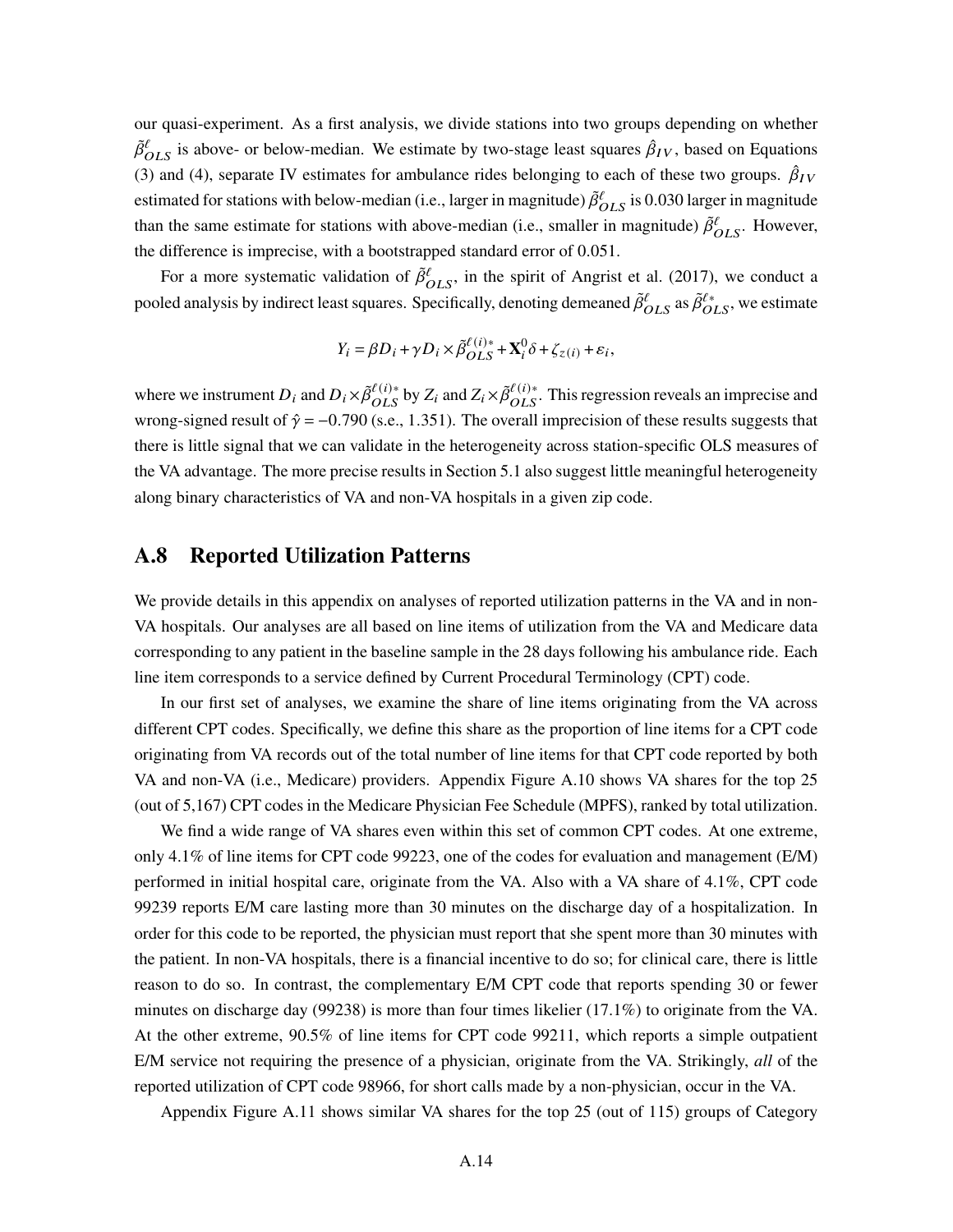I CPT codes, ranked by total utilization. This figure shows similar patterns, albeit for much larger aggregations of line items. Hospital inpatient E/M services are much more commonly reported by non-VA providers. Physical therapy, rehabilitation, psychiatric services, and telephone (i.e., nonface-to-face) services provided by non-physicians are much more commonly reported in the VA. Pulmonary services—the vast majority of which comprise low-reimbursed services such as measuring oxygen levels and providing inhalation treatment—are also much more commonly reported in the VA.

We examine the relationship between reimbursement and the share of a CPT code's utilization coming from the VA. We measure reimbursement among CPT codes on the MPFS, multiplying yearspecific relative value units (RVUs) with the year-specific dollar conversion factor. In Appendix Figure A.12, we show a strong negative relationship between the median reimbursement (across years) for a given CPT code and its VA share. Importantly, reimbursement by Medicare for physician services is determined by the resource-based relative value scale (RBRVS), a system entirely based on the costliness of procedures and not on the benefit of procedures (American Medical Association 2015). Thus, services with high potential value relative to their costs (e.g., telephone calls) are reimbursed little and much less likely reported in the fee-for-service system outside the VA.

We finally focus on evaluation and management (E/M) CPT codes, which allow for reporting of complexity. E/M codes are among the most common CPT codes and reflect an integral part of clinical care, particularly for emergency patients. Reimbursement may vary widely across E/M codes reporting different levels of complexity. For example, within the set of CPT codes 99201-99205, collectively for "office or other outpatient encounters for new patients," may range almost fivefold in reimbursement. The complexity allowed for an E/M code reported for an encounter depends on documentation, but much of the documentation is ultimately unverifiable. For these reasons, Fang and Gong (2017) devote much of their analysis in detecting potential overbilling to E/M codes.

In Appendix Figure A.13, we show the odds of reporting the highest level of complexity within a type of E/M code relative to reporting the lowest level of complexity with that type, among non-VA providers and among VA providers. We display the odds ratio (i.e., the non-VA odds divided by the VA odds) on the *x*-axis for seven broad categories of E/M codes. We show that the odds of reporting the highest level of complexity is much higher among non-VA providers. In only one category (i.e., critical care) is the odds ratio close to one. The (volume-weighted) average odds ratio is 5.1.

# A.9 Modal-Hospital Mechanisms

This appendix details analyses in Section 5.3, where we describe indirect evidence for the role of health IT and integrated care. We perform analyses on a sample of veterans who only use non-VA care in the year prior to their ambulance rides. Since no veteran in this sample has prior VA utilization, the sample is disjoint from our benchmark sample (Appendix Table A.1). We only include zip codes with at least two non-VA hospitals within 20 miles, but we make no requirement on proximity to a VA hospital. The probability of transport to a VA hospital in this sample is 0% (as opposed to 33% in the benchmark sample), but rates of weekend transport and 28-day mortality are remarkably similar.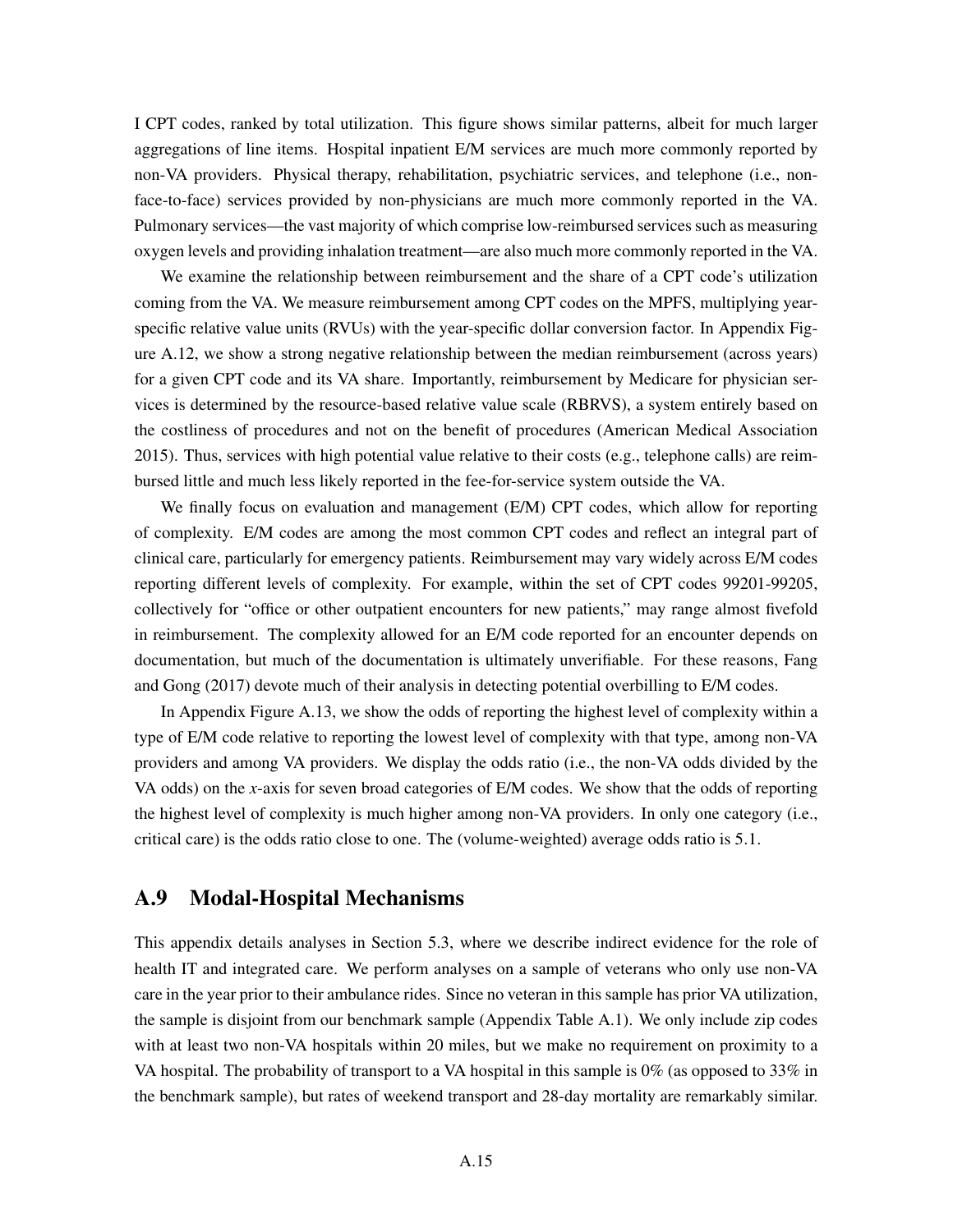We detail the sample selection process for this analysis in Appendix Table A.13 and present patient and ride characteristics in this sample Appendix Table A.14.

Quasi-Experimental Design. As an analog to our benchmark VA instrument in Equation (1), we construct an instrument that reflects a given ambulance company's leave-out propensity to deliver patients to the index patient's modal non-VA hospital. Let  $h(i)$  denote the hospital that ambulance ride *i* is transported to, and let  $h^m(i)$  represent the modal non-VA hospital used by patient  $k(i)$  in ride *i*. Our treatment of interest is  $D_i^m \equiv \mathbf{1}(h(i) = h^m(i))$ , which indicates whether ambulance ride *i* transports its patient  $k(i)$  to his modal hospital. Our instrumental variable for this treatment is

$$
Z_i^m = \frac{1}{K_{j(i),z(i)} - 1} \sum_{i' \in I_{j(i),z(i)}} \frac{\mathbf{1}(k(i') \neq k(i)) D_{i'}^m}{N_{k(i'),z(i'),j(i')}}.
$$
 (A.29)

where  $K_{i,z}$  is the number of patients transported by company j from zip code z,  $N_{k,z,j}$  is the number of rides taken by patient k originating in zip code z with company j, and  $I_{i,z}$  is the set of rides transported by ambulance company  $\dot{I}$  from zip code  $\dot{\zeta}$ . This is the leave-out probability that ambulance company  $j(i)$  transports other patients from the same zip code to the modal hospital  $h^m(i)$  of patient  $k(i)$ .<sup>43</sup> We use the following first-stage and reduced-form equations, similar to Equations (4) and (3):

$$
D_i^m = \pi_1^m Z_i^m + \gamma_1^m \overline{Z}_i^m + \mathbf{X}_i^0 \delta_1^m + \zeta_{1,z(i)}^m + \varepsilon_{1,i}^m; \tag{A.30}
$$

$$
Y_i = \pi_2^m Z_i^m + \gamma_2^m \overline{Z}_i^m + \mathbf{X}_i^0 \delta_2^m + \zeta_{2,z(i)}^m + \varepsilon_{2,i}^m. \tag{A.31}
$$

,

We include in these equations an additional control variable:

$$
\overline{Z}_{i}^{m} = \frac{1}{K_{z(i)} - 1} \sum_{i' \in I_{z(i)}} \frac{\mathbf{1}(k(i') \neq k(i)) D_{i'}^{m}}{N_{k(i'), z(i')}}
$$

where  $K_z$  is the number of patients from zip code z,  $N_{k,z}$  is the number of rides taken by patient k originating in zip code z, and  $I_z$  is the set of rides originating in zip code z. This is the leave-out probability that patients from the same zip code  $z(i)$  are transported to hospital  $h^m(i)$ , *unconditional* on the ambulance company. The modal-hospital effect may also capture hospital quality or hospitalpatient match effects. We further assess the modal hospital effect both (i) while including hospital fixed effects in Equations (A.30) and (A.31) and (ii) while splitting rides  $i$  into samples based on whether the ride was before or after the hospital  $h(i)$  adopted health IT or joined an ACO.

In the sample of veterans with only non-VA prior utilization (Panel B of Appendix Table A.13), we demonstrate in Appendix Figure A.15 a well-behaved first-stage relationship between  $D_i^m$  and  $Z_i^m$ and balance between predicted mortality,  $\hat{Y}_i$ , and  $Z_i^m$ , conditional on  $\left(\overline{Z}_i^m\right)$  $_{i}^{m}$ ,  $\mathbf{X}_{i}^{0}$ ,  $z(i)$ ).<sup>44</sup>

<sup>&</sup>lt;sup>43</sup>As with the benchmark instrument, we construct this instrument from data in the overall sample of ambulance rides with dually eligible veterans (Column 1, Tables 1 and A.14). For patients with multiple hospitals that tie for highest utilization in the prior year, we designate the set of these highest-use hospitals as the "modal hospital."

 $^{44}$ Analogously to Figure 1, this figure presents binned scatterplots of the first-stage regression in Equation (A.30), the reduced-form regression in Equation (A.31), and a balance regression with predicted mortality as the outcome variable and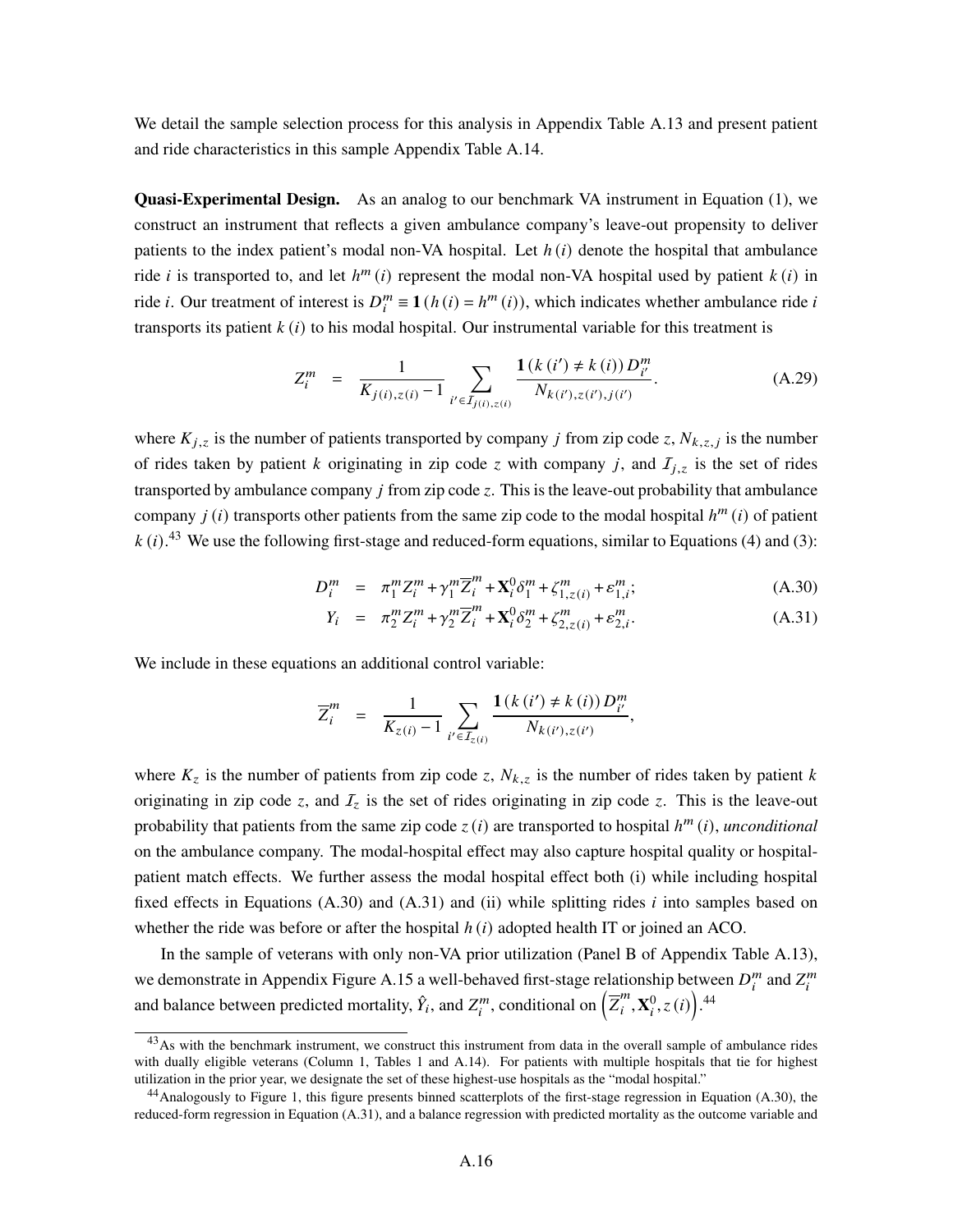Results. The IV estimate of the modal-hospital effect on mortality is −0.006 (s.e. 0.004), which is less than 20% of the VA effect on mortality. The visual IV graph in Appendix Figure A.16 shows that the overall relationship between the reduced form and first stage is not particularly striking.<sup>45</sup> However, computing the same IV estimate separately by years, we show in Figure 6 a stronger modalhospital effect emerges after the passage of the HITECH Act of 2009, which led to a rapid rise in electronic medical record systems. The modal-hospital effect is close to 0 and stable prior to 2009; following 2009, the modal-hospital effect grows to about half the size of the VA effect on mortality.

To extend this analysis, we use hospital-specific dates of hospital health IT adoption or ACO participation (described in Appendix A.5). During our sample period a sizable proportion of hospitals adopted health IT and, to a much lesser extent, participated in an ACO. We construct four subsamples defined by whether or not each veteran's modal hospital had adopted health IT, at the time of his ambulance ride, and similarly by whether or not each veteran's modal hospital had joined an ACO. In each of these subsamples, we performed the same IV regression of the effect of transport to a veteran's modal hospital. Results are shown in Table A.15, Columns 1, 2, 4, and 5. We obtain all of these results after adding hospital fixed effects in the first-stage and reduced-form regressions in Equations (A.30) and (A.31), respectively. Results are qualitatively unchanged regardless of their inclusion.

In Columns 3 and 6 of Table A.15, we also perform regressions in the overall sample (described in Panel B of Appendix Table A.13). We maintain all of the interactions implicit in our subsample results except that we allow hospital group fixed effects to remain constant before and after adoption of health IT or an ACO. We do so with the following control function approach. First, we estimate a first-stage regression that interacts everything with adoption status, except for fixed effects for hospital groups,  $g(h(i))$ , defined by whether a hospital ever adopts health IT or an ACO:

$$
D_i^m = \sum_{a \in \{0,1\}} \mathbf{1} \left( \text{Adopted}_i = a \right) \left( \pi_{1,a}^m Z_i^m + \gamma_{1,a}^m \overline{Z}_i^m + \mathbf{X}_i^0 \delta_{1,a}^m + \zeta_{1,z(i),a}^m \right) + \xi_{1,g(h(i))}^m + \varepsilon_{1,i}^m. \tag{A.32}
$$

We then take estimated first-stage residuals  $\hat{\epsilon}^m_{1,i}$  and include them in an interacted control-function model:

$$
Y_i = \sum_{a \in \{0,1\}} \mathbf{1} \left( \text{Adopted}_i = a \right) \left( \beta_a D_i^m + \gamma_a \hat{\varepsilon}_{1,i}^m + \mathbf{X}_i^0 \delta_a + \zeta_{z(i),a} \right) + \xi_{g(h(i))} + \epsilon_i. \tag{A.33}
$$

As with our other control-function regressions, we compute standard errors by 50 bootstrapped iterations, drawing samples by zip code blocks, with replacement. While estimates control for hospital or hospital group fixed effects, we find that results are essentially unchanged regardless of their inclusion.

the same design matrix.

<sup>&</sup>lt;sup>45</sup> Analogously to Figure 2 and Appendix Figure A.3 in the benchmark analysis, Appendix Figure A.17 shows stability in OLS and two-stage least squares estimates with increasing controls, and Appendix Figure A.18 shows robustness of two-stage least squares estimates under an exhaustive set of control combinations.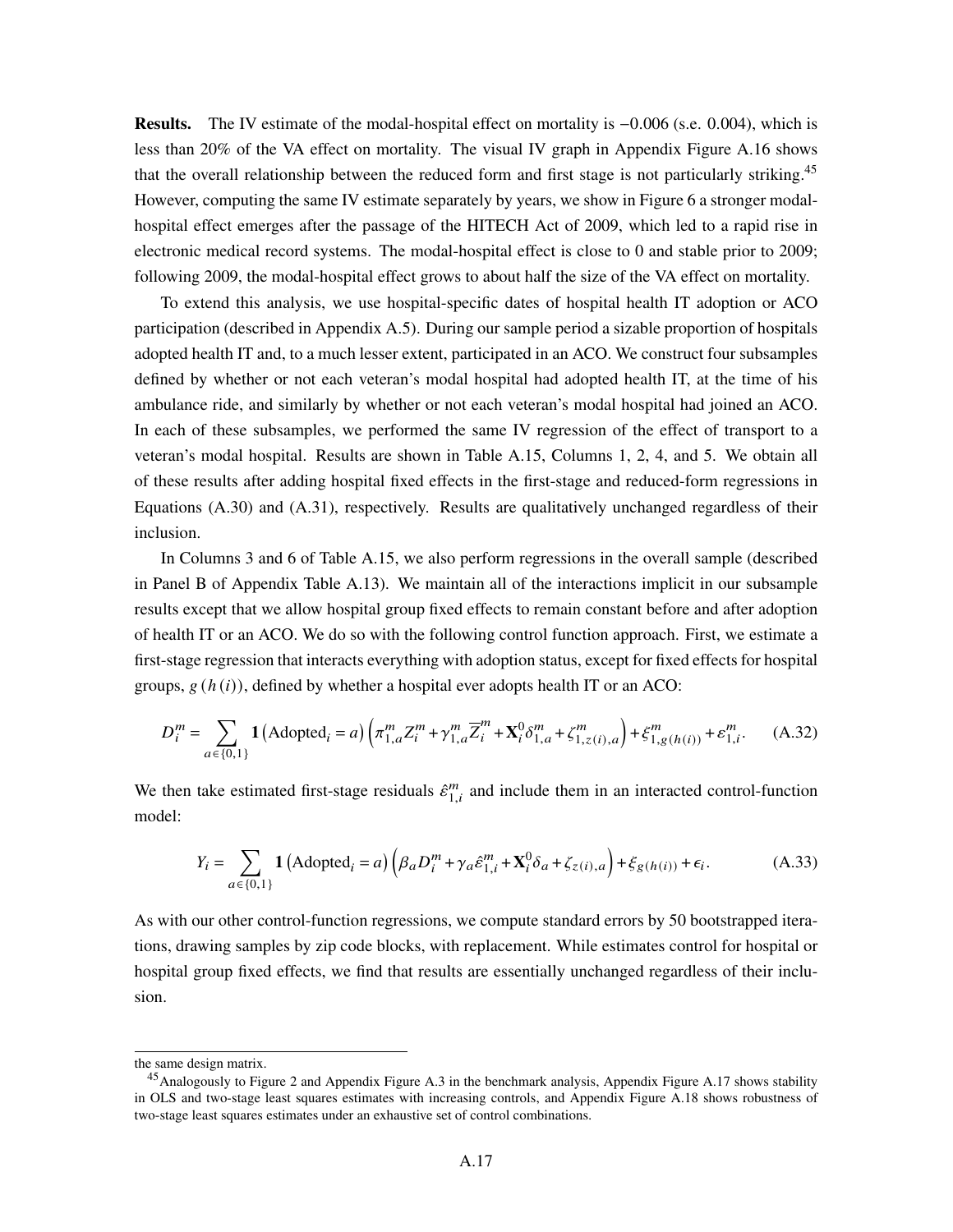



*Note:* This figure plots the balance coefficient in the baseline sample and in simulated data in which we perfectly sort a percent of ambulance rides and randomly assign the rest of the ambulance rides. The *y-*axis shows the balance coefficient, and the *x*-axis shows the percent of perfectly sorted observations in the simulated data, or  $\iota \in \{0,1,\ldots,100\}$ . The dashed horizontal line indicates the balance coefficient in the baseline sample, also shown in Panel B of 1. Each simulated dataset comprises observations of residuals of predicted mortality  $\hat{Y}_i$ and residuals of  $Z_i$ , formed by regressions of each object on baseline controls. We form the simulated dataset by perfectly sorting  $\iota$  percent (in expectation) of  $\hat{Y}_i$  residuals according to ambulances that are sorted by their mean  $Z_i$  residual and randomly assigning the remaining  $1 - i$  percent (in expectation). We assign rides only within their original zip code, also holding the number of rides assigned to each ambulance company within the zip code fixed. The regression of reassigned residual  $\hat{Y}_i$  on residual  $Z_i$  gives the balance coefficient in each simulated dataset, shown in the solid black line. The shaded gray region indicates the 95% confidence interval, which we obtain by 20 bootstrapped replications drawn by zip code blocks with replacement. The upper confidence limit intersects with the actual balance coefficient between  $\iota = 2$  and  $\iota = 3$ .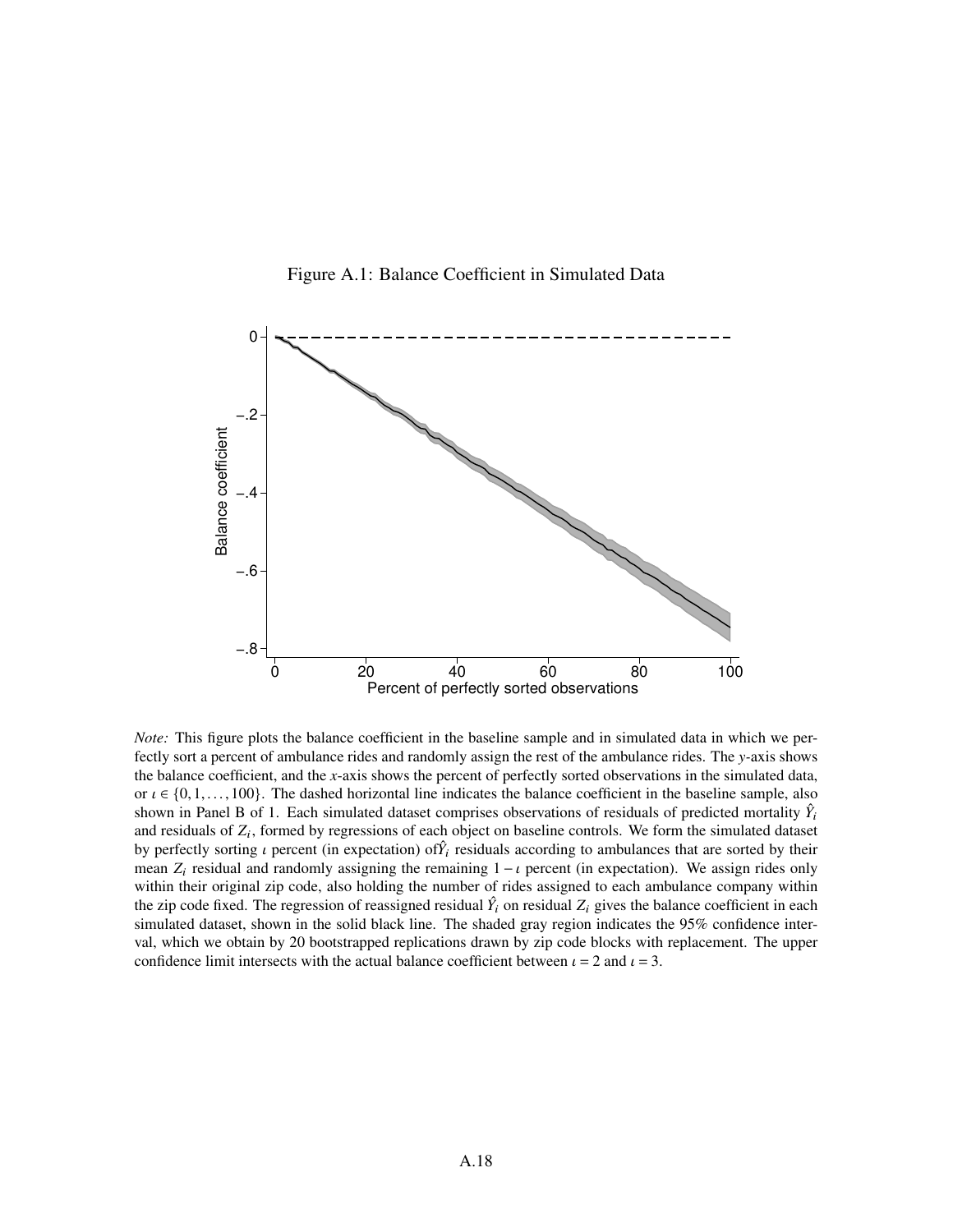



*Note:* This figure shows the visual IV plot corresponding to our baseline IV regression of the effect of the VA on 28-day mortality. For each bin of the instrument, which is the ambulance leave-out propensity to arrive at a VA hospital, we plot the mean 28-day mortality on the *y*-axis and the probability that the index patient arrives at a VA hospital on the *x*-axis. VA arrival predictions correspond to a first-stage regression in Equation (3), and mortality predictions correspond to a reduced-form regression in Equation (4). The best-fit line in the visual IV plot replicates the IV estimate of the effect of the VA on 28-day mortality, which we perform to obtain the standard error (in parentheses). This IV regression uses 401,319 observations and 1,217 combinations of ambulance company identifiers and Dartmouth Atlas Hospital Referral Regions (HRRs). The baseline sample selection is given in Appendix Table A.1. Controls include patient zip code dummies, ALS/BLS dummies, source of the ambulance ride, time categories, and patient prior utilization, which are detailed in Appendix Table A.2.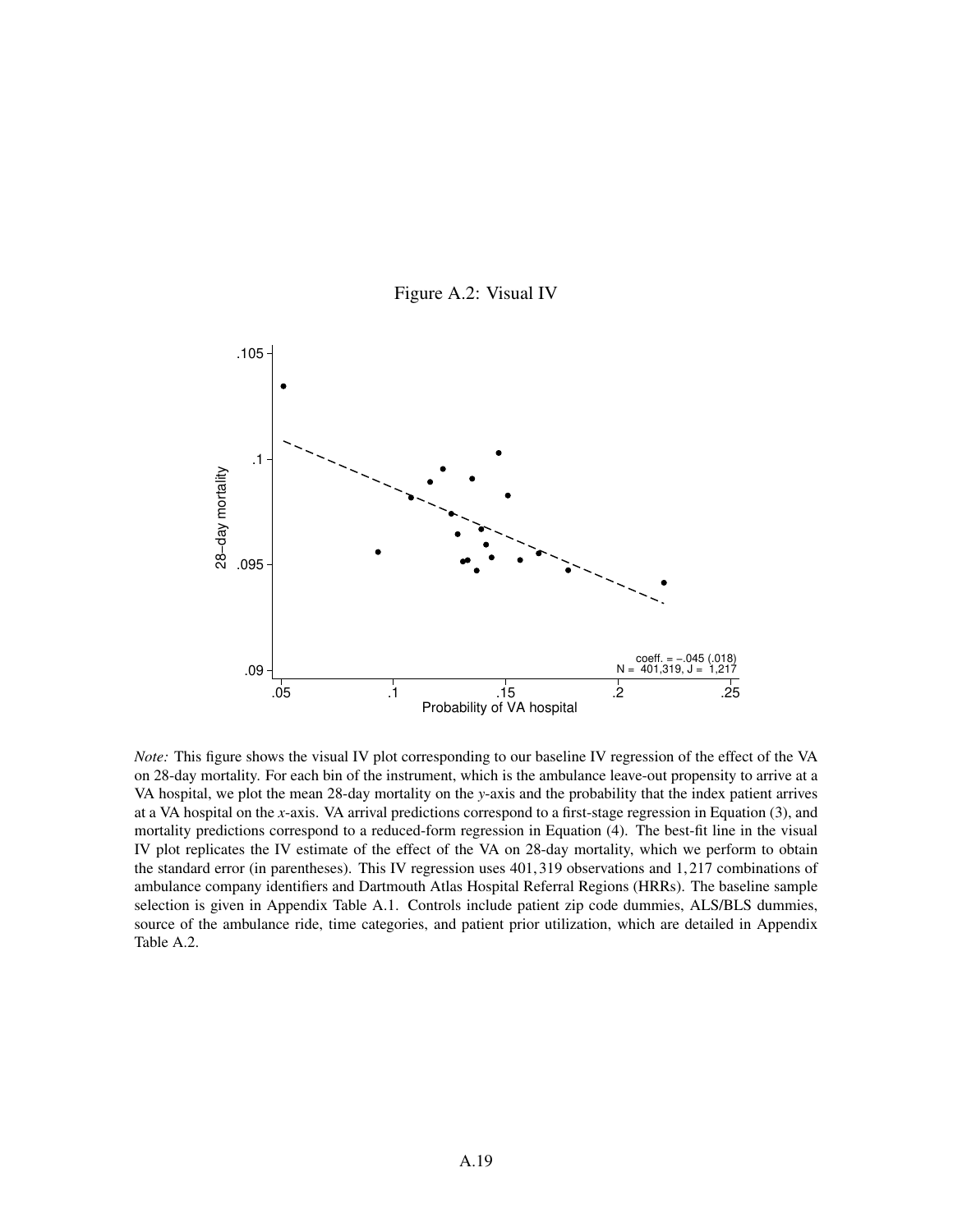



*Note:* This figure shows IV estimates of the VA effect on 28-day mortality on the *y*-axis, from Equation (2), varying the number of controls included in the IV regression. Numbered incremental controls correspond to categories or subcategories of variables that are presented in order in Appendix Tables A.2 and A.3. All specifications include the five baseline controls. Therefore, the figure represents  $5 + (2<sup>7</sup> – 1) = 132$  specifications. For each number of controls *n* for  $n > 5$ , we consider "7 choose  $n - 5$ " specifications. The mean IV estimate is shown with a dashed line; the minimum and maximum IV estimates are shown with a short dashed line. We use our baseline sample, described in Appendix Table A.1.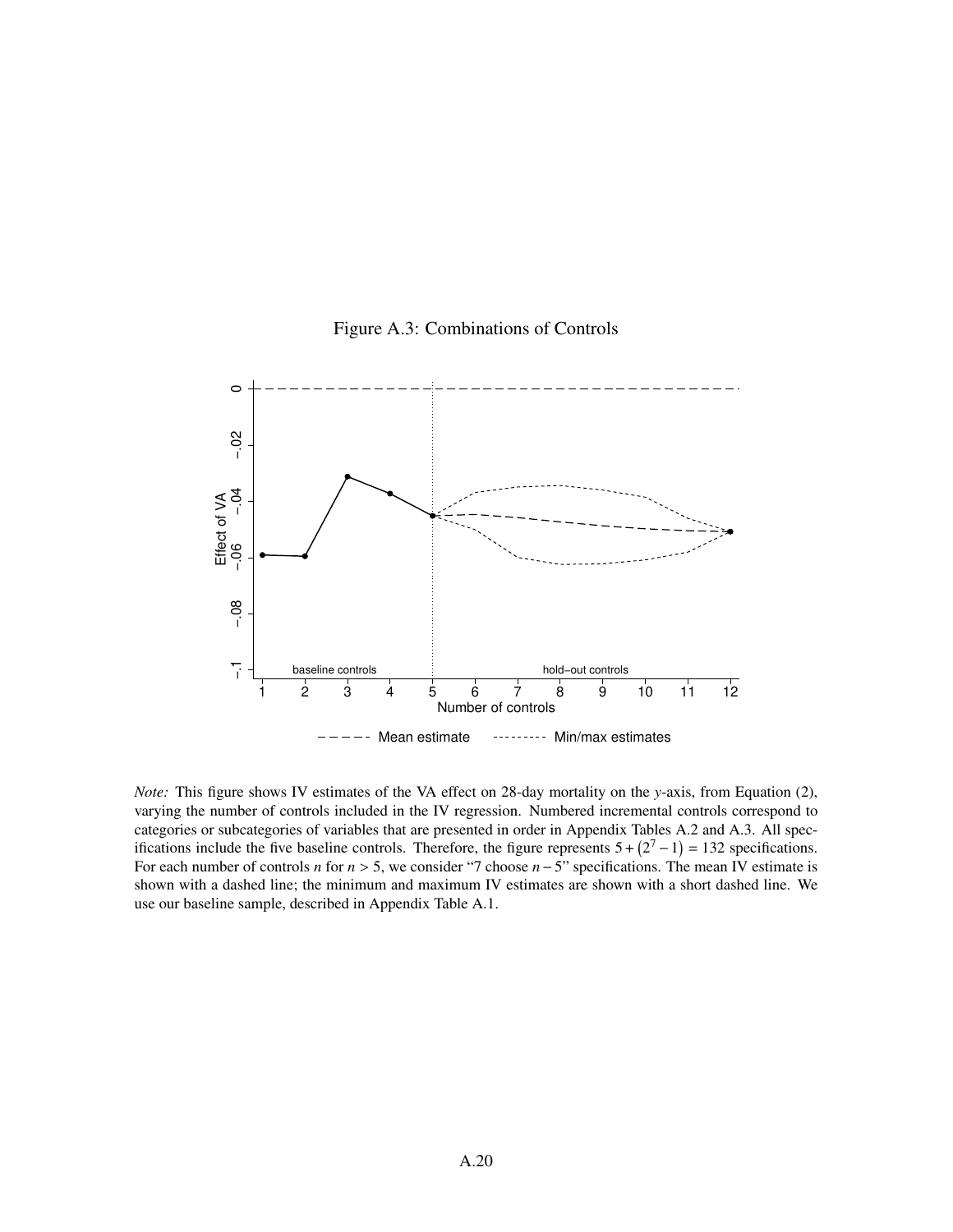

Figure A.4: Treatment Effects by Time and Sample

*Note:* This figure shows mortality treatment effects over varying days since the ambulance ride and in varying samples restricting by prior rides. "Days" indicate one-week intervals from the ambulance ride. Panel A shows OLS results corresponding to Equation (6). Panel B shows IV results corresponding to Equation (5). The vertical dashed line indicates treatment effects on 28-day mortality, our baseline outcome. All regressions use a sample of ambulance rides with no prior ride in the last year.

First ride

7 52 104 156 208 260 312 364 Days All rides  $---$  No ride in past 30d No ride in past 180d 
No ride in past 365d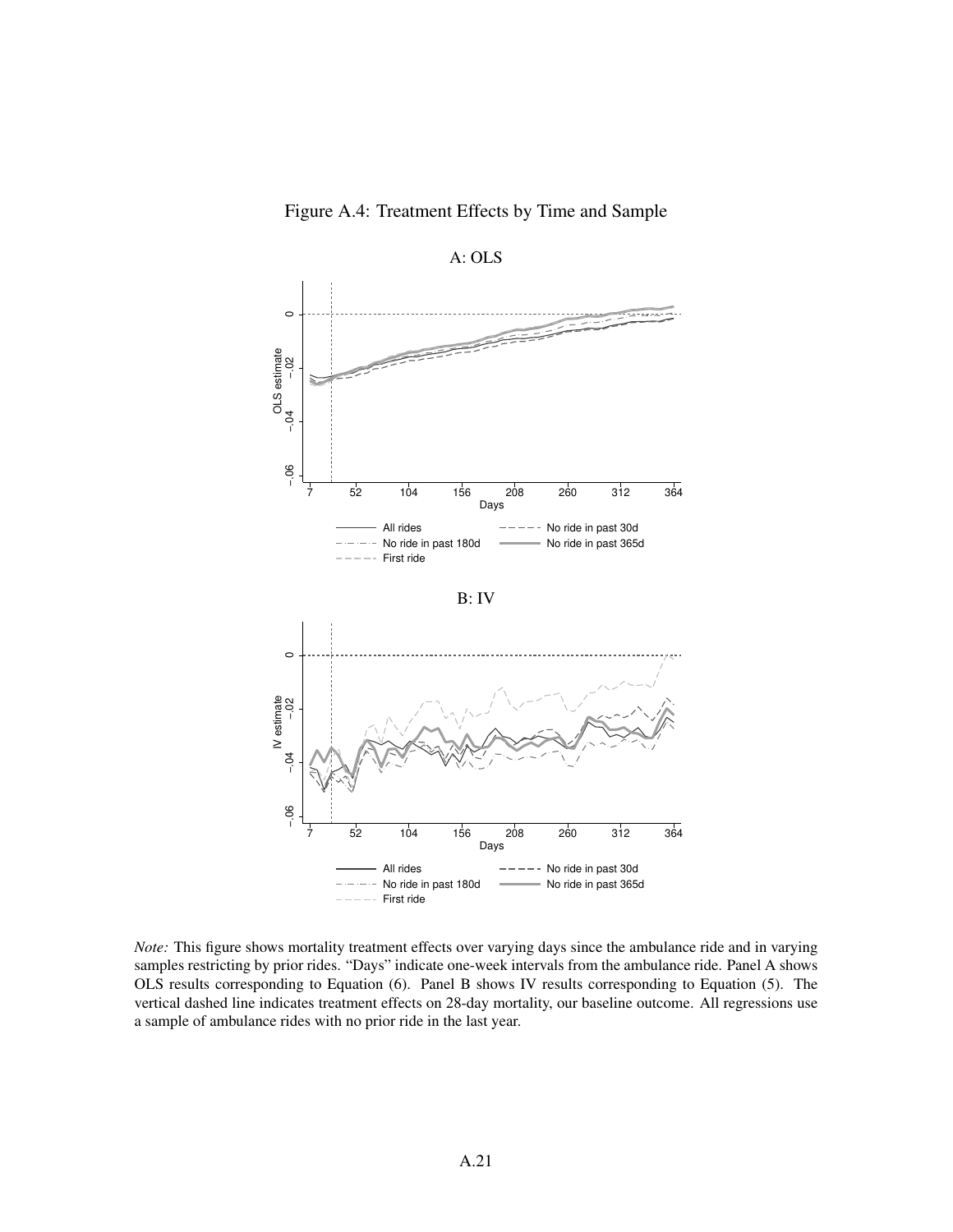



A: No Mortality Displacement

*Note:* This figure shows the test statistic for joint inequality constraints and bootstrapped-generated distributions of the test statistic under the least favorable version of the null hypothesis. Panel A shows the joint inequality test of no mortality displacement, as defined by null hypothesis in Equation (A.7). Panel B shows the joint inequality test of no negative hazard rates, as defined by the null hypothesis in Equation (A.16). The test statistic for both tests is shown as a solid vertical line. The one-sided critical value, or 95th percentile of the bootstrapped distribution of the test statistic under the least favorable version of the null hypothesis, is shown as a dashed vertical line. Details of the test statistic and the bootstrap procedure for Panels A and B are given in Appendices A.2.2 and A.2.3, respectively.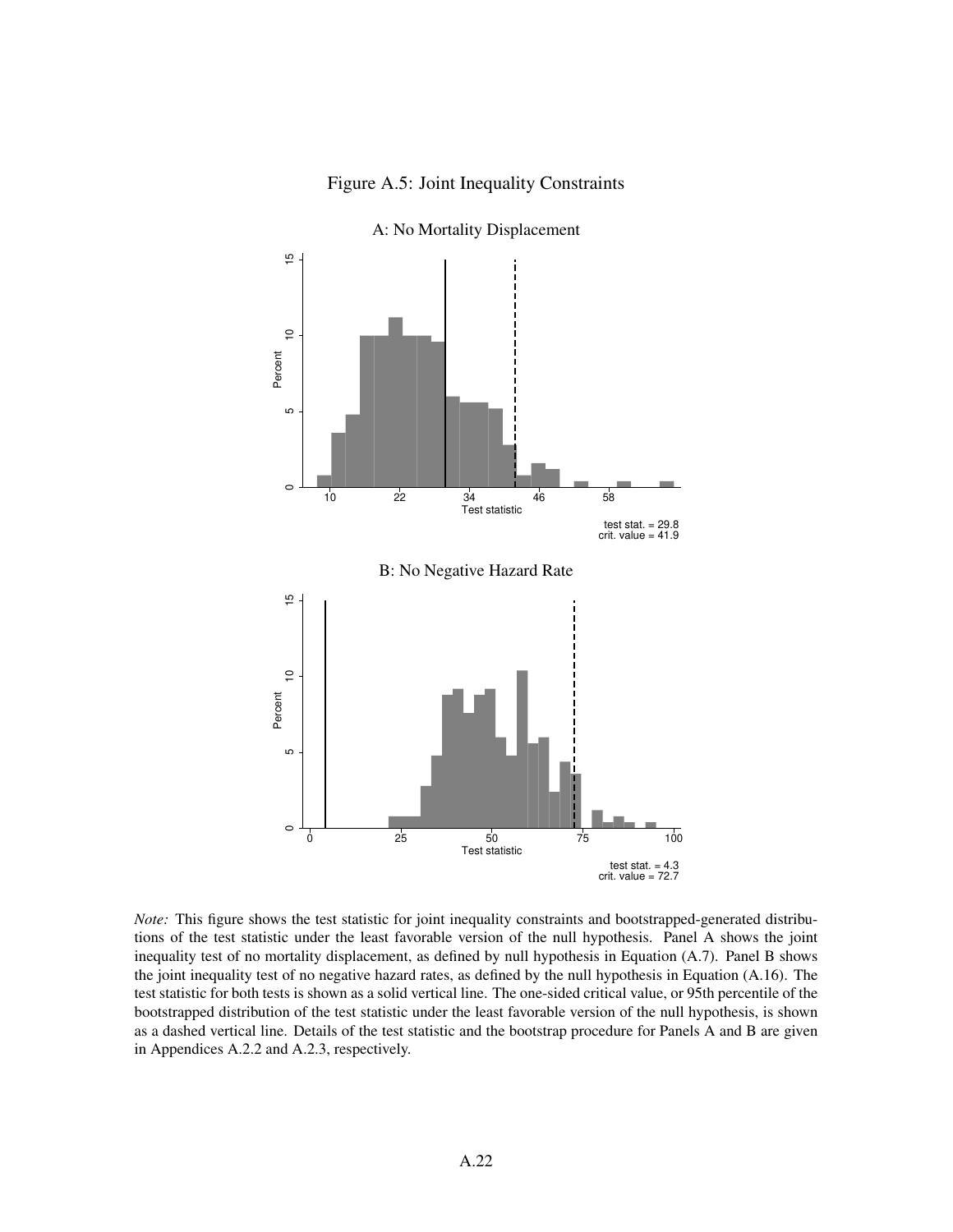

Figure A.6: Mean Hazard Differences

*Note:* This figure shows tests of equality of mean hazard rates for different sets of hazard rates, as defined by the null hypothesis in Equation (A.18). Each panel corresponds to a comparison between sets of hazards corresponding to VA or non-VA compliers or users. Details of the statistical procedure are given in Appendix A.2.4. Hazard rates for compliers are estimated by two-stage least squares and denoted in the appendix by  $\hat{h}_{IV}(t; d)$ , where  $d = 1$  for compliers assigned to the VA and  $d = 0$  for compliers assigned to a non-VA hospital. Hazard rates for users are estimated by OLS and denoted by  $\hat{h}_{OLS}(t; d)$ , where d similarly denotes VA users  $(d = 1)$  vs. non-VA users  $(d = 0)$ . The solid black line shows the test statistic, and the histogram shows the distribution of bootstrapped test statistics under the null hypothesis. Bootstrapped standard errors are given in the caption.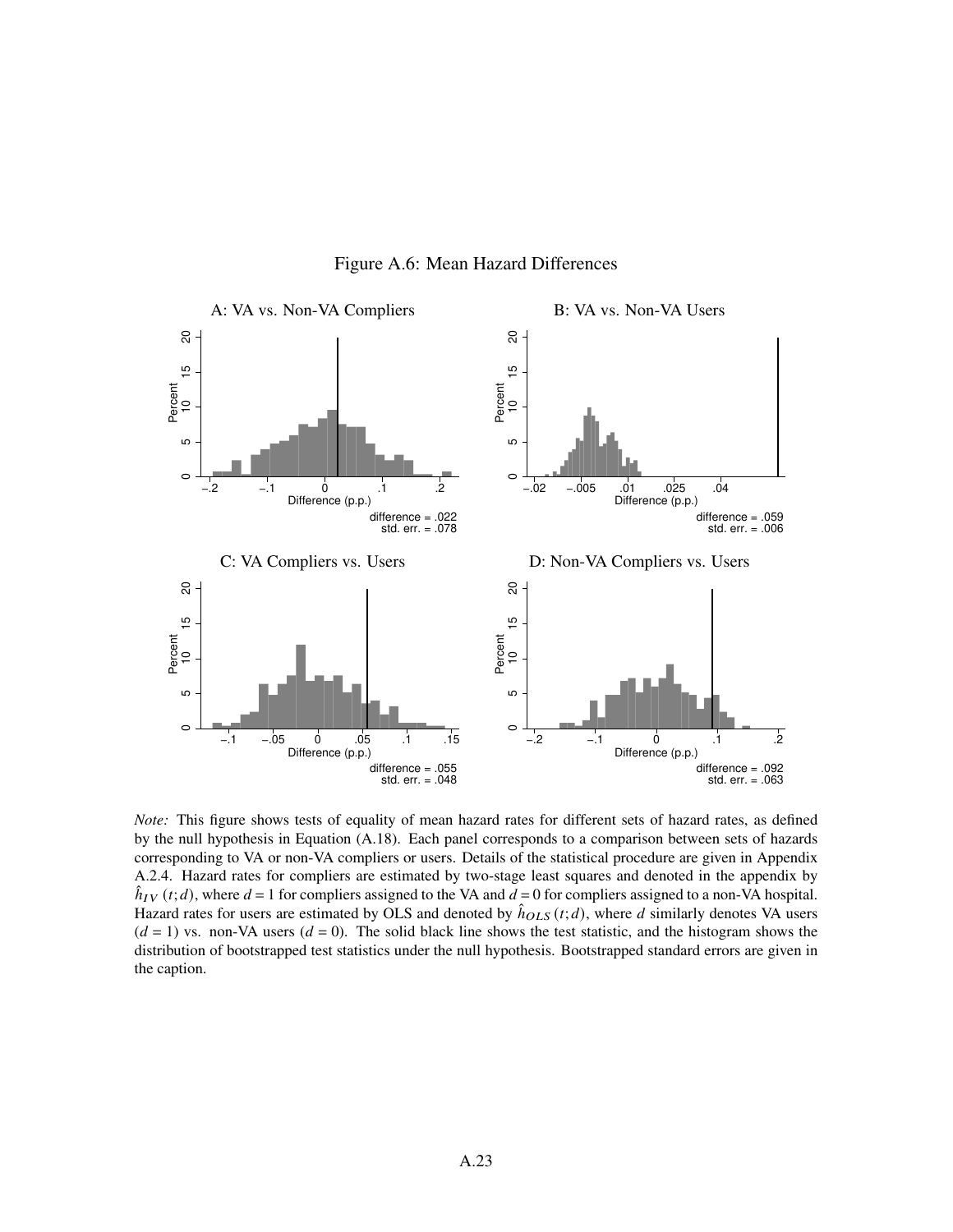

Figure A.7: Joint Equality Constraints

*Note:* This figure shows tests of joint equality of hazard rates for different sets of hazard rates, as defined by the null hypothesis in Equation (A.19). Each panel corresponds to a comparison between sets of hazards corresponding to VA or non-VA compliers or users. Details of the statistical procedure are given in Appendix A.2.4. Hazard rates for compliers are estimated by two-stage least squares and denoted in the appendix by  $\hat{h}_{IV}(t; d)$ , where  $d = 1$  for compliers assigned to the VA and  $d = 0$  for compliers assigned to a non-VA hospital. Hazard rates for users are estimated by OLS and denoted by  $\hat{h}_{OLS}(t; d)$ , where d similarly denotes VA users  $(d = 1)$  vs. non-VA users  $(d = 0)$ . The solid line shows the test statistic, the histogram shows the distribution of bootstrapped test statistics under the null hypothesis, and the dashed line shows the one-sided 95th percentile critical value.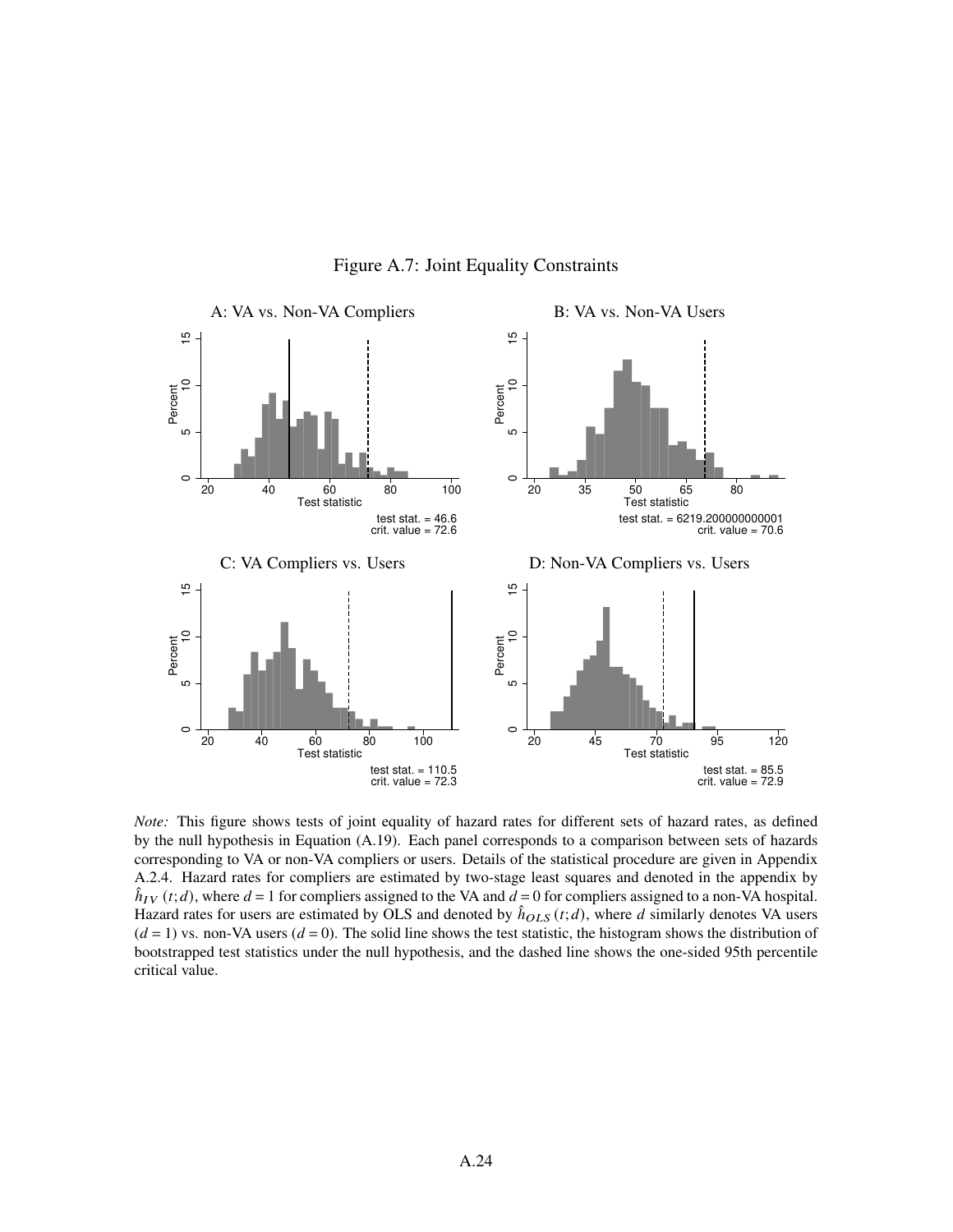## Figure A.8: Marginal Treatment Effects



A: Flexible Visual IV

*Note:* This figure shows a flexible fit of the IV relationship between 28-day mortality and the ambulance propensity to transport to a VA hospital. Panel A shows the visual IV relationship with residual 28-day mortality on the *y*-axis and residual probability of being transported to a VA hospital on the *x*-axis. Both objects are residualized by baseline controls, described in Appendix Table A.2. The probability of being transported to a VA hospital is calculated from the first-stage relationship in Equation (3). The data underlying the fit in Panel A are similar to those in the linear visual IV plot in Appendix Figure A.2. The fit is based on five Gaussian basis splines. Panel B shows the implied marginal treatment effects, which are the analytical derivatives at each point on the fit in Panel A. 95% confidence intervals are calculated by 50 bootstrapped interations (drawn by zip codes, with replacement). Details are given in Appendix A.4.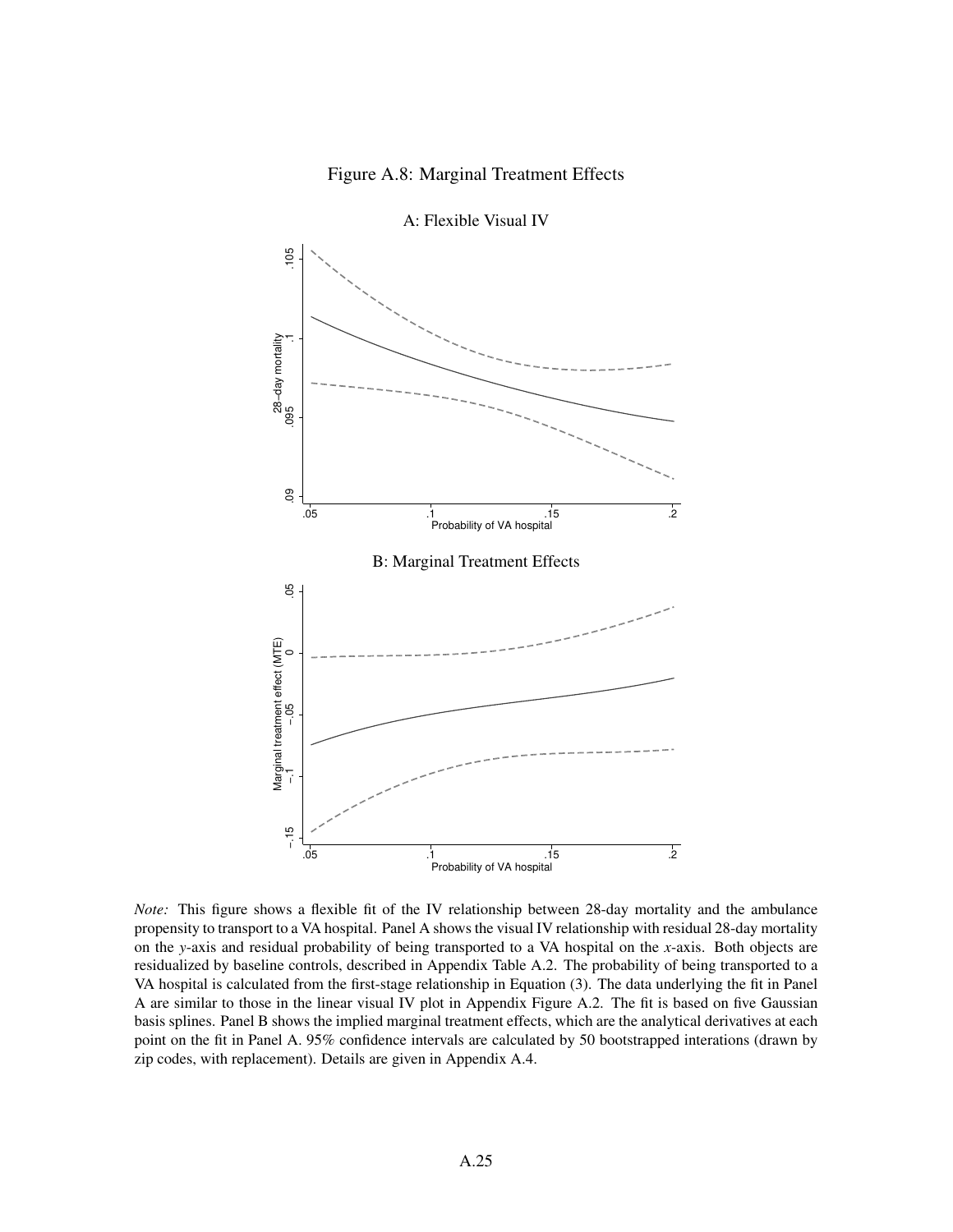



A: Stations with at Least 5,000 Rides

*Note:* Panel A of this figure shows the kernel density distribution of station-specific OLS estimates of the VA advantage, or  $\hat{\beta}^{\ell}_{OLS}$  estimated from Equation (A.27) for rides corresponding to each station. We include estimates from 32 stations with at least 5,000 rides, comprising a sample of 276,483 rides. Panel B of this figure shows the kernel density distribution of empirical Bayes posteriors of the station-specific OLS estimates of the VA advantage. These posteriors are given by  $\tilde{\beta}^{\ell}_{OLS}$  in Equation (A.28). The figure displays posteriors from all 94 stations in our baseline sample in Appendix Table A.1, comprising 401,319 rides.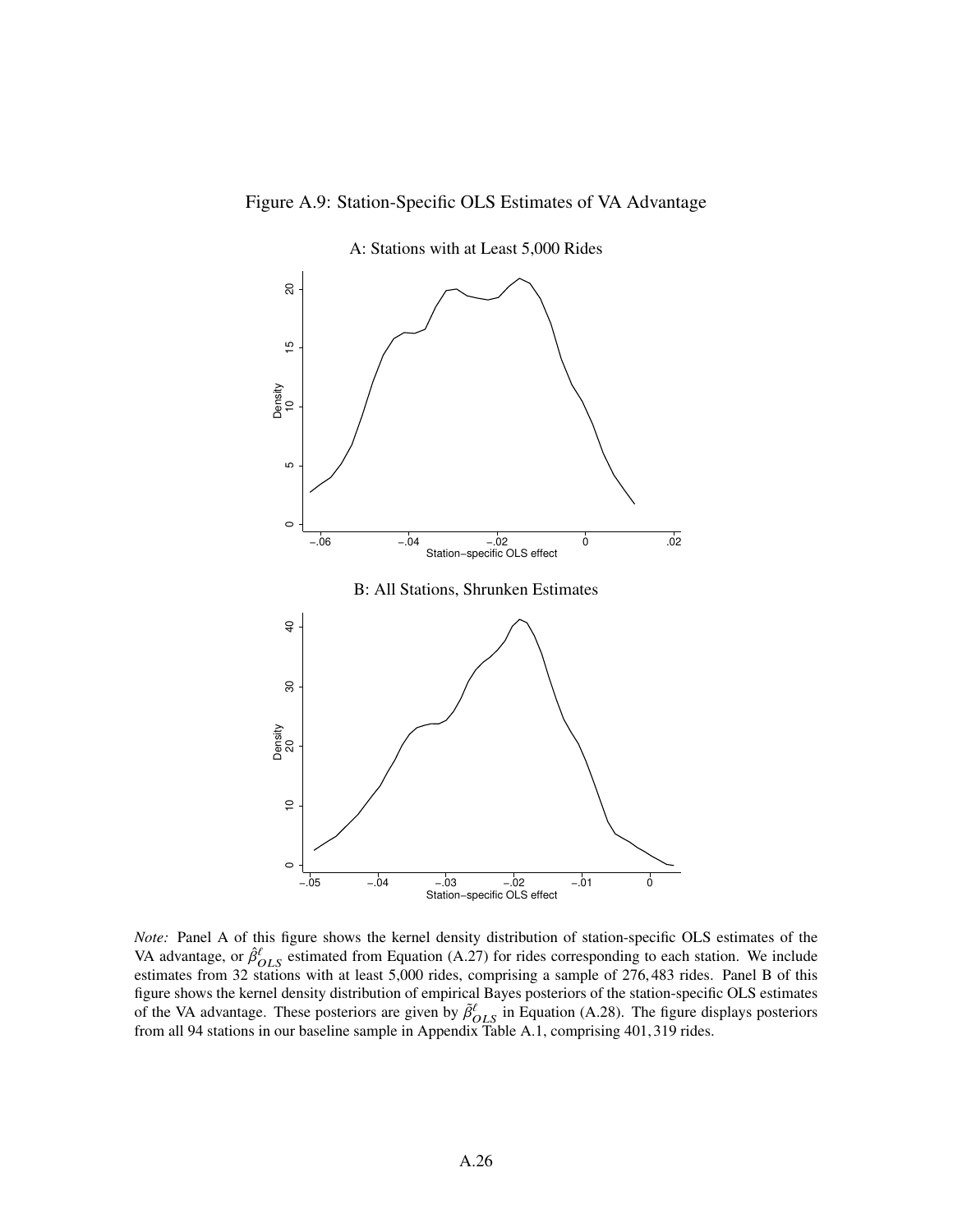



*Note:* This figure shows the VA share of line items of reported utilization of each of the top 25 procedures, defined by Current Procedural Terminology (CPT) codes, on the Medicare Physician Fee Schedule (MPFS). We include line items of utilization for any patient in our baseline sample in the 28 days following his ambulance ride. The area of each circle indicates the relative number of line items belonging to each CPT code. For scale, the largest circle represents 1.627 line items per ambulance ride; the smallest circle represents 0.162 line items per ambulance ride. The top 25 procedures represent 57.2% of line items with any CPT code on the MPFS. The gray vertical line indicates the overall VA share of line items of any CPT code on the MPFS.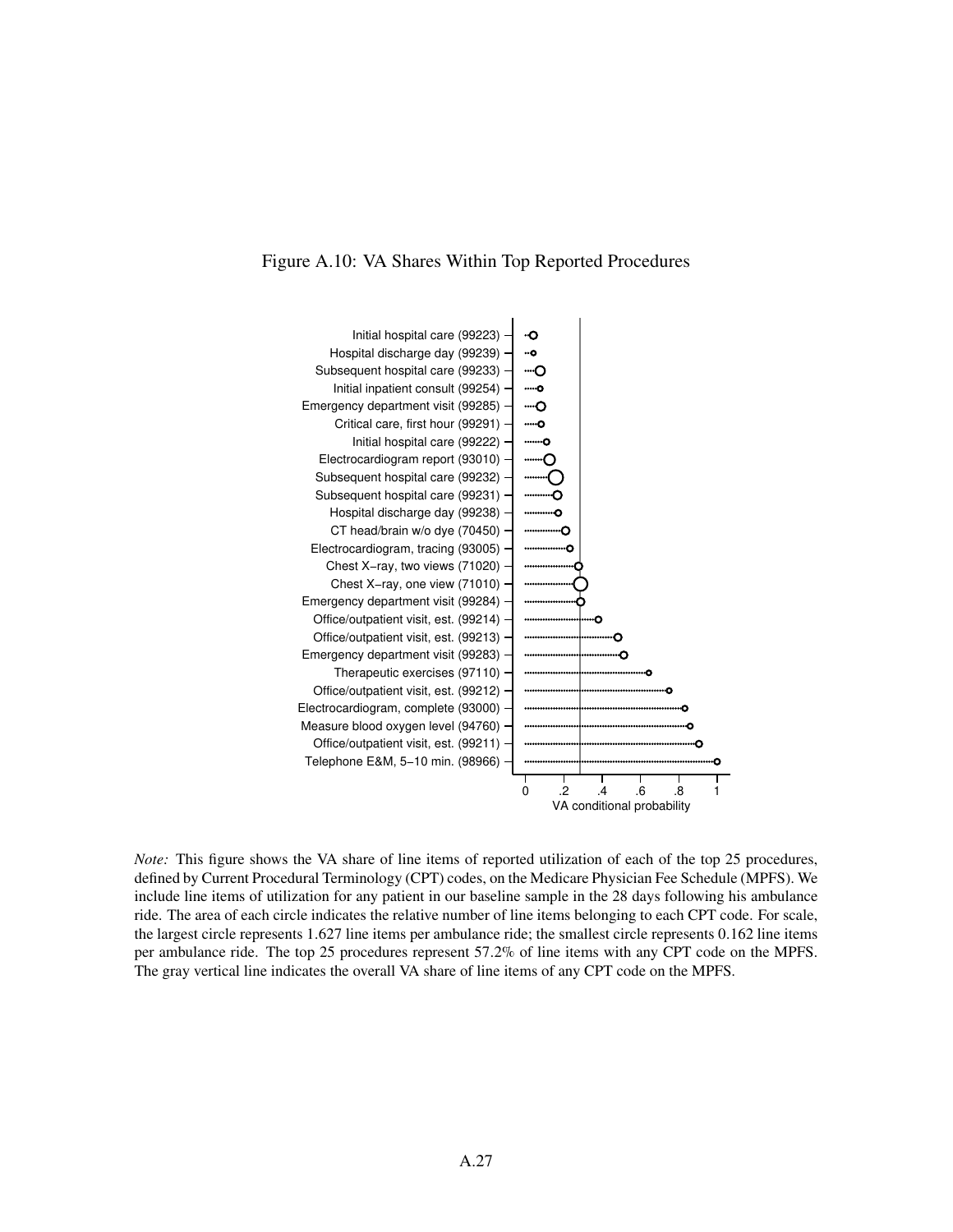

*Note:* This figure shows the VA share of line items of reported utilization belonging in each of the top 25 groups of procedures, defined by Current Procedural Terminology (CPT) codes. We form groups based on the list of 115 groups of Category I CPT codes at https://en.wikipedia.org/wiki/Current Procedural Terminology, which in turn is based on the organization of CPT codes by the American Medical Association (2017). We include line items of utilization for any patient in our baseline sample in the 28 days following his ambulance ride. The area of each circle indicates the relative number of line items belonging to each CPT code group. For scale, the largest circle represents 4.159 line items per ambulance ride; the smallest circle represents 0.095 line items per ambulance ride. The top 25 groups of procedures represent 65.1% of line items with any Category I CPT code. The gray vertical line indicates the overall VA share of line items of any Category I CPT code.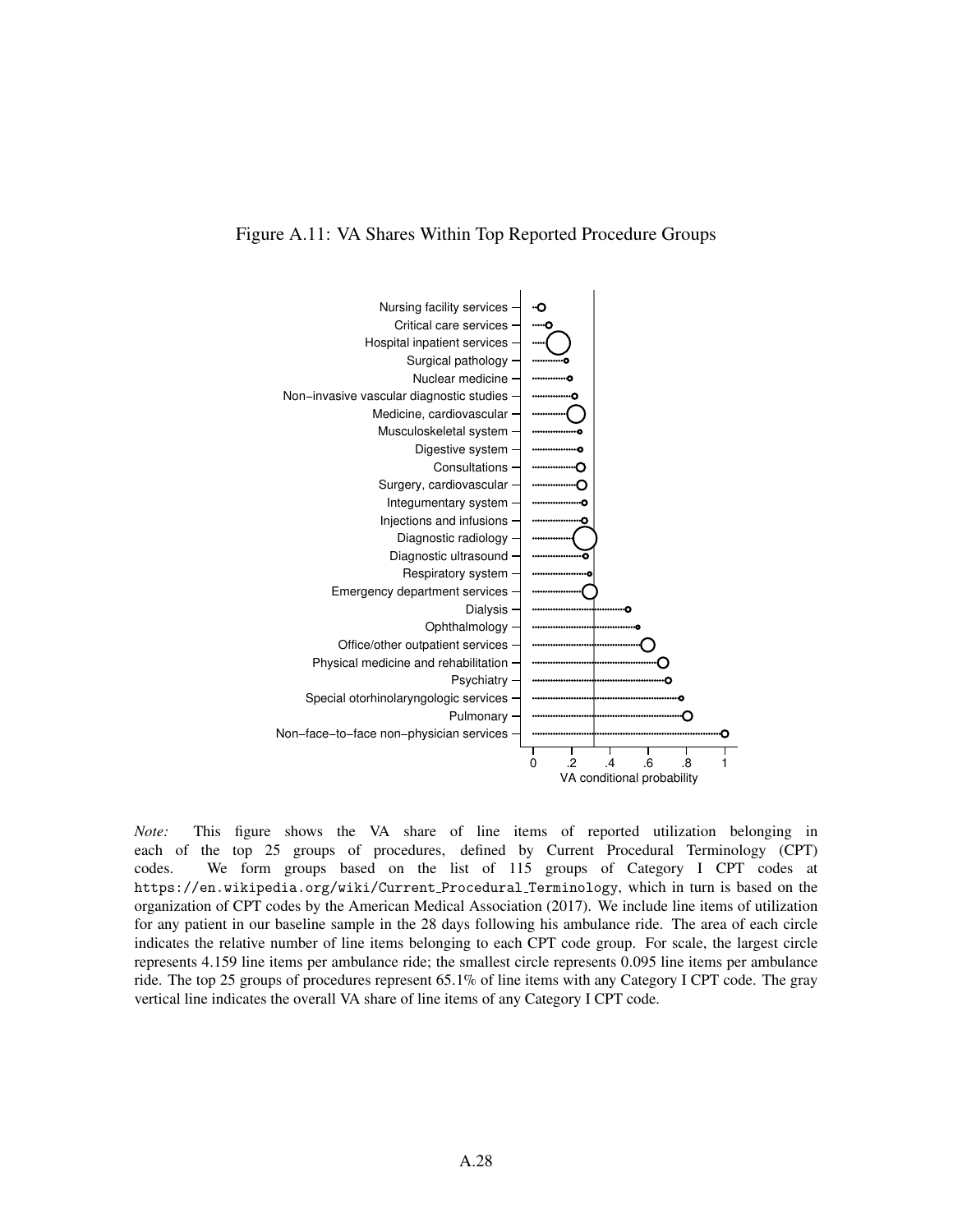



*Note:* This figure shows a binned scatterplot between reimbursement in dollars (on the *y*-axis) and the VA share of line items corresponding to each of the top 200 Current Procedural Terminology (CPT) codes on the Medicare Physician Fee Schedule (MPFS). Reimbursement for a CPT code is calculated for each year it is on the MPFS by multiplying its year-specific relative value units (RVUs) with the year-specific conversion factor. We then take the median reimbursement across years that the CPT code is on the MPFS. We include line items of utilization for any patient in our baseline sample in the 28 days following his ambulance ride. The top 25 procedures represent 79.3% of line items with any CPT code on the MPFS. We weight each CPT observation by its number of line items in forming the binned scatterplot.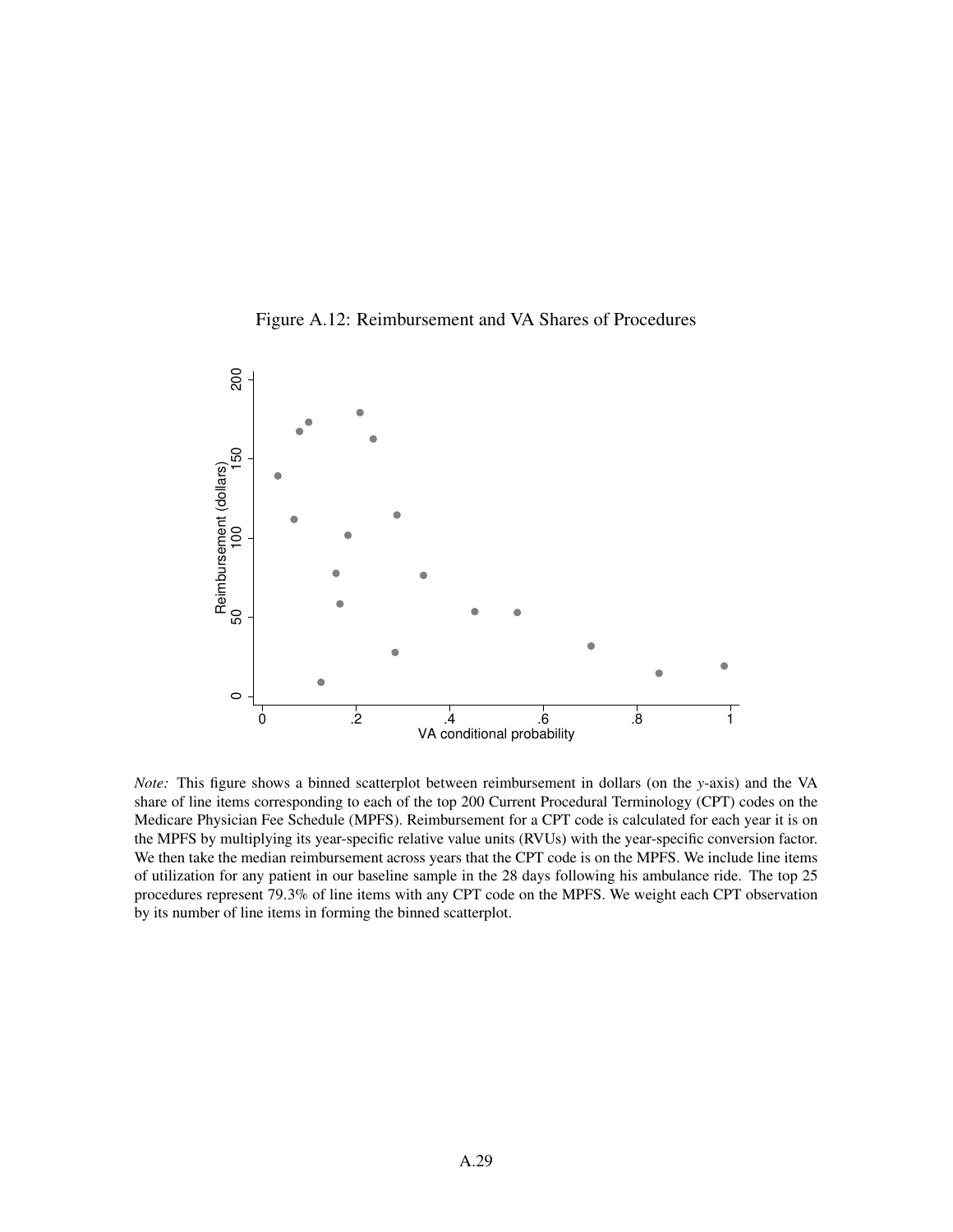



*Note:* This figure shows the odds ratio of high-complexity evaluation and management (E/M) Current Procedural Terminology (CPT) codes billed by non-VA vs. VA providers. We include line items of utilization for any patient in our baseline sample in the 28 days following his ambulance ride. Within each type of E/M code, defined by the setting and the type of patient (e.g., "office or other outpatient visit for the evaluation and management of an established patient" for CPT codes 99211 to 99215), E/M codes are distinguished by "level" of complexity. We calculate the odds of highest to lowest complexity for non-VA providers and for VA providers and present the odds ratio on the *x*-axis. An odds ratio of one indicates that non-VA and VA providers are equally likely to bill the highest- vs. the lowest-complexity E/M code within the type. An odds ratio greater than one indicates that non-VA providers are more likely to do so. We present results within seven categories of E/M-code types defined by setting. The area of each circle is proportional to the total number of line items in each of these categories.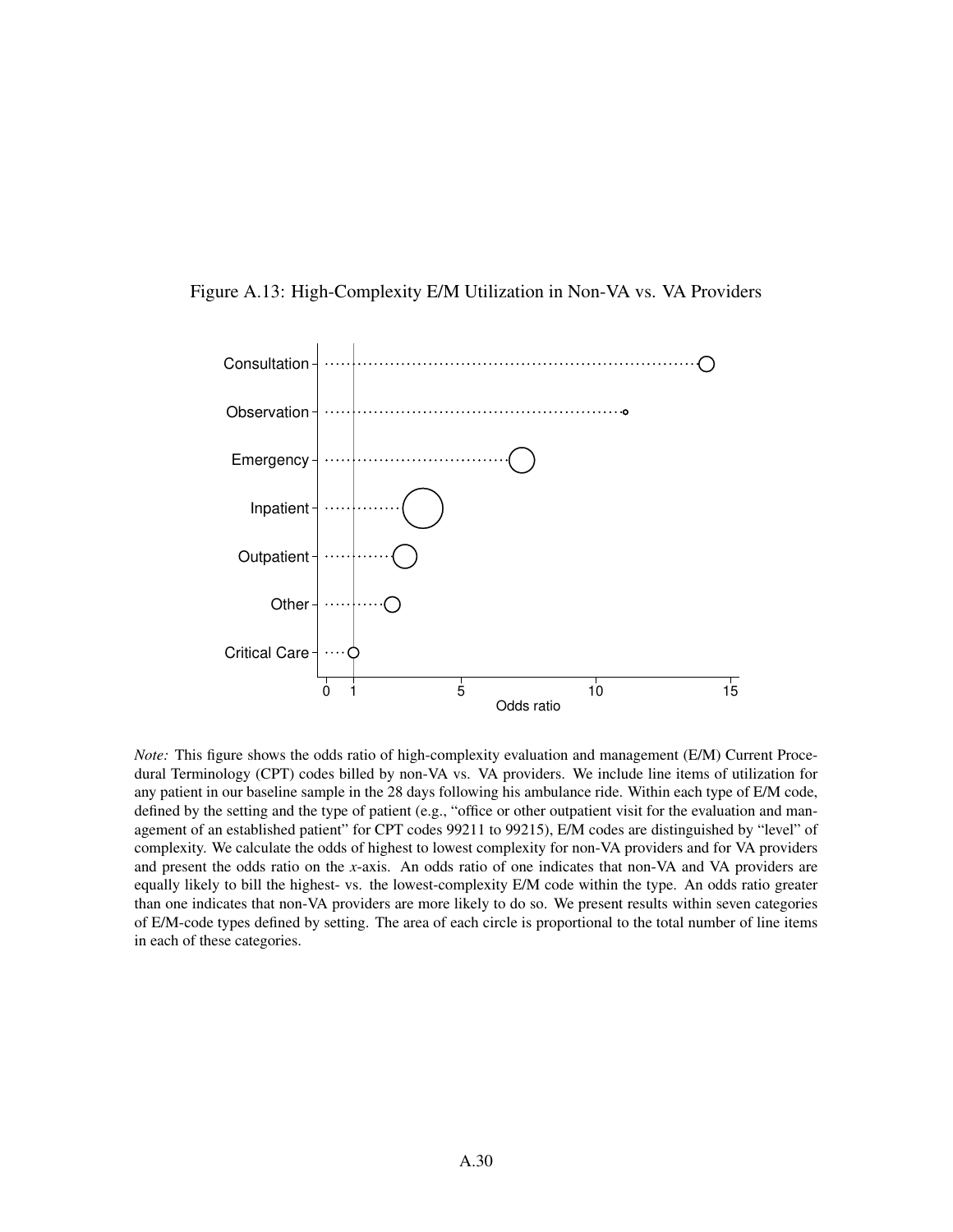



## Figure A.14: Sources of Prior Utilization Figure A.14: Sources of Prior Utilization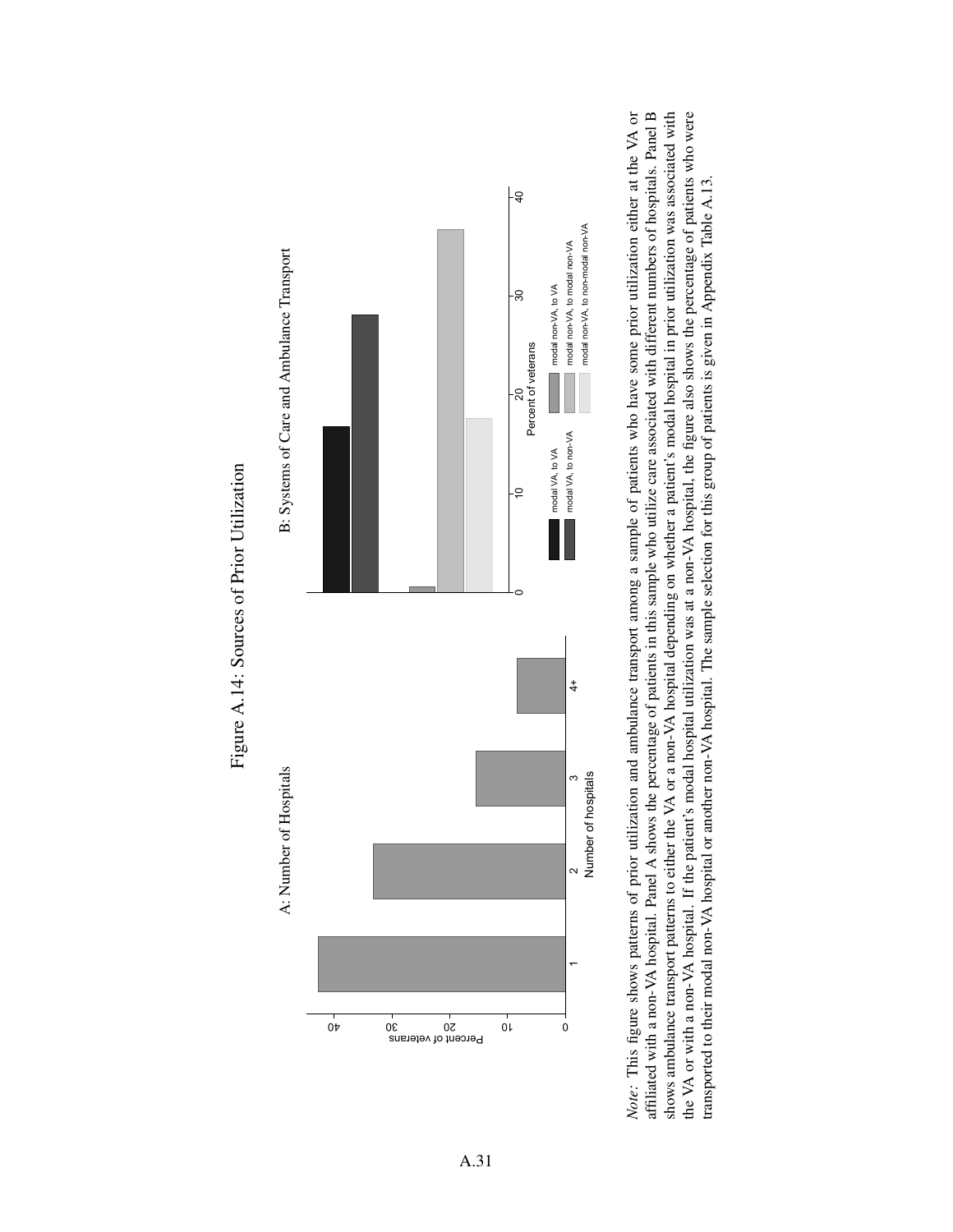

A: First Stage

*Note:* Panel A shows a binned scatterplot of arrival at the veteran's modal hospital against the ambulance leave-out propensity to arrive at that hospital on the *x*-axis. The figure is a graphical representation of the first-stage regression in Equation (A.30). Panel B shows binned scatterplots of 28-day mortality and predicted 28-day mortality on the *y*-axis against the ambulance leave-out propensity to arrive at the veteran's modal hospital on the *x*-axis. Mortality bin means are shown in solid circles, while predicted mortality bin means are shown in hollow circles. The figure represents the reduced-form regression in Equation (A.31) and the corresponding balance regression replacing mortality with predicted mortality. The sample includes 1,414,217 ambulance rides and 5,716 combinations of ambulance company identifiers and Dartmouth Atlas Hospital Referral Regions (HRRs). The sample includes patients who have some utilization affiliated with a non-VA hospital and no utilization at the VA in the prior year. The selection details of this sample is given in Appendix Table A.13. Controls include patient zip code dummies, ALS/BLS dummies, source of the ambulance ride, time categories, and patient prior utilization, which are detailed in Appendix Table A.2.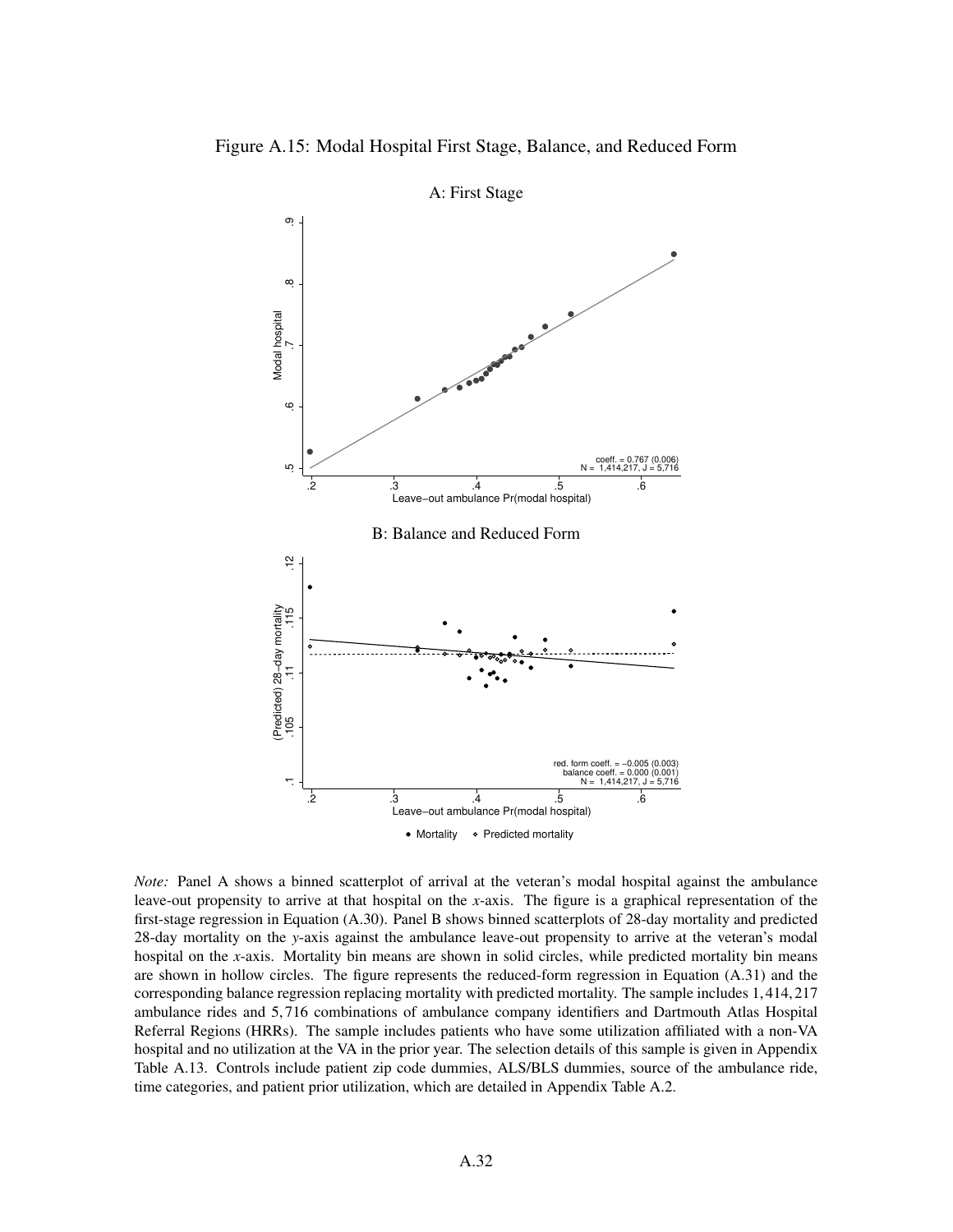



*Note:* This figure shows the visual IV plot corresponding to the IV regression of the effect of arrival at a patient's modal hospital on 28-day mortality. For each bin of the instrument, which is the ambulance leave-out propensity to arrive at the patient's modal hospital, we plot the mean 28-day mortality on the *y*-axis and the probability that the index patient arrives at his modal hospital on the *x*-axis. Modal hospital arrival predictions correspond to a first-stage regression in Equation (A.30), and mortality predictions correspond to a reducedform regression in Equation (A.31). The best-fit line in the visual IV plot replicates the IV estimate of the effect of arrival at a patient's modal hospital on 28-day mortality, which we perform to obtain the standard error (in parentheses). This IV regression uses 1,414,217 observations and 5,716 combinations of ambulance company identifiers and Dartmouth Atlas Hospital Referral Regions (HRRs). We use the sample of non-VAonly utilizers, given in Appendix Table A.13. Controls include patient zip code dummies, ALS/BLS dummies, source of the ambulance ride, time categories, and patient prior utilization, which are detailed in Appendix Table A.2.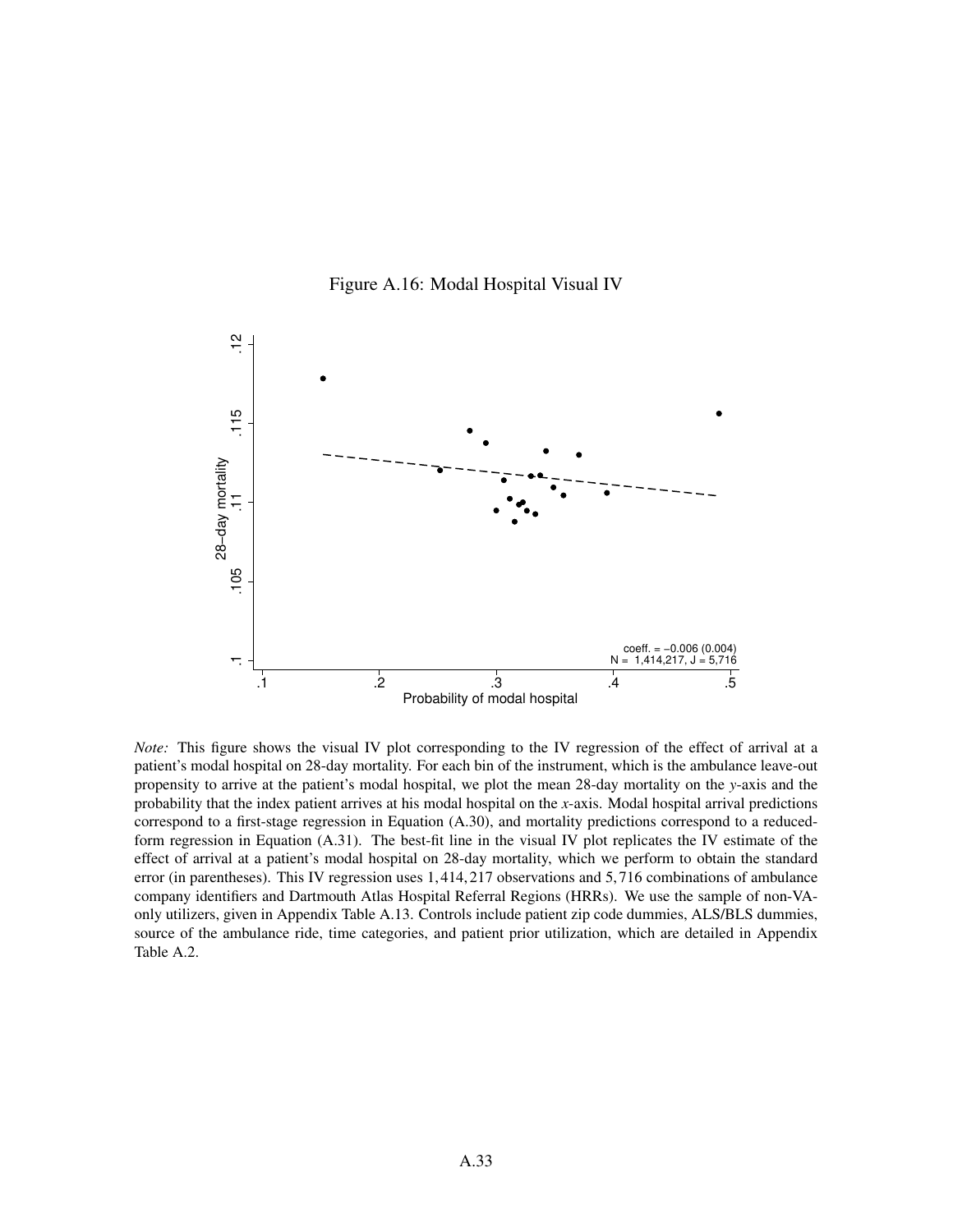

Figure A.17: Modal Hospital OLS and IV Specifications

*Note:* This figure shows the effect of arrival at a patient's modal hospital on 28-day mortality estimated from OLS and IV specifications, with progressive sets of controls. Numbered incremental controls correspond to categories or subcategories of variables that are presented in order in Appendix Tables A.2 and A.3. Control sets are as follows: (1) zip code; (2) pickup source; (3) ambulance service; (4) time categories; (5) prior utilization; (6) demographics; (7) socioeconomic status, combat history, and eligibility; (8) extended prior utilization; (9) prior diagnoses; (10) 3-digit ambulance diagnosis codes; (11) co-rider baseline controls; and (12) co-rider hold-out controls. Estimates are shown along solid lines, while 95% confidence intervals are shown in dashed lines. All specification control for hospital identities and use the sample of non-VA-only utilizers, given in Appendix Table A.13.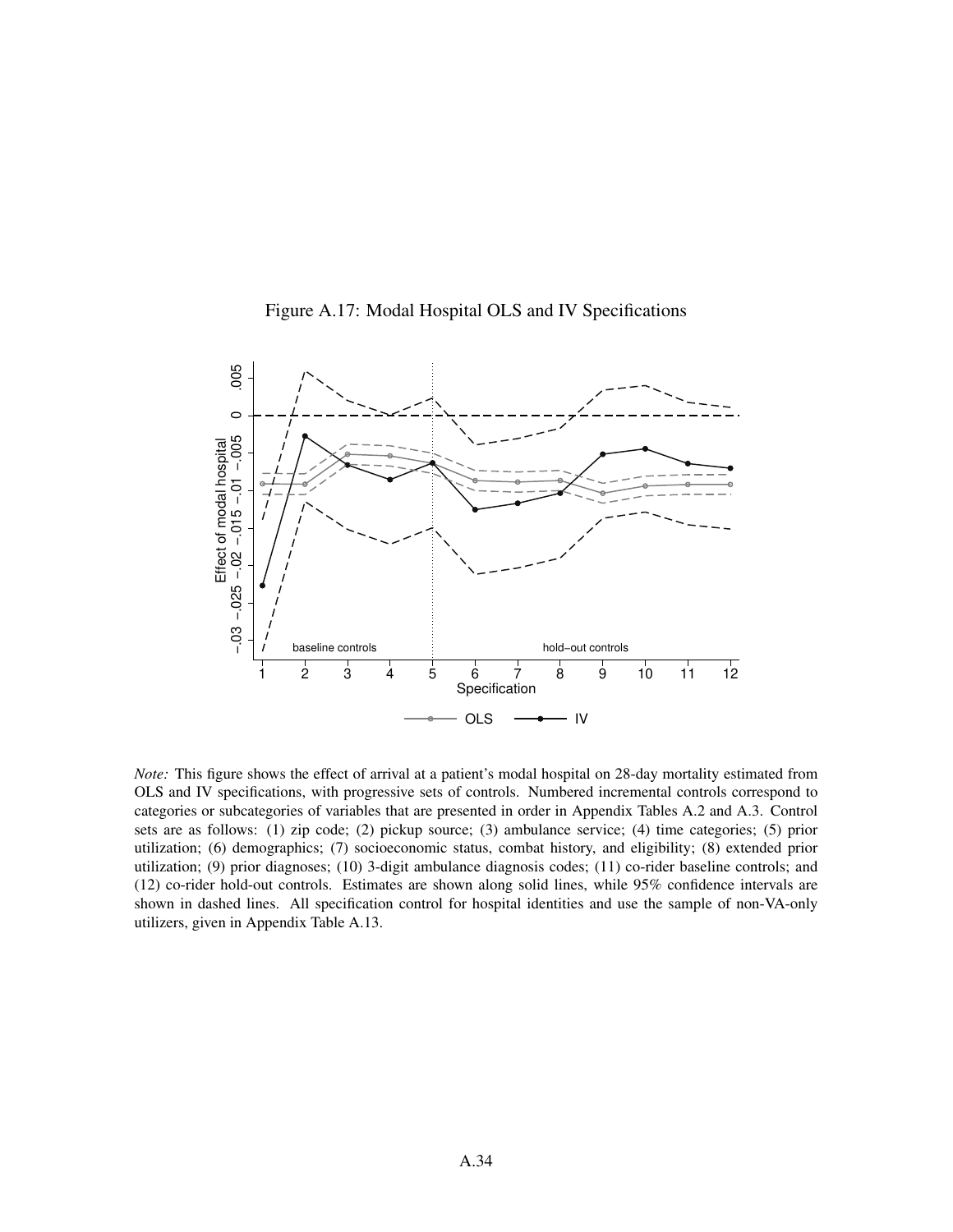

Figure A.18: Modal Hospital Combinations of Controls

*Note:* This figure shows IV estimates of the effect of arrival at a patient's modal hospital on mortality on the *y*-axis, with first-stage and reduced-form Equations (A.30) and (A.31), varying the number of controls included in the IV regression. Control variables are detailed in Appendix Tables A.2 and A.3. All specifications include the five baseline controls. Therefore, the figure represents  $5 + (2<sup>7</sup> - 1) = 132$  specifications. For each number of controls *n* for  $n > 5$ , we consider "7 choose  $n - 5$ " specifications. The mean IV estimate is shown with a dashed line; the minimum and maximum IV estimates are shown with a short dashed line. We use the sample of non-VA-only utilizers, given in Appendix Table A.13.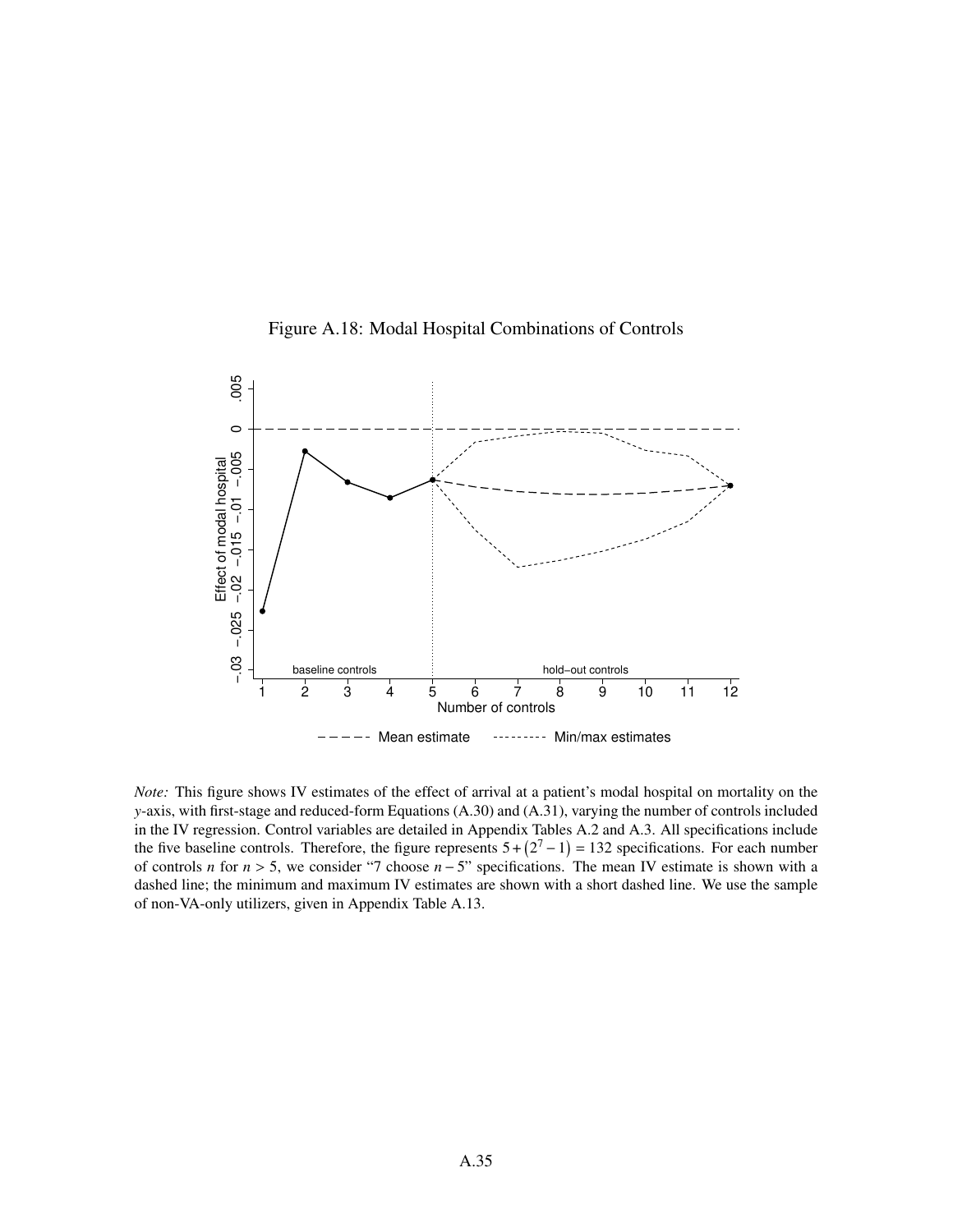|                                                                                                        |                                                                                                                                                                                                                                                                                                                   |           |           |                        |                             | Hospitals |
|--------------------------------------------------------------------------------------------------------|-------------------------------------------------------------------------------------------------------------------------------------------------------------------------------------------------------------------------------------------------------------------------------------------------------------------|-----------|-----------|------------------------|-----------------------------|-----------|
| Sample step                                                                                            | Description                                                                                                                                                                                                                                                                                                       | Rides     | Patients  | Ambulance<br>companies | $\aleph$                    | Non-VA    |
| 1. Build initial sample of<br>from January 1, 2001, to<br>ambulance rides to EDs<br>December 31, 2014. | ambulance ride, non-missing demographic data,<br>least one year, date of death (if non-missing)<br>enrollment in Medicare Parts A and B for at<br>Require ED visit within 24 hours after<br>weakly after the ambulance ride.                                                                                      | 8,952,884 | 2,898,667 | 183,693                | 127                         | 7,816     |
| 2. Clean sample                                                                                        | missing ambulance diagnosis code, or from VA<br>(i.e., visits in different hospitals), with patients<br>younger than 20 years or older than 99 years,<br>Drop rides linked to more than one ED visit<br>with missing Health Referral Region, with<br>New Orleans (destroyed in 2005 due to<br>Hurricane Katrina). | 8,828,997 | 2,862,557 | 180,320                | 125                         | 7,744     |
| 3. Distance restrictions                                                                               | Drop patients who do not live within 20 miles of<br>hospital. Drop rides to a hospital over 50 miles<br>a VA hospital and within 20 miles of a non-VA<br>from the patient's home.                                                                                                                                 | 3,465,588 | 1,118,302 | 14,662                 | 118                         | 3,071     |
| 4. Ambulance restrictions                                                                              | patients in a given zip code. Drop<br>5% of rides in a given zip code to a VA hospital.<br>rides by an ambulance company with less than<br>an ambulance company with<br>Drop rides from zip codes with only one<br>remaining ambulance company<br>fewer than 20<br>Drop rides by                                  | 1,051,093 | 365,163   | 1,217                  | $\approx$                   | 1,577     |
| 5. Prior utilization<br>restriction                                                                    | or primary care) in the prior year.<br>patients with no VA utilization<br>Drop rides for<br>(inpatient, ED,                                                                                                                                                                                                       | 491,193   | 188,299   | 1,217                  | 99                          | 1,404     |
| 6. Prior ride restriction                                                                              | patients with a prior ride within<br>Drop rides for<br>30 days.                                                                                                                                                                                                                                                   | 401,319   | 188,299   | 1,217                  | $\mathcal{S}^{\mathcal{O}}$ | 1,386     |

Table A.1: Selection of Baseline Sample Table A.1: Selection of Baseline Sample Note: This table details selection steps to create the baseline sample. At each step, the table lists the number of ambulance rides, patients, ambulance companies, and VA and non-VA hospitals. Table 1 shows average patient *Note:* This table details selection steps to create the baseline sample. At each step, the table lists the number of ambulance rides, patients, ambulance companies, and VA and non-VA hospitals. Table 1 shows average patient characteristics among observations at each sample step.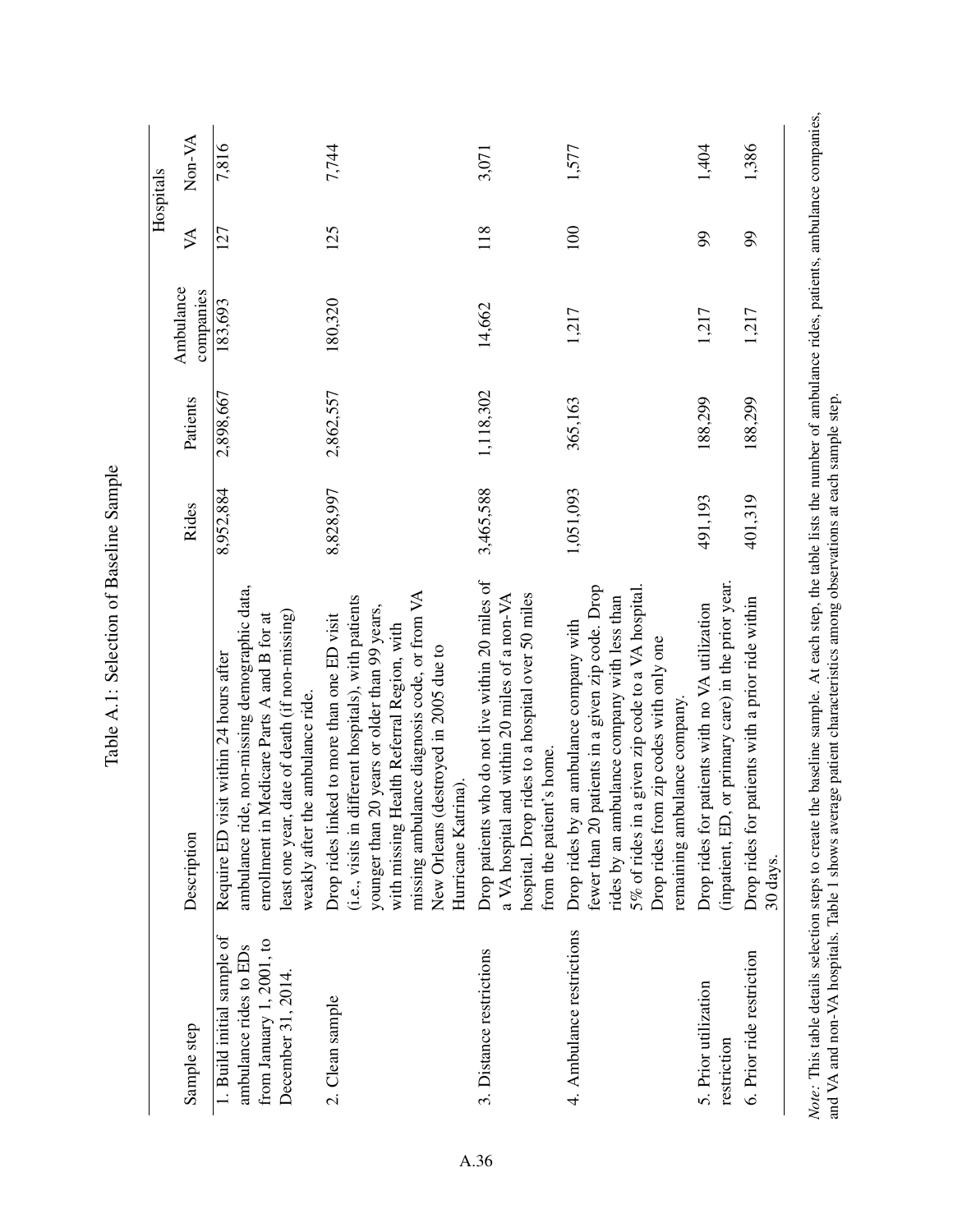| Category                            | Subcategory                     | Variables                                                                                                                                                                                                                            |
|-------------------------------------|---------------------------------|--------------------------------------------------------------------------------------------------------------------------------------------------------------------------------------------------------------------------------------|
| Location                            | Zip code                        | Zip code indicators $(1,630)$ indicators)                                                                                                                                                                                            |
| $(1,633$ indicators)                | $(1,630$ indicators)            |                                                                                                                                                                                                                                      |
|                                     | Pickup source<br>(3 indicators) | Indicators for whether pickup is from residence,<br>residential (including domiciliary, custodial<br>facility), skilled nursing facility, or scene of<br>accident (omitted category)                                                 |
| Ambulance service<br>(3 indicators) |                                 | Indicators for whether ambulance is ALS special<br>(CPT codes A0427, A0330, A0370), ALS<br>non-special (CPT codes Q3019, A0368, A0328),<br>ALS level 2 (CPT code A0433), or BLS (omitted<br>category; CPT codes A0429, A0362, A0322) |
| Time categories                     |                                 | Day of the week (6 indicators);                                                                                                                                                                                                      |
| $(173$ indicators)                  |                                 | Month-year interactions (167 indicators)                                                                                                                                                                                             |
| Prior utilization<br>(6 indicators) |                                 | Indicators for utilization in prior year of Medicare<br>primary care, VA primary care utilization,<br>Medicare ED, VA ED, Medicare inpatient, and<br>VA inpatient services                                                           |

## Table A.2: Baseline Control Variables

*Note:* This table describes baseline controls variables, denoted as  $(z(i), \mathbf{X}_i^0)$  in Condition 1 and throughout the text. We consider our quasi-experiment to be conditional on these variables, and we include these variables as controls in all of our analyses. Numbers of non-collinear indicators are given in parentheses.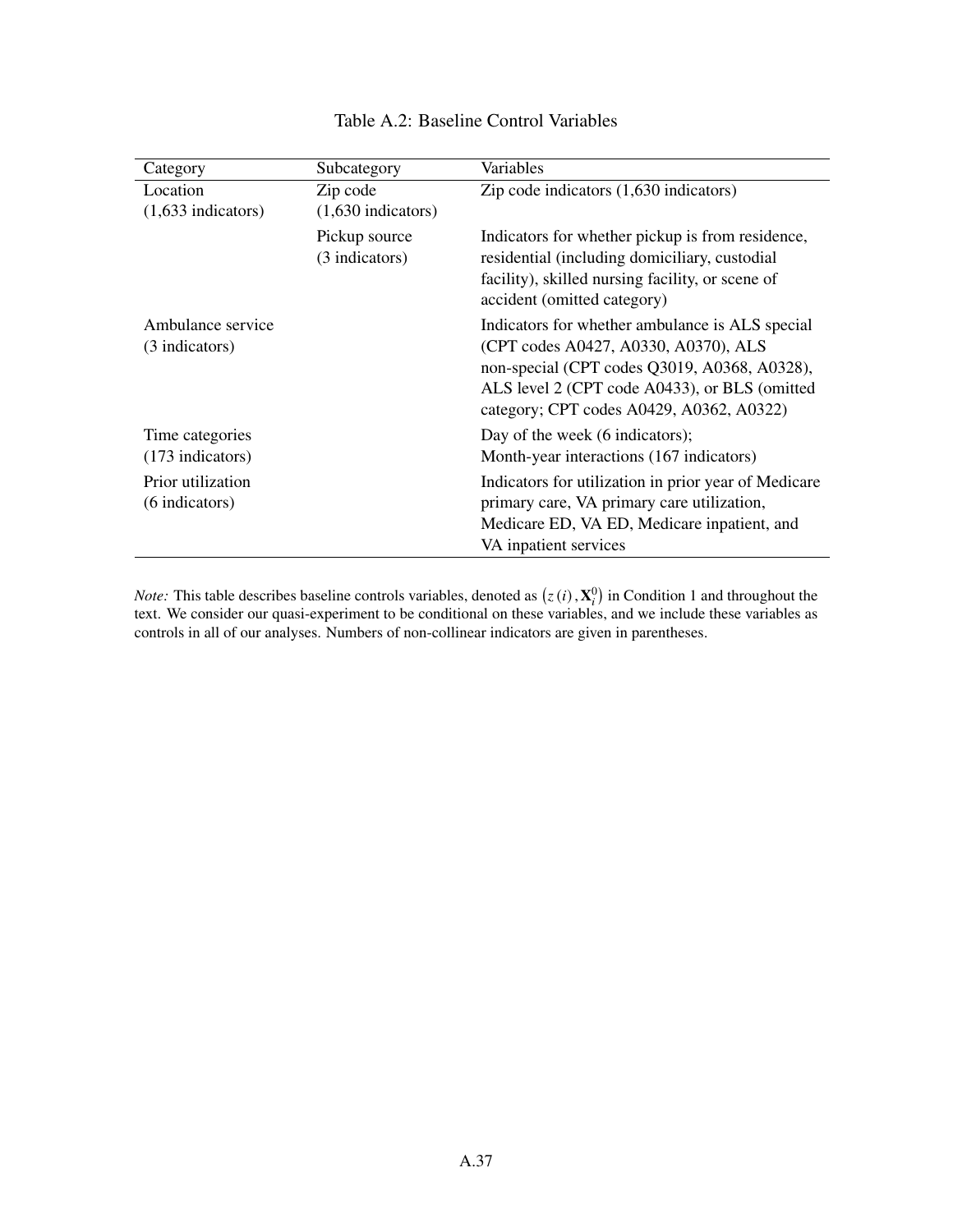| Category           | Subcategory       | Variables                                                                     |
|--------------------|-------------------|-------------------------------------------------------------------------------|
| Patient background | Demographics      | Age: 5-year age bins from 20-64 years, 2-year                                 |
| (60 variables)     | (30 indicators)   | age bins from 65-100 years (26 indicators);                                   |
|                    |                   | Male gender;                                                                  |
|                    |                   | Race: indicators for white, Black, Hispanic, and                              |
|                    |                   | Asian/other (omitted category)                                                |
|                    | Socioeconomic     | Terciles of income and net worth (4 indicators);                              |
|                    | status, combat    | Period of combat: WWII, Korean, Vietnam, other                                |
|                    | history, and      | (omitted category) (3 indicators);                                            |
|                    | eligibility       | Indicator for aid and attendance for in-home care;                            |
|                    | (22 indicators)   | Priority group indicators (7 indicators);                                     |
|                    |                   | Service connection: service connected, not                                    |
|                    |                   | service connected, or non-veteran/other (omitted<br>category) (2 indicators); |
|                    |                   | 6 missing indicators for each of the above                                    |
|                    |                   | characteristics                                                               |
|                    | Extended prior    | Counts of VA primary care visits, outpatient                                  |
|                    | utilization       | visits, ED visits, and inpatient visits in prior year;                        |
|                    | (8 variables)     | Analogous counts of Medicare visits in prior year                             |
| Prior diagnoses    |                   | 31 Elixhauser indicators (dividing hypertension                               |
| (93 indicators)    |                   | indicator into 2 indicators for complicated and                               |
|                    |                   | uncomplicated hypertension), in four categories:                              |
|                    |                   | present in VA data only, present in Medicare data                             |
|                    |                   | only, and present in both VA and Medicare data                                |
|                    |                   | $(31 \times 3 = 93$ indicators)                                               |
| 3-digit ambulance  |                   | 3-digit ambulance diagnosis (ICD-9) codes (641                                |
| diagnosis codes    |                   | indicators)                                                                   |
| (641 indicators)   |                   |                                                                               |
| Co-rider           | Co-rider baseline | Co-rider pickup source proportions (3 variables);                             |
| characteristics    | controls          | Co-rider ambulance service proportions (3                                     |
| (33 variables)     | (12 variables)    | variables);                                                                   |
|                    |                   | Co-rider prior utilization proportions (6 variables)                          |
|                    | Co-rider hold-out | Co-rider average continuous age;                                              |
|                    | controls          | Co-rider proportion male gender;                                              |
|                    | (21 variables)    | Co-rider race proportions (3 variables);                                      |
|                    |                   | Co-rider 1-digit ambulance code proportions (15                               |
|                    |                   | variables);<br>Co-rider average predicted mortality                           |
|                    |                   |                                                                               |

## Table A.3: Hold-Out Control Variables

*Note:* This table describes hold-out control variables. These variables are used to test robustness of our findings, particularly in Figures 2, A.3, A.18, and A.17. Numbers of non-collinear indicators or variables are given in parentheses.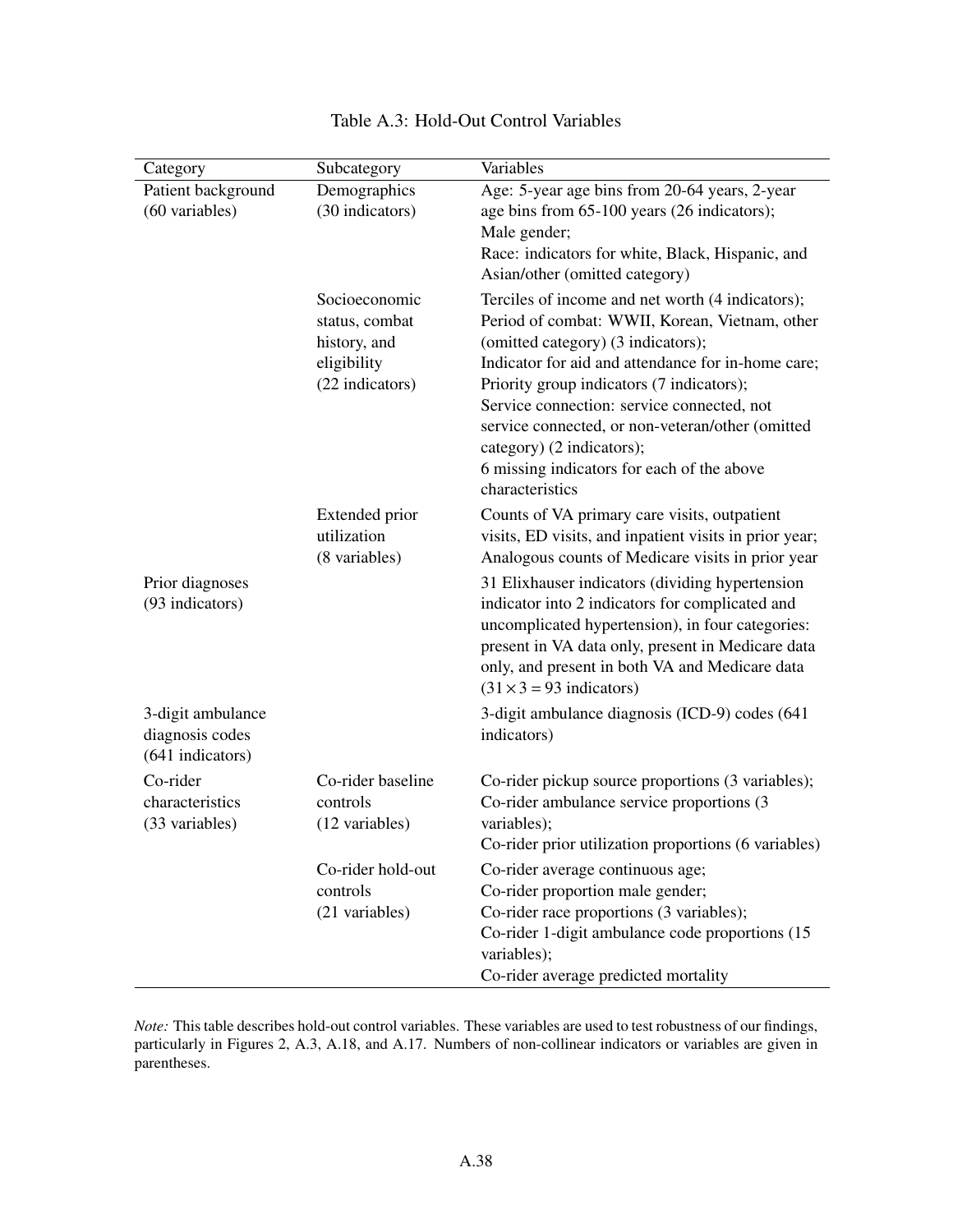|                           | $\widehat{\Xi}$           | $\widehat{c}$             | $\widehat{c}$                           | $\widehat{E}$           | $\widehat{c}$        | $\widehat{\odot}$ |
|---------------------------|---------------------------|---------------------------|-----------------------------------------|-------------------------|----------------------|-------------------|
|                           |                           |                           | A: Dependent variable: 28-day mortality |                         |                      |                   |
| VA hospital               | 0.053<br>ī                | $-0.045$                  | $-0.039$                                | $-0.045$                | $-0.045$             | $-0.045$          |
|                           | (0.019)                   | (0.018)                   | (0.018)                                 | (0.018)                 | (0.018)              | (0.021)           |
| Outcome mean              | 0.097                     | 0.097                     | 0.097                                   | 0.097                   | 0.097                | 0.097             |
| Observations              | 401,319                   | 401,319                   | 401,319                                 | 401,319                 | 401,319              | 401,319           |
|                           |                           |                           | B: Dependent variable:                  | 28-day spending         |                      |                   |
| VA hospital               | $-2,421$                  | $-2,805$                  | $-2,144$                                | $-2,549$                | $-2,598$             | $-2,257$          |
|                           | (897)                     | (876)                     | (809)                                   | (814)                   | (820)                | (974)             |
| Outcome mean              | 12,265                    | 12,265                    | 12,265                                  | 12,265                  | 12,265               | 12,265            |
| Observations              | 401,319                   | 401,319                   | 401,319                                 | 401,319                 | 401,319              | 101,319           |
| Ambulance charges splines | Yes                       | $\mathsf{S}^{\mathsf{O}}$ | $\mathsf{S}^{\mathsf{O}}$               | $\overline{a}$          |                      |                   |
| Mileage splines           | $\mathsf{S}^{\mathsf{O}}$ | Yes                       | $\mathsf{S}^{\mathsf{o}}$               | $\mathcal{L}^{\circ}$   | 2 ž                  | Yes<br>Yes        |
| Out-of-sample mortality   | $\mathsf{S}^{\mathsf{O}}$ | $\overline{S}$            | Yes                                     | $\overline{\mathsf{z}}$ | $\overline{a}$       | Yes               |
| Chosen non-VA hospitals   |                           |                           |                                         |                         |                      |                   |
| Out-of-sample mortality   | $\mathsf{z}^{\circ}$      | $\frac{1}{2}$             | $\mathsf{S}^{\mathsf{o}}$               | Yes                     | $\tilde{\mathsf{z}}$ | Yes               |
| Out-of-sample spending    | $\mathsf{S}^{\mathsf{O}}$ | $\overline{S}$            | $\overline{S}$                          | $\overline{\mathsf{z}}$ | Yes                  | Yes               |

Table A.4: Robustness of Exclusion Restriction Table A.4: Robustness of Exclusion Restriction

/es including a set of controls for ambulance actions on the specific ride (flexible functions of the charges incurred by the ambulance company, flexible functions of the mileage driven by the ambulance company), for "out-of-sample" outcomes by the ambulance company, and for non-VA hospitals chosen by the ambulance company ("out-of-sample" averages of mortality and spending for these non-VA hospitals). "Out-of-sample" refers to patients outside of the main analytical sample (Appendix Table A.1) because they have no VA utilization in the prior year; specifically, they are computed using patients with only non-VA utilization in the prior including a set of controls for ambulance actions on the specific ride (flexible functions of the charges incurred by the ambulance company, flexible functions of *Note:* This table presents IV estimates of the effect of the VA on 28-day mortality (Panel A) and on 28-day spending (Panel B). In each panel, each column involves the mileage driven by the ambulance company), for "out-of-sample" outcomes by the ambulance company, and for non-VA hospitals chosen by the ambulance company ("out-of-sample" averages of mortality and spending for these non-VA hospitals). "Out-of-sample" refers to patients outside of the main analytical sample (Appendix Table A.1) because they have no VA utilization in the prior year; specifically, they are computed using patients with only non-VA utilization in the prior year (Panel B of Appendix Table A.13). Regressions are run on the main analytical sample. Further details are given in Appendix A.1.1. year (Panel B of Appendix Table A.13). Regressions are run on the main analytical sample. Further details are given in Appendix A.1.1. Note: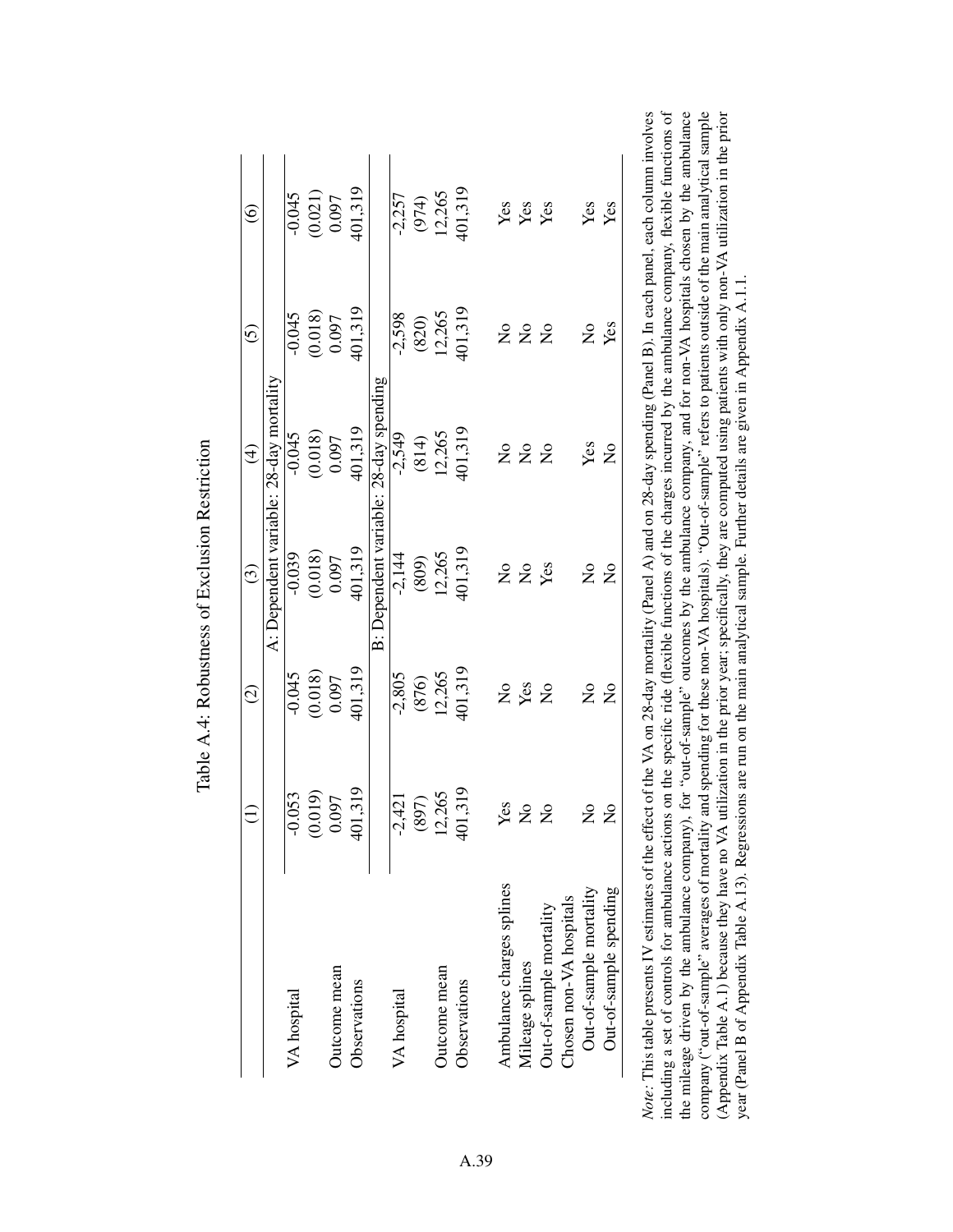|                                      |              |          |                 | Instrument |
|--------------------------------------|--------------|----------|-----------------|------------|
| First stage sample                   | Observations | VA share | <b>Baseline</b> | Reverse-   |
|                                      |              |          |                 | sample     |
| Age $\leq 80$                        | 239,611      | 0.347    | 0.931           | 0.497      |
|                                      |              |          | (0.038)         | (0.022)    |
| Age > 80                             | 161,707      | 0.305    | 0.789           | 0.456      |
|                                      |              |          | (0.041)         | (0.022)    |
| White                                | 314,064      | 0.304    | 0.821           | 0.221      |
|                                      |              |          | (0.037)         | (0.016)    |
| Non-white                            | 87,176       | 0.426    | 0.992           | 0.596      |
|                                      |              |          | (0.068)         | (0.041)    |
| Comorbidity count (high)             | 167,332      | 0.292    | 0.758           | 0.427      |
|                                      |              |          | (0.041)         | (0.019)    |
| Comorbidity count (low)              | 233,987      | 0.358    | 0.938           | 0.553      |
|                                      |              |          | (0.039)         | (0.027)    |
| Mental illness or substance abuse    | 188,961      | 0.354    | 0.931           | 0.514      |
|                                      |              |          | (0.040)         | (0.024)    |
| No mental illness or substance abuse | 212,358      | 0.309    | 0.815           | 0.456      |
|                                      |              |          | (0.037)         | (0.020)    |
| VA visits in prior year (high)       | 183,087      | 0.508    | 1.038           | 0.710      |
|                                      |              |          | (0.050)         | (0.035)    |
| VA visits in prior year (low)        | 218,232      | 0.181    | 0.718           | 0.284      |
|                                      |              |          | (0.031)         | (0.014)    |
| <b>Advanced Life Support</b>         | 274,690      | 0.301    | 0.836           | 0.249      |
|                                      |              |          | (0.036)         | (0.018)    |
| No Advanced Life Support             | 126,616      | 0.393    | 0.840           | 0.301      |
|                                      |              |          | (0.048)         | (0.032)    |
| Predicted VA user (high)             | 200,659      | 0.543    | 1.113           | 0.865      |
|                                      |              |          | (0.054)         | (0.055)    |
| Predicted VA user (low)              | 200,660      | 0.117    | 0.559           | 0.218      |
|                                      |              |          | (0.030)         | (0.011)    |
| Predicted mortality (high)           | 200,659      | 0.328    | 0.835           | 0.368      |
|                                      |              |          | (0.036)         | (0.019)    |
| Predicted mortality (low)            | 200,660      | 0.333    | 0.898           | 0.502      |
|                                      |              |          | (0.046)         | (0.024)    |
|                                      |              |          | Dual            | Analytical |
| Instrument sample                    |              |          | eligibles       | sample     |

Table A.5: Monotonicity Tests

*Note:* This table presents first-stage coefficients on different subsamples of patients. For each subsample, we present results for two different instruments: (i) the baseline leave-out instrument,  $Z_i$ , given in Equation (1) and calculated from observations among dually eligible veterans (Step 1 of Appendix Table A.1), and (ii) a reverse-sample instrument,  $\tilde{Z}_i^{-m}$ , given in Equation (A.2) and calculated from observations in the analytical sample (Step 6 of Appendix Table A.1) that are outside of the regression subsample. Each regression uses baseline controls defined in Appendix Table A.2. Further details are given in Appendix A.1.2.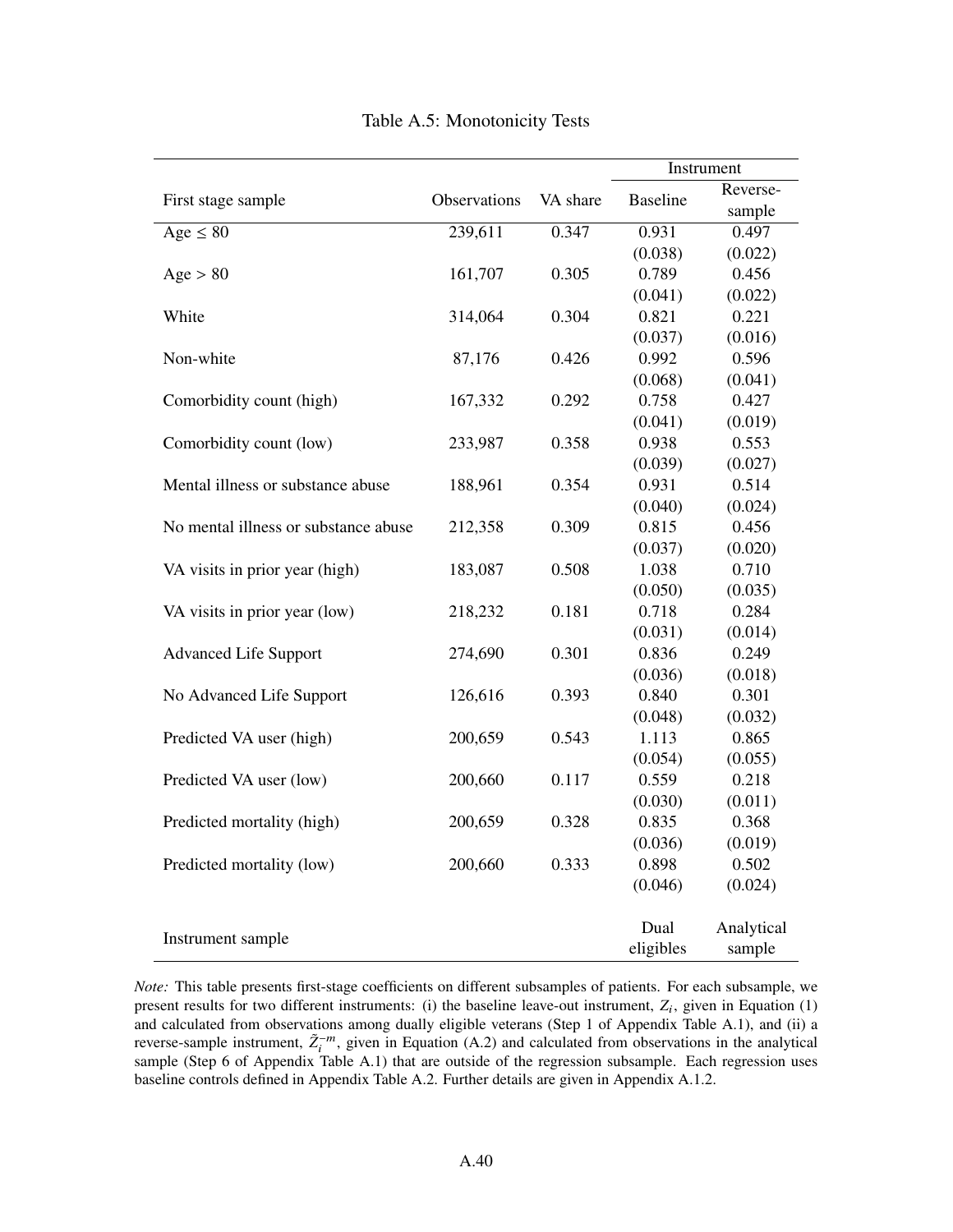|                                      |              |          |                 | Instrument |
|--------------------------------------|--------------|----------|-----------------|------------|
| First stage sample                   | Observations | VA share | <b>Baseline</b> | In-sample  |
| Age $\leq 80$                        | 239,611      | 0.347    | 0.586           | 0.525      |
|                                      |              |          | (0.021)         | (0.020)    |
| Age > 80                             | 161,707      | 0.305    | 0.494           | 0.394      |
|                                      |              |          | (0.023)         | (0.022)    |
| White                                | 314,064      | 0.304    | 0.504           | 0.513      |
|                                      |              |          | (0.019)         | (0.020)    |
| Non-white                            | 87,176       | 0.426    | 0.676           | 0.440      |
|                                      |              |          | (0.032)         | (0.033)    |
| Comorbidity count (high)             | 167,332      | 0.292    | 0.493           | 0.438      |
|                                      |              |          | (0.020)         | (0.021)    |
| Comorbidity count (low)              | 233,987      | 0.358    | 0.583           | 0.504      |
|                                      |              |          | (0.022)         | (0.020)    |
| Mental illness or substance abuse    | 188,961      | 0.354    | 0.592           | 0.518      |
|                                      |              |          | (0.021)         | (0.020)    |
| No mental illness or substance abuse | 212,358      | 0.309    | 0.501           | 0.426      |
|                                      |              |          | (0.020)         | (0.020)    |
| VA visits in prior year (high)       | 183,087      | 0.508    | 0.691           | 0.572      |
|                                      |              |          | (0.026)         | (0.021)    |
| VA visits in prior year (low)        | 218,232      | 0.181    | 0.421           | 0.445      |
|                                      |              |          | (0.018)         | (0.021)    |
| <b>Advanced Life Support</b>         | 274,690      | 0.301    | 0.523           | 0.518      |
|                                      |              |          | (0.020)         | (0.021)    |
| No Advanced Life Support             | 126,616      | 0.393    | 0.531           | 0.433      |
|                                      |              |          | (0.025)         | (0.024)    |
| Predicted VA user (high)             | 200,659      | 0.543    | 0.743           | 0.619      |
|                                      |              |          | (0.028)         | (0.021)    |
| Predicted VA user (low)              | 200,660      | 0.117    | 0.331           | 0.423      |
|                                      |              |          | (0.016)         | (0.027)    |
| Predicted mortality (high)           | 200,659      | 0.328    | 0.513           | 0.458      |
|                                      |              |          | (0.020)         | (0.019)    |
| Predicted mortality (low)            | 200,660      | 0.333    | 0.570           | 0.479      |
|                                      |              |          | (0.023)         | (0.021)    |
| Instrument sample                    |              |          | Analytical      | Analytical |
|                                      |              |          | sample          | sample     |

Table A.6: Monotonicity Tests (Continued)

*Note:* This table presents first-stage coefficients on different subsamples of patients. For each subsample, we present results for two different instruments: (i) the baseline leave-out instrument,  $\tilde{Z}_i$ , given in Equation (1), and (ii) a in-sample instrument,  $\tilde{Z}_i^m$ , given in Equation (A.2) and calculated from leave-out observations in the same regression subsample. Both instruments are calculated using observations in the analytical sample (Step 6 of Appendix Table A.1). Each regression uses baseline controls defined in Appendix Table A.2. Further details are given in Appendix A.1.2.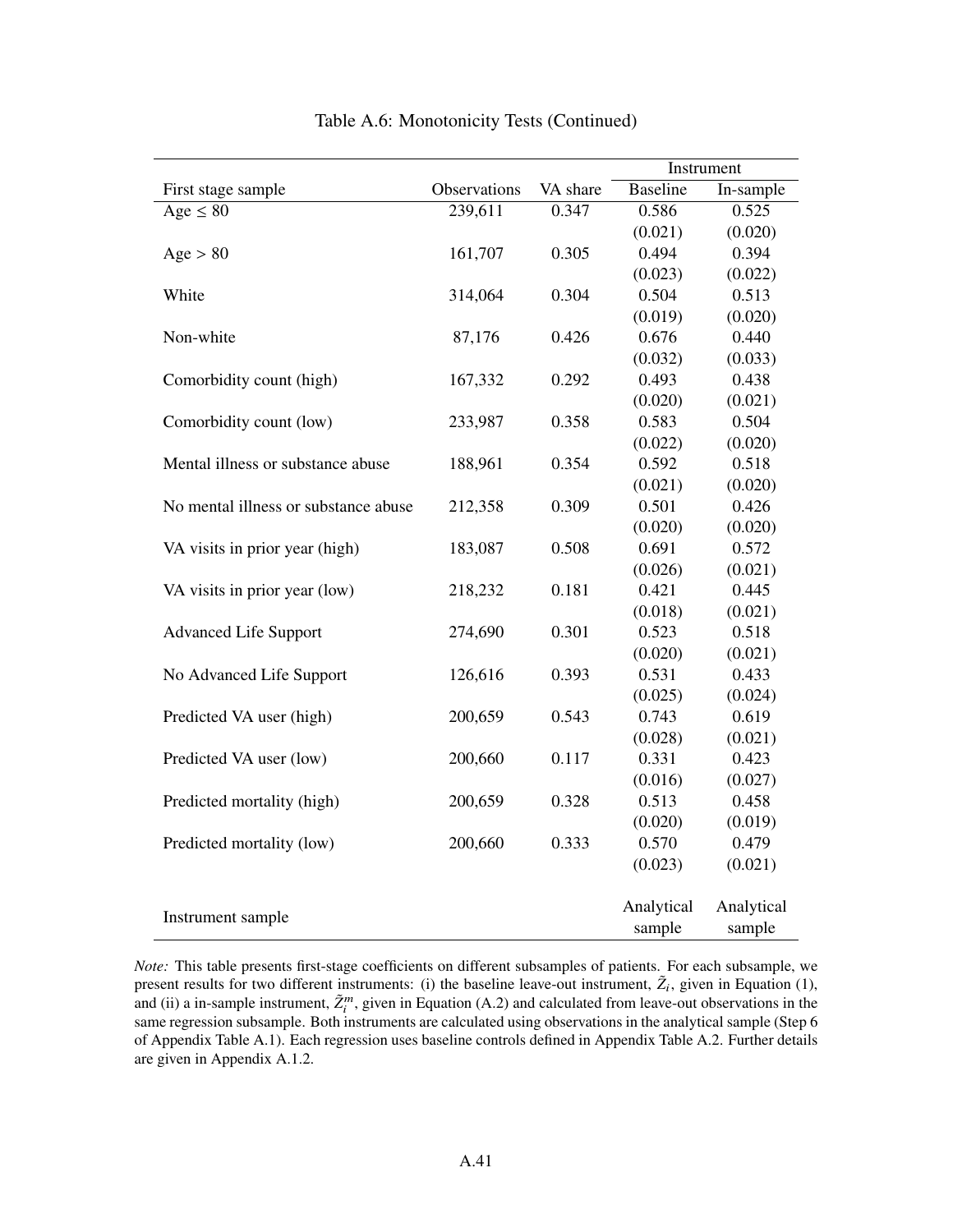|                               |           | Always takers   |          | Never takers    |
|-------------------------------|-----------|-----------------|----------|-----------------|
|                               | Mean      | Ratio           | Mean     | Ratio           |
| Male                          | 0.961     | 1.00            | 0.965    | 1.00            |
|                               | (0.002)   | $[0.99 - 1.00]$ | (0.001)  | $[1.00 - 1.00]$ |
| Age                           | 75.6      | 0.99            | 76.3     | 1.00            |
|                               | (0.158)   | $[0.99 - 1.00]$ | (0.153)  | $[1.00 - 1.01]$ |
| <b>Black</b>                  | 0.222     | 1.14            | 0.184    | 0.95            |
|                               | (0.012)   | $[1.02 - 1.26]$ | (0.010)  | $[0.85 - 1.05]$ |
| Income                        | \$18,039  | 0.86            | \$22,397 | 1.07            |
|                               | $(\$200)$ | $[0.84 - 0.88]$ | (\$232)  | $[1.05 - 1.09]$ |
| Rural zip code                | 0.064     | 1.27            | 0.053    | 1.04            |
|                               | (0.015)   | $[0.67 - 1.87]$ | (0.011)  | $[0.62 - 1.46]$ |
| Residential source            | 0.685     | 0.97            | 0.667    | 0.95            |
|                               | (0.011)   | $[0.94 - 1.00]$ | (0.009)  | $[0.92 - 0.97]$ |
| Comorbidity count             | 5.85      | 0.95            | 6.44     | 1.05            |
|                               | (0.046)   | $[0.94 - 0.97]$ | (0.032)  | $[1.04 - 1.06]$ |
| Mental illness                | 0.469     | 1.10            | 0.420    | 0.98            |
|                               | (0.006)   | $[1.07 - 1.13]$ | (0.004)  | $[0.97 - 1.00]$ |
| Substance abuse               | 0.150     | 1.04            | 0.137    | 0.95            |
|                               | (0.005)   | $[0.97 - 1.10]$ | (0.004)  | $[0.90 - 1.00]$ |
| Prior VA ED visit only        | 0.593     | 2.02            | 0.145    | 0.49            |
|                               | (0.007)   | $[1.97 - 2.06]$ | (0.003)  | $[0.47 - 0.52]$ |
| Prior non-VA ED visit only    | 0.032     | 0.13            | 0.376    | 1.52            |
|                               | (0.002)   | $[0.12 - 0.14]$ | (0.005)  | $[1.48 - 1.56]$ |
| Prior VA and non-VA ED visit  | 0.230     | 0.98            | 0.237    | 1.01            |
|                               | (0.006)   | $[0.93 - 1.03]$ | (0.004)  | $[0.98 - 1.05]$ |
| Ambulance rides in prior year | 2.212     | 1.03            | 2.210    | 1.03            |
|                               | (0.030)   | $[1.00 - 1.05]$ | (0.025)  | $[1.00 - 1.05]$ |
| <b>Advanced Life Support</b>  | 0.576     | 0.84            | 0.707    | 1.03            |
|                               | (0.013)   | $[0.81 - 0.88]$ | (0.010)  | $[1.01 - 1.06]$ |
| Predicted VA user             | 0.969     | 1.14            | 0.778    | 0.92            |
|                               | (0.001)   | $[1.14 - 1.15]$ | (0.002)  | $[0.91 - 0.92]$ |
| Predicted mortality           | 0.103     | 1.07            | 0.100    | 1.03            |
|                               | (0.002)   | $[1.03 - 1.10]$ | (0.001)  | $[1.01 - 1.05]$ |

| Table A.7: Always-Taker and Never-Taker Characteristics |  |
|---------------------------------------------------------|--|
|---------------------------------------------------------|--|

*Note:* This table presents average characteristics for always takers and never takers. Always takers are defined as patients who present to the VA even when they receive a residualized instrument below the 20th percentile; never takers are defined as patients who present to a non-VA hospital even when they receive a residualized instrument above the 80th percentile. To form these residualized instruments, we residualize the baseline instrument,  $Z_i$ , given in Equation (1), by baseline controls, described in Appendix Table A.2. Observations are drawn from the baseline sample described in Appendix Table A.1. For each row corresponding to a characteristic, the table presents average characteristics and the ratio between this average and the overall sample average. Overall sample means are given in Table 4. Standard errors are calculated by bootstrap, blocking observations by zip codes, and are shown in parentheses. Corresponding 95% confidence intervals of the ratio are presented in brackets. Further details are given in Appendix A.3.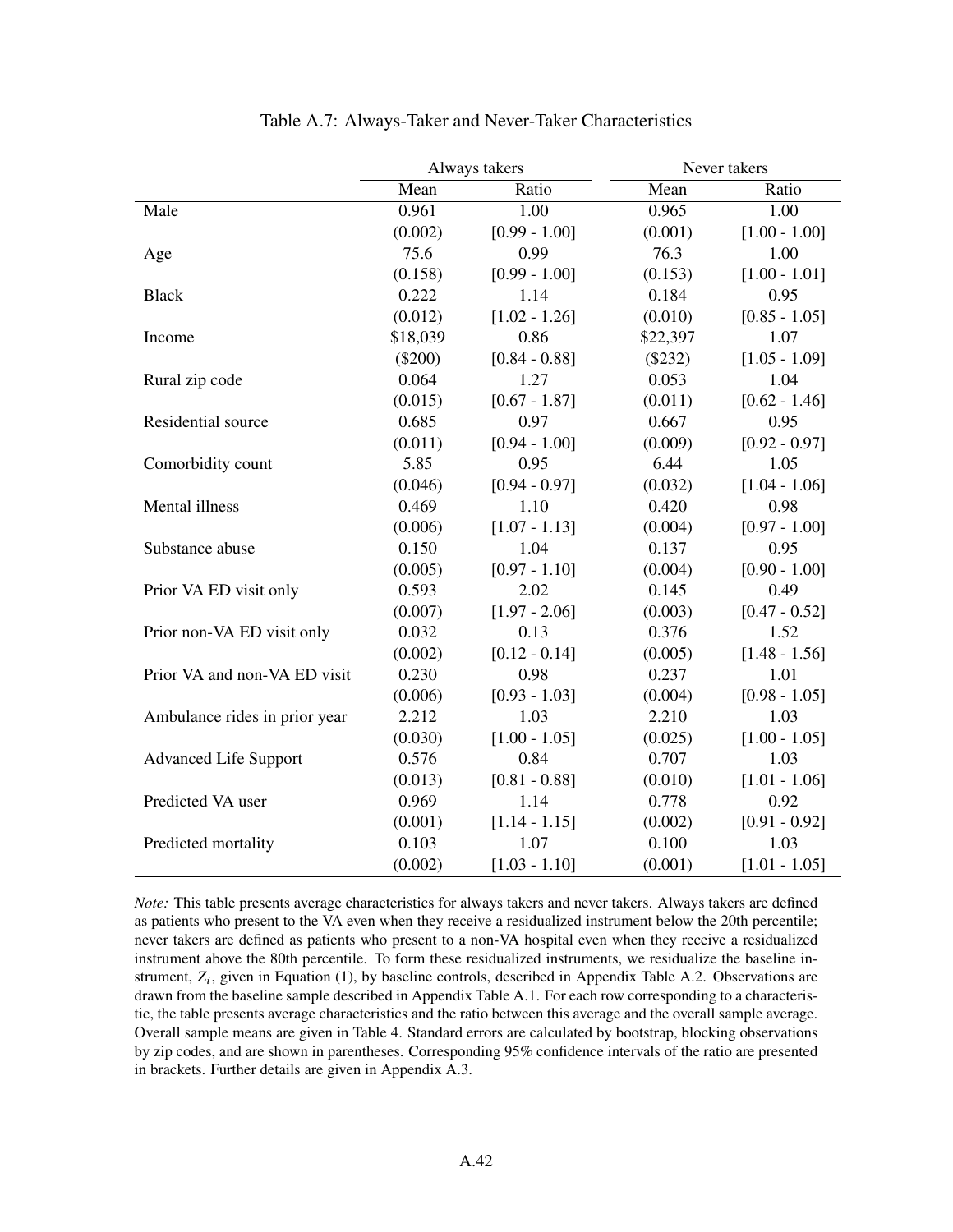|                         |                                               | Dependent                                     | t variable: 28-day mortality                                      |                                                                      |                                                                         |
|-------------------------|-----------------------------------------------|-----------------------------------------------|-------------------------------------------------------------------|----------------------------------------------------------------------|-------------------------------------------------------------------------|
|                         | $\widehat{\ominus}$                           | $\widehat{c}$                                 | $\bigodot$                                                        | $\bigoplus$                                                          | $\widehat{c}$                                                           |
| ATE                     |                                               |                                               |                                                                   |                                                                      |                                                                         |
|                         |                                               |                                               |                                                                   |                                                                      |                                                                         |
| .fference<br>ATE-LATE d |                                               |                                               |                                                                   |                                                                      |                                                                         |
|                         | $-0.043$<br>$(0.017)$<br>$0.003$<br>$(0.001)$ | $-0.033$<br>$(0.006)$<br>$0.013$<br>$(0.011)$ | $\begin{array}{c} 0.033 \\ (0.006) \\ 0.012 \\ 0.011 \end{array}$ | $\begin{array}{c} -0.033 \\ (0.005) \\ 0.012 \\ (0.011) \end{array}$ | $\frac{1}{0.033}$<br>$\frac{(0.005)}{0.012}$<br>$\frac{(0.011)}{0.011}$ |
| Control function        | Linear                                        |                                               |                                                                   | faussian basis                                                       | Taussian basis                                                          |
| Knots                   |                                               |                                               |                                                                   |                                                                      |                                                                         |
| Jutcome mean            | 0.097                                         | Cubic<br>$\frac{3}{0.097}$                    | Cubic<br>5<br>0.097                                               | $\frac{3}{0.097}$                                                    | $\begin{array}{c} 5 \\ 0.097 \end{array}$                               |
| Observations            | 101,319                                       | 101,319                                       | 401,319                                                           | 401,319                                                              | 101,319                                                                 |

Table A.8: Treatment Effects from Selection Model Table A.8: Treatment Effects from Selection Model

*Note:* This table presents estimates of the average treatment effect (ATE) from the selection model in Equation (A.21), under different specifications. Column 1 presents results from a control function that is linear in the first-stage residual, corresponding to the regression in Equation (A.23). Columns 2 to 5 present results from semiparametric control functions, corresponding to regressions of the form in Equation (A.25). The columns vary in whether the spline functions are cubic average treatment effect (LATE). The LATE is estimated from Equation (A.24) and is numerically equivalent to the LATE from our benchmark analysis in Section 3. We compute standard errors (shown in parentheses) for the ATE and the ATE-LATE difference by bootstrap, blocking by zip codes. Appendix A.4 provides Note: This table presents estimates of the average treatment effect (ATE) from the selection model in Equation (A.21), under different specifications. Column 1 functions or Gaussian basis functions and in the number of knots. In addition to the ATE, each column presents the difference between the ATE and the local presents results from a control function that is linear in the first-stage residual, corresponding to the regression in Equation (A.23). Columns 2 to 5 present results from semiparametric control functions, corresponding to regressions of the form in Equation (A.25). The columns vary in whether the spline functions are cubic functions or Gaussian basis functions and in the number of knots. In addition to the ATE, each column presents the difference between the ATE and the local average treatment effect (LATE). The LATE is estimated from Equation (A.24) and is numerically equivalent to the LATE from our benchmark analysis in Section 3. We compute standard errors (shown in parentheses) for the ATE and the ATE-LATE difference by bootstrap, blocking by zip codes. Appendix A.4 provides further details. further details.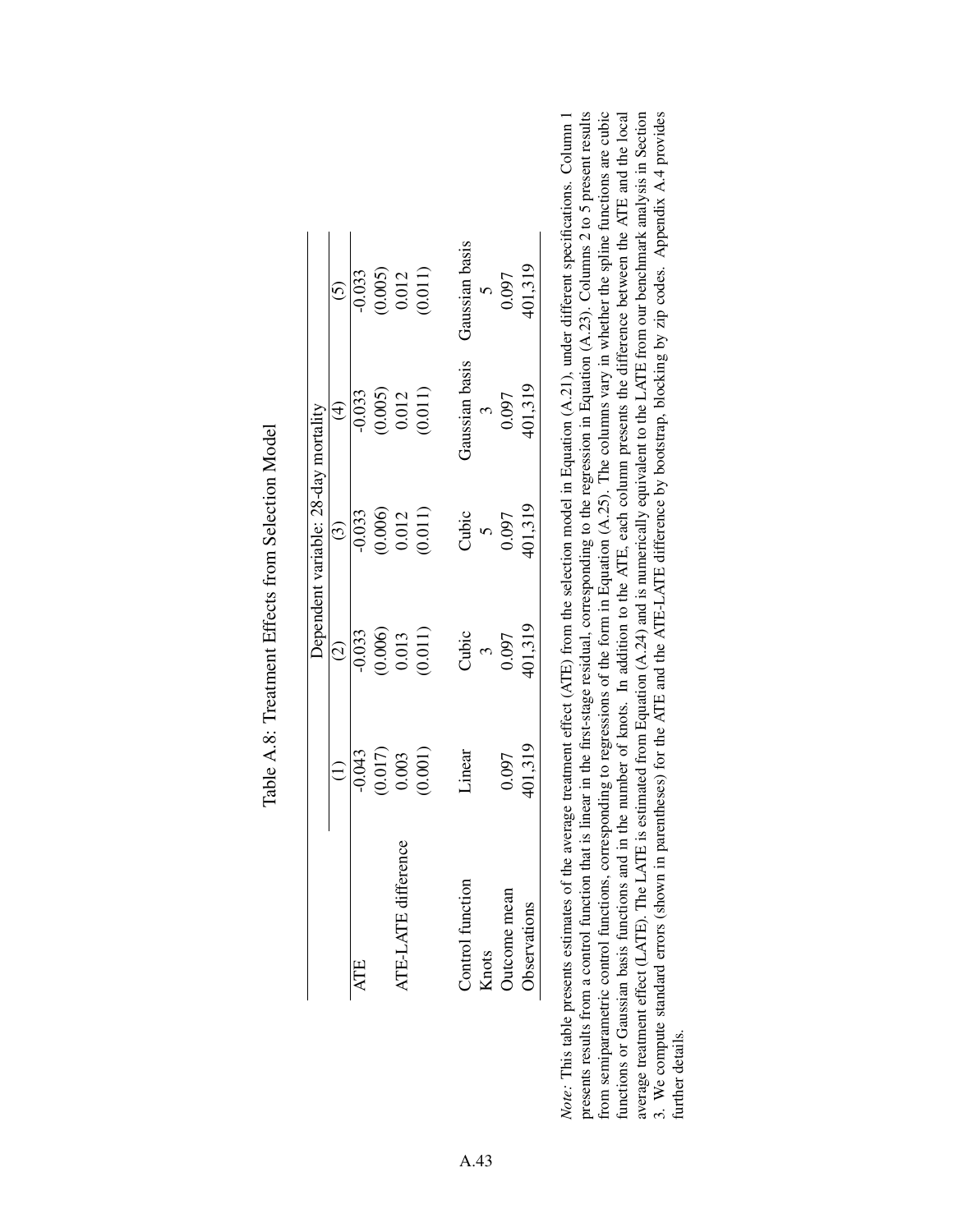|                                     |          | Regression estimates        |             | Characteristic means |
|-------------------------------------|----------|-----------------------------|-------------|----------------------|
|                                     | VA       | VA $\times \tilde{I}_{x,i}$ | $I_{x,i}=0$ | $I_{x,i} = 1$        |
| Volume, Size, and Capabilities      |          |                             |             |                      |
| ED visits                           | $-0.046$ | $-0.002$                    | 28,082      | 53,849               |
|                                     | (0.016)  | (0.002)                     |             |                      |
| Admissions                          | $-0.046$ | $-0.003$                    | 9,664       | 17,859               |
|                                     | (0.017)  | (0.002)                     |             |                      |
| Total staffed beds                  | $-0.046$ | $-0.004$                    | 199         | 375                  |
|                                     | (0.017)  | (0.002)                     |             |                      |
| Teaching hospital                   | $-0.045$ | $-0.000$                    | 0.02        | 0.51                 |
|                                     | (0.017)  | (0.002)                     |             |                      |
| Trauma center                       | $-0.045$ | 0.004                       | 0.28        | 0.93                 |
|                                     | (0.016)  | (0.002)                     |             |                      |
| Advanced cardiac care               | $-0.046$ | $-0.000$                    | 0.64        | 1.00                 |
|                                     | (0.017)  | (0.002)                     |             |                      |
| Stroke center                       | $-0.045$ | 0.001                       | 0.03        | 0.65                 |
|                                     | (0.017)  | (0.002)                     |             |                      |
| <b>Staffing</b>                     |          |                             |             |                      |
| ED staff per 1,000 ED visits        | $-0.045$ | $-0.001$                    | 0.30        | 0.75                 |
|                                     | (0.017)  | (0.002)                     |             |                      |
| Nurses per 1,000 patient-days       | $-0.046$ | 0.006                       | 4.13        | 6.58                 |
|                                     | (0.016)  | (0.002)                     |             |                      |
| Physicians per 1,000 patient-days   | $-0.045$ | 0.002                       | 4.36        | 10.79                |
|                                     | (0.017)  | (0.002)                     |             |                      |
| Hospitalists per 1,000 patient-days | $-0.045$ | 0.003                       | 0.12        | 0.39                 |
|                                     | (0.017)  | (0.002)                     |             |                      |
| Intensivists per 1,000 patient-days | $-0.045$ | 0.003                       | 0.05        | 0.23                 |
|                                     | (0.017)  | (0.002)                     |             |                      |

Table A.9: Heterogeneity by Non-VA Hospital Characteristics

*Note:* This table presents regression results investigating heterogeneous treatment effects along binary indicators of average non-VA hospital characteristics associated with each zip code. For each zip code, hospital characteristics are averaged with weights proportional to the number of rides going to each non-VA hospital from the zip code. We then divide observations *i*, based on whether their zip codes  $z(i)$  have below- vs. abovemedian averages, denoted by  $I_{x,i} = 0$  and  $I_{x,i} = 1$ , respectively. Regression results correspond to Equation (A.26). The coefficient on VA represents the LATE of going to the VA, and the coefficient on  $VA \times I_{x,i}$  represents the difference in the LATE between observations with  $I_{x,i} = 1$  and observations with  $I_{x,i} = 0$ . Appendix Table A.10 presents results for additional characteristics. Appendix A.5 provides further details on the hospital characteristics.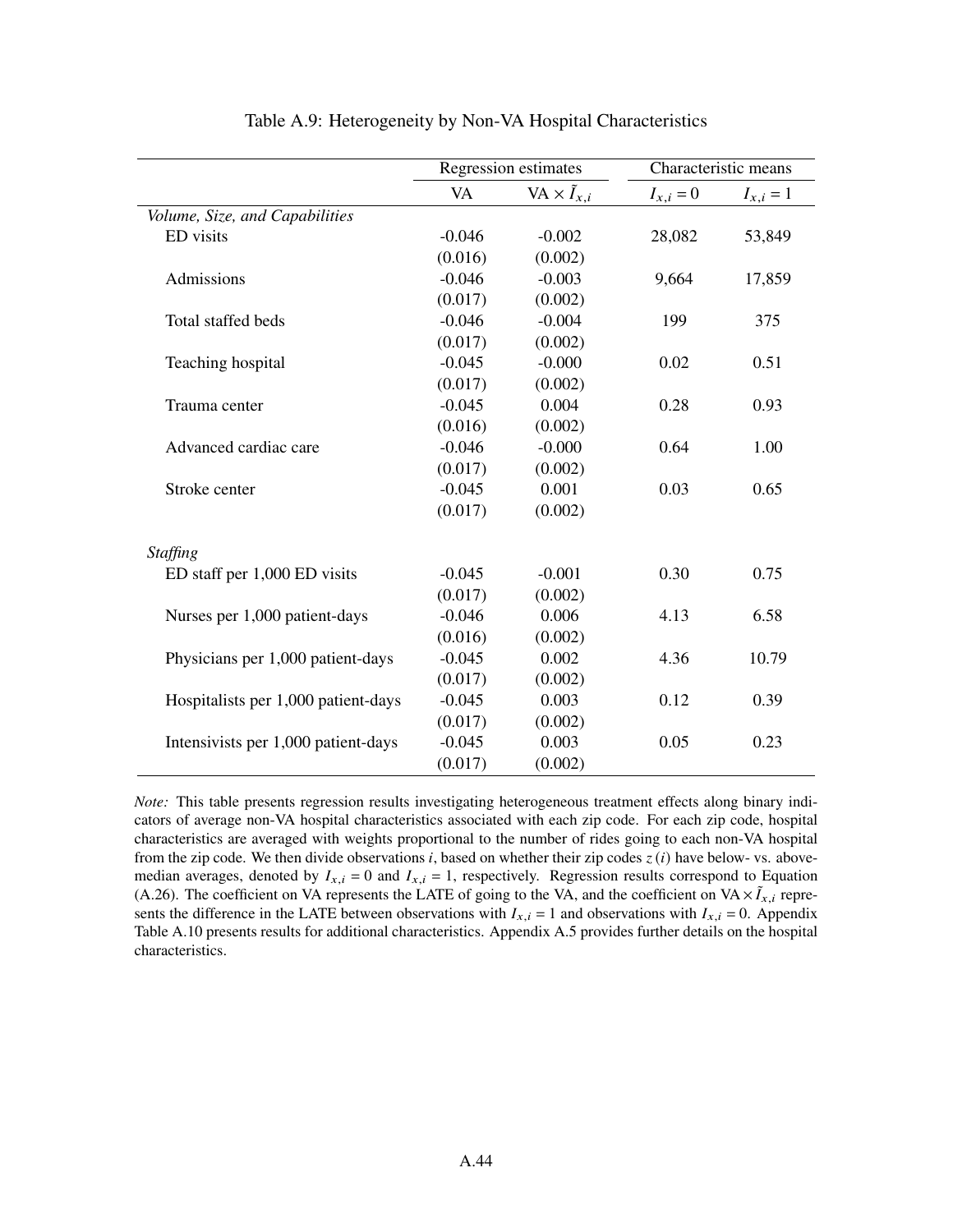|                              |          | Regression estimates        | Characteristic means |               |
|------------------------------|----------|-----------------------------|----------------------|---------------|
|                              | VA       | VA $\times \tilde{I}_{x,i}$ | $I_{x,i} = 0$        | $I_{x,i} = 1$ |
| Spending and Outcomes        |          |                             |                      |               |
| Relative spending            | $-0.045$ | $-0.002$                    | 0.97                 | 1.04          |
|                              | (0.017)  | (0.002)                     |                      |               |
| Mortality rate               | $-0.045$ | $-0.003$                    | 11.62                | 12.89         |
|                              | (0.017)  | (0.002)                     |                      |               |
| Readmission rate             | $-0.045$ | $-0.002$                    | 17.30                | 18.90         |
|                              | (0.017)  | (0.002)                     |                      |               |
| Organization and IT          |          |                             |                      |               |
| Network or hospital system   | $-0.045$ | $-0.002$                    | 0.65                 | 1.00          |
|                              | (0.017)  | (0.002)                     |                      |               |
| HMO or ACO                   | $-0.045$ | $-0.002$                    | 0.00                 | 0.47          |
|                              | (0.017)  | (0.002)                     |                      |               |
| Health IT                    | $-0.046$ | $-0.002$                    | 0.00                 | 0.80          |
|                              | (0.016)  | (0.002)                     |                      |               |
| Share of non-VA rides (max.) | $-0.045$ | 0.002                       | 0.42                 | 0.73          |
|                              | (0.017)  | (0.002)                     |                      |               |

Table A.10: Heterogeneity by Non-VA Hospital Characteristics (Continued)

*Note:* This table presents regression results investigating heterogeneous treatment effects along binary indicators based on non-VA hospital characteristics associated with each zip code. For "Share of non-VA rides (max.)", we take the maximum non-VA hospital share of non-VA rides for each zip code as the zip code characteristic. For the remaining characteristics, hospital characteristics are averaged within each zip code with weights proportional to the number of rides going to each non-VA hospital from the zip code. We then divide observations *i*, based on whether their zip codes  $z(i)$  have below- vs. above-median statistics, denoted by  $I_{x,i} = 0$  and  $I_{x,i} = 1$ , respectively. Regression results correspond to Equation (A.26). The coefficient on VA represents the LATE of going to the VA, and the coefficient on  $VA \times I_{x,i}$  represents the difference in the LATE between observations with  $I_{x,i} = 1$  and observations with  $I_{x,i} = 0$ . Appendix Table A.9 presents results for additional characteristics. Appendix A.5 provides further details on the hospital characteristics.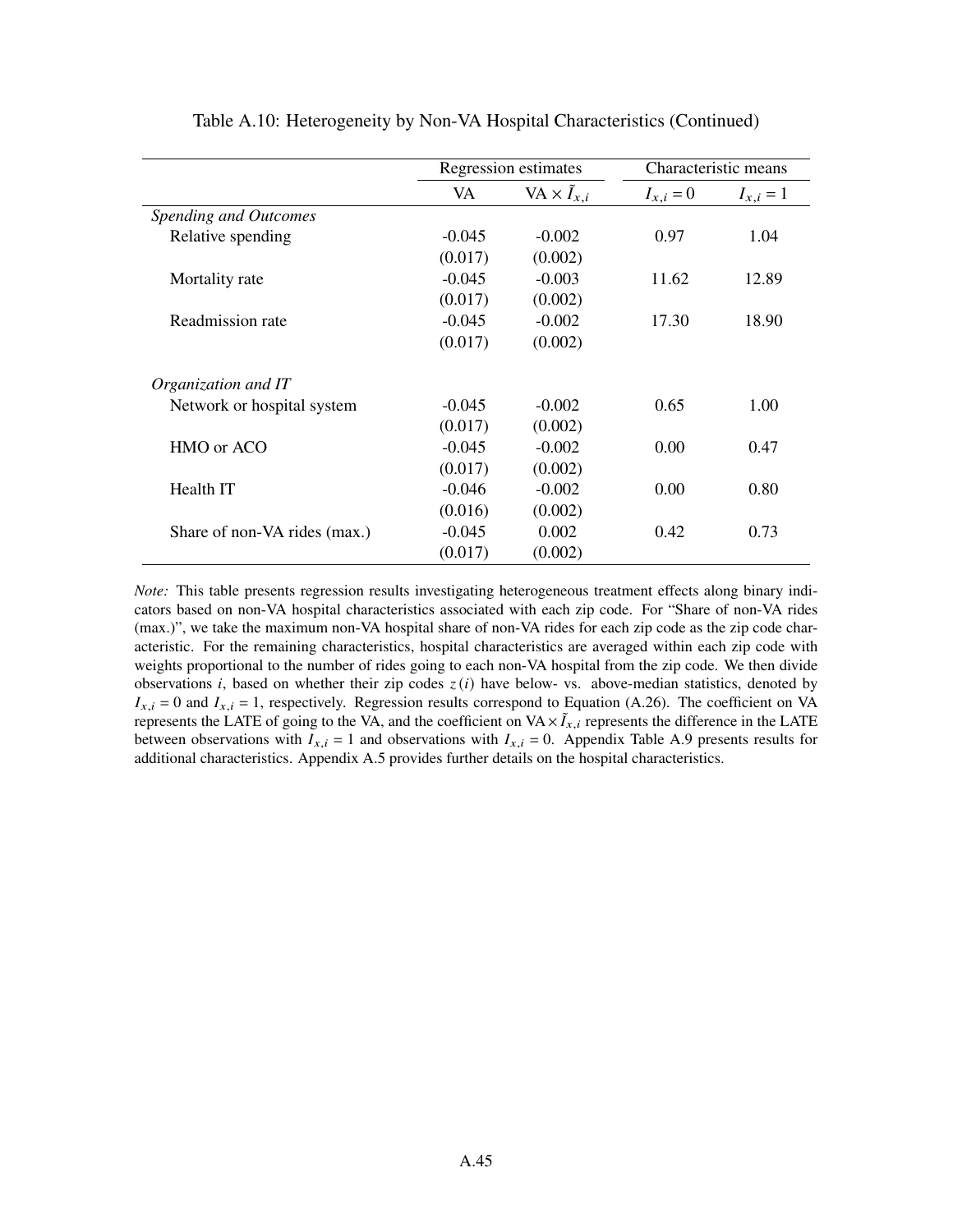|                                     |           | Regression estimates        | Characteristic means |               |
|-------------------------------------|-----------|-----------------------------|----------------------|---------------|
|                                     | <b>VA</b> | VA $\times \tilde{I}_{x,i}$ | $I_{x,i}=0$          | $I_{x,i} = 1$ |
| Volume, Size, and Capabilities      |           |                             |                      |               |
| ED visits                           | $-0.045$  | $-0.001$                    | 8,625                | 23,111        |
|                                     | (0.017)   | (0.002)                     |                      |               |
| Admissions                          | $-0.044$  | $-0.003$                    | 3,247                | 8,148         |
|                                     | (0.016)   | (0.002)                     |                      |               |
| Total staffed beds                  | $-0.044$  | $-0.007$                    | 139                  | 463           |
|                                     | (0.017)   | (0.002)                     |                      |               |
| Teaching hospital                   | $-0.045$  | $-0.003$                    | 0.00                 | 0.93          |
|                                     | (0.017)   | (0.002)                     |                      |               |
| Trauma center                       | $-0.052$  | 0.006                       | 0.00                 | 1.00          |
|                                     | (0.018)   | (0.004)                     |                      |               |
| Advanced cardiac care               | $-0.051$  | $-0.004$                    | 0.00                 | 1.00          |
|                                     | (0.018)   | (0.002)                     |                      |               |
| <b>Staffing</b>                     |           |                             |                      |               |
| ED staff per 1,000 ED visits        | $-0.050$  | $-0.001$                    | 0.19                 | 1.21          |
|                                     | (0.022)   | (0.003)                     |                      |               |
| Nurses per 1,000 patient-days       | $-0.045$  | 0.003                       | 3.80                 | 8.60          |
|                                     | (0.017)   | (0.002)                     |                      |               |
| Physicians per 1,000 patient-days   | $-0.050$  | $-0.000$                    | 1.12                 | 7.95          |
|                                     | (0.022)   | (0.003)                     |                      |               |
| Hospitalists per 1,000 patient-days | $-0.051$  | 0.006                       | 0.03                 | 0.30          |
|                                     | (0.022)   | (0.003)                     |                      |               |
| Intensivists per 1,000 patient-days | $-0.050$  | 0.001                       | 0.00                 | 0.15          |
|                                     | (0.022)   | (0.003)                     |                      |               |
| <b>Spending and Outcomes</b>        |           |                             |                      |               |
| Relative spending                   | $-0.045$  | $-0.002$                    | 0.95                 | 1.22          |
|                                     | (0.016)   | (0.002)                     |                      |               |
| Mortality rate                      | $-0.045$  | 0.005                       | 7.11                 | 7.98          |
|                                     | (0.017)   | (0.003)                     |                      |               |
| Readmission rate                    | $-0.045$  | $-0.003$                    | 11.70                | 12.70         |
|                                     | (0.017)   | (0.002)                     |                      |               |

| Table A.11: Heterogeneity by VA Hospital Characteristics |  |  |
|----------------------------------------------------------|--|--|
|----------------------------------------------------------|--|--|

*Note:* This table presents regression results investigating heterogeneous treatment effects along characteristics of the VA hospital associated with each zip code. For each VA hospital characteristic  $x$ , we divide observations *i*, based on whether *x* is below vs. above the median, denoted by  $I_{x,i} = 0$  and  $I_{x,i} = 1$ , respectively. Regression results correspond to Equation (A.26). The coefficient on VA represents the LATE of going to the VA, and the coefficient on VA  $\times \tilde{I}_{x,i}$  represents the difference in the LATE between observations with  $I_{x,i} = 1$  and observations with  $I_{x,i} = 0$ . Appendix A.5 provides further details on the hospital characteristics.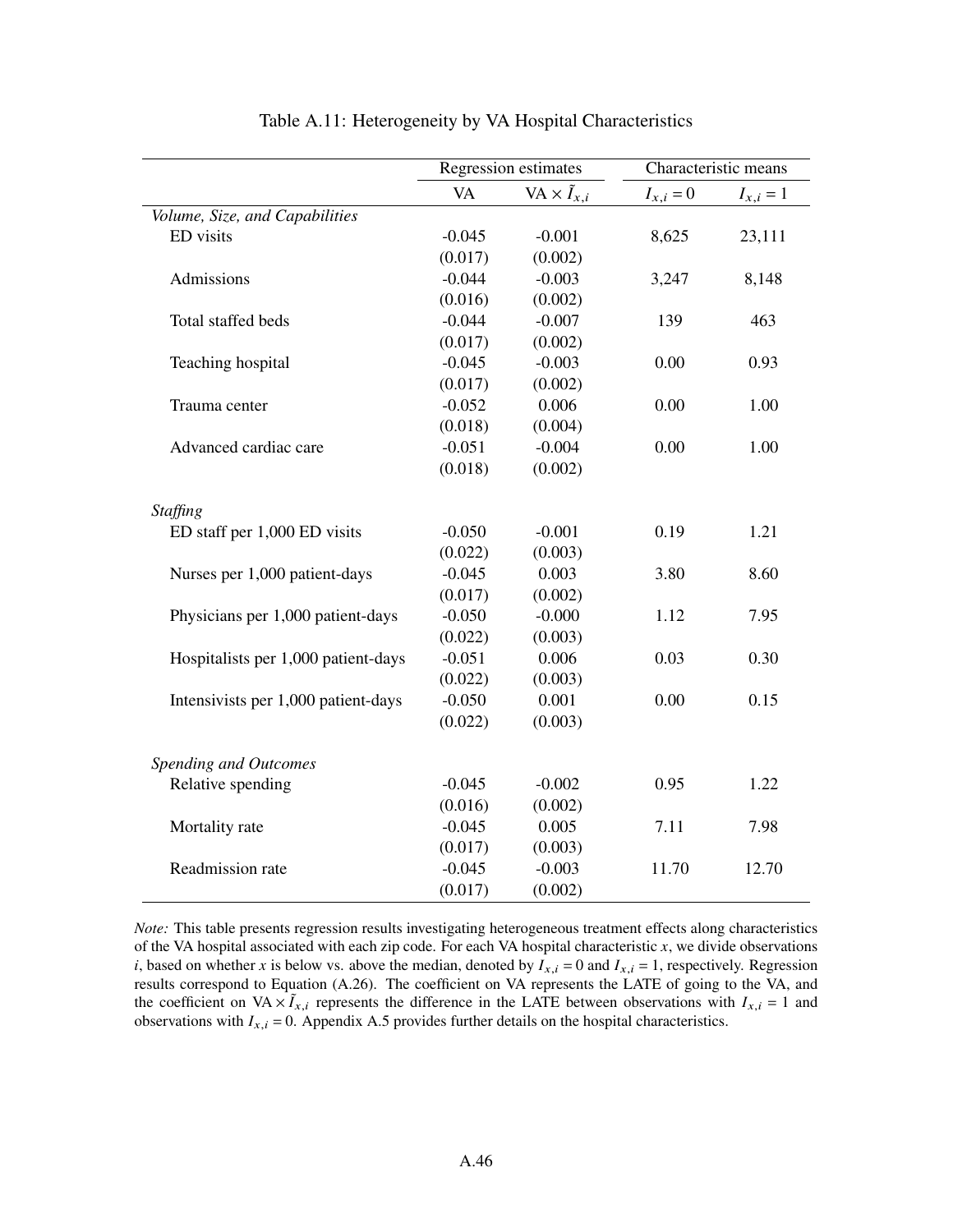|                                   |          | Regression estimates        | Characteristic means |               |
|-----------------------------------|----------|-----------------------------|----------------------|---------------|
|                                   | VA       | VA $\times \tilde{I}_{x,i}$ | $I_{x,i} = 0$        | $I_{x,i} = 1$ |
| Older than 80                     | $-0.047$ | 0.004                       | 0.00                 | 1.00          |
|                                   | (0.017)  | (0.003)                     |                      |               |
| <b>Black</b>                      | $-0.043$ | $-0.002$                    | 0.00                 | 1.00          |
|                                   | (0.017)  | (0.003)                     |                      |               |
| Hispanic                          | $-0.045$ | $-0.008$                    | 0.00                 | 1.00          |
|                                   | (0.017)  | (0.008)                     |                      |               |
| Income                            | $-0.044$ | 0.003                       | \$10,651             | \$31,159      |
|                                   | (0.017)  | (0.002)                     |                      |               |
| Comorbidity count                 | $-0.044$ | $-0.014$                    | 3.90                 | 9.28          |
|                                   | (0.016)  | (0.002)                     |                      |               |
| Mental illness or substance abuse | $-0.045$ | $-0.005$                    | 0.00                 | 1.00          |
|                                   | (0.017)  | (0.002)                     |                      |               |
| VA visits in prior year           | $-0.044$ | $-0.004$                    | 2.15                 | 11.88         |
|                                   | (0.017)  | (0.002)                     |                      |               |
| Ambulance rides in prior year     | $-0.043$ | $-0.008$                    | 1.00                 | 3.55          |
|                                   | (0.017)  | (0.002)                     |                      |               |
| <b>Advanced Life Support</b>      | $-0.046$ | $-0.013$                    | 0.00                 | 1.00          |
|                                   | (0.017)  | (0.002)                     |                      |               |
| Predicted VA user                 | $-0.044$ | $-0.005$                    | 0.70                 | 1.00          |
|                                   | (0.017)  | (0.003)                     |                      |               |
| Predicted mortality               | $-0.045$ | $-0.018$                    | 0.04                 | 0.15          |
|                                   | (0.016)  | (0.002)                     |                      |               |

Table A.12: Heterogeneity by Patient Characteristics

*Note:* This table presents regression results investigating heterogeneous treatment effects along patient characteristics. For each VA hospital characteristic  $x$ , we divide observations  $i$ , based on whether  $x$  is below vs. above the median, denoted by  $I_{x,i} = 0$  and  $I_{x,i} = 1$ , respectively. Regression results correspond to Equation (A.26). The coefficient on VA represents the LATE of going to the VA, and the coefficient on  $VA \times I_{x,i}$  represents the difference in the LATE between observations with  $I_{x,i} = 1$  and observations with  $I_{x,i} = 0$ .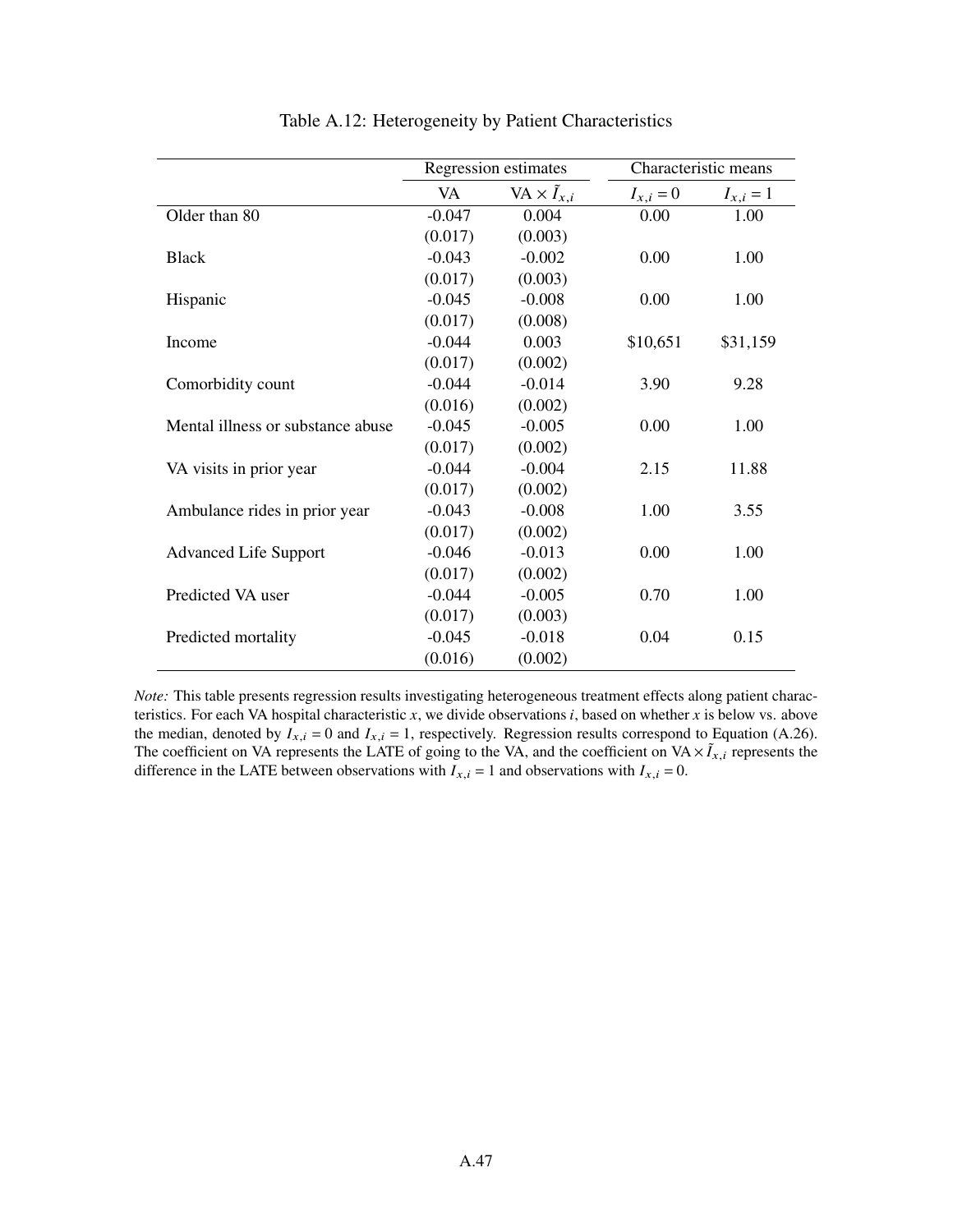|                                                              |                                                                                                                                                                                                                                                                                                                                                                                                                                                                                                                                                                                                                               |           |           |                        |                           | Hospitals |
|--------------------------------------------------------------|-------------------------------------------------------------------------------------------------------------------------------------------------------------------------------------------------------------------------------------------------------------------------------------------------------------------------------------------------------------------------------------------------------------------------------------------------------------------------------------------------------------------------------------------------------------------------------------------------------------------------------|-----------|-----------|------------------------|---------------------------|-----------|
| Sample step                                                  | Description                                                                                                                                                                                                                                                                                                                                                                                                                                                                                                                                                                                                                   | Rides     | Patients  | Ambulance<br>companies | $\cancel{\triangleright}$ | Non-VA    |
|                                                              | A: Sample for Descriptive Utilization Patterns                                                                                                                                                                                                                                                                                                                                                                                                                                                                                                                                                                                |           |           |                        |                           |           |
| restrictions in baseline<br>3. Start from distance<br>sample | lable A.1<br>See step $#3$ in $1$                                                                                                                                                                                                                                                                                                                                                                                                                                                                                                                                                                                             | 1,051,093 | 365,163   | 1,217                  | 100                       | 1,577     |
| 4. Prior utilization<br>restriction                          | Keep rides for patients with some non-VA or VA<br>utilization (inpatient, ED, or primary care)                                                                                                                                                                                                                                                                                                                                                                                                                                                                                                                                | 977,826   | 340,371   | 1,217                  | 100                       | 1,565     |
| 5. Prior ride restriction                                    | Drop rides for patients with a prior ride within<br>30 days.                                                                                                                                                                                                                                                                                                                                                                                                                                                                                                                                                                  | 794,940   | 340,371   | 1,217                  | 100                       | 1,548     |
|                                                              | B: Non-VA-Only Sample                                                                                                                                                                                                                                                                                                                                                                                                                                                                                                                                                                                                         |           |           |                        |                           |           |
| 2. Start from clean<br>sample                                | lable A.1<br>See step #2 in 1                                                                                                                                                                                                                                                                                                                                                                                                                                                                                                                                                                                                 | 8,828,997 | 2,862,557 | 180,320                | 125                       | 7,744     |
| 3. Distance restrictions                                     | patient's home. Drop zip codes without at least<br>hospital over 50 miles from the<br>two non-VA hospitals within 20 miles that<br>5% from that zip code.<br>receive at least<br>Drop rides to a                                                                                                                                                                                                                                                                                                                                                                                                                              | 6,424,120 | 2,131,152 | 29,100                 | 122                       | 5,498     |
| 4. Ambulance restrictions                                    | fewer than 20 patients in a given zip code. Drop<br>rides from zip codes with only one remaining<br>Drop rides by an ambulance company with<br>ambulance company.                                                                                                                                                                                                                                                                                                                                                                                                                                                             | 3,919,572 | 1,372,499 | 5,716                  | 119                       | 3,999     |
| 5. Prior utilization<br>restriction                          | Keep only rides for patients with some non-VA<br>utilization (inpatient, ED, or primary care) but<br>no VA utilization in the prior year                                                                                                                                                                                                                                                                                                                                                                                                                                                                                      | 1,735,141 | 644,917   | 5,716                  | 57                        | 3,812     |
| 6. Prior ride restriction                                    | Drop rides for patients with a prior ride within<br>30 days.                                                                                                                                                                                                                                                                                                                                                                                                                                                                                                                                                                  | 1,414,217 | 644,917   | 5,716                  | $\%$                      | 3,799     |
|                                                              | Note: This table details selection steps to create two alternative samples. Panel A shows selection steps for the sample that we use to study descriptive utilization<br>patterns in Appendix Figure A.14. Panel B shows selection steps for the sample of patients with only non-VA prior utilization, which we use in Section 5.3 to study<br>the effect of receiving care at a modal non-VA hospital. At each step, the table lists the number of ambulance rides, patients, ambulance companies, and VA and<br>non-VA hospitals. Table A.14 shows average patient characteristics among observations at each sample step. |           |           |                        |                           |           |

Table A.13: Selection of Alternative Samples Table A.13: Selection of Alternative Samples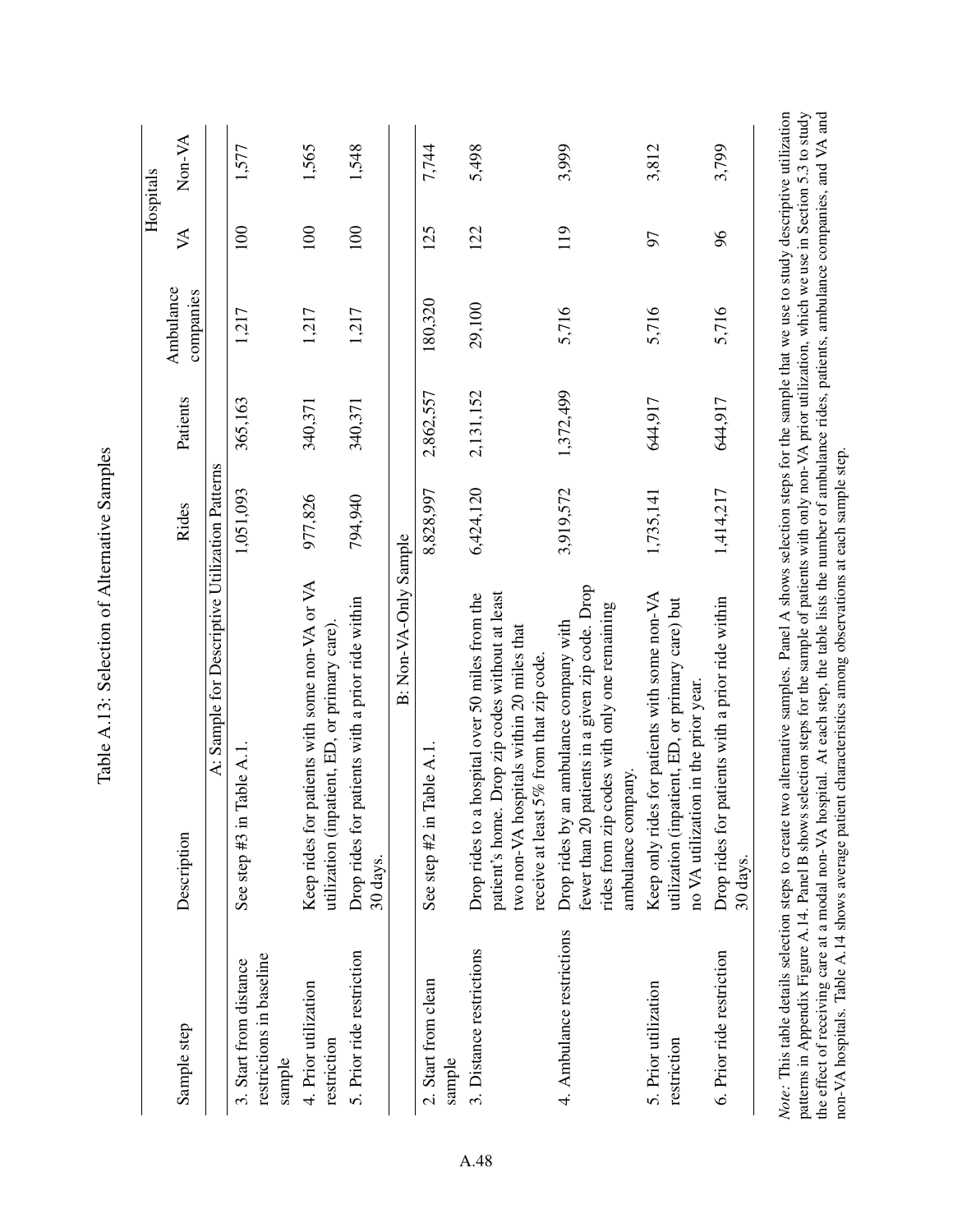|                               |                                                       |                                                       | Sample characteristics                                |                                                                                          |                                                                                          |
|-------------------------------|-------------------------------------------------------|-------------------------------------------------------|-------------------------------------------------------|------------------------------------------------------------------------------------------|------------------------------------------------------------------------------------------|
| Restrictions                  | Dually eligible                                       | Add zip ×                                             | Add zip ×                                             | Add                                                                                      | Add no ride in                                                                           |
|                               |                                                       | hospital                                              | ambulance                                             | $non-VA-only$                                                                            | prior month                                                                              |
|                               |                                                       |                                                       |                                                       | prior utilization                                                                        |                                                                                          |
| Male                          | 0.899                                                 | 0.898                                                 | 0.897                                                 | 0.824                                                                                    | 0.825                                                                                    |
| Age                           | 77.04                                                 | 77.12                                                 | 77.32                                                 | 77.68                                                                                    | 78.05                                                                                    |
| Black                         | 0.111                                                 | 0.124                                                 | 0.129                                                 |                                                                                          | 0.118                                                                                    |
| Income                        |                                                       | \$21,763                                              | \$22,253                                              | $0.125$<br>\$22,800                                                                      |                                                                                          |
| Rural zip code                | \$21,724<br>0.255                                     | 0.169                                                 | 0.125                                                 |                                                                                          | \$23,393<br>0.120                                                                        |
| Residential source            | 0.610                                                 | 0.619                                                 | 0.657                                                 |                                                                                          |                                                                                          |
| Comorbidity count             |                                                       |                                                       |                                                       |                                                                                          |                                                                                          |
| Prior VA ED visit only        | $\begin{array}{c} 6.53 \\ 0.048 \\ 0.607 \end{array}$ | $\begin{array}{c} 6.62 \\ 0.052 \\ 0.606 \end{array}$ | $\begin{array}{c} 6.60 \\ 0.052 \\ 0.602 \end{array}$ |                                                                                          |                                                                                          |
| Prior non-VA ED visit only    |                                                       |                                                       |                                                       |                                                                                          |                                                                                          |
| Prior VA and non-VA ED visit  | 0.088                                                 | 0.089                                                 | 0.085                                                 | $\begin{array}{c} 0.120 \\ 0.614 \\ 6.96 \\ 0.000 \\ 0.797 \\ 0.000 \\ 0.13 \end{array}$ | $\begin{array}{c} 0.636 \\ 6.57 \\ 0.000 \\ 0.752 \\ 0.000 \\ 0.000 \\ 2.28 \end{array}$ |
| Ambulance rides in prior year | 2.77                                                  | 2.83                                                  | 2.82                                                  |                                                                                          |                                                                                          |
| Advanced Life Support         | 0.696                                                 | 0.695                                                 | 0.699                                                 | 0.676                                                                                    | 0.684                                                                                    |
| Weekend rate                  | 0.272                                                 | 1.271                                                 | 0.271                                                 |                                                                                          |                                                                                          |
| 28-day mortality              | 0.115                                                 | 0.116                                                 | 0.113                                                 | 0.270<br>0.117                                                                           | 0.269<br>0.112                                                                           |
| Present at VA                 | 0.044                                                 | 0.049                                                 | 0.049                                                 | 0.002                                                                                    | 0.002                                                                                    |
| Number of patients            | 2,862,557                                             | 2,131,152                                             | .372,499                                              | 644,917                                                                                  | 644,917                                                                                  |
| Number of ambulance rides     | 8,828,997                                             | 6,424,120                                             | 3,919,572                                             | ,735,141                                                                                 | 1,414,217                                                                                |

Table A.14: Characteristics of Non-VA-Only Sample Table A.14: Characteristics of Non-VA-Only Sample